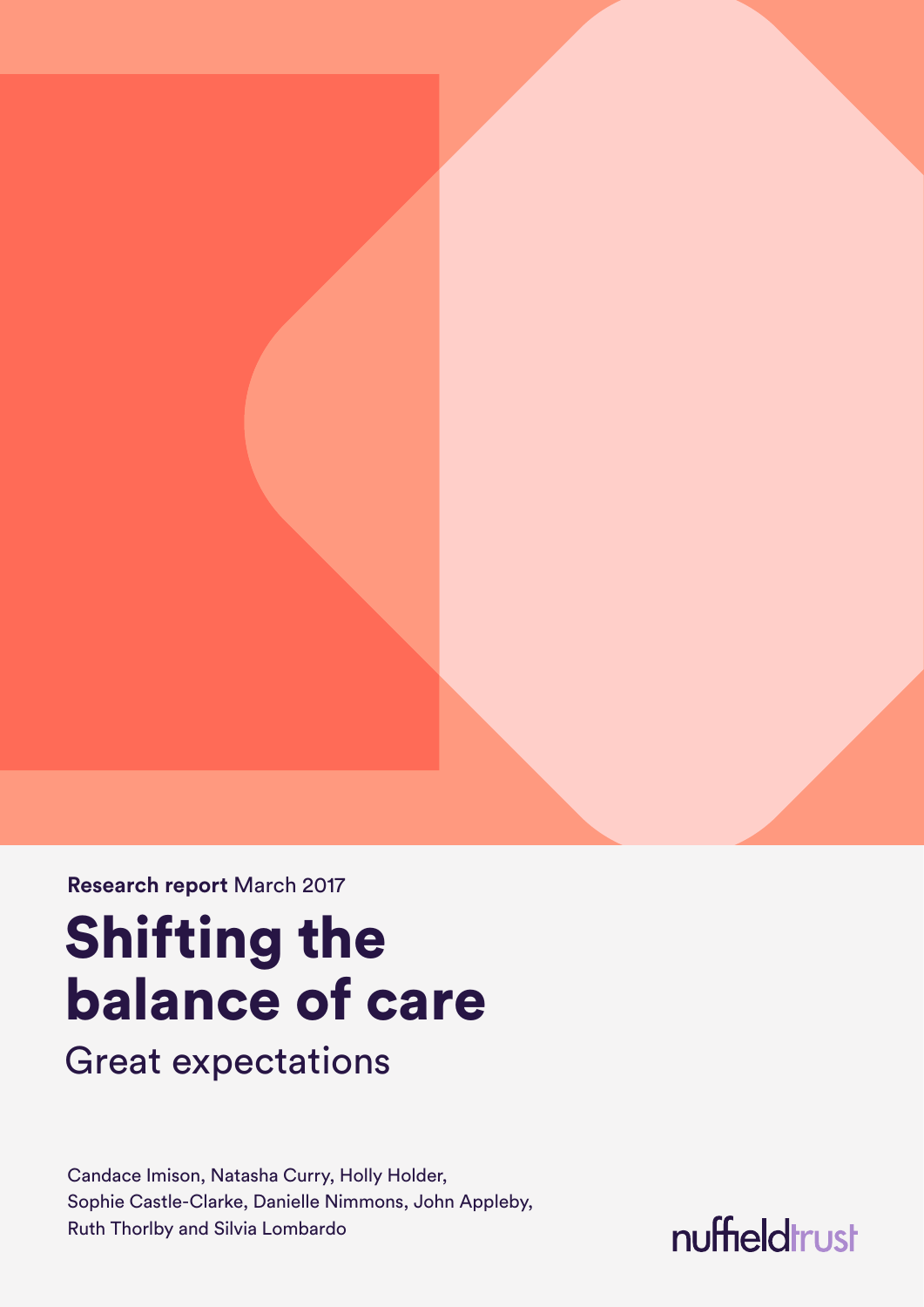### **About the report**

This report forms part of our work programme on new models of care, and also contributes to our ongoing work on Sustainability and Transformation Plans (STPs). We have a long track record in analysing the evidence base surrounding out-of-hospital care and, with the need to move care from hospital into the community a core part of STP plans across the country, a review of the evidence is both timely and necessary.

This research draws on an extensive literature review to assess the realism of the narrative that moving care out of hospital will save money. It sets the context of this through analysis of hospital activity data over ten years. The literature review focuses on initiatives that were expected to impact on hospital care, as this is what STPs predominantly focus on. We explore these by looking at five key areas: elective care, urgent and emergency care, admission avoidance and easier discharge, at risk populations, and self-care.

This report aims to inform the development of STPs to ensure that they are drawing on the best available evidence. It also seeks to dispel some widely held myths about the 'magic bullet' of shifting care into the community.

Suggested citation Imison C, Curry N, Holder H, Castle-Clarke S, Nimmons D, Appleby J, Thorlby R and Lombardo S (2017), *Shifting the balance of care: great expectations.* Research report. Nuffield Trust.

Find out more online at: [www.nuffieldtrust.org.uk/research](http://www.nuffieldtrust.org.uk/research)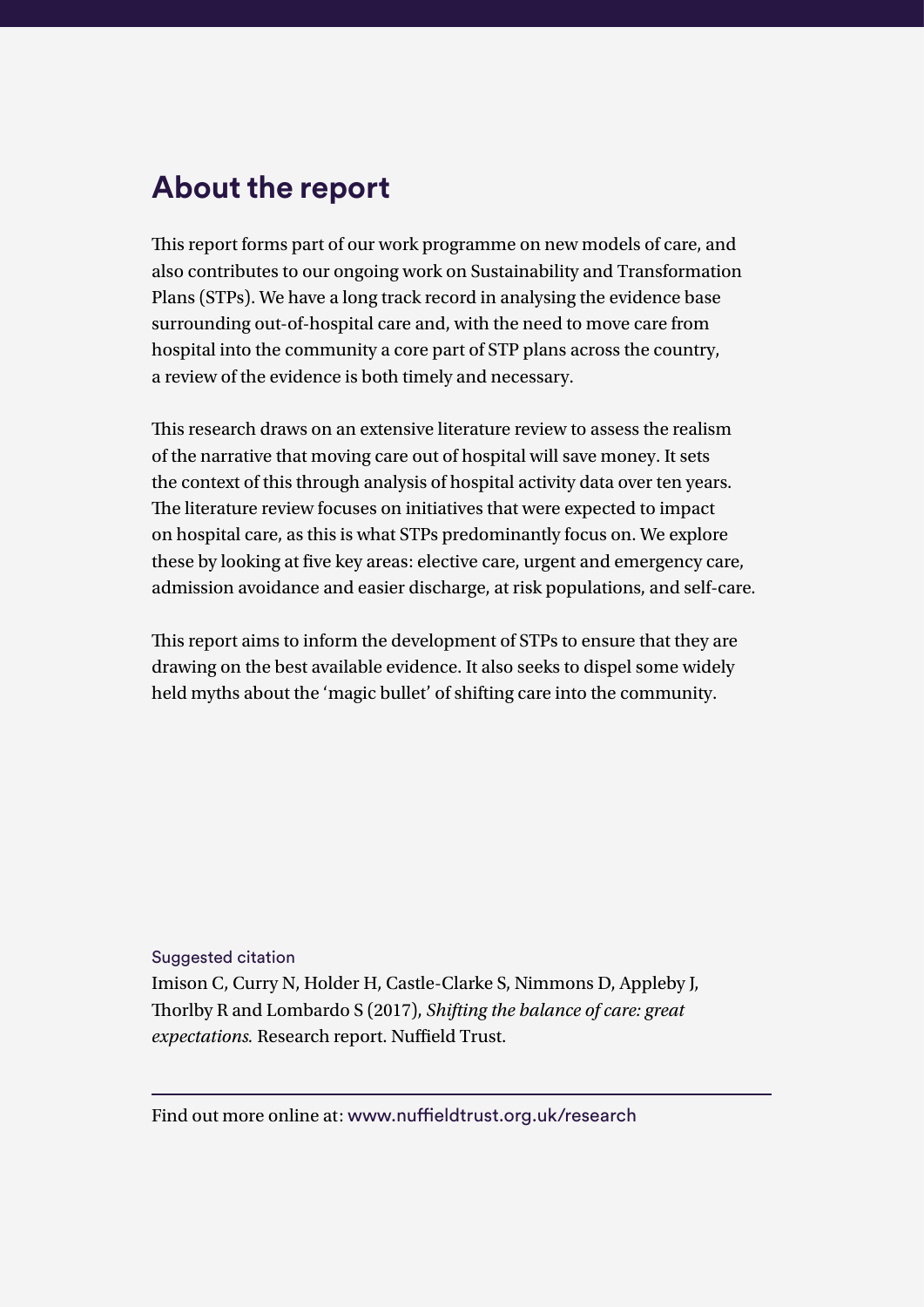### **Acknowledgements**

The authors would like to thank Professor Russell Mannion, Health Services Management Centre, University of Birmingham and Dr Martin McShane, Chief Medical Officer, Optum International for their helpful feedback on an early draft of the report.

We are appreciative of the time and advice given by colleagues in the Nuffield Trust for their help and support, including Nigel Edwards, Leonora Merry, Mark Dayan and Meilir Jones.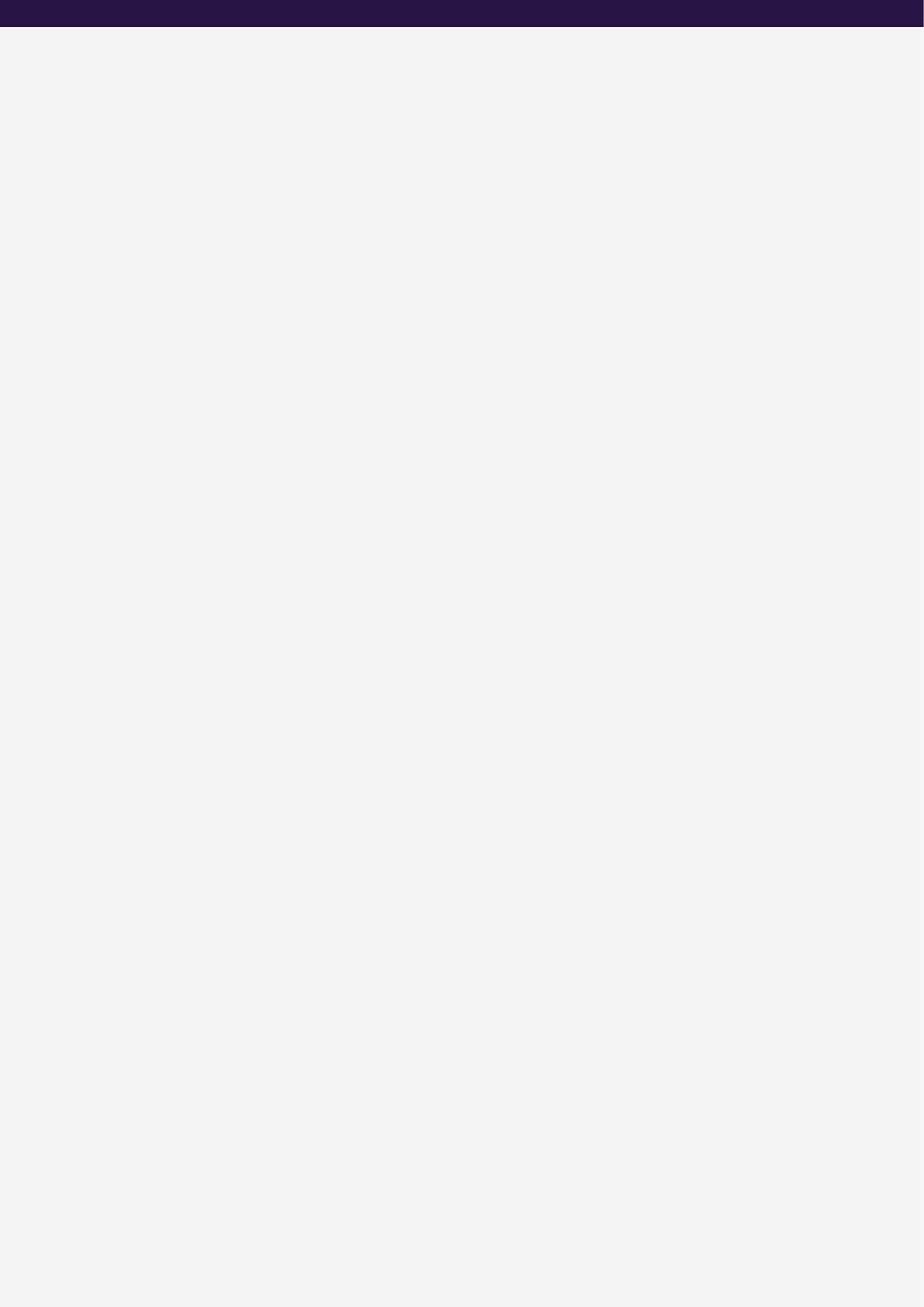# **Contents**

|                | <b>Key messages</b>                                                           | 4              |
|----------------|-------------------------------------------------------------------------------|----------------|
| $\overline{2}$ | <b>Executive summary</b>                                                      | $\overline{7}$ |
| 3              | <b>Introduction</b>                                                           | 20             |
| 4              | <b>Elective care</b>                                                          | 26             |
| 5              | Changes in urgent and emergency care pathways                                 | 45             |
| 6              | Avoiding hospital admission and accelerating discharge                        | 57             |
| 7              | <b>Managing 'at risk' populations</b>                                         | 73             |
| 8              | Support for patients to care for themselves and access<br>community resources | 90             |
| 9              | Implementation and other challenges                                           | 97             |
| 10             | <b>Conclusion</b>                                                             | 103            |
|                | <b>Appendix: Overview of initiatives</b>                                      | 106            |
|                | Bibliography                                                                  | 107            |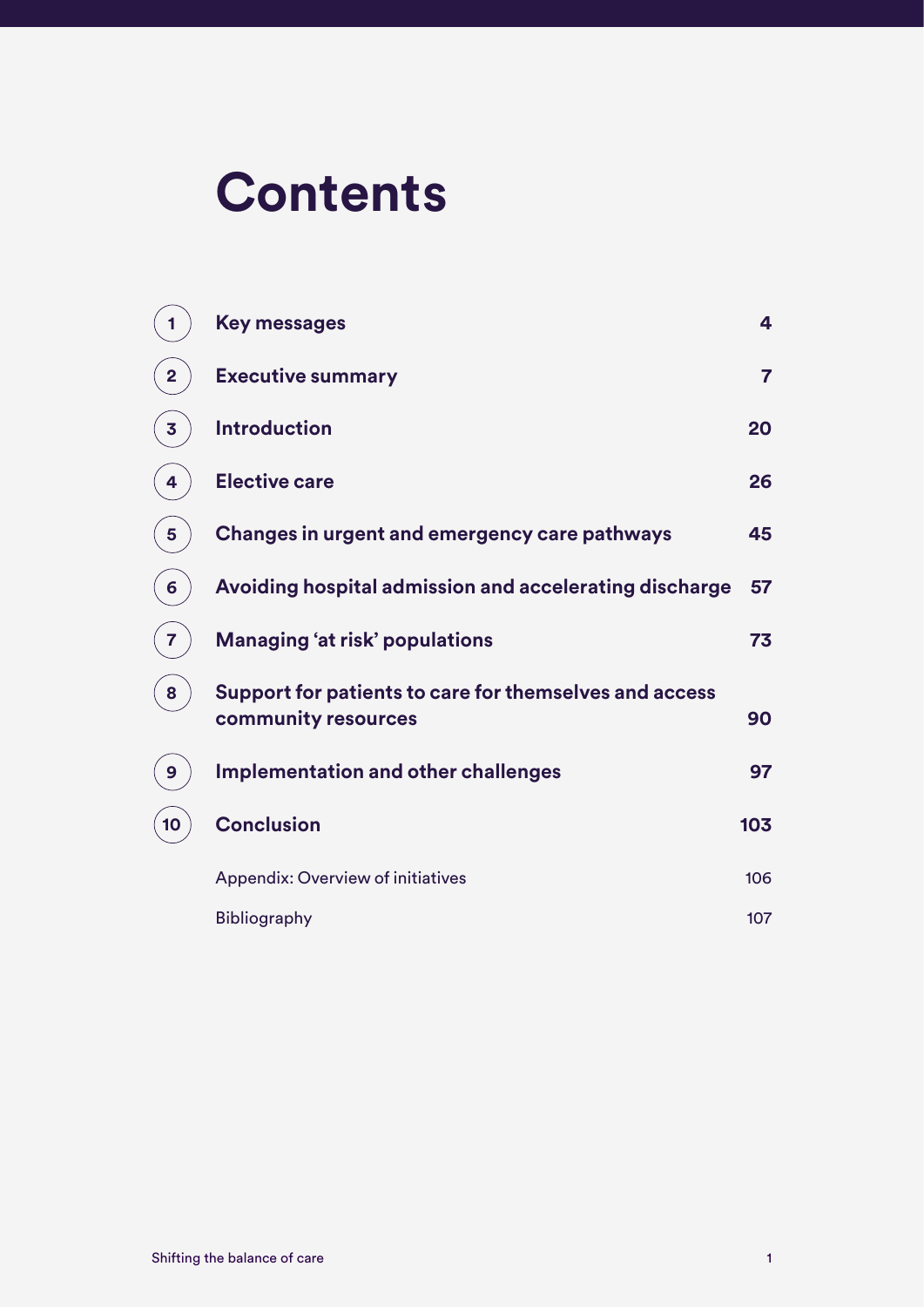### **List of figures, tables and boxes**

#### **Figures**

| Figure 1: Summary of recent hospital activity trends, 2008-2016                                                | 22 |
|----------------------------------------------------------------------------------------------------------------|----|
| Figure 2: Outpatient activity                                                                                  | 27 |
| Figure 3: Trends in elective admissions, inpatients and day cases,<br>1998/99 to 2015/16                       | 28 |
| Figure 4: A&E total attendances at type 1, 2 and 3 units:<br>1987/88-2015/16                                   | 46 |
| Figure 5: Average daily number of overnight beds available and<br>occupied in England (1987/88-2014/15)        | 57 |
| Figure 6: Indexed change in the number of finished admission episodes by<br>admission method 2004/05-2014/15   | 58 |
| Figure 7: Number of bed days split by length of stay in hospital                                               | 60 |
| Figure 8: Patients in hospital who could be treated in alternative settings                                    | 61 |
| Figure 9: Rates of emergency hospital admission by different risk patients                                     | 73 |
| Figure 10: Breakdown of elective and emergency hospital admissions for<br>patients aged 75 and over in 2011/12 | 75 |
| Figure 11: Factors driving the rate of use of emergency beds                                                   | 97 |

#### **Tables**

| Table 1: STP assumptions about reductions in hospital activity | 24 |
|----------------------------------------------------------------|----|
| Table 2: Changes in elective activity 1998/99-2015/16          | 28 |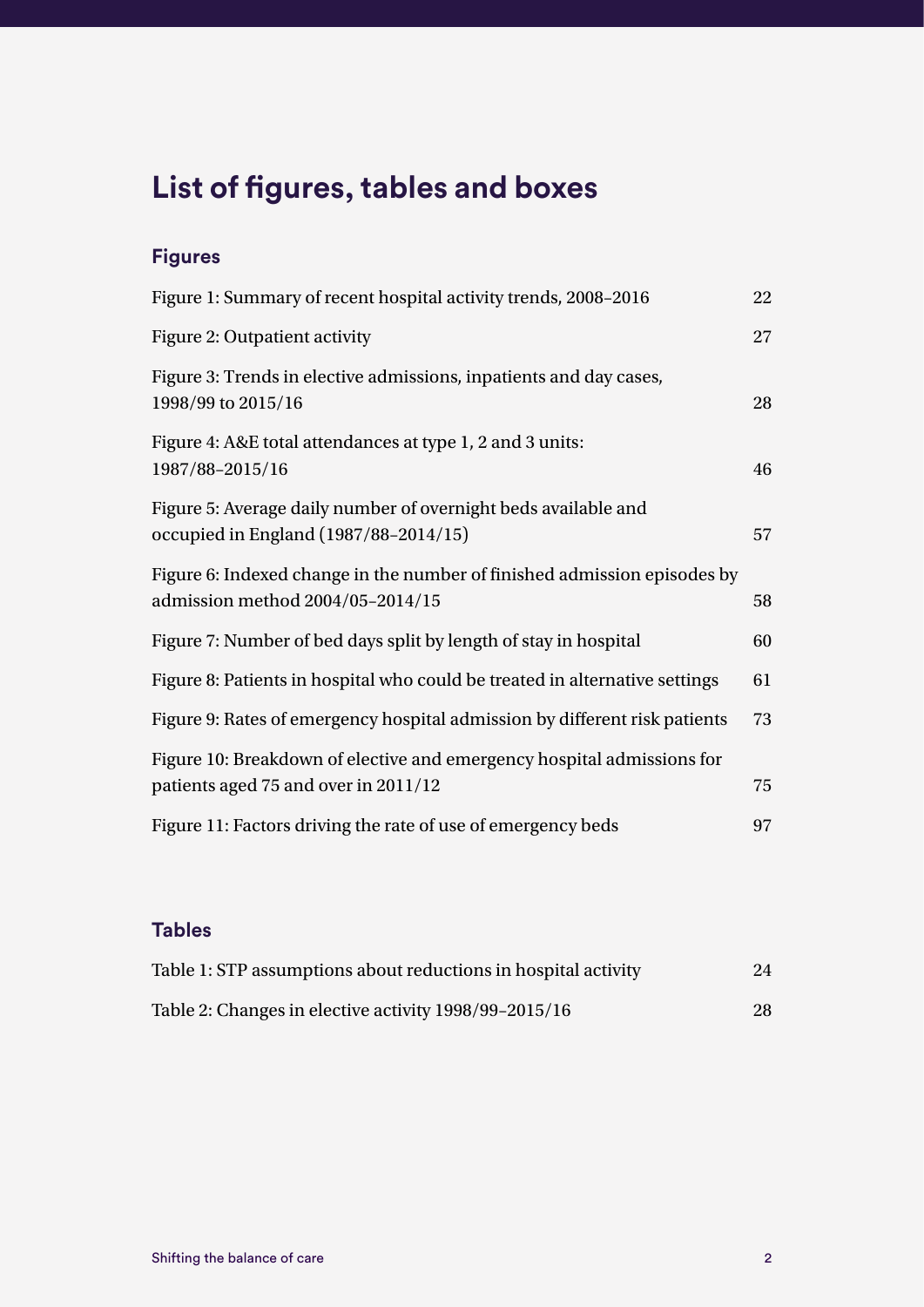#### **Boxes**

| Box 1: Future pressures on demand                                                                                     | 23 |
|-----------------------------------------------------------------------------------------------------------------------|----|
| Box 2: Teledermatology in the South Bristol Consortium                                                                | 31 |
| Box 3: The Torfaen referral evaluation project                                                                        | 32 |
| Box 4: Reductions in hip and knee surgery rates at Group Health, US                                                   | 34 |
| Box 5: The paramedic practitioner in older people's support (PPOPS)<br>scheme - The South Yorkshire ambulance service | 48 |
| Box 6: Pulmonary rehabilitation support for elective lung surgery,<br><b>Heart of England NHS Foundation Trust</b>    | 63 |
| Box 7: Rapid access chest pain clinics in Chorley and Preston                                                         | 65 |
| Box 8: Care home GP service in the Wirral                                                                             | 77 |
| Box 9: Marie Curie's Nursing Service                                                                                  | 80 |
| Box 10: Hull telemonitoring service for heart failure patients                                                        | 83 |
| Box 11: Self-management Programme of Activity, Coping and Education<br>(SPACE) for COPD                               | 92 |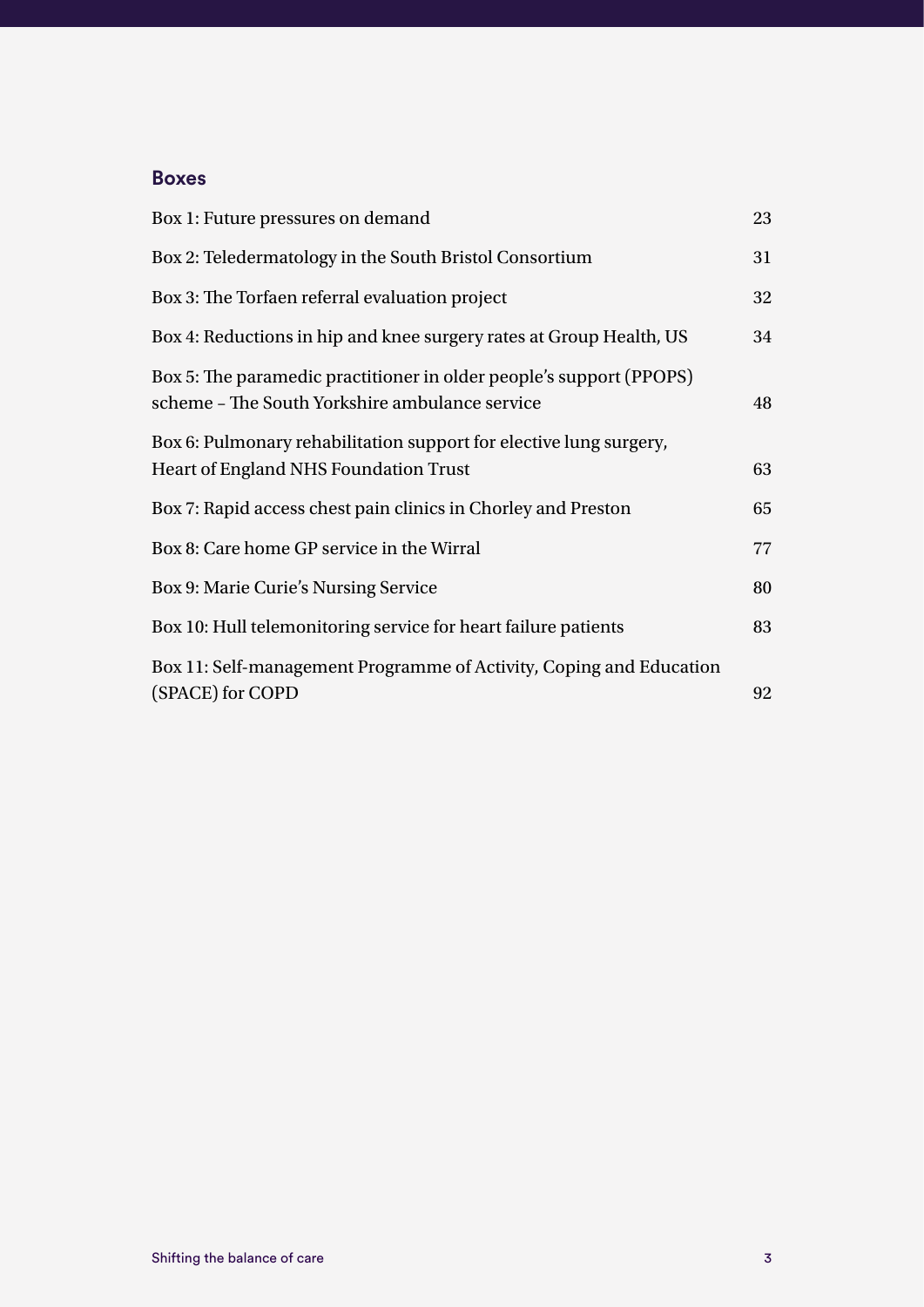#### <span id="page-7-0"></span>**Key messages 1**

- Demographic and other drivers create an imperative to shift the balance of care from hospital to community. The NHS plans to undertake this transition while demand rises and it experiences the longest period of funding constraint in its history.
- There is widespread hope both within the NHS and amongst national policy-makers – that moving care out of hospital will deliver the 'triple aim' of improving population health and the quality of patient care, while reducing costs. This has long been a goal for health policy in England, and is a key element of many of the Sustainability and Transformation Plans (STPs) currently being developed across the country.
- Our analysis suggests that some STPs are targeting up to 30 per cent reductions in some areas of hospital activity, including outpatient care, A&E attendances and emergency inpatient care over the next four years. Yet this is being planned in the face of steady growth in all areas of hospital activity – for example a doubling of elective care over the last 30 years.
- This report provides insight from evidence on initiatives that plan to support this shift in care. Drawing on a review of the STPs and an in-depth literature review of 27 initiatives to move care out of hospital, we look at what their impact has been, particularly on cost, and what has contributed to their success or otherwise.
- Many of the initiatives outlined in this report have the potential to improve patient outcomes and experience. Some were able to demonstrate overall cost savings, but others deliver no net savings and some may increase overall costs.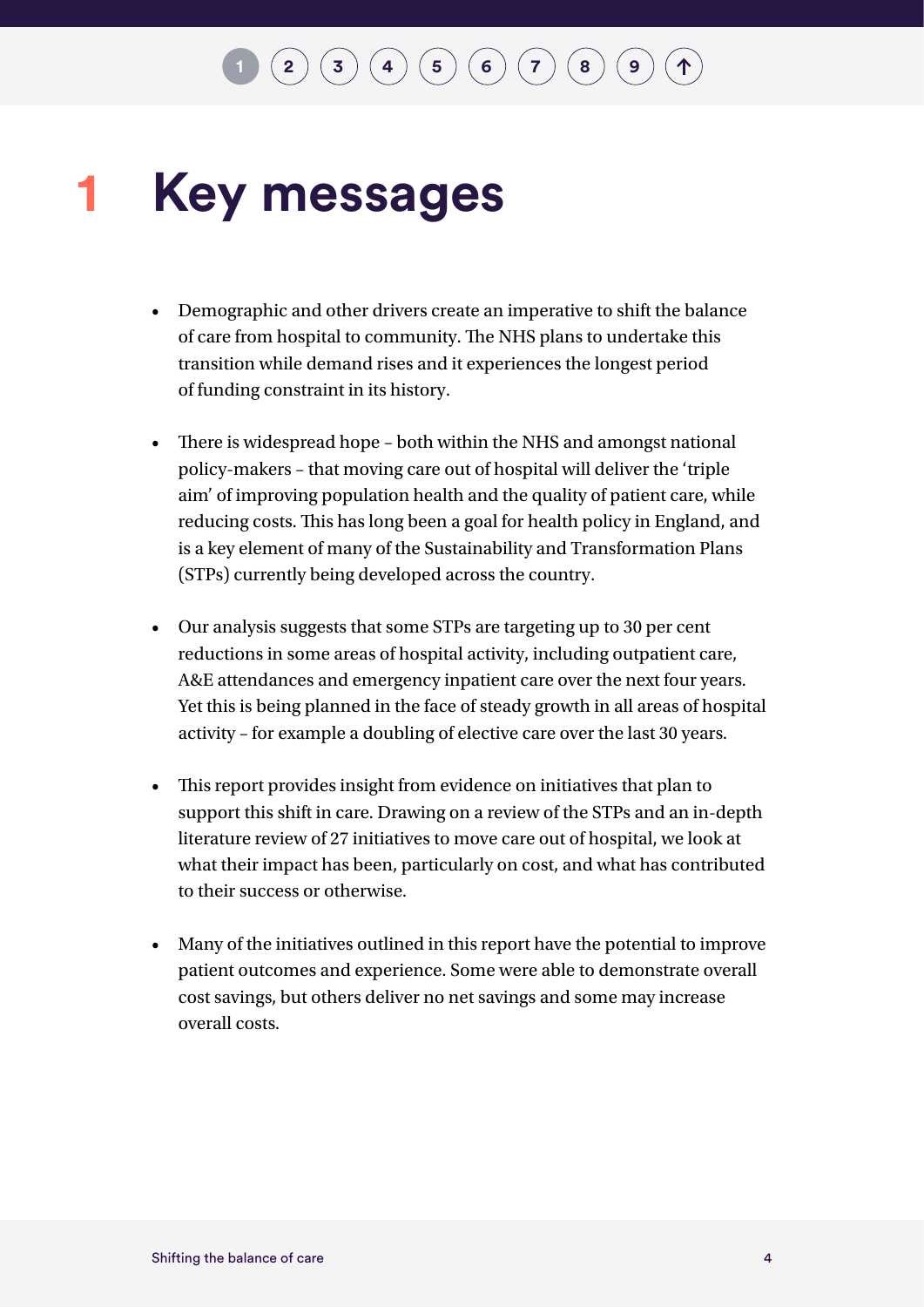- Where schemes have been most successful, they have: targeted particular patient populations (such as those in nursing homes or the end of life); improved access to specialist expertise in the community; provided active support to patients including continuity of care; appropriately supported and trained staff; and addressed a gap in services rather than duplicating existing work.
- Nonetheless, in the context of long-term trends of rising demand, our analysis suggests that the falls in hospital activity projected in many STPs will be extremely difficult to realise. A significant shift in care will require additional supporting facilities in the community, appropriate workforce and strong analytical capacity. These are frequently lacking and rely heavily on additional investment, which is not available.
- We argue that NHS bodies frequently overstate the economic benefits of initiatives intended to shift the balance of care. For example, they may use prices to calculate savings rather than actual costs and can therefore wrongly assume that overhead or fixed costs can be fully taken out. Similarly, many underestimate the potential that communitybased schemes may have for revealing unmet need and fuelling underlying demand.
- The implementation challenges involved in shifting care out of hospital are considerable and even initiatives with great potential can fail. This is often because those responsible for planning and implementing them do not take into account the wide range of system, organisational and individual factors that impact upon their feasibility and effectiveness. Many schemes rely on models to identify 'at risk' groups that are often deficient and fail to adequately identify patients genuinely at risk of increased hospitalisation.
- Many initiatives we examine place additional responsibilities upon primary and community care, at a time when they are struggling with rising vacancies in both medical and nursing staff, and an increasing number of GP practices are closing. Addressing these issues is a necessary precursor to success.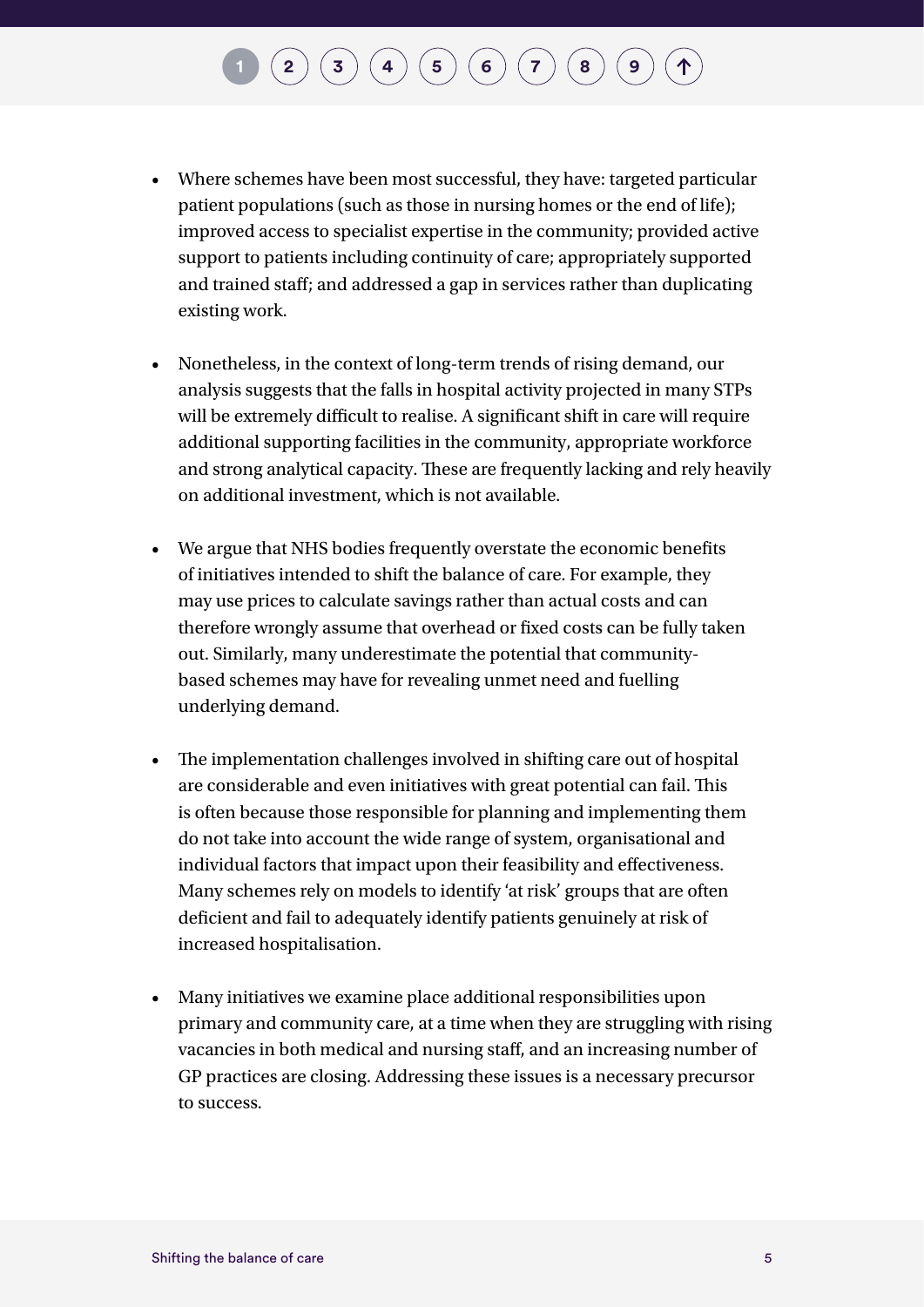## $\binom{2}{\frac{3}{\frac{4}{\frac{6}{\sqrt{2}}}} \binom{4}{\frac{5}{\sqrt{2}}}} \binom{5}{\frac{6}{\sqrt{2}}}\binom{7}{\frac{8}{\sqrt{2}}}\binom{8}{\frac{9}{\sqrt{2}}}}$  $\binom{2}{\frac{3}{\frac{4}{\frac{6}{\sqrt{2}}}} \binom{4}{\frac{5}{\sqrt{2}}}} \binom{5}{\frac{6}{\sqrt{2}}}\binom{7}{\frac{8}{\sqrt{2}}}\binom{8}{\frac{9}{\sqrt{2}}}}$  $\binom{2}{\frac{3}{\frac{4}{\frac{6}{\sqrt{2}}}} \binom{4}{\frac{5}{\sqrt{2}}}} \binom{5}{\frac{6}{\sqrt{2}}}\binom{7}{\frac{8}{\sqrt{2}}}\binom{8}{\frac{9}{\sqrt{2}}}}$  $\binom{2}{\frac{3}{\frac{4}{\frac{6}{\sqrt{2}}}} \binom{4}{\frac{5}{\sqrt{2}}}} \binom{5}{\frac{6}{\sqrt{2}}}\binom{7}{\frac{8}{\sqrt{2}}}\binom{8}{\frac{9}{\sqrt{2}}}}$  $\binom{2}{\frac{3}{\frac{4}{\frac{6}{\sqrt{2}}}} \binom{4}{\frac{5}{\sqrt{2}}}} \binom{5}{\frac{6}{\sqrt{2}}}\binom{7}{\frac{8}{\sqrt{2}}}\binom{8}{\frac{9}{\sqrt{2}}}}$  $\binom{2}{\frac{3}{\frac{4}{\frac{6}{\sqrt{2}}}} \binom{4}{\frac{5}{\sqrt{2}}}} \binom{5}{\frac{6}{\sqrt{2}}}\binom{7}{\frac{8}{\sqrt{2}}}\binom{8}{\frac{9}{\sqrt{2}}}}$  $\binom{2}{\frac{3}{\frac{4}{\frac{6}{\sqrt{2}}}} \binom{4}{\frac{5}{\sqrt{2}}}} \binom{5}{\frac{6}{\sqrt{2}}}\binom{7}{\frac{8}{\sqrt{2}}}\binom{8}{\frac{9}{\sqrt{2}}}}$  $\binom{2}{\frac{3}{\frac{4}{\frac{6}{\sqrt{2}}}} \binom{4}{\frac{5}{\sqrt{2}}}} \binom{5}{\frac{6}{\sqrt{2}}}\binom{7}{\frac{8}{\sqrt{2}}}\binom{8}{\frac{9}{\sqrt{2}}}}$  $\binom{2}{\frac{3}{\frac{4}{\frac{6}{\sqrt{2}}}} \binom{4}{\frac{5}{\sqrt{2}}}} \binom{5}{\frac{6}{\sqrt{2}}}\binom{7}{\frac{8}{\sqrt{2}}}\binom{8}{\frac{9}{\sqrt{2}}}}$  $\binom{2}{\frac{3}{\frac{4}{\frac{6}{\sqrt{2}}}} \binom{4}{\frac{5}{\sqrt{2}}}} \binom{5}{\frac{6}{\sqrt{2}}}\binom{7}{\frac{8}{\sqrt{2}}}\binom{8}{\frac{9}{\sqrt{2}}}}$  $\binom{2}{\frac{3}{\frac{4}{\frac{6}{\sqrt{2}}}} \binom{4}{\frac{5}{\sqrt{2}}}} \binom{5}{\frac{6}{\sqrt{2}}}\binom{7}{\frac{8}{\sqrt{2}}}\binom{8}{\frac{9}{\sqrt{2}}}}$  $\binom{2}{\frac{3}{\frac{4}{\frac{6}{\sqrt{2}}}} \binom{4}{\frac{5}{\sqrt{2}}}} \binom{5}{\frac{6}{\sqrt{2}}}\binom{7}{\frac{8}{\sqrt{2}}}\binom{8}{\frac{9}{\sqrt{2}}}}$  $\binom{2}{\frac{3}{\frac{4}{\frac{6}{\sqrt{2}}}} \binom{4}{\frac{5}{\sqrt{2}}}} \binom{5}{\frac{6}{\sqrt{2}}}\binom{7}{\frac{8}{\sqrt{2}}}\binom{8}{\frac{9}{\sqrt{2}}}}$  $\binom{2}{\frac{3}{\frac{4}{\frac{6}{\sqrt{2}}}} \binom{4}{\frac{5}{\sqrt{2}}}} \binom{5}{\frac{6}{\sqrt{2}}}\binom{7}{\frac{8}{\sqrt{2}}}\binom{8}{\frac{9}{\sqrt{2}}}}$  $\binom{2}{\frac{3}{\frac{4}{\frac{6}{\sqrt{2}}}} \binom{4}{\frac{5}{\sqrt{2}}}} \binom{5}{\frac{6}{\sqrt{2}}}\binom{7}{\frac{8}{\sqrt{2}}}\binom{8}{\frac{9}{\sqrt{2}}}}$  $\binom{2}{\frac{3}{\frac{4}{\frac{6}{\sqrt{2}}}} \binom{4}{\frac{5}{\sqrt{2}}}} \binom{5}{\frac{6}{\sqrt{2}}}\binom{7}{\frac{8}{\sqrt{2}}}\binom{8}{\frac{9}{\sqrt{2}}}}$  $\binom{2}{\frac{3}{\frac{4}{\frac{6}{\sqrt{2}}}} \binom{4}{\frac{5}{\sqrt{2}}}} \binom{5}{\frac{6}{\sqrt{2}}}\binom{7}{\frac{8}{\sqrt{2}}}\binom{8}{\frac{9}{\sqrt{2}}}}$

- It is possible that many of the initiatives explored in this report have been too small and haven't been supported by wider system interventions and incentives, and have therefore failed to shift the balance of care and deliver net savings. A more radical approach to the design and scale of the models being used might be required, but this will take time and resources to support the transition.
- While out-of-hospital care may be better for patients, it is not likely to be cheaper for the NHS in the short to medium term – and certainly not within the tight timescales under which the STPs are expected to deliver change. The wider problem remains: more patient-centred, efficient and appropriate models of care require more investment than is likely to be possible given the current funding envelope.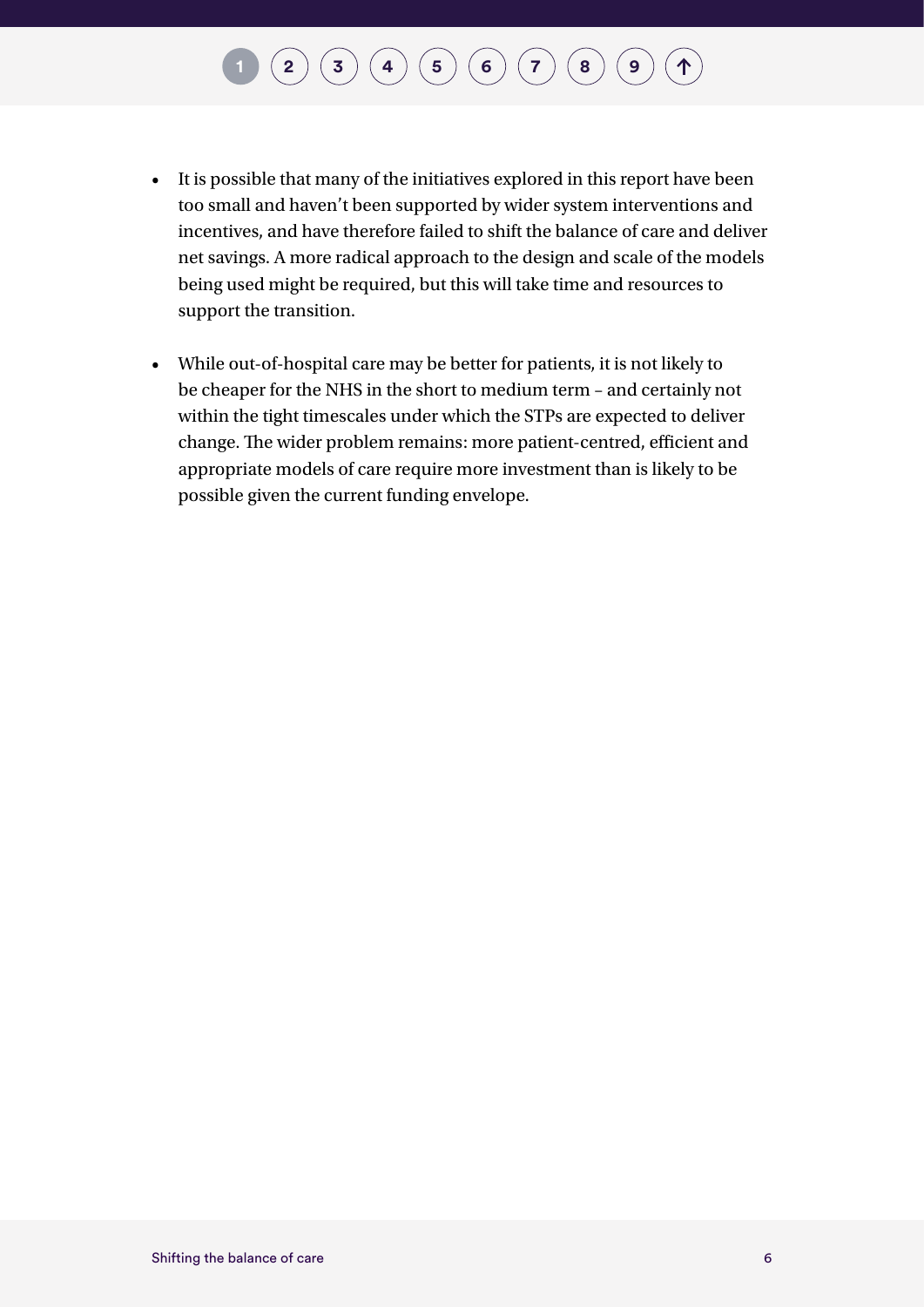#### <span id="page-10-0"></span>**Executive summary 2**

The NHS is undertaking a journey of transformation while experiencing the longest period of funding constraint in its history. It needs to close a £22 billion gap in its finances by 2020/21. At the same time, the underpinning fabric of social care is being dismantled, and a range of demographic and other factors are fuelling demand for NHS services. It is a herculean, and some might say impossible, task – made all the more difficult by the small amounts of available transformation funding now being used to prop up a system that is going further into the red.

The goal of delivering health care closer to people's homes is not a new one and has been an aspiration of numerous policy initiatives within the NHS for many years. In its most recent incarnation, 44 STPs, published in October 2016, describe how local areas aim to bridge the gap in NHS finances while delivering the vision set out in the Five Year Forward View. The plans need to find credible ways of coping with rising demand with no equivalent rise in funding. Many areas hope that moving care out of hospital will deliver the 'triple aim' of improving population health and the quality of care for patients, while reducing costs.

This report provides insights from the available evidence to help inform these local strategies. It aims to help local planners ensure that their assumptions are credible – currently the STPs include widely differing assumptions about the net impact on activity and cost. It also aims to help areas identify the initiatives that may deliver the greatest benefits locally and the key contributors to successful implementation.

We have grouped the evidence on the initiatives into five areas (although these are not mutually exclusive):

- 1 Changes in the elective care pathway.
- 2 Changes in the urgent and emergency care pathway.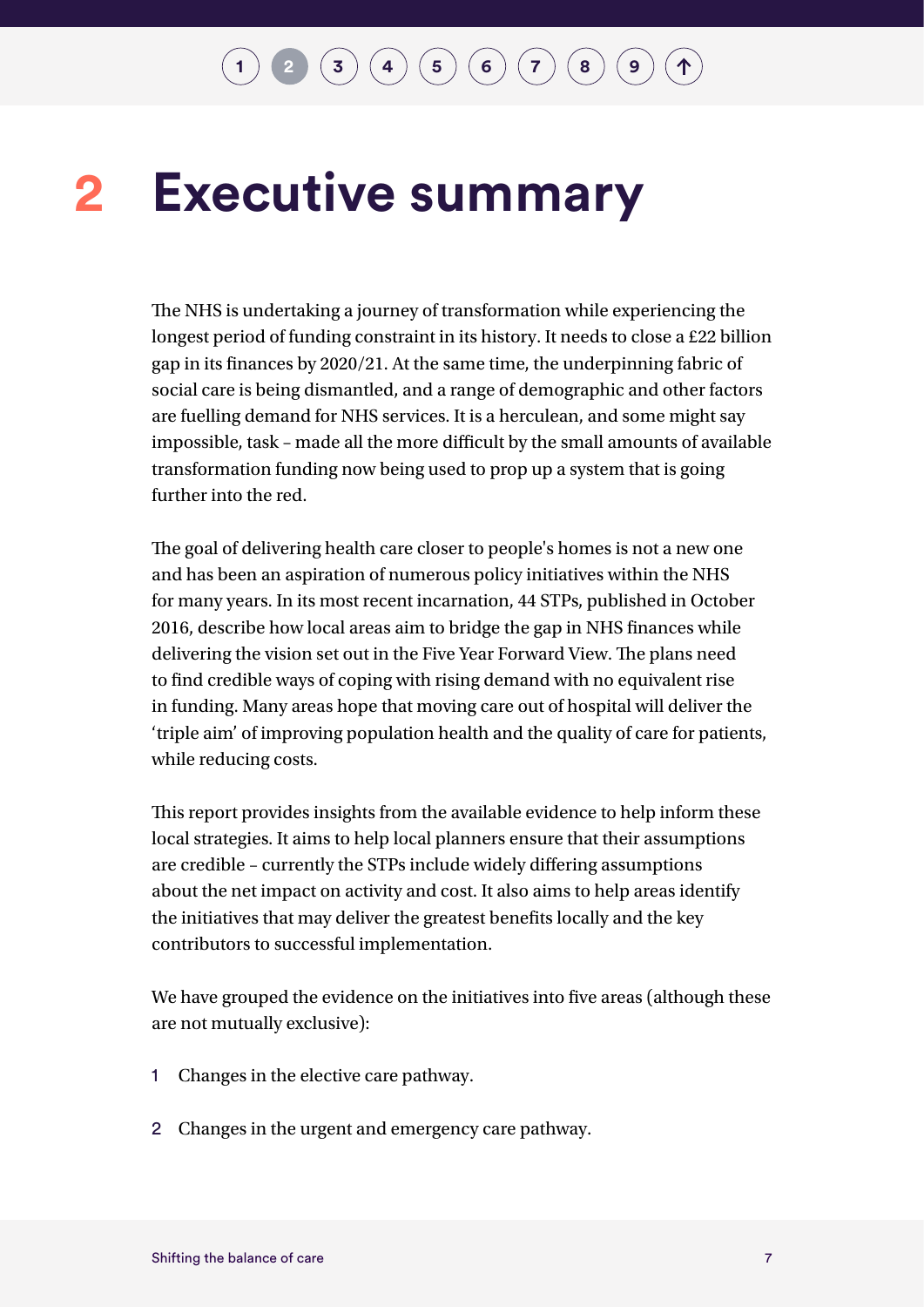- 3 Time-limited initiatives aimed at avoiding admission or facilitating discharge from hospital.
- 4 Managing 'at risk' populations including end-of-life care and support for people in nursing homes.
- 5 Support for patients to care for themselves and access community resources.

We reviewed a large body of academic and grey literature, with a particular focus on robust evidence from randomised controlled trials (RCTs), Cochrane reviews and other systematic reviews, in order to draw on the most reliable evidence available. However, the quality of evidence on which we were able to call was mixed, and often reliant on poorly constructed evaluations.

We focused on initiatives that were expected to impact most on areas targeted by STPs and those most frequently measured in research papers. The list of initiatives is long, but not fully comprehensive. Initiatives were selected based on a review of STPs and our knowledge of what health care organisations are implementing across the country. We put the initiatives into four categories: those where there is robust evidence to suggest an initiative improved care and was cost effective; those where there is emerging positive evidence; those where there is contradictory evidence; and those that have poor evidence or where there is evidence of increased costs.

### **Context – underlying activity trends**

#### **Rising patterns of hospital activity**

We lay the evidence on initiatives to shift care out of hospital alongside analysis of the underlying trends in hospital activity, as well as other factors that would influence the implementation and impact of these initiatives.

Seasonal fluctuations aside, the last eight years have seen steady growth in all areas of hospital activity. Emergency admissions have risen by 14 per cent since 2008/09. For planned care, growth has been even sharper: elective admissions are up 22 per cent, while both GP referrals and first outpatient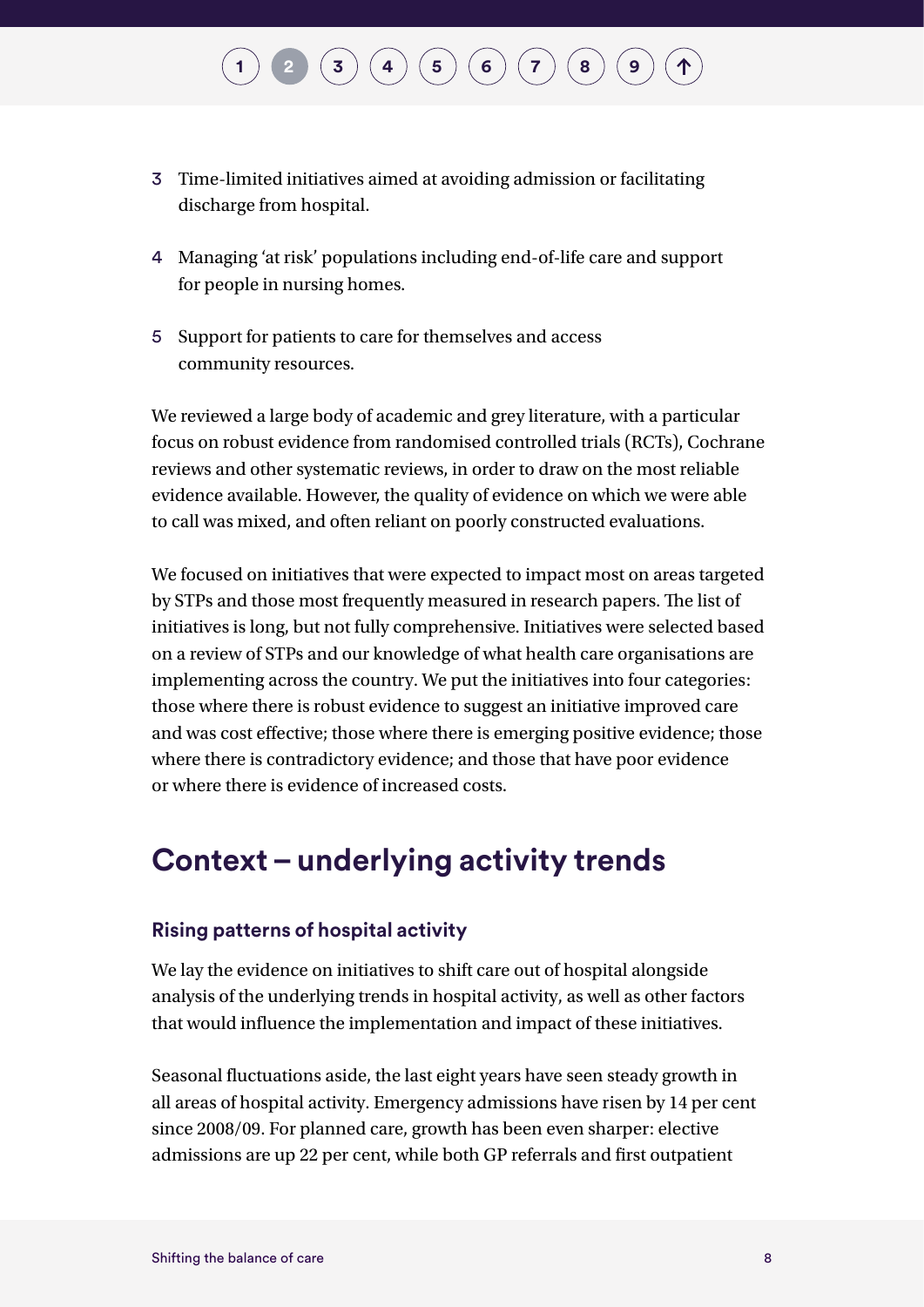## $\bf{(3)}$  $\bf{(3)}$  $\bf{(3)}$   $\bf{(4)}$  $\bf{(4)}$  $\bf{(4)}$   $\bf{(5)}$  $\bf{(5)}$  $\bf{(5)}$   $\bf{(6)}$  $\bf{(6)}$  $\bf{(6)}$   $\bf{(7)}$  $\bf{(7)}$  $\bf{(7)}$   $\bf{(8)}$  $\bf{(8)}$  $\bf{(8)}$

appointments have risen 26 per cent. This continues a longer-term trend of growth stretching back to the creation of the NHS.

These trends are likely to be magnified in future by demographic and epidemiological pressures. For example, the population of England is expected to grow by 4.4 million (7 per cent) and the number of people over the age of 85 by 0.5 million (33 per cent) between 2014 and 2024. Over a similar time period, the number of people living with dementia is expected to grow from 700,000 in 2014 to around 1.3 million in 2025.

#### **STP assumptions on reducing hospital activity**

Currently the STPs include widely differing assumptions about the impact that their local strategy will have on hospital activity and their underlying assumptions are often far from clear.

With this caveat, our interpretation of the material in the public domain is that in 2020/21 the STPs are predicting activity to be less than forecast (based on current trends) by the following amounts:

- 15.5 per cent fewer outpatient attendances (range 7–30 per cent)
- 9.6 per cent less elective inpatient activity (range 1.4–16 per cent)
- 17 per cent fewer A&E attendances (range 6–30 per cent)
- 15.6 per cent fewer non-elective inpatient admissions (range 3–30 per cent).

Only two thirds of STPs included an explicit risk assessment of these assumptions.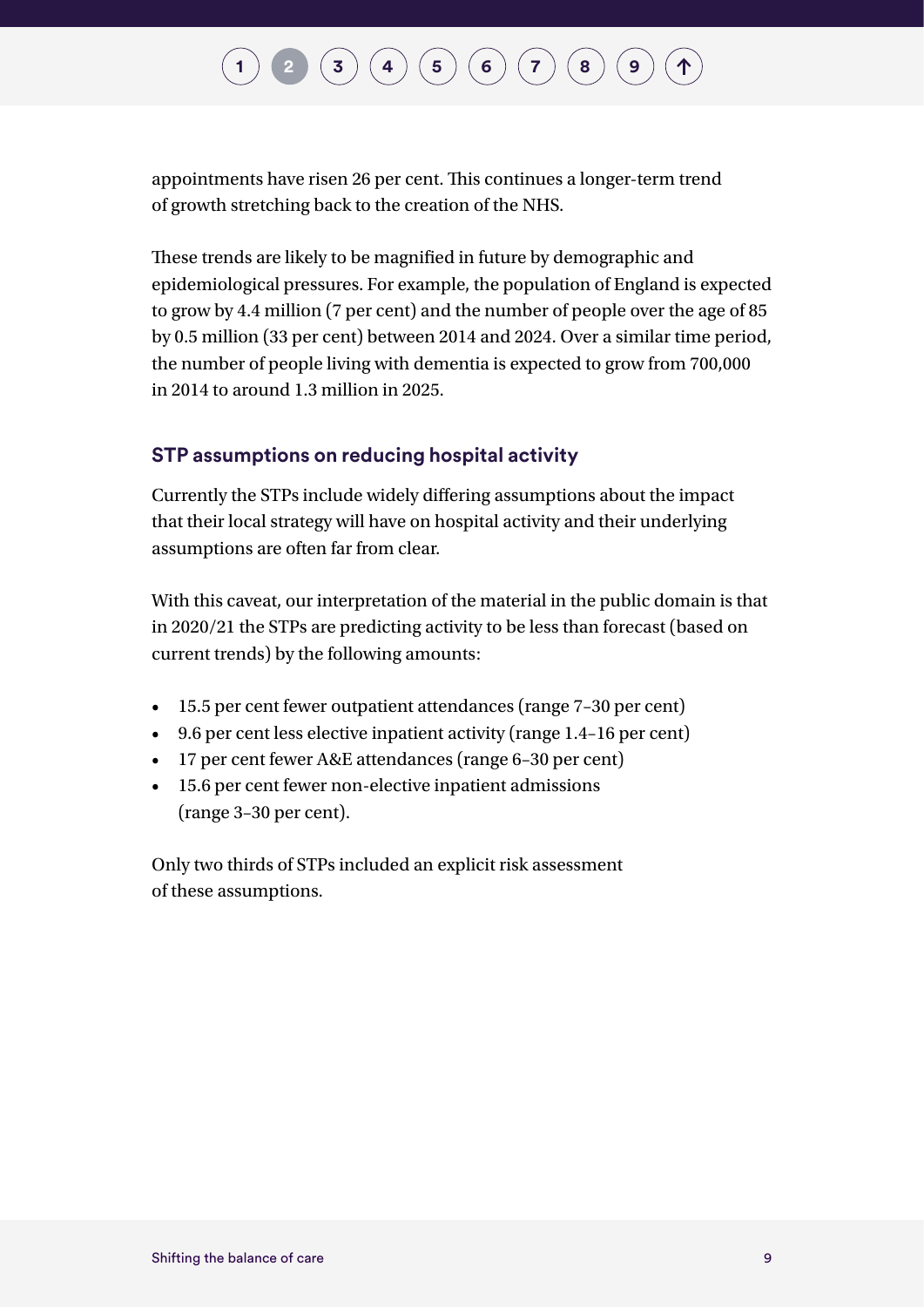## **[1](#page-7-0) [2](#page-10-0) [3](#page-23-0) [4](#page-29-0) [5](#page-48-0) [6](#page-60-0) [7](#page-76-0) [8](#page-93-0) [9](#page-100-0)**

### **Summary of the evidence**

#### **Overview of initiatives**

| <b>Relative strength of evidence</b><br>of reduction in activity and<br>whole-system costs | <b>Initiative</b>                                                                                                                                                                                                                                                                                                                                                                            |
|--------------------------------------------------------------------------------------------|----------------------------------------------------------------------------------------------------------------------------------------------------------------------------------------------------------------------------------------------------------------------------------------------------------------------------------------------------------------------------------------------|
| Most positive evidence                                                                     | • Improved GP access to specialist expertise<br>• Ambulance/paramedic triage to the community<br>• Condition-specific rehabilitation<br>• Additional clinical support to people in nursing<br>and care homes<br>• Improved end-of-life care in the community<br>• Remote monitoring of people with certain<br>long-term conditions<br>• Support for self-care                                |
| <b>Emerging positive evidence</b>                                                          | • Patients experiencing GP continuity of care<br>• Extensivist model of care for high risk patients<br>• Social prescribing<br>• Senior assessment in A&E<br>• Rapid access clinics for urgent specialist<br>assessment                                                                                                                                                                      |
| Mixed evidence, particularly on<br>overall cost reduction                                  | • Peer review and audit of GP referrals<br>• Shared decision-making to support<br>treatment choices<br>• Shared care models for the management<br>of chronic disease<br>• Direct access to diagnostics for GPs<br>• Intermediate care: rapid response services<br>• Intermediate care: bed-based services<br>• Hospital at Home<br>• Case management and care coordination<br>• Virtual ward |
| Evidence of potential to increase<br>overall costs                                         | • Extending GP opening hours<br>• NHS 111<br>• Urgent care centres including minor injury units<br>(not co-located with A&E)<br>• Consultant clinics in the community<br>• Specialist support from a GP with<br>a special interest<br>• Referral management centres                                                                                                                          |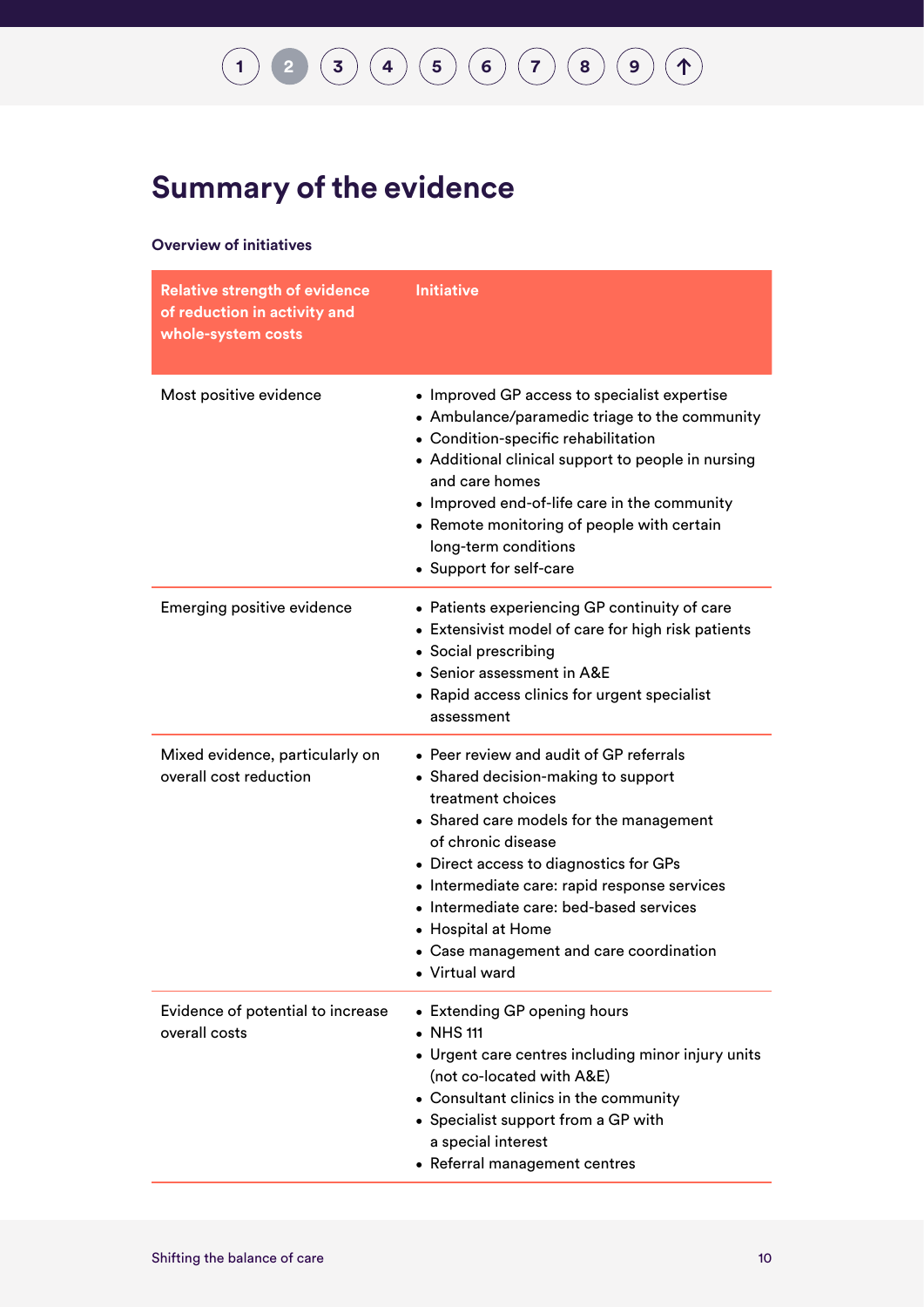#### **Redesigning elective care pathways**

| <b>Relative strength of evidence</b><br>of reduction in activity and<br>whole-system costs | Initiative                                                                                                                                                                                                     |
|--------------------------------------------------------------------------------------------|----------------------------------------------------------------------------------------------------------------------------------------------------------------------------------------------------------------|
| Most positive evidence                                                                     | • Improved GP access to specialist expertise                                                                                                                                                                   |
| Mixed evidence, particularly<br>on overall cost reduction                                  | • Peer review and audit of GP referrals<br>• Shared decision-making to support<br>treatment choices<br>• Shared care models for the management<br>of chronic disease<br>• Direct access to diagnostics for GPs |
| Evidence of potential to increase<br>overall costs                                         | • Consultant clinics in the community<br>• Specialist support from a GP with<br>a special interest<br>• Referral management centres                                                                            |

There are a number of initiatives that aim to better manage elective care, the most promising of which is enabling GPs to access specialist opinion to help them manage patients in the community and avoid unnecessary referrals to outpatient services.

Peer review and audit of GPs' referral patterns can improve the quality of referrals and may reduce the overall number of referrals to outpatient services. Shared decision-making, shared care models and direct access to diagnostics for GPs have well-evidenced benefits for patients and professionals, but less conclusive findings on their capacity to reduce hospital activity and deliver savings. There are also initiatives where the evidence suggests that they may *increase* overall costs. These include consultants working in the community, referral to a GP with a special interest and the use of referral management centres.

Any strategy to redesign elective care does so in the context of sharply rising outpatient attendances, sharply rising day case activity and slowly falling elective inpatient activity (as care shifts from inpatient care to day case and outpatient procedures). In addition, many of the initiatives that have shown promise to date bring new expectations of GPs; nearly all require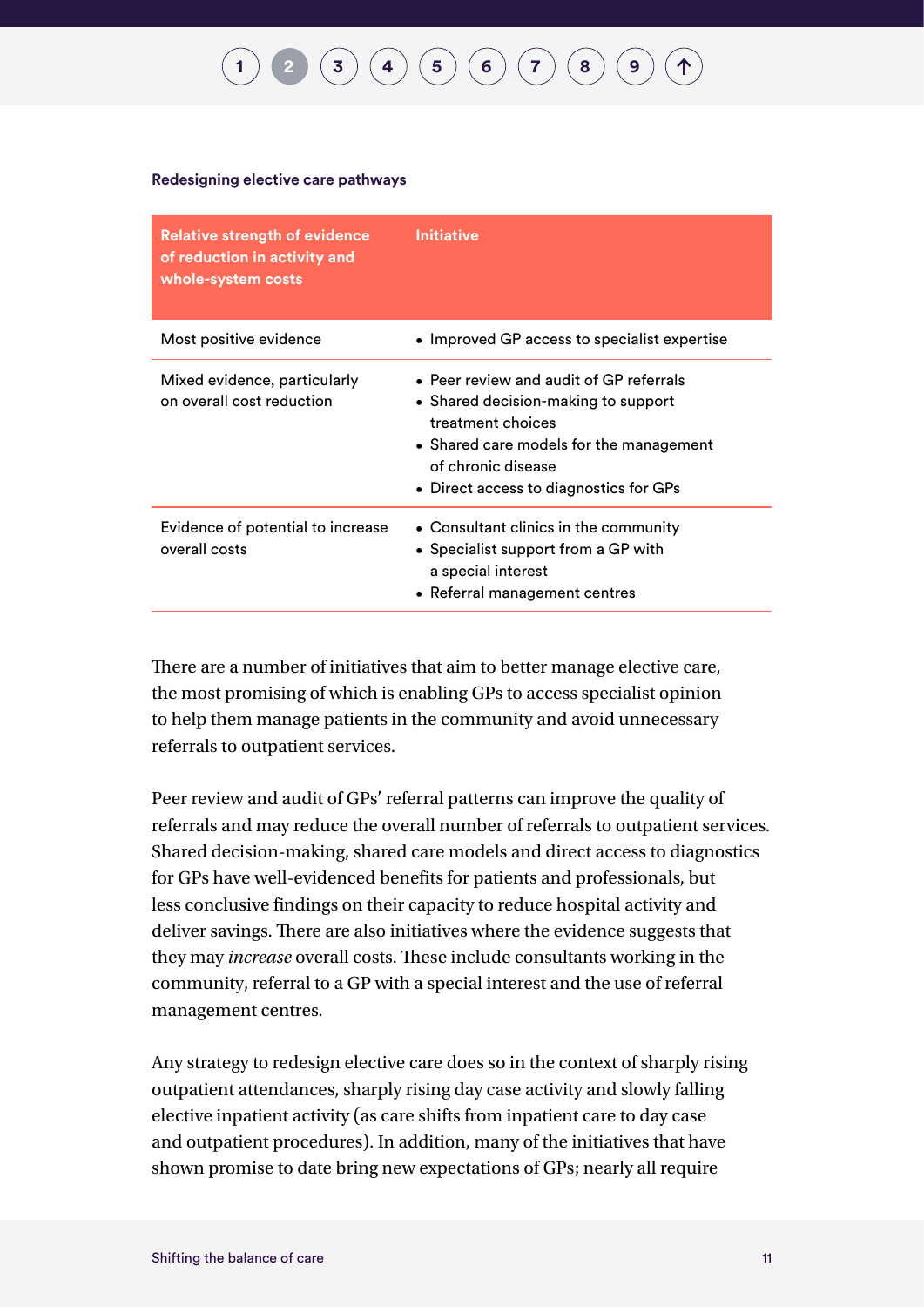GP training or support. However, we believe there is significant scope in the medium to long term to redesign the elective pathway and deliver a more integrated model of elective care, with much more outpatient care delivered in primary care. A much more radical redesign of elective care underpinned by technology, including clinical decision support, and adoption of shared decision-making could yield savings.

#### **Redesigning urgent and emergency care pathways**

| <b>Relative strength of evidence</b><br>of reduction in activity and<br>whole-system costs | <b>Initiative</b>                                                                                                                    |
|--------------------------------------------------------------------------------------------|--------------------------------------------------------------------------------------------------------------------------------------|
| Most positive evidence                                                                     | • Ambulance/paramedic triage to<br>the community                                                                                     |
| Emerging positive evidence                                                                 | • Patients experiencing GP continuity<br>of care                                                                                     |
| Evidence of potential to increase<br>overall costs                                         | • Extending GP opening hours<br>$\bullet$ NHS 111<br>• Urgent care centres including minor<br>injury units (not co-located with A&E) |

A range of initiatives aim to reduce attendance at accident and emergency (A&E) departments, with some also helping to avoid subsequent hospital admission. Our review of the evidence suggests that, of the approaches reviewed, ambulance/paramedic triage to the community has the strongest evidence to support it.

The effective implementation of schemes designed to reduce emergency hospital care is dependent on capacity in primary care and improved data-sharing between sectors. The schemes that require staff working in different ways will need to ensure that individuals are sufficiently trained and working within their sphere of competency, particularly where decisions about referrals are made. However, other initiatives have the complex task of trying to influence patients' behaviour prior to their contact with urgent or emergency services, or to prevent further use of services (i.e. extending GP opening hours, NHS 111 and urgent care centres which are not co-located). Successfully changing patterns of service use requires access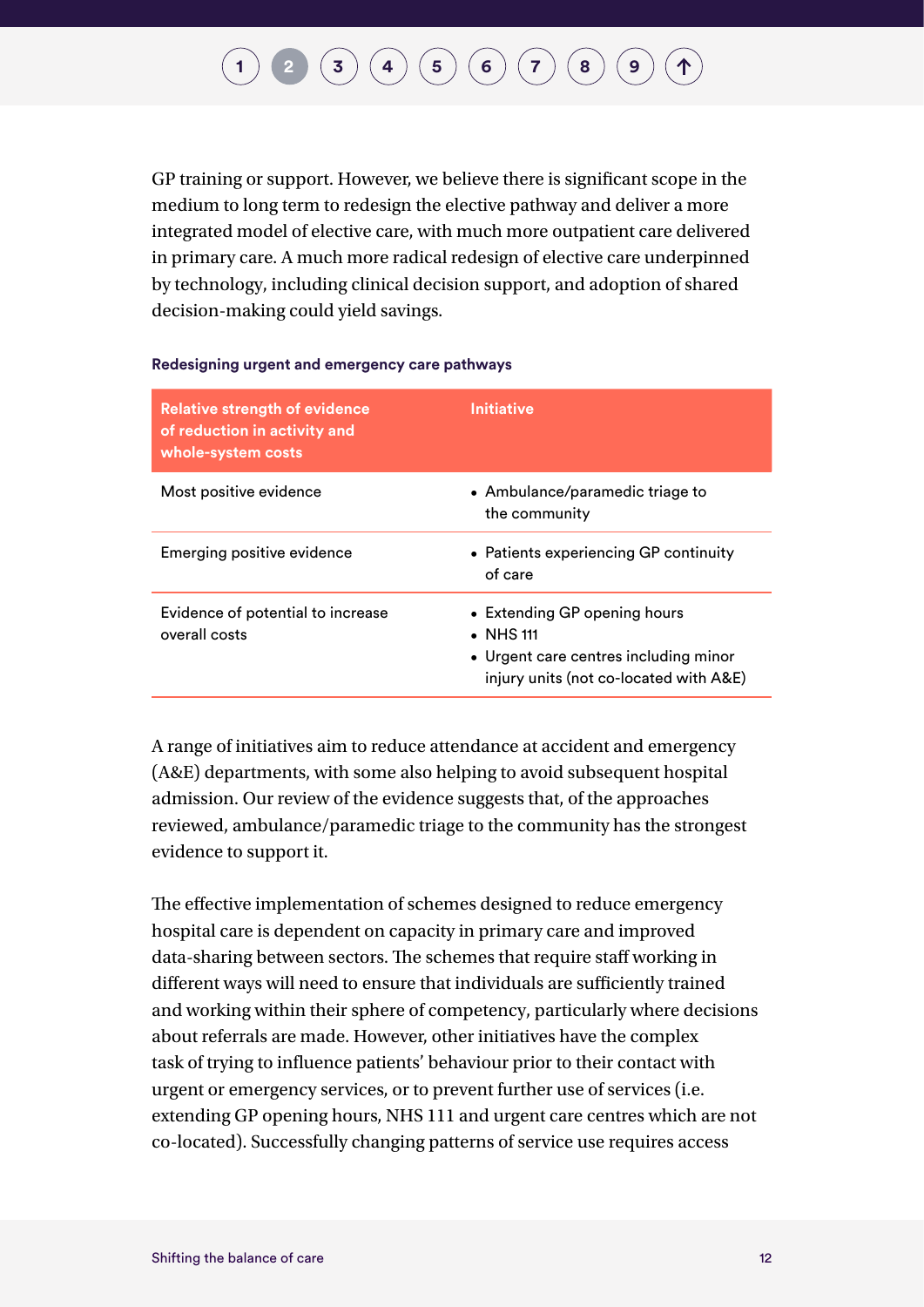to appropriate and timely primary care, as well as high levels of trust in these alternative services.

Trends in use of A&E, and the significant increase in attendances in 2003 following the introduction of minor injury and specialist services, highlight an important consequence of the initiatives described in this section: supply-induced demand. Many of the initiatives we looked at increased contacts with the NHS without equivalent reductions in the use of A&E. In some cases, this has increased overall costs.

| <b>Relative strength of evidence</b><br>of reduction in activity and<br>whole-system costs | <b>Initiative</b>                                                                                                |
|--------------------------------------------------------------------------------------------|------------------------------------------------------------------------------------------------------------------|
| Most positive evidence                                                                     | • Condition-specific rehabilitation                                                                              |
| Emerging positive evidence                                                                 | • Senior assessment in A&E<br>• Rapid access clinics for urgent<br>specialist assessment                         |
| Mixed evidence, particularly on overall<br>cost reduction                                  | • Intermediate care: rapid response<br>services<br>• Intermediate care: bed-based services<br>• Hospital at Home |

#### **Avoiding hospital admission and accelerating discharge**

Over the last 30 years the number of hospital beds has more than halved. At the same time, hospital admissions have been rising, particularly for older people. Bed reductions have been possible because of a reduction in length of stay and a shift from inpatient care to day case and outpatient care. Despite these bed reductions, some estimates suggest that up to 50 per cent of beds are occupied by people who could be cared for in community settings.

Of the evidence reviewed, the initiatives with the most positive outcomes are those for condition-specific rehabilitation. Pulmonary and cardiac rehabilitation improve quality of life and reduce hospital admissions, and have been shown to be cost effective. There is emerging positive evidence for rapid access clinics and senior decision-makers in A&E, but further research is needed, particularly around their economic impact.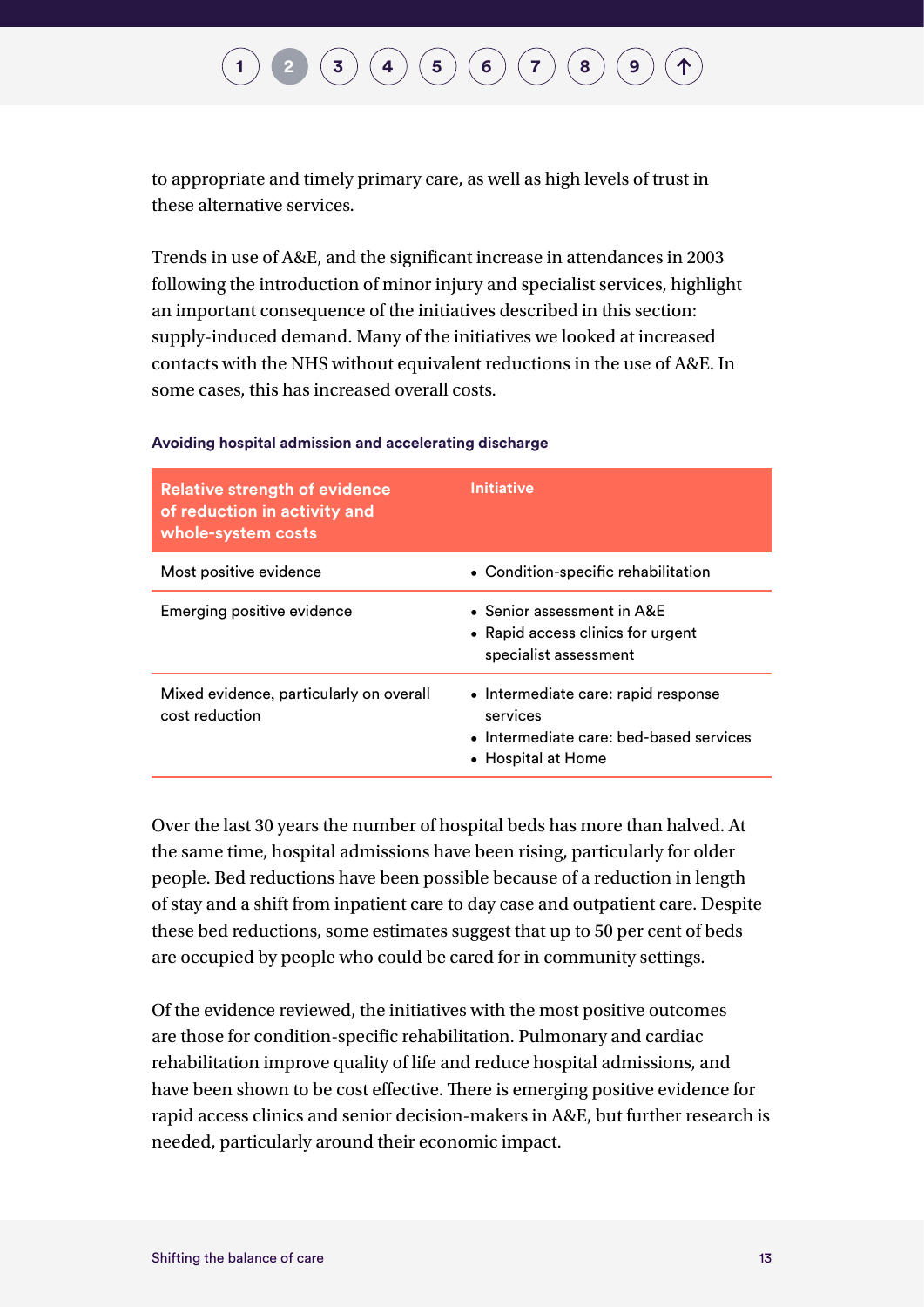Evaluation of rapid response teams and the use of intermediate care beds shows much more mixed results, suggesting that local implementation and context play a large part in their success. Clear referral criteria and good integrated working across health and social care appear to be important. Hospital at Home schemes successfully provide a safe alternative to hospital, but there is little evidence that they deliver net savings.

Absence of evidence is not necessarily a sign that a particular initiative would not work if introduced in an appropriate context. What is clear is that to avoid hospital admissions and accelerate discharges, there must be sufficient capacity and funding of alternative forms of care in the community. Without this investment, analysis suggests that the NHS will need to expand, not contract, its bed capacity.

| <b>Relative strength of evidence</b><br>of reduction in activity and<br>whole-system costs | <b>Initiative</b>                                                                                                                                                                             |
|--------------------------------------------------------------------------------------------|-----------------------------------------------------------------------------------------------------------------------------------------------------------------------------------------------|
| Most positive evidence                                                                     | • Additional clinical support to people in<br>nursing and care homes<br>• Improved end-of-life care in the<br>community<br>• Remote monitoring of people with<br>certain long-term conditions |
| Emerging positive evidence                                                                 | • Extensivist model of care for high<br>risk patients                                                                                                                                         |
| Mixed evidence, particularly on overall<br>cost reduction                                  | • Case management and care<br>coordination<br>• Virtual ward                                                                                                                                  |

#### **Managing 'at risk' populations**

A large number of diverse initiatives over the last two decades have aimed to better manage 'at risk' populations, but while services are highly valued by patients, very few have successfully reduced hospital activity. The strongest evidence relates to those initiatives that target well-defined groups; that is, those in nursing and residential homes, and those at the end of life. There is growing evidence for initiatives that monitor people at home, particularly for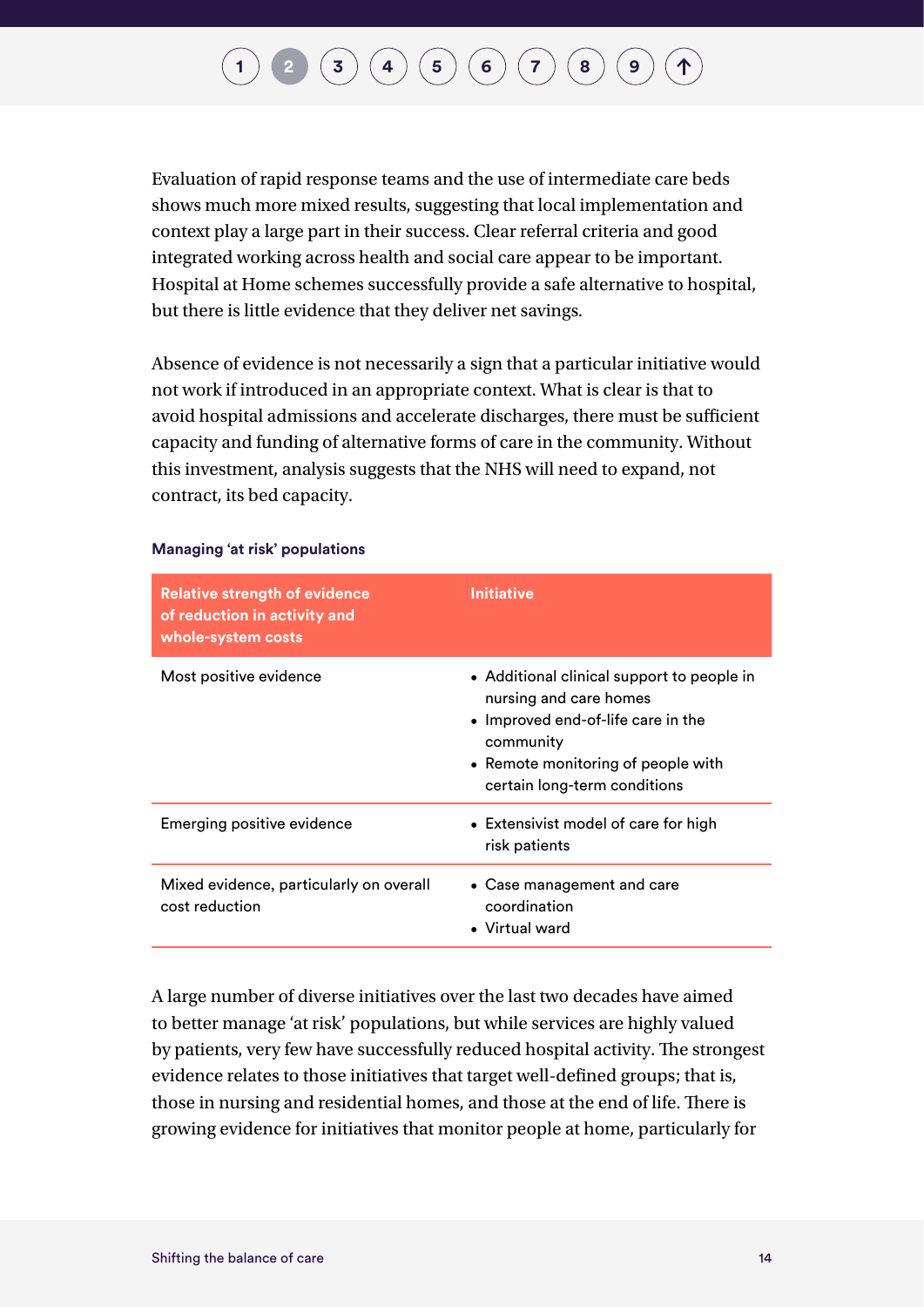some conditions such as heart failure. The extensivist model, which provides holistic care for those at greatest risk, has promising evidence from its use in the US, but its benefits have yet to be formally demonstrated in England. The initiatives which have the greatest challenge in demonstrating impact on hospital activity, but have other positive benefits for patients and their experience, are more general attempts to case manage those deemed to be at highest risk of admission, including the use of virtual wards.

There are several reasons for this lack of impact or cost savings. First, efforts to coordinate care involve initiatives to correct underuse and ensure timely access to care. In isolation, these efforts tend to increase the use of care, at least partially negating any reductions in preventable or unnecessary care resulting from coordination. Second, for every costly complication prevented, a care coordination programme must manage multiple patients at risk of such a complication, even if it selectively targets high-risk patients. And third, care coordination is costly. The cost of staff and other resources can offset the savings from the hospital care avoided.

Maximising impact on hospital use requires accurately targeting initiatives at the groups most likely to benefit, and where a reduction in admission will have most impact on resource use. Risk stratification tools still struggle to identify 'at risk' individuals at the point before they deteriorate.

Trends in life expectancy and the number of people with multi-morbidities suggest that the number of 'at risk' people will continue to rise, making it an even greater imperative to manage this group better. The lesson from the evidence is that significant attention needs to be paid to the accurate targeting of initiatives, while moderating expectations of their capacity to reduce overall cost.

| <b>Relative strength of evidence</b><br>of reduction in activity and<br>whole-system costs | <b>Initiative</b>       |
|--------------------------------------------------------------------------------------------|-------------------------|
| Most positive evidence                                                                     | • Support for self-care |
| Emerging positive evidence                                                                 | • Social prescribing    |

#### **Support for patients to care for themselves and access community resources**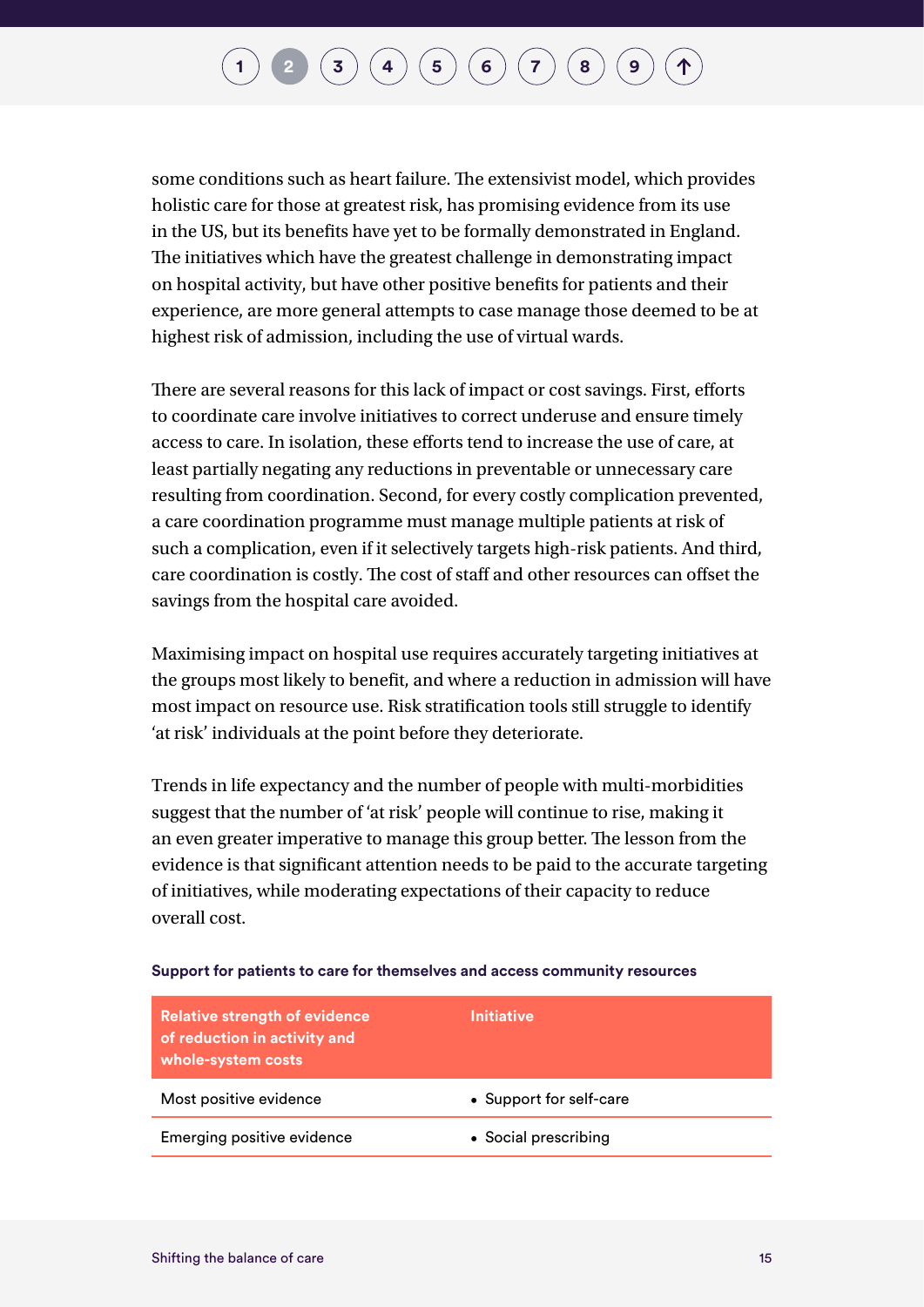## $\bf{(3)}$  $\bf{(3)}$  $\bf{(3)}$   $\bf{(4)}$  $\bf{(4)}$  $\bf{(4)}$   $\bf{(5)}$  $\bf{(5)}$  $\bf{(5)}$   $\bf{(6)}$  $\bf{(6)}$  $\bf{(6)}$   $\bf{(7)}$  $\bf{(7)}$  $\bf{(7)}$   $\bf{(8)}$  $\bf{(8)}$  $\bf{(8)}$   $\bf{(9)}$  $\bf{(9)}$  $\bf{(9)}$

There are 15 million people living with long-term conditions and over two million with multiple long-term conditions. Together they account for 55 per cent of GP appointments and 77 per cent of inpatient bed days. Receiving support to help them manage their conditions may result in reduced crisis points and less costly care. However, despite the positive evidence for selfcare, there remains a lack of clarity about which elements are most effective. Assessing the impact of social prescribing presents significant challenges as it encompasses highly diverse initiatives for a wide range of needs, and its benefits go beyond reduced resource use. But the growing evidence base is positive.

Both support for self-care and access to community resources require behaviour change on the part of patients and professionals; moving from a model in which the patient is a passive recipient in the traditional medical model, to a treatment programme that is based around engagement and active participation. Self-care requires significant infrastructure and professional support to improve health and digital literacy, as well as encourage engagement. Programmes that are well-supported, funded and given sufficient time to develop are most likely to demonstrate benefits. Given the many millions of people managing one or more long-term condition, the scale of what is required to realise the full potential in this area is considerable.

### **Implementation and other challenges**

The challenges in implementing the sorts of initiatives we have analysed are considerable and even those with great potential can fail. This is often because the wide range of system, organisational and individual factors that impact feasibility and effectiveness are not taken into account. The proposed shift in care cannot be achieved without significantly increasing capacity and capability in primary and community care, and solving some of the prevailing social care problems.

A major challenge is workforce. The NHS is trying to grow services where clinical workforce numbers have fallen and disinvest in services where clinical workforce numbers have grown. For example, between 2006 and 2013, the number of consultants in hospital and community services grew by 27 per cent, while the total GP workforce rose by only 4 per cent and the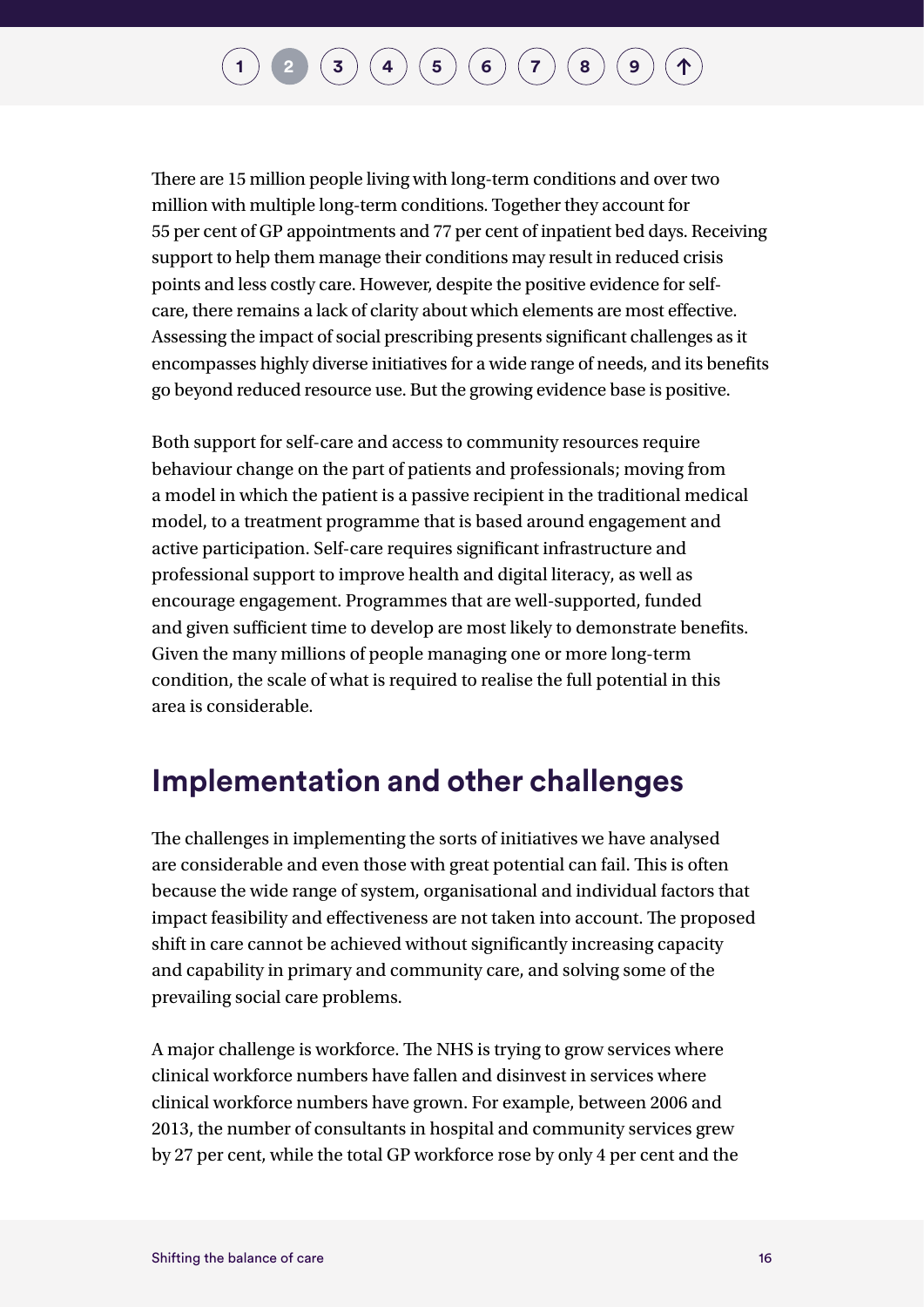number of GPs per capita fell. Between 2010 and 2015, the number of district nurses fell by 35 per cent.

There are large and growing gaps in the clinical workforce, particularly in the services facing some of the most acute demand pressures. A third of GP practices have a vacancy for at least one GP partner. There are vacancy levels of over 21 per cent for district nurses. It is questionable whether there is the workforce – in terms of numbers, skills and behaviour – needed to deliver these initiatives.

Many of the models being used within the NHS to identify 'at risk' groups (such as people who are frequently admitted to hospital) are frequently deficient and those using them are often too optimistic in their assumptions about the impact of targeting high-risk groups.

The NHS as a whole also has a tendency to view problems through the lens of a single condition (e.g. diabetes). The complexity that stems from multi-morbidity is frequently not well understood or addressed. This lack of understanding of a person's entire health and social care needs, and service use, leads to unrealistic assumptions being made about the potential impact of an initiative.

There are particular challenges in delivering economic benefits. A number of factors inhibit the delivery of system-wide savings. The use of prices to calculate savings rather than actual costs and a tendency in modelling the costs of services to assume all the overhead or fixed costs can be fully taken out, can mean that real-world savings are significantly over-estimated. There is also the risk of supply-induced demand; any strategy that aims to reduce over-use is also likely to identify under-use and unmet need.

The challenge of demonstrating economic benefits is part of the broader issue of the way in which success is measured. While initiatives may not deliver savings, they may increase 'value' by addressing unmet need, or encouraging need to be met in ways that deliver better outcomes for people. Bundles of initiatives and multifaceted programmes targeting high-risk populations are likely to be more effective than those involving single approaches, yet single initiatives are most often implemented and measured.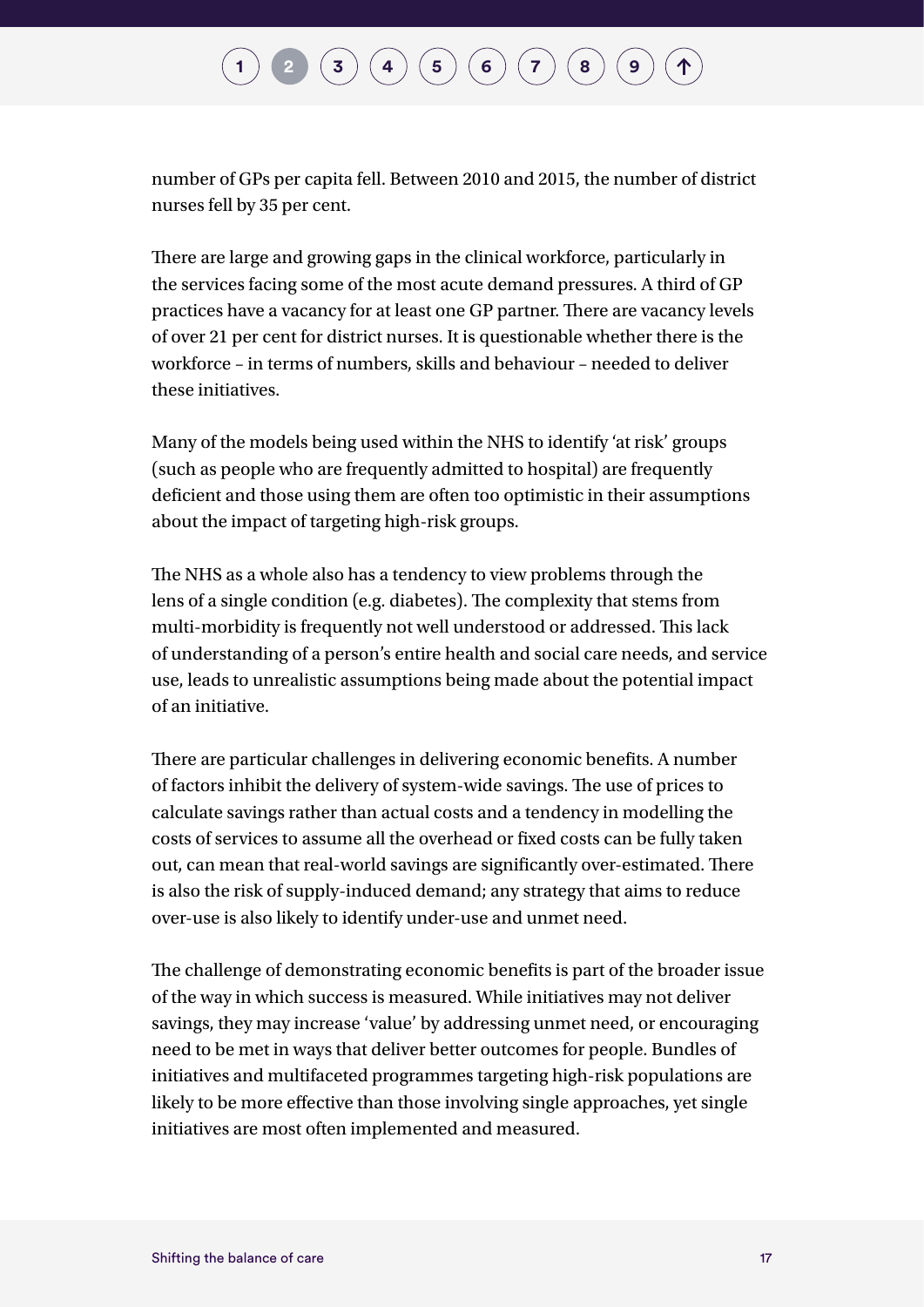## $\mathbf{I}\left(\mathbf{3}\right)\left(\mathbf{4}\right)\left(\mathbf{5}\right)\left(\mathbf{6}\right)\left(\mathbf{7}\right)\left(\mathbf{8}\right)$  $\mathbf{I}\left(\mathbf{3}\right)\left(\mathbf{4}\right)\left(\mathbf{5}\right)\left(\mathbf{6}\right)\left(\mathbf{7}\right)\left(\mathbf{8}\right)$  $\mathbf{I}\left(\mathbf{3}\right)\left(\mathbf{4}\right)\left(\mathbf{5}\right)\left(\mathbf{6}\right)\left(\mathbf{7}\right)\left(\mathbf{8}\right)$  $\mathbf{I}\left(\mathbf{3}\right)\left(\mathbf{4}\right)\left(\mathbf{5}\right)\left(\mathbf{6}\right)\left(\mathbf{7}\right)\left(\mathbf{8}\right)$  $\mathbf{I}\left(\mathbf{3}\right)\left(\mathbf{4}\right)\left(\mathbf{5}\right)\left(\mathbf{6}\right)\left(\mathbf{7}\right)\left(\mathbf{8}\right)$  $\mathbf{I}\left(\mathbf{3}\right)\left(\mathbf{4}\right)\left(\mathbf{5}\right)\left(\mathbf{6}\right)\left(\mathbf{7}\right)\left(\mathbf{8}\right)$  $\mathbf{I}\left(\mathbf{3}\right)\left(\mathbf{4}\right)\left(\mathbf{5}\right)\left(\mathbf{6}\right)\left(\mathbf{7}\right)\left(\mathbf{8}\right)$  $\mathbf{I}\left(\mathbf{3}\right)\left(\mathbf{4}\right)\left(\mathbf{5}\right)\left(\mathbf{6}\right)\left(\mathbf{7}\right)\left(\mathbf{8}\right)$  $\mathbf{I}\left(\mathbf{3}\right)\left(\mathbf{4}\right)\left(\mathbf{5}\right)\left(\mathbf{6}\right)\left(\mathbf{7}\right)\left(\mathbf{8}\right)$  $\mathbf{I}\left(\mathbf{3}\right)\left(\mathbf{4}\right)\left(\mathbf{5}\right)\left(\mathbf{6}\right)\left(\mathbf{7}\right)\left(\mathbf{8}\right)$  $\mathbf{I}\left(\mathbf{3}\right)\left(\mathbf{4}\right)\left(\mathbf{5}\right)\left(\mathbf{6}\right)\left(\mathbf{7}\right)\left(\mathbf{8}\right)$  $\mathbf{I}\left(\mathbf{3}\right)\left(\mathbf{4}\right)\left(\mathbf{5}\right)\left(\mathbf{6}\right)\left(\mathbf{7}\right)\left(\mathbf{8}\right)$  $\mathbf{I}\left(\mathbf{3}\right)\left(\mathbf{4}\right)\left(\mathbf{5}\right)\left(\mathbf{6}\right)\left(\mathbf{7}\right)\left(\mathbf{8}\right)$

Also, initiatives are not given long enough to take effect. A key feature of so-called 'transformational' change is the length of time it takes. Yet policymakers frequently want instant results. The STP process is a case in point here – one of the biggest shifts in how the NHS delivers care for a generation is expected to be completed within five years.

A further complicating factor is that in-hospital and out-of-hospital care are not on an equal footing when it comes to investment in staffing, infrastructure and the elusive but important issue of prestige. And despite the considerable pressures they are facing, hospitals have the infrastructure and payment systems to enable continued investment, while the same cannot be said for care out of hospital. This makes the goal of transferring care out of hospital all the more challenging.

Finally, a vital facilitator of all of the above is strong analytics and shared data. This is essential if the problems are to be correctly diagnosed, the solutions appropriately targeted and their impact evaluated.

### **Conclusion**

Our research has shown that despite the potential of initiatives aimed at shifting the balance of care, it seems unlikely that falls in hospital activity will be realised unless significant additional investment is made in outof-hospital alternatives.

Where schemes have been most successful, they have: targeted particular patient populations (such as those in nursing homes or the end of life); improved access to specialist expertise in the community; provided active support to patients including continuity of care; appropriately supported and trained staff; addressed a gap in services rather than duplicating existing work.

Implementation and contextual factors cannot be underestimated, and there needs to be realistic expectations, especially around the economic benefit of new care models. If STPs continue to work towards undeliverable expectations, there is a significant risk to staff morale, schemes may be stopped before they have had a chance to demonstrate success, and gains in other outcome measures such as patient experience may be lost.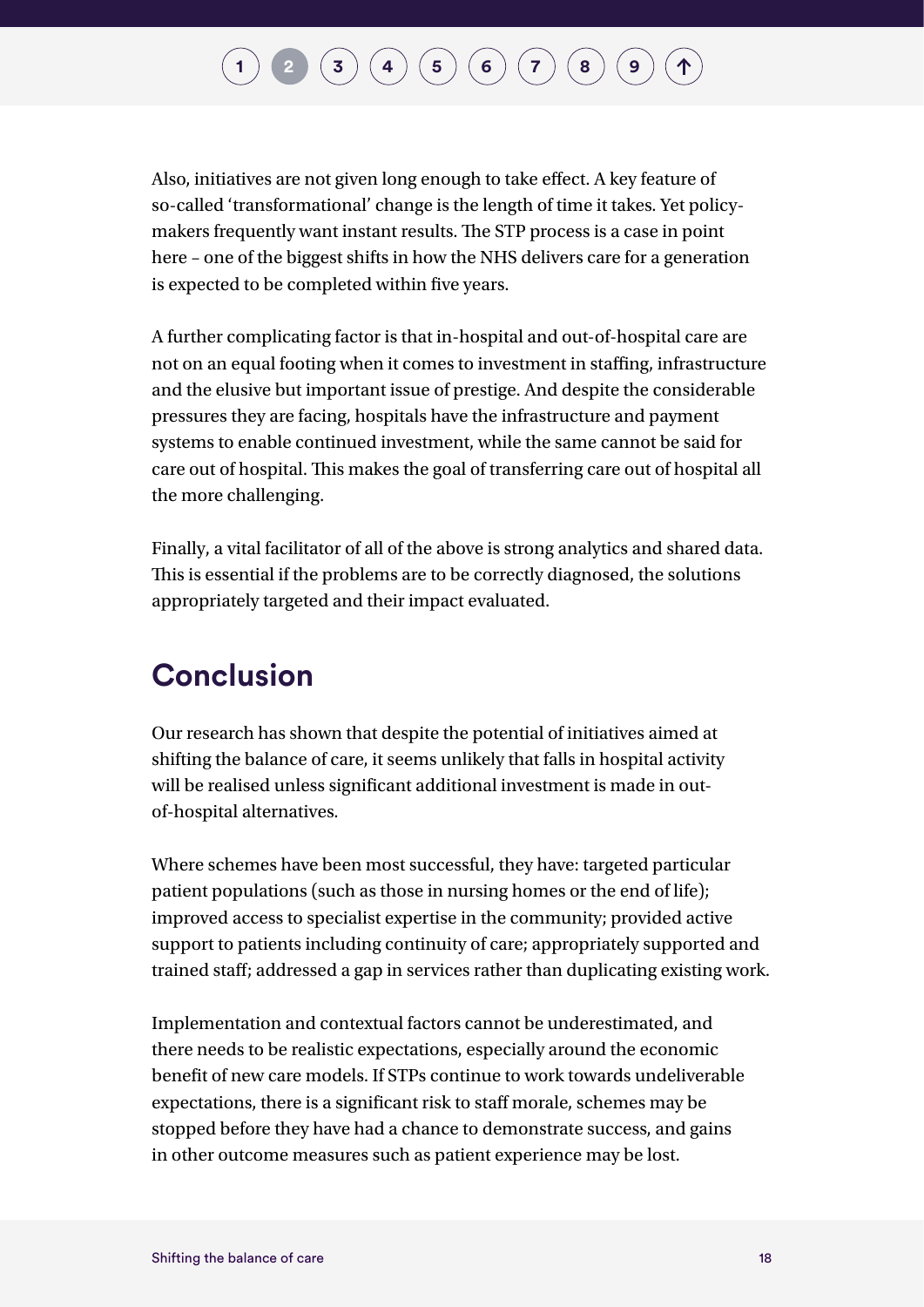## $\mathbf{I} \left( \mathbf{3} \right) \left( \mathbf{4} \right) \left( \mathbf{5} \right) \left( \mathbf{6} \right) \left( \mathbf{7} \right) \left( \mathbf{8} \right)$  $\mathbf{I} \left( \mathbf{3} \right) \left( \mathbf{4} \right) \left( \mathbf{5} \right) \left( \mathbf{6} \right) \left( \mathbf{7} \right) \left( \mathbf{8} \right)$  $\mathbf{I} \left( \mathbf{3} \right) \left( \mathbf{4} \right) \left( \mathbf{5} \right) \left( \mathbf{6} \right) \left( \mathbf{7} \right) \left( \mathbf{8} \right)$  $\mathbf{I} \left( \mathbf{3} \right) \left( \mathbf{4} \right) \left( \mathbf{5} \right) \left( \mathbf{6} \right) \left( \mathbf{7} \right) \left( \mathbf{8} \right)$  $\mathbf{I} \left( \mathbf{3} \right) \left( \mathbf{4} \right) \left( \mathbf{5} \right) \left( \mathbf{6} \right) \left( \mathbf{7} \right) \left( \mathbf{8} \right)$  $\mathbf{I} \left( \mathbf{3} \right) \left( \mathbf{4} \right) \left( \mathbf{5} \right) \left( \mathbf{6} \right) \left( \mathbf{7} \right) \left( \mathbf{8} \right)$  $\mathbf{I} \left( \mathbf{3} \right) \left( \mathbf{4} \right) \left( \mathbf{5} \right) \left( \mathbf{6} \right) \left( \mathbf{7} \right) \left( \mathbf{8} \right)$  $\mathbf{I} \left( \mathbf{3} \right) \left( \mathbf{4} \right) \left( \mathbf{5} \right) \left( \mathbf{6} \right) \left( \mathbf{7} \right) \left( \mathbf{8} \right)$  $\mathbf{I} \left( \mathbf{3} \right) \left( \mathbf{4} \right) \left( \mathbf{5} \right) \left( \mathbf{6} \right) \left( \mathbf{7} \right) \left( \mathbf{8} \right)$  $\mathbf{I} \left( \mathbf{3} \right) \left( \mathbf{4} \right) \left( \mathbf{5} \right) \left( \mathbf{6} \right) \left( \mathbf{7} \right) \left( \mathbf{8} \right)$  $\mathbf{I} \left( \mathbf{3} \right) \left( \mathbf{4} \right) \left( \mathbf{5} \right) \left( \mathbf{6} \right) \left( \mathbf{7} \right) \left( \mathbf{8} \right)$  $\mathbf{I} \left( \mathbf{3} \right) \left( \mathbf{4} \right) \left( \mathbf{5} \right) \left( \mathbf{6} \right) \left( \mathbf{7} \right) \left( \mathbf{8} \right)$  $\mathbf{I} \left( \mathbf{3} \right) \left( \mathbf{4} \right) \left( \mathbf{5} \right) \left( \mathbf{6} \right) \left( \mathbf{7} \right) \left( \mathbf{8} \right)$

There are a number of areas where STPs can learn from previous initiatives:

- Measures should be taken to really understand patient needs and what adds value, rather than using activity as a proxy for demand.
- More effective risk stratification and linked data should be used to identify genuinely high-risk patients and avoid 'regression to the mean' (whereby patients identified as high risk at a point in time do not meet this characteristic when analysed over a longer time period).
- Robust data and analytics to support change are essential.
- Staff need improvement methods that they can use, and support in implementing changes. Support from frontline managers, as well as leadership from the top, is vital.
- A workforce strategy is needed to ensure that staff are equipped with the competences required by the new models.
- A whole-system perspective needs to be taken when assessing the cost effectiveness of initiatives, including a realistic assessment of the capacity to disinvest in hospital and other services.

None of the above detracts from a significant challenge that this work poses to local and national planning assumptions. Shifting the balance of care from the hospital to the community has many advantages for patients, but is unlikely to be cheaper, certainly in the short to medium term. These findings echo the National Audit Office's recent conclusion that current attempts at integrating services provide no evidence that integration will save money and reduce hospital activity.

Any shift will also require appropriate analytical capacity, workforce and supporting facilities in the community. Currently these are lacking. And the wider problem remains: more patient-centred, efficient and appropriate models of care require more investment than is likely to be possible given the current funding envelope.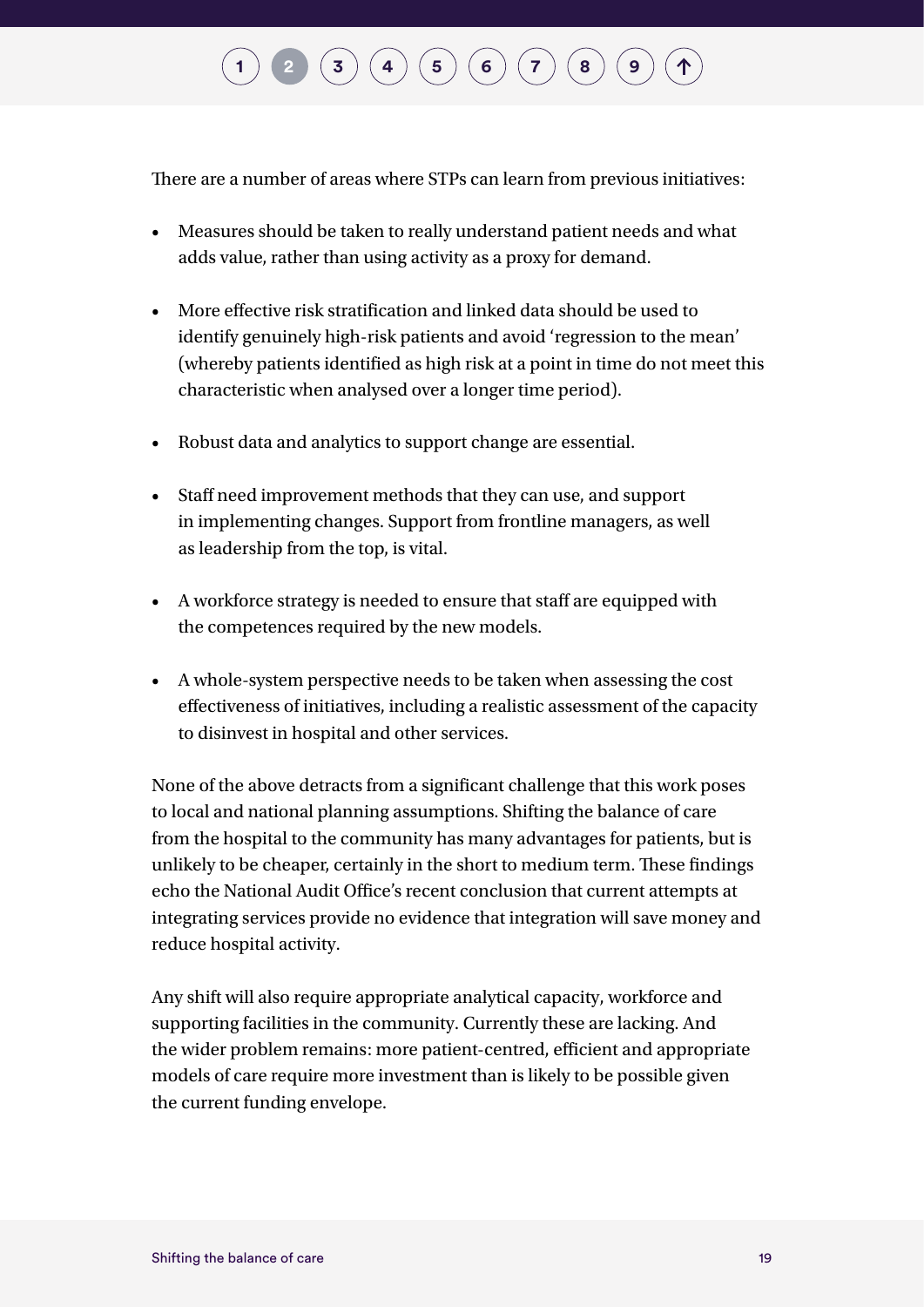#### <span id="page-23-0"></span>**Introduction 3**

By 2020/21 the NHS faces a £22 billion funding gap that must be tackled by its current period of transformation. The 44 regional STPs, published in October 2016, describe how local areas aim to bridge the gap in NHS finances while delivering the vision set out in the Five Year Forward View. This vision anticipates a shift in the balance of care from the hospital to the community, with the aim of helping people to improve their health and better manage long-term conditions, and services being integrated around the patient.

At the same time, the underpinning fabric of social care is being dismantled (Humphries and others, 2016) and a range of other factors are fuelling demand for NHS services. Not only will there be increasing demand from a rapidly ageing population, carrying a significantly larger burden of chronic disease, but medical advances will continue to increase the capacity to treat these conditions. In addition, the requirement to hit national targets, including the drive towards 24/7 consultant-delivered care and the current activitybased payment models, all serve to strengthen the gravitational pull of the hospital. These are powerful forces to overcome if the balance of care is to be successfully shifted from the hospital to the community.

STPs need to find a credible way of coping with rising demand, but no equivalent rise in funding. Many areas hope that moving care out of hospital will deliver the 'triple aim' of improving the quality of experience and outcomes for patients, while reducing costs. This has been the great hope of generations of NHS plans and policy initiatives. The NHS Plan of 2000 talked of more cooperation with social care to help keep older people out of hospital, and to help them leave as soon as was appropriate. The Better Care Fund more recently pooled billions of pounds between the NHS and social care with similar aims. Succeeding where so many past initiatives have not is a herculean task, and will be made all the more difficult in the coming years by the small amounts of available transformation funding now being used to prop up a system that is going further into the red (Gainsbury, 2016).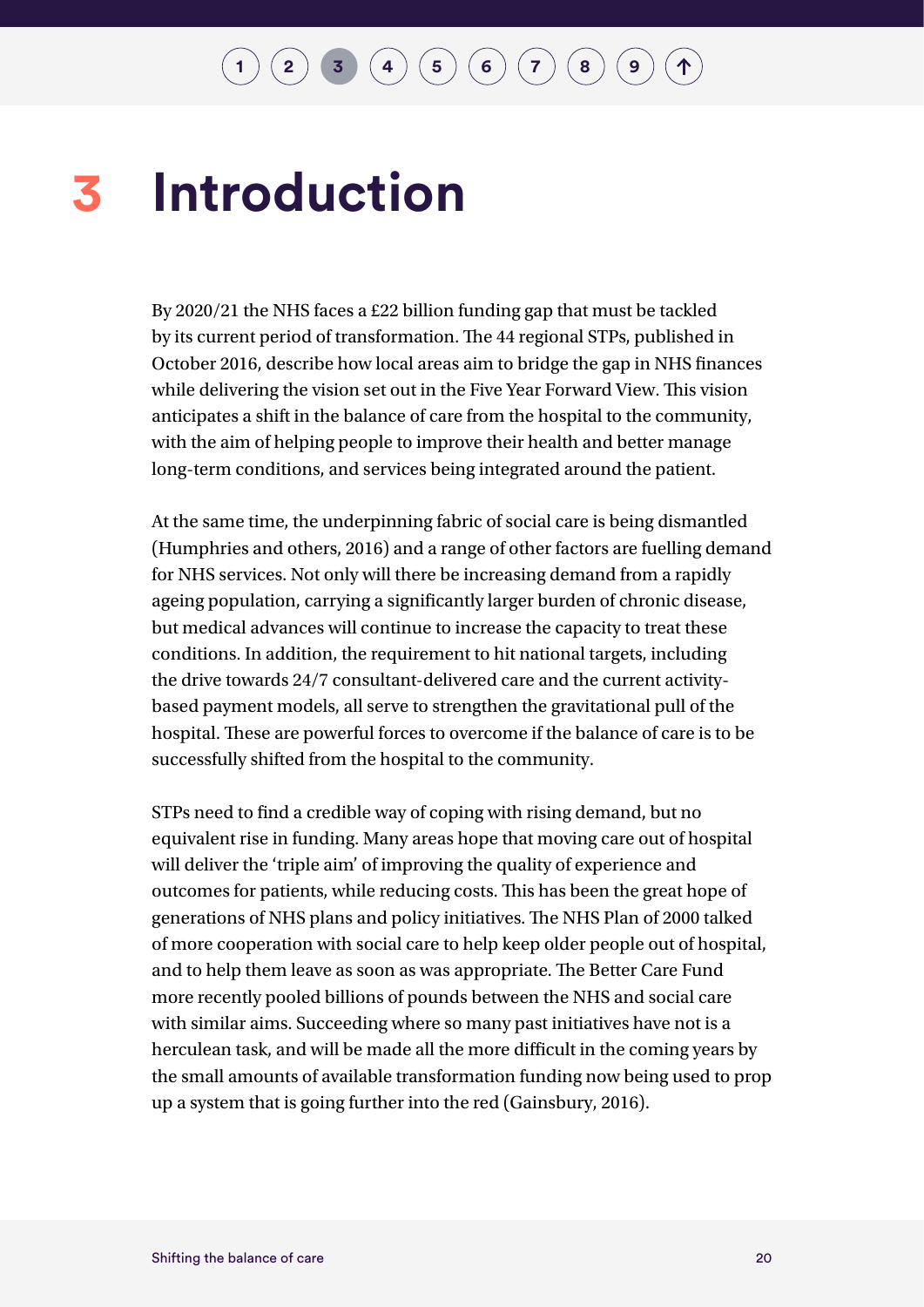### **[1](#page-7-0) [2](#page-10-0) 1 [3](#page-23-0) ([4](#page-29-0) ) ([5](#page-48-0) ) [6](#page-60-0) 6 ([7](#page-76-0) ) ([8](#page-93-0) )**

This report aims to provide insights from the available evidence to inform those local strategies, and to help local planners ensure that their assumptions are underpinned by evidence and that appropriate attention is paid to the complex journey of transformation. We also hope it will inform planning at a national level.

We reviewed academic and grey literature, with a particular focus on robust evidence from randomised controlled trials (RCTs), Cochrane reviews and other systematic reviews. We have sought to find the most reliable evidence available. However, as others have highlighted (Simmonds and others, 2012; Purdy, 2010), the evidence base on which we were able to call was generally of poor quality. There is little rigorous quantitative evidence available, particularly on efficacy and cost effectiveness. Literature was analysed with a particular focus on how initiatives have impacted on activity and cost. Where initiatives have resulted in other outcomes (e.g. improved patient satisfaction), we have noted it, but have not explored it further. Where evidence is stronger, we have tried to pull out what contributes to success and provide examples, based on the literature. On the basis of the evidence, we put the initiatives into four categories: those where there is robust evidence to suggest an initiative improved care and was cost effective; those where there is emerging positive evidence; those where there is contradictory evidence; and those that have poor evidence or where there is evidence of increased costs.

We lay this evidence alongside a picture of the trends in growth in hospital activity. As Figure 1 shows, seasonal fluctuations aside, the last eight years has seen steady growth in all areas of hospital activity; continuing the longer-term trend of growth.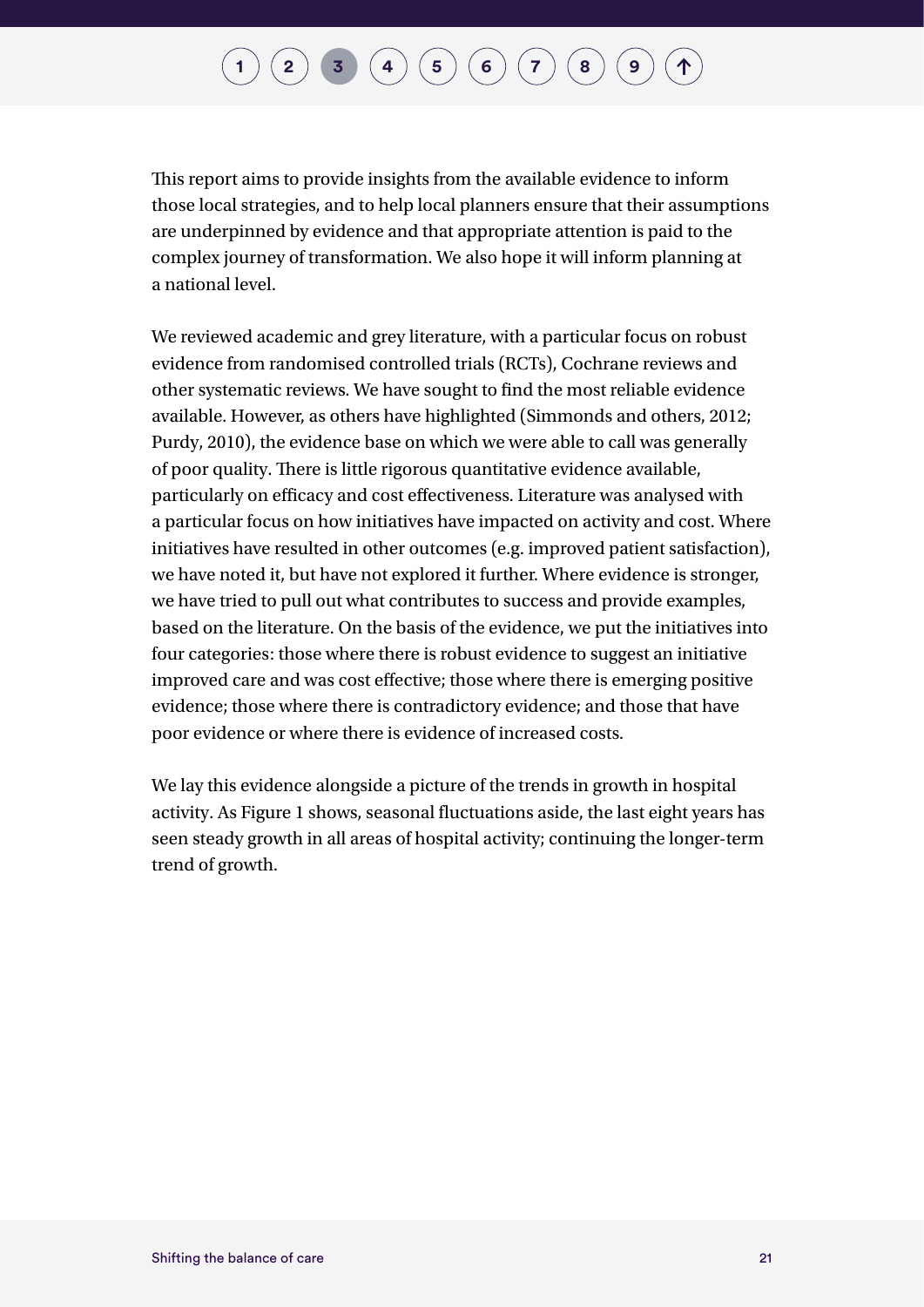#### **[1](#page-7-0)**  $(2)$  $(2)$  $(2)$  **[3](#page-23-0) [4](#page-29-0)**  $(4)$  **[6](#page-60-0)**  $(5)$  $(5)$  $(5)$  **[7](#page-76-0)**  $(8)$  $(8)$  $(8)$  **[9](#page-100-0)** 个



Source: NHS England, 2017

Note: The Health and Social Care Information Centre (now NHS Digital) warns that since the introduction of Payment by Results in 2006/07, the recording of activity information has improved and is likely have contributed to some of the growth in activity observed (Health and Social Care Information Centre, 2012).

Future demographic and epidemiological pressures are also considerable and are likely to magnify these underlying trends (see Box 1).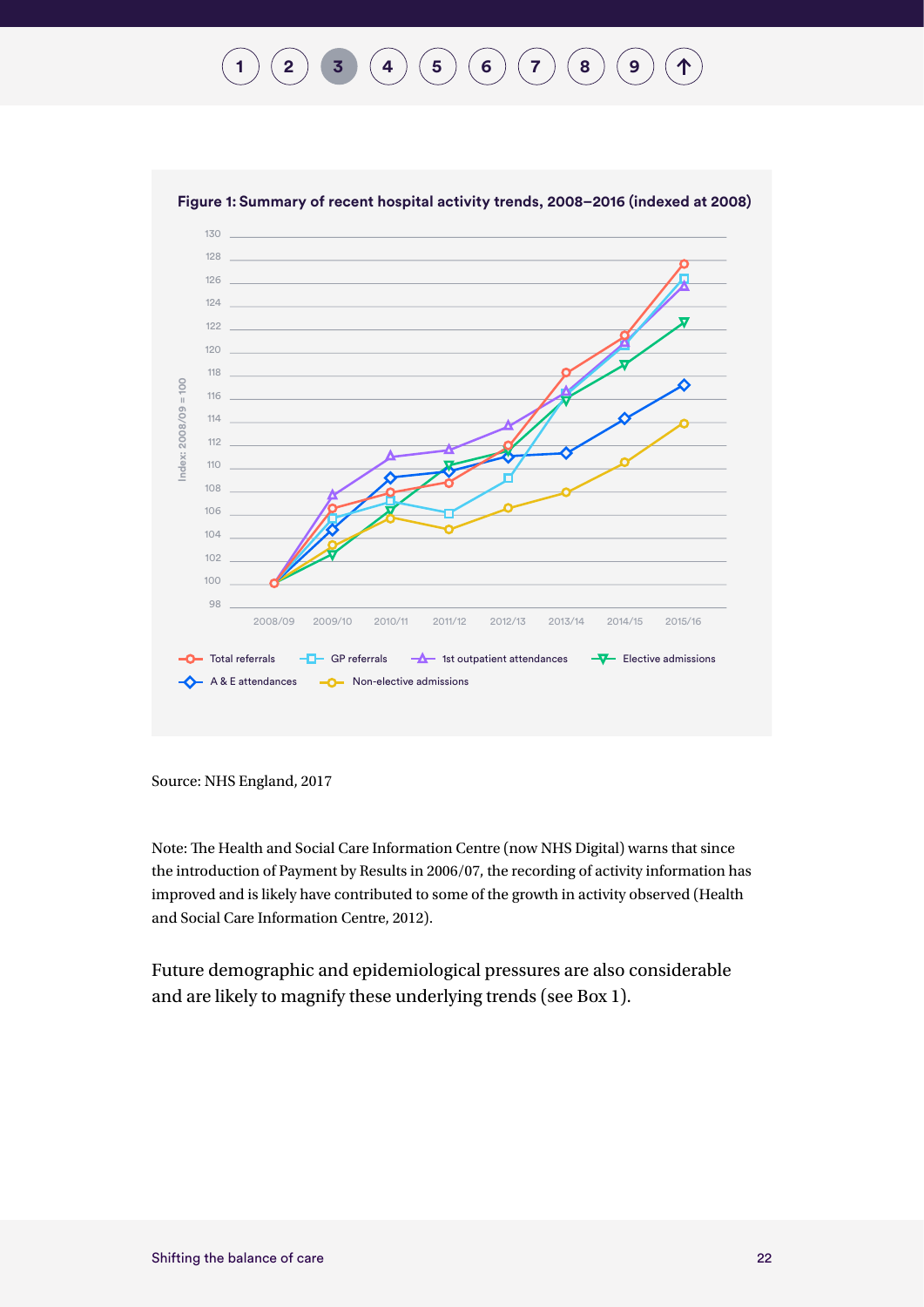## **[2](#page-10-0)**  $\binom{1}{3}$  $\binom{1}{3}$  $\binom{1}{3}$  $\binom{1}{3}$  $\binom{1}{3}$   $\binom{4}{5}$  $\binom{4}{5}$  $\binom{4}{5}$  $\binom{4}{5}$  $\binom{4}{5}$   $\binom{5}{6}$  $\binom{5}{6}$  $\binom{5}{6}$   $\binom{7}{7}$  $\binom{7}{7}$  $\binom{7}{7}$   $\binom{8}{8}$  $\binom{8}{8}$  $\binom{8}{8}$

#### **Box 1: Future pressures on demand**

- Between 2014 and 2024, the population of England is expected to grow by 4.4 million (7 per cent) and the number of people over the age of 85 by 0.5 million to two million (33 per cent growth; ONS, 2015).
- By 2030, the number of older people needing help with activities of daily living is predicted to be 4.1 million, a growth of 61 per cent from 2010 (Snell and others, 2011).
- The number of people living with dementia is expected to grow from 700,000 in 2014 to around 1.3 million in 2025 (Lewis and others, 2014).
- The number of people living with cancer is expected to grow from 2.5 million in 2015 to four million by 2030 (Macmillan Cancer Support, 2013).

We end this report with a set of reflections on why it has proved so difficult to deliver the long-standing ambition to reduce hospital activity and make bottom-line savings from many of these initiatives. We begin with an overview of the assumptions currently being made within the STPs about reductions in hospital activity.

#### **Overview of STP assumptions**

Currently the STPs include widely differing assumptions about the impact that their local strategy will have on hospital activity (see Table 1 on page 24), and their underlying assumptions are often far from clear. With this caveat, our interpretation of the material in the public domain is that in 2020/21 the STPs are predicting activity to be less than forecast (based on current trends) by the following amounts:

- 15.5 per cent fewer outpatient attendances (range 7–30 per cent)
- 9.6 per cent less elective inpatient activity (range 1.4–16 per cent)
- 17 per cent fewer A&E attendances (range 6–30 per cent)
- 15.6 per cent fewer non-elective inpatient admissions (range 3-30) per cent).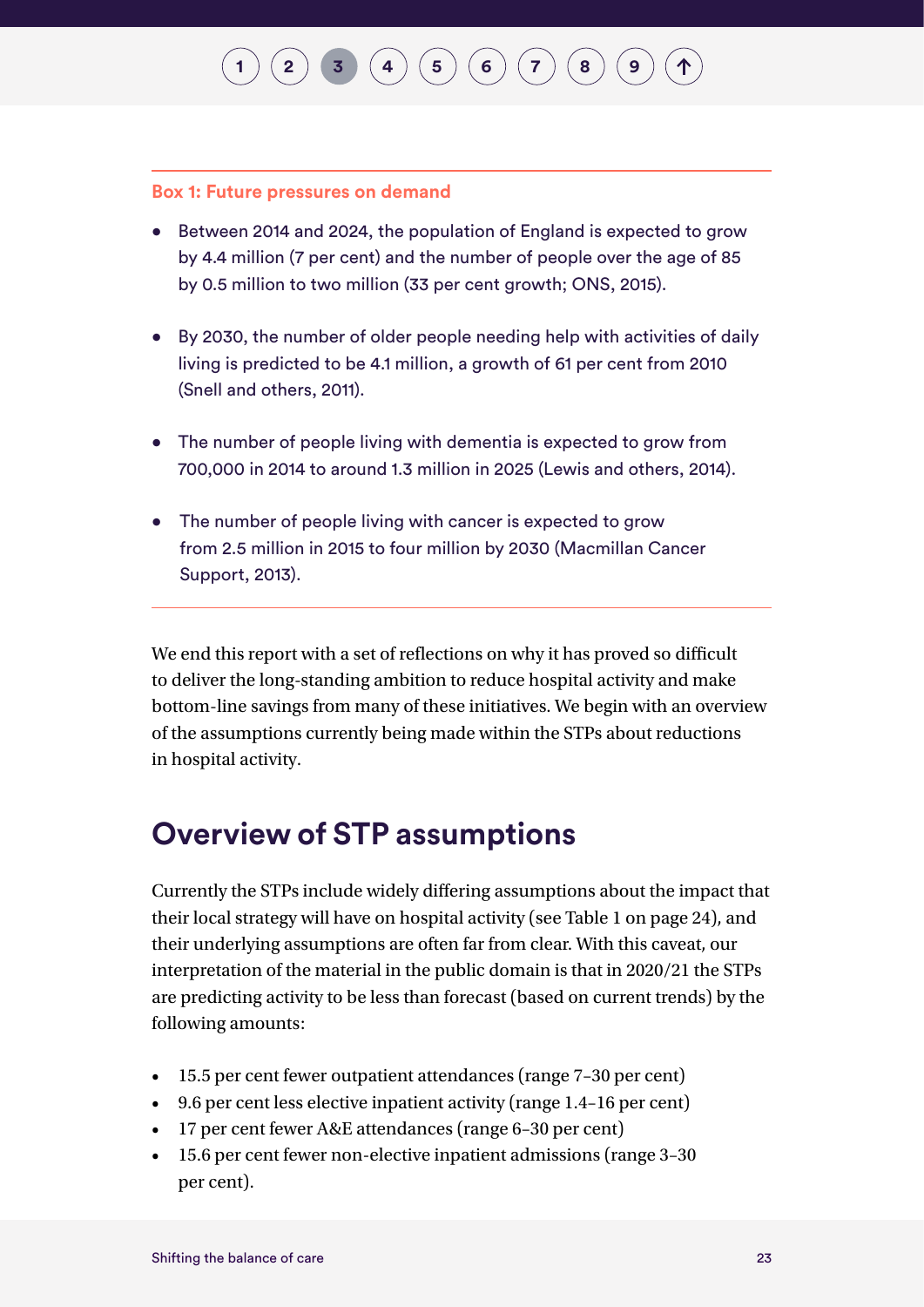## $\binom{2}{\frac{3}{\frac{1}{\frac{6}{\frac{1}{\sqrt{3}}}}}}\binom{4}{\frac{5}{\frac{5}{\sqrt{5}}}}\binom{5}{\frac{6}{\sqrt{7}}}\binom{7}{\frac{8}{\sqrt{9}}}\binom{8}{\frac{9}{\sqrt{9}}}}$  $\binom{2}{\frac{3}{\frac{1}{\frac{6}{\frac{1}{\sqrt{3}}}}}}\binom{4}{\frac{5}{\frac{5}{\sqrt{5}}}}\binom{5}{\frac{6}{\sqrt{7}}}\binom{7}{\frac{8}{\sqrt{9}}}\binom{8}{\frac{9}{\sqrt{9}}}}$  $\binom{2}{\frac{3}{\frac{1}{\frac{6}{\frac{1}{\sqrt{3}}}}}}\binom{4}{\frac{5}{\frac{5}{\sqrt{5}}}}\binom{5}{\frac{6}{\sqrt{7}}}\binom{7}{\frac{8}{\sqrt{9}}}\binom{8}{\frac{9}{\sqrt{9}}}}$  $\binom{2}{\frac{3}{\frac{1}{\frac{6}{\frac{1}{\sqrt{3}}}}}}\binom{4}{\frac{5}{\frac{5}{\sqrt{5}}}}\binom{5}{\frac{6}{\sqrt{7}}}\binom{7}{\frac{8}{\sqrt{9}}}\binom{8}{\frac{9}{\sqrt{9}}}}$  $\binom{2}{\frac{3}{\frac{1}{\frac{6}{\frac{1}{\sqrt{3}}}}}}\binom{4}{\frac{5}{\frac{5}{\sqrt{5}}}}\binom{5}{\frac{6}{\sqrt{7}}}\binom{7}{\frac{8}{\sqrt{9}}}\binom{8}{\frac{9}{\sqrt{9}}}}$  $\binom{2}{\frac{3}{\frac{1}{\frac{6}{\frac{1}{\sqrt{3}}}}}}\binom{4}{\frac{5}{\frac{5}{\sqrt{5}}}}\binom{5}{\frac{6}{\sqrt{7}}}\binom{7}{\frac{8}{\sqrt{9}}}\binom{8}{\frac{9}{\sqrt{9}}}}$  $\binom{2}{\frac{3}{\frac{1}{\frac{6}{\frac{1}{\sqrt{3}}}}}}\binom{4}{\frac{5}{\frac{5}{\sqrt{5}}}}\binom{5}{\frac{6}{\sqrt{7}}}\binom{7}{\frac{8}{\sqrt{9}}}\binom{8}{\frac{9}{\sqrt{9}}}}$  $\binom{2}{\frac{3}{\frac{1}{\frac{6}{\frac{1}{\sqrt{3}}}}}}\binom{4}{\frac{5}{\frac{5}{\sqrt{5}}}}\binom{5}{\frac{6}{\sqrt{7}}}\binom{7}{\frac{8}{\sqrt{9}}}\binom{8}{\frac{9}{\sqrt{9}}}}$  $\binom{2}{\frac{3}{\frac{1}{\frac{6}{\frac{1}{\sqrt{3}}}}}}\binom{4}{\frac{5}{\frac{5}{\sqrt{5}}}}\binom{5}{\frac{6}{\sqrt{7}}}\binom{7}{\frac{8}{\sqrt{9}}}\binom{8}{\frac{9}{\sqrt{9}}}}$  $\binom{2}{\frac{3}{\frac{1}{\frac{6}{\frac{1}{\sqrt{3}}}}}}\binom{4}{\frac{5}{\frac{5}{\sqrt{5}}}}\binom{5}{\frac{6}{\sqrt{7}}}\binom{7}{\frac{8}{\sqrt{9}}}\binom{8}{\frac{9}{\sqrt{9}}}}$  $\binom{2}{\frac{3}{\frac{1}{\frac{6}{\frac{1}{\sqrt{3}}}}}}\binom{4}{\frac{5}{\frac{5}{\sqrt{5}}}}\binom{5}{\frac{6}{\sqrt{7}}}\binom{7}{\frac{8}{\sqrt{9}}}\binom{8}{\frac{9}{\sqrt{9}}}}$  $\binom{2}{\frac{3}{\frac{1}{\frac{6}{\frac{1}{\sqrt{3}}}}}}\binom{4}{\frac{5}{\frac{5}{\sqrt{5}}}}\binom{5}{\frac{6}{\sqrt{7}}}\binom{7}{\frac{8}{\sqrt{9}}}\binom{8}{\frac{9}{\sqrt{9}}}}$  $\binom{2}{\frac{3}{\frac{1}{\frac{6}{\frac{1}{\sqrt{3}}}}}}\binom{4}{\frac{5}{\frac{5}{\sqrt{5}}}}\binom{5}{\frac{6}{\sqrt{7}}}\binom{7}{\frac{8}{\sqrt{9}}}\binom{8}{\frac{9}{\sqrt{9}}}}$  $\binom{2}{\frac{3}{\frac{1}{\frac{6}{\frac{1}{\sqrt{3}}}}}}\binom{4}{\frac{5}{\frac{5}{\sqrt{5}}}}\binom{5}{\frac{6}{\sqrt{7}}}\binom{7}{\frac{8}{\sqrt{9}}}\binom{8}{\frac{9}{\sqrt{9}}}}$  $\binom{2}{\frac{3}{\frac{1}{\frac{6}{\frac{1}{\sqrt{3}}}}}}\binom{4}{\frac{5}{\frac{5}{\sqrt{5}}}}\binom{5}{\frac{6}{\sqrt{7}}}\binom{7}{\frac{8}{\sqrt{9}}}\binom{8}{\frac{9}{\sqrt{9}}}}$  $\binom{2}{\frac{3}{\frac{1}{\frac{6}{\frac{1}{\sqrt{3}}}}}}\binom{4}{\frac{5}{\frac{5}{\sqrt{5}}}}\binom{5}{\frac{6}{\sqrt{7}}}\binom{7}{\frac{8}{\sqrt{9}}}\binom{8}{\frac{9}{\sqrt{9}}}}$  $\binom{2}{\frac{3}{\frac{1}{\frac{6}{\frac{1}{\sqrt{3}}}}}}\binom{4}{\frac{5}{\frac{5}{\sqrt{5}}}}\binom{5}{\frac{6}{\sqrt{7}}}\binom{7}{\frac{8}{\sqrt{9}}}\binom{8}{\frac{9}{\sqrt{9}}}}$

While some of these reductions seem large, they are against a pattern of underlying growth, reductions against current activity are much smaller. A recent analysis of 11 STPs identified average reductions of 0.77 per cent in A&E attendances and 4.13 per cent in non-elective admissions when compared to 2016/17 figures (West, 2017).

Only two thirds of STPs included an explicit risk assessment, although they vary in detail. Common potential risks expressed included:

- lack of workforce capacity, especially in primary care, that may limit the amount of hospital activity that can be moved into the community
- lack of engagement with the public and clinicians, leading to dissatisfaction with the plans
- failure to implement changes in the timescale with the desired savings
- demand for services is not reduced to the degree estimated.

|                                              | $N(\%)$ of<br><b>STPs that</b><br>describe<br>degree of<br>impact | <b>Min</b><br>reduction<br>in $%$ | <b>Max</b><br>reduction<br>in $%$ |    | <b>Mean</b><br>average<br>reduction<br>in % |
|----------------------------------------------|-------------------------------------------------------------------|-----------------------------------|-----------------------------------|----|---------------------------------------------|
| Outpatient                                   | 20 (45%)                                                          | 7                                 |                                   | 30 | 15.5                                        |
| Outpatient/inpatient<br>- Condition specific | 5(11%)                                                            |                                   |                                   |    |                                             |
| <b>Elective inpatient</b>                    | 23 (52%)                                                          | 1.4                               |                                   | 16 | 9.6                                         |
| <b>A&amp;E</b> attendances                   | 27 (61%)                                                          | 6                                 |                                   | 30 | 17                                          |
| <b>Non-elective inpatient</b>                | 31 (70%)                                                          | 3                                 |                                   | 30 | 15.6                                        |

#### **Table 1: STP assumptions about reductions in hospital activity**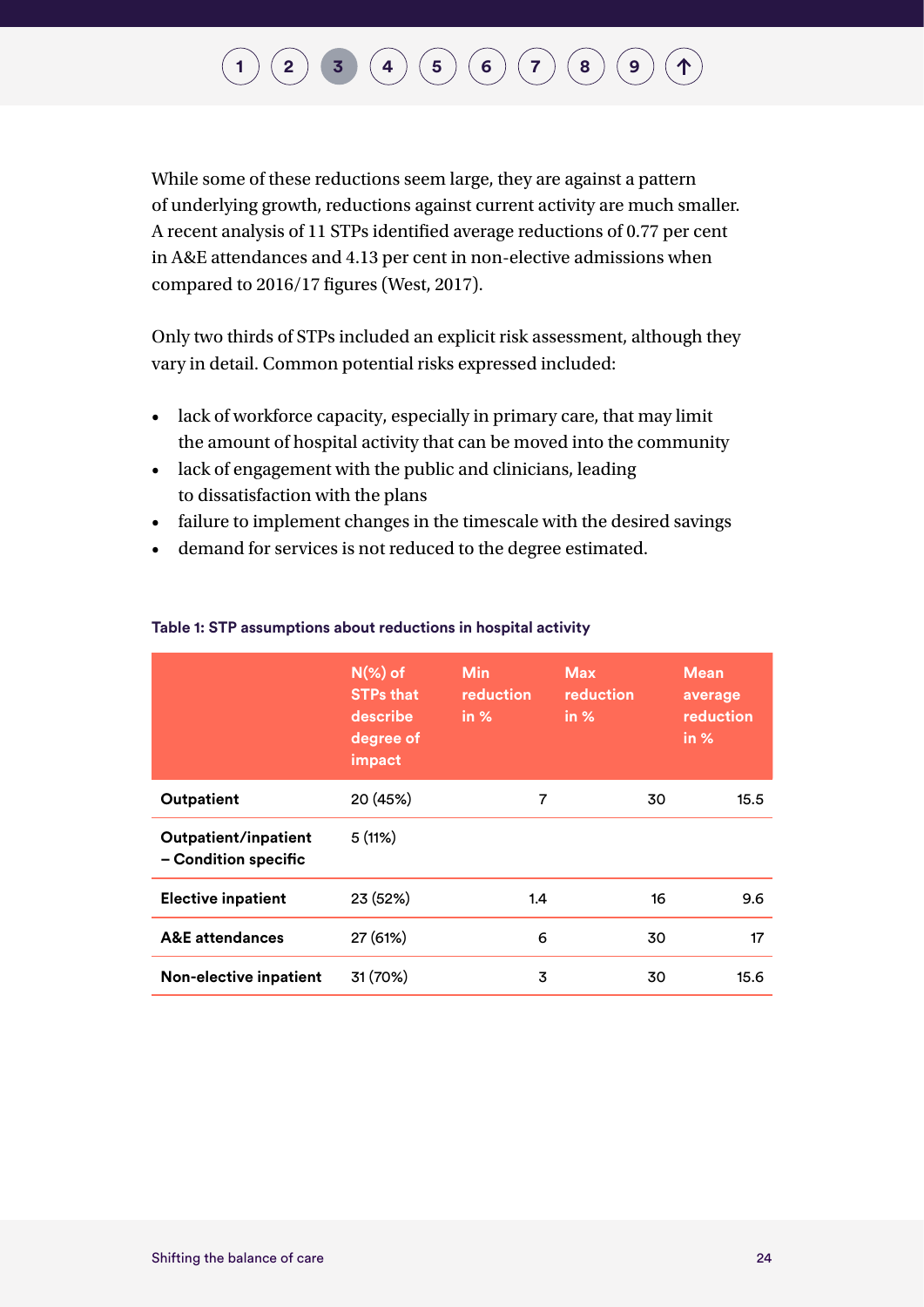## $\binom{1}{2}$  $\binom{1}{2}$  $\binom{1}{2}$  $\binom{1}{2}$  $\binom{1}{2}$  **[3](#page-23-0) [4](#page-29-0)**  $\binom{4}{5}$  $\binom{4}{5}$  $\binom{4}{5}$  **[6](#page-60-0)**  $\binom{7}{6}$  $\binom{7}{6}$  $\binom{7}{6}$  **[8](#page-93-0) [9](#page-100-0)**

### **Overview of the evidence**

In this section we explore what the evidence tells us about the success, or otherwise, of a wide range of initiatives that feature in the STPs, and what contributed to their success.

We have grouped the initiatives into five categories, as a way of marshalling the evidence, but we are conscious that the categories are not mutually exclusive:

- changes in the elective care pathway
- changes in the urgent and emergency care pathway
- time-limited initiatives aimed at avoiding admission or facilitating discharge from hospital
- managing 'at risk' populations including end-of-life care and clinical support for people in nursing homes
- support for patients to care for themselves and access community resources.

The list of initiatives we looked at is long but not fully comprehensive. Initiatives were selected based on a review of STPs and our knowledge of what health care organisations are implementing across the country. We have not covered initiatives primarily aimed at reducing activity in primary care, diagnostics or social care. We have also excluded public health. We are conscious that this is a key feature of many STPs, but feel that the evidence base is well covered elsewhere (Public Health England, 2016a).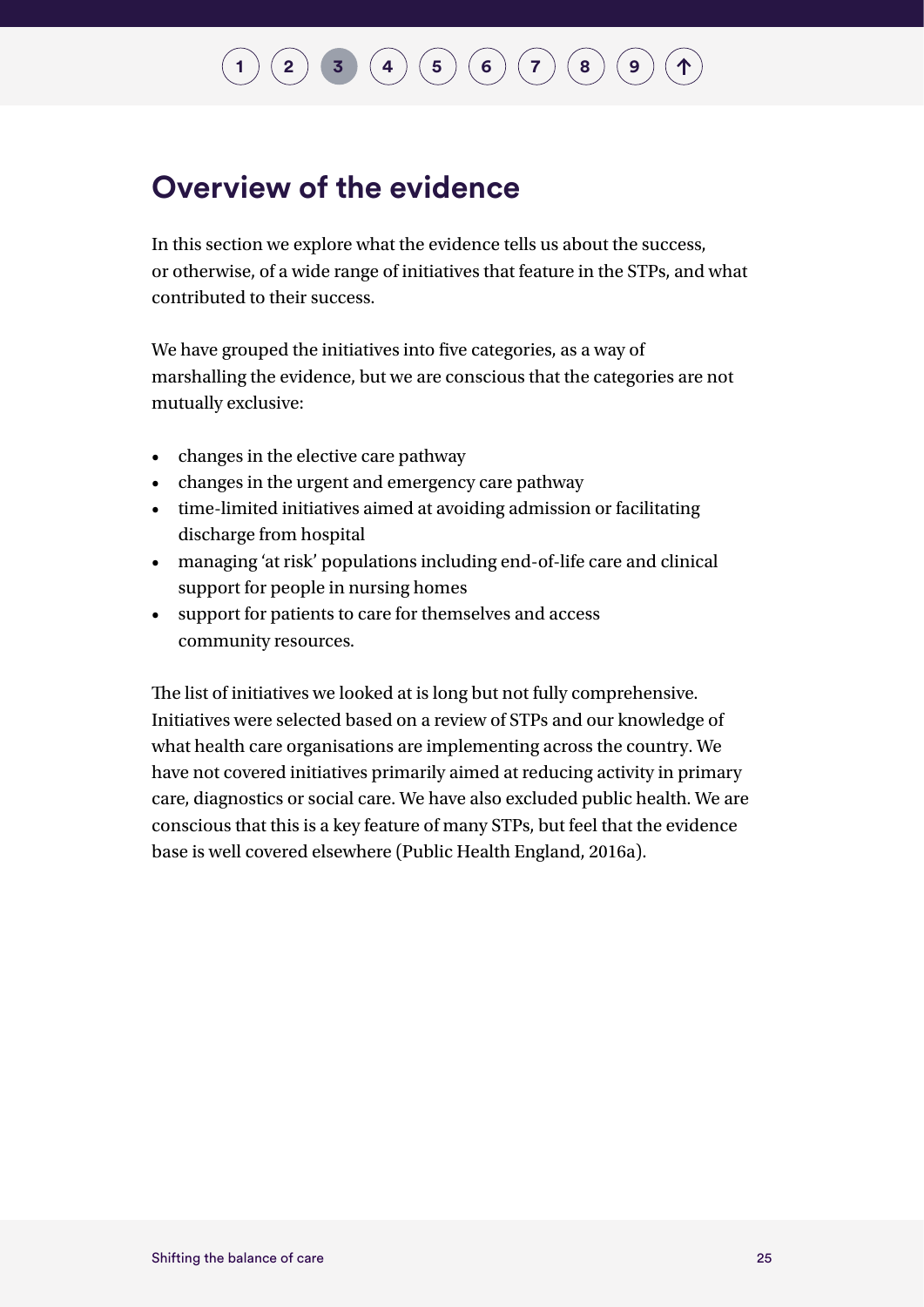#### <span id="page-29-0"></span>**Elective care 4**

### **Context**

Elective care in hospital has seen one of the steepest rates of growth in activity in the last 30 years. Since 1987/88, total outpatient attendances have more than doubled, from around 37 million to nearly 89 million in 2015/16 – an average annual growth of 3.2 per cent a year (4.2 per cent for first attendance and 2.8 per cent for follow up). There is a notable change in the historic trend in outpatient attendances at around 2003/04, with increases in total attendances up to that date averaging 1.3 per cent per annum, and after, 6.4 per cent. In part this is due to a break in the data series in 2003/04, but the persistence of the new trend suggests other factors at work.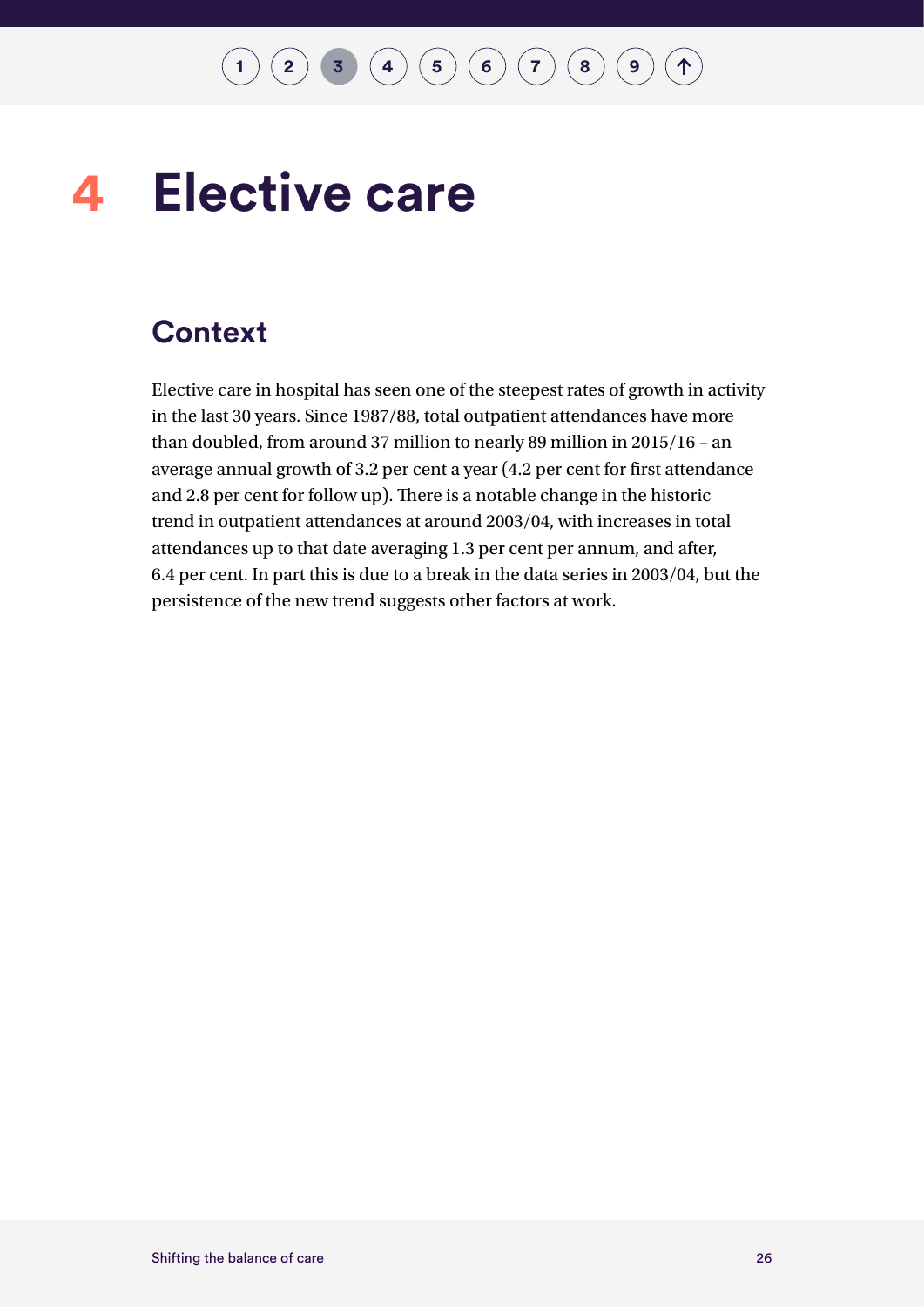## **[1](#page-7-0)**  $(2)(3)(4)(5)(6)(7)(8)(9)$  $(2)(3)(4)(5)(6)(7)(8)(9)$  $(2)(3)(4)(5)(6)(7)(8)(9)$  $(2)(3)(4)(5)(6)(7)(8)(9)$  $(2)(3)(4)(5)(6)(7)(8)(9)$  $(2)(3)(4)(5)(6)(7)(8)(9)$  $(2)(3)(4)(5)(6)(7)(8)(9)$  $(2)(3)(4)(5)(6)(7)(8)(9)$  $(2)(3)(4)(5)(6)(7)(8)(9)$  $(2)(3)(4)(5)(6)(7)(8)(9)$  $(2)(3)(4)(5)(6)(7)(8)(9)$  $(2)(3)(4)(5)(6)(7)(8)(9)$  $(2)(3)(4)(5)(6)(7)(8)(9)$  $(2)(3)(4)(5)(6)(7)(8)(9)$  $(2)(3)(4)(5)(6)(7)(8)(9)$  $(2)(3)(4)(5)(6)(7)(8)(9)$  $(2)(3)(4)(5)(6)(7)(8)(9)$



Source: NHS Digital, 2017

Between 1998/99 and 2015/16, planned (elective general and acute) activity grew by 45 per cent in total and 30 per cent relative to the growth in population. This overall growth in activity masks two different trends: a very marked rise in planned day case activity of over 100 per cent and a 4 per cent reduction in elective inpatient activity. Also notable is the acceleration in the amount of day case activity from 2005/06 onwards, growing nearly 75 per cent by 2015/16 (see Figure 3).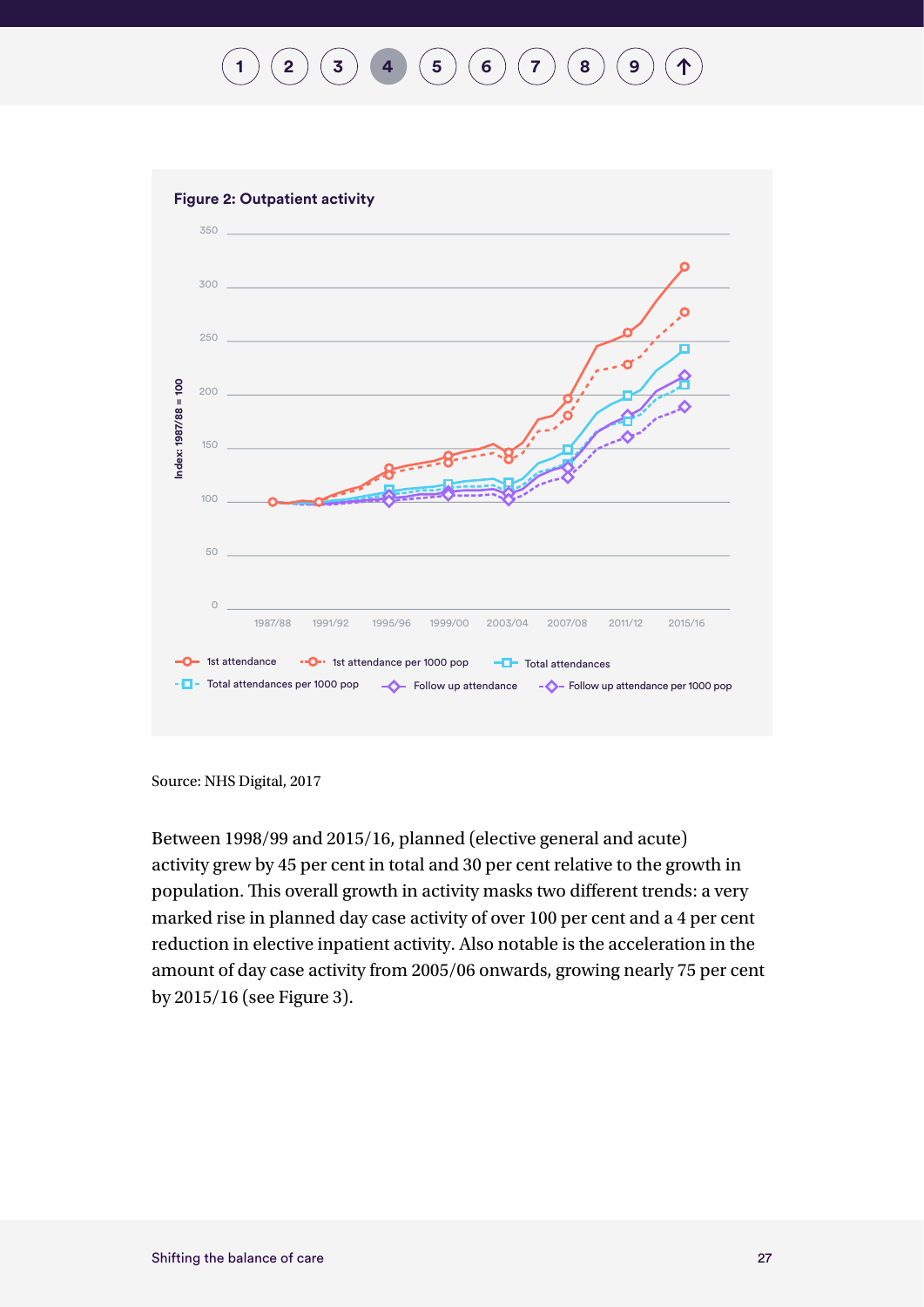



Source: NHS Digital, 2017

| Table 2: Changes in elective activity 1998/99 - 2015/16 |  |  |  |  |  |
|---------------------------------------------------------|--|--|--|--|--|
|---------------------------------------------------------|--|--|--|--|--|

|                  | <b>Activity</b> |               |                       |                             | <b>Activity per 1000 population</b> |               |                       |                             |
|------------------|-----------------|---------------|-----------------------|-----------------------------|-------------------------------------|---------------|-----------------------|-----------------------------|
|                  | 1998/<br>1999   | 2015/<br>2016 | Per<br>cent<br>change | Average<br>annual<br>change | 1998/<br>1999                       | 2015/<br>2016 | Per<br>cent<br>change | Average<br>annual<br>change |
| Day              | 3,420,795       | 6,866,301     | 101%                  | 4.2%                        | 70.1                                | 125.7         | 79%                   | 3.5%                        |
| Inpatient        | 3,810,903       | 3,639,597     | -4%                   | $-0.3%$                     | 78.1                                | 66.6          | $-15%$                | $-0.9%$                     |
| <b>Electives</b> | 7,231,698       | 10,505,898    | 45%                   | 2.2%                        | 148.1                               | 192.4         | 30%                   | 1.5%                        |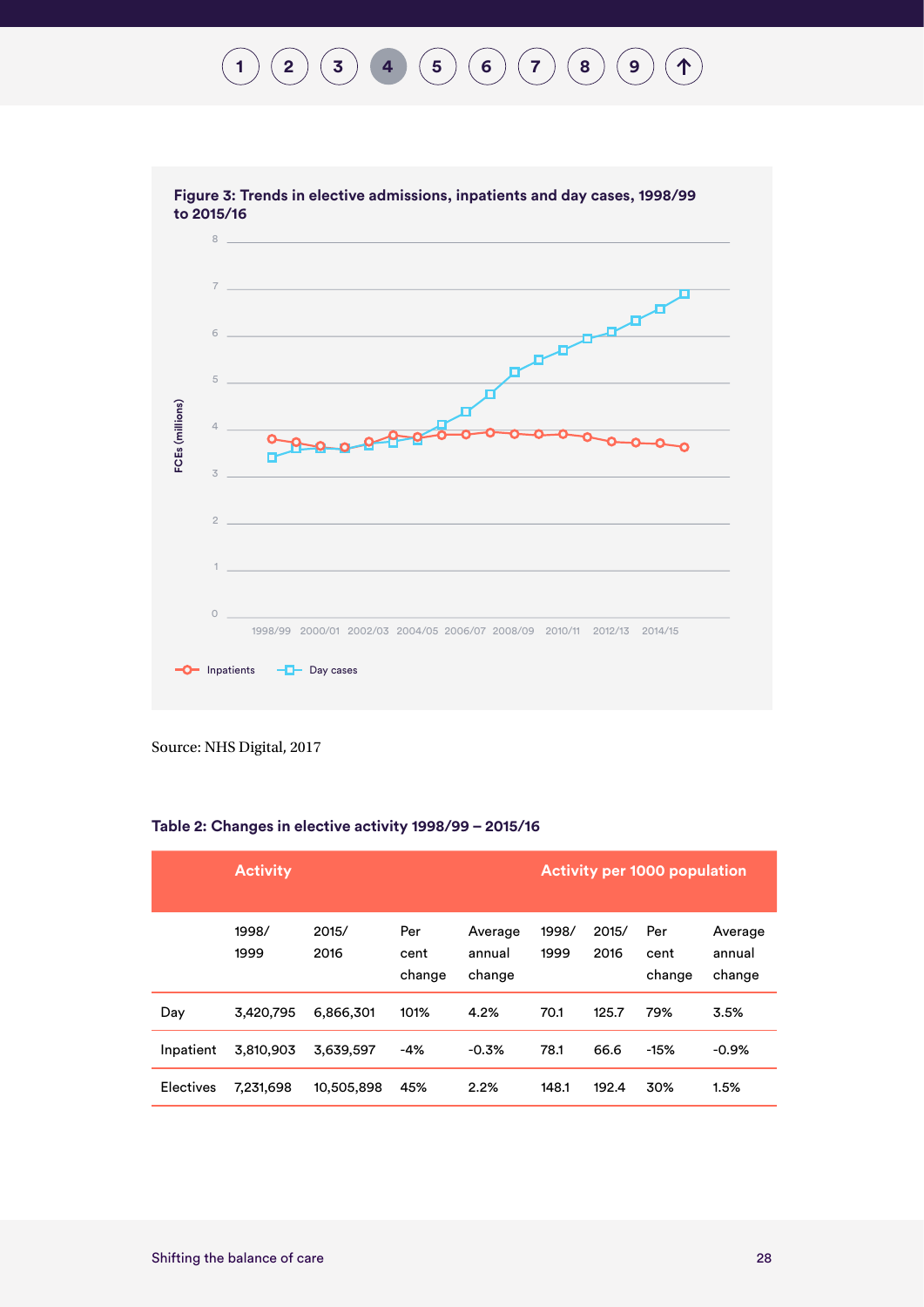### $\binom{1}{2}\binom{3}{4}\binom{4}{5}\binom{5}{6}\binom{7}{7}\binom{8}{9}$  $\binom{1}{2}\binom{3}{4}\binom{4}{5}\binom{5}{6}\binom{7}{7}\binom{8}{9}$  $\binom{1}{2}\binom{3}{4}\binom{4}{5}\binom{5}{6}\binom{7}{7}\binom{8}{9}$  $\binom{1}{2}\binom{3}{4}\binom{4}{5}\binom{5}{6}\binom{7}{7}\binom{8}{9}$  $\binom{1}{2}\binom{3}{4}\binom{4}{5}\binom{5}{6}\binom{7}{7}\binom{8}{9}$  $\binom{1}{2}\binom{3}{4}\binom{4}{5}\binom{5}{6}\binom{7}{7}\binom{8}{9}$  $\binom{1}{2}\binom{3}{4}\binom{4}{5}\binom{5}{6}\binom{7}{7}\binom{8}{9}$  $\binom{1}{2}\binom{3}{4}\binom{4}{5}\binom{5}{6}\binom{7}{7}\binom{8}{9}$  $\binom{1}{2}\binom{3}{4}\binom{4}{5}\binom{5}{6}\binom{7}{7}\binom{8}{9}$  $\binom{1}{2}\binom{3}{4}\binom{4}{5}\binom{5}{6}\binom{7}{7}\binom{8}{9}$  $\binom{1}{2}\binom{3}{4}\binom{4}{5}\binom{5}{6}\binom{7}{7}\binom{8}{9}$  $\binom{1}{2}\binom{3}{4}\binom{4}{5}\binom{5}{6}\binom{7}{7}\binom{8}{9}$  $\binom{1}{2}\binom{3}{4}\binom{4}{5}\binom{5}{6}\binom{7}{7}\binom{8}{9}$  $\binom{1}{2}\binom{3}{4}\binom{4}{5}\binom{5}{6}\binom{7}{7}\binom{8}{9}$  $\binom{1}{2}\binom{3}{4}\binom{4}{5}\binom{5}{6}\binom{7}{7}\binom{8}{9}$  $\binom{1}{2}\binom{3}{4}\binom{4}{5}\binom{5}{6}\binom{7}{7}\binom{8}{9}$  $\binom{1}{2}\binom{3}{4}\binom{4}{5}\binom{5}{6}\binom{7}{7}\binom{8}{9}$  $\binom{1}{2}\binom{3}{4}\binom{4}{5}\binom{5}{6}\binom{7}{7}\binom{8}{9}$  $\binom{1}{2}\binom{3}{4}\binom{4}{5}\binom{5}{6}\binom{7}{7}\binom{8}{9}$

The rise in elective care activity is likely to have been driven by both supply side and system factors. Waiting time targets, the growth in capacity as the result of the new privately run treatment centres, as well as the shift from inpatient treatment to day and outpatient care, are likely to have been important drivers (Health and Social Care Information Centre, 2012). As with emergency care, the reductions in length of stay enable more activity to flow through the same capacity. The shift to less invasive surgical techniques also widens the potential pool of patients that can be treated.

The rise in GP referrals may also be linked to national targets, particularly the two-week cancer wait. But there is likely to be much more at play. There can be up to a ten-fold variation in the rate of referral between different GP practices (Imison and Naylor, 2010) and, while some of this variation will be explained by differences in patient need, much is not. Many studies have explored variation in referral practice and found that, in addition to patient factors, GP factors (for example GPs' tolerance of risk, their age, gender, experience and training) play a major part, as do structural factors (for example the distance to a specialist, the availability of alternatives, and the duration of the consultation between the GP and the patient) (Foot and others, 2010). The workload pressures within general practice (Hobbs and others, 2016) could also be contributing to higher rates of referral.

### **Overview of initiatives**

We reviewed eight initiatives designed to avoid use of hospitals for elective care, and in particular hospital outpatient activity. These include:

- improved GP access to specialist expertise (including electronic referral)
- peer review and audit of GP referrals
- shared decision-making to support treatment choices
- shared care models for the management of chronic disease specialist and GP
- direct access to diagnostics for GPs
- consultant clinics in the community
- specialist support from a GP with a special interest
- referral management centres.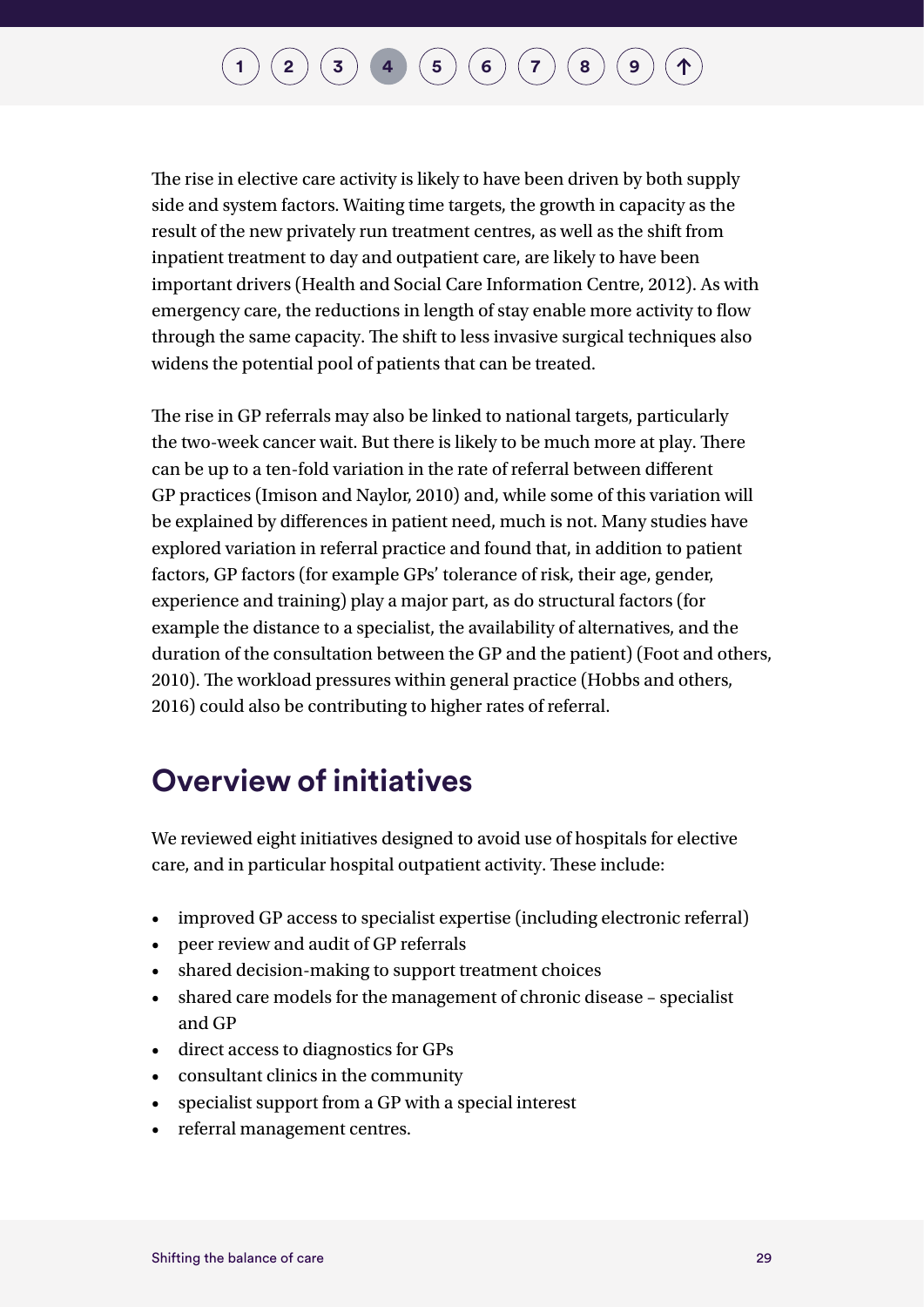### $\binom{1}{2}\binom{3}{4}\binom{4}{5}\binom{5}{6}\binom{7}{7}\binom{8}{9}$  $\binom{1}{2}\binom{3}{4}\binom{4}{5}\binom{5}{6}\binom{7}{7}\binom{8}{9}$  $\binom{1}{2}\binom{3}{4}\binom{4}{5}\binom{5}{6}\binom{7}{7}\binom{8}{9}$  $\binom{1}{2}\binom{3}{4}\binom{4}{5}\binom{5}{6}\binom{7}{7}\binom{8}{9}$  $\binom{1}{2}\binom{3}{4}\binom{4}{5}\binom{5}{6}\binom{7}{7}\binom{8}{9}$  $\binom{1}{2}\binom{3}{4}\binom{4}{5}\binom{5}{6}\binom{7}{7}\binom{8}{9}$  $\binom{1}{2}\binom{3}{4}\binom{4}{5}\binom{5}{6}\binom{7}{7}\binom{8}{9}$  $\binom{1}{2}\binom{3}{4}\binom{4}{5}\binom{5}{6}\binom{7}{7}\binom{8}{9}$  $\binom{1}{2}\binom{3}{4}\binom{4}{5}\binom{5}{6}\binom{7}{7}\binom{8}{9}$  $\binom{1}{2}\binom{3}{4}\binom{4}{5}\binom{5}{6}\binom{7}{7}\binom{8}{9}$  $\binom{1}{2}\binom{3}{4}\binom{4}{5}\binom{5}{6}\binom{7}{7}\binom{8}{9}$  $\binom{1}{2}\binom{3}{4}\binom{4}{5}\binom{5}{6}\binom{7}{7}\binom{8}{9}$  $\binom{1}{2}\binom{3}{4}\binom{4}{5}\binom{5}{6}\binom{7}{7}\binom{8}{9}$  $\binom{1}{2}\binom{3}{4}\binom{4}{5}\binom{5}{6}\binom{7}{7}\binom{8}{9}$  $\binom{1}{2}\binom{3}{4}\binom{4}{5}\binom{5}{6}\binom{7}{7}\binom{8}{9}$  $\binom{1}{2}\binom{3}{4}\binom{4}{5}\binom{5}{6}\binom{7}{7}\binom{8}{9}$  $\binom{1}{2}\binom{3}{4}\binom{4}{5}\binom{5}{6}\binom{7}{7}\binom{8}{9}$  $\binom{1}{2}\binom{3}{4}\binom{4}{5}\binom{5}{6}\binom{7}{7}\binom{8}{9}$  $\binom{1}{2}\binom{3}{4}\binom{4}{5}\binom{5}{6}\binom{7}{7}\binom{8}{9}$

### **Improved GP access to specialist expertise (including electronic referral)**

Enabling GPs to access specialist opinion can help them manage patients in primary care and avoid unnecessary referrals to outpatient services. GPs are using email, telephone or in some cases video calls to contact specialists. To date, email has shown the greatest promise. Not only can it be used to send images and test results, it is also easier for specialists to work into their daily routine.

There is a growing evidence base to support the use of electronic referrals, particularly if embedded within a shared electronic record. They have been shown to reduce inappropriate referrals and improve the quality of diagnosis (Blank and others, 2014). For example, a recent review of an e-referral scheme for rheumatology in the US found that e-referral and subsequent electronic communication between GPs and consultants could avoid the need for outpatient attendance for 25 per cent of all referrals and improved the quality of information to support diagnosis (Scheibe and others, 2015). The current challenge to implementation in England is that few areas have the necessary electronic infrastructure to support this.

Teledermatology services provide a good example of accessing specialist opinion to aid clinical decisions. It enables GPs to email images of skin or skin appendages, together with a patient's medical history, to a dermatologist for advice. The evidence from the use of teledermatology suggests it is safe (Winpenny and others, 2016; Warshaw and others, 2015), and can reduce outpatient referrals and waiting times (Whited and others, 2013; Piette and others, 2016). However, it should be noted that teledermatology may be less effective for suspected skin cancer (Winpenny and others, 2016). There is a small but growing body of evidence that teledermatology can be cost effective, particularly when it is used to triage patients or when patients have to travel long distances to access dermatology services (Snoswell and others, 2016; Datta and others, 2015).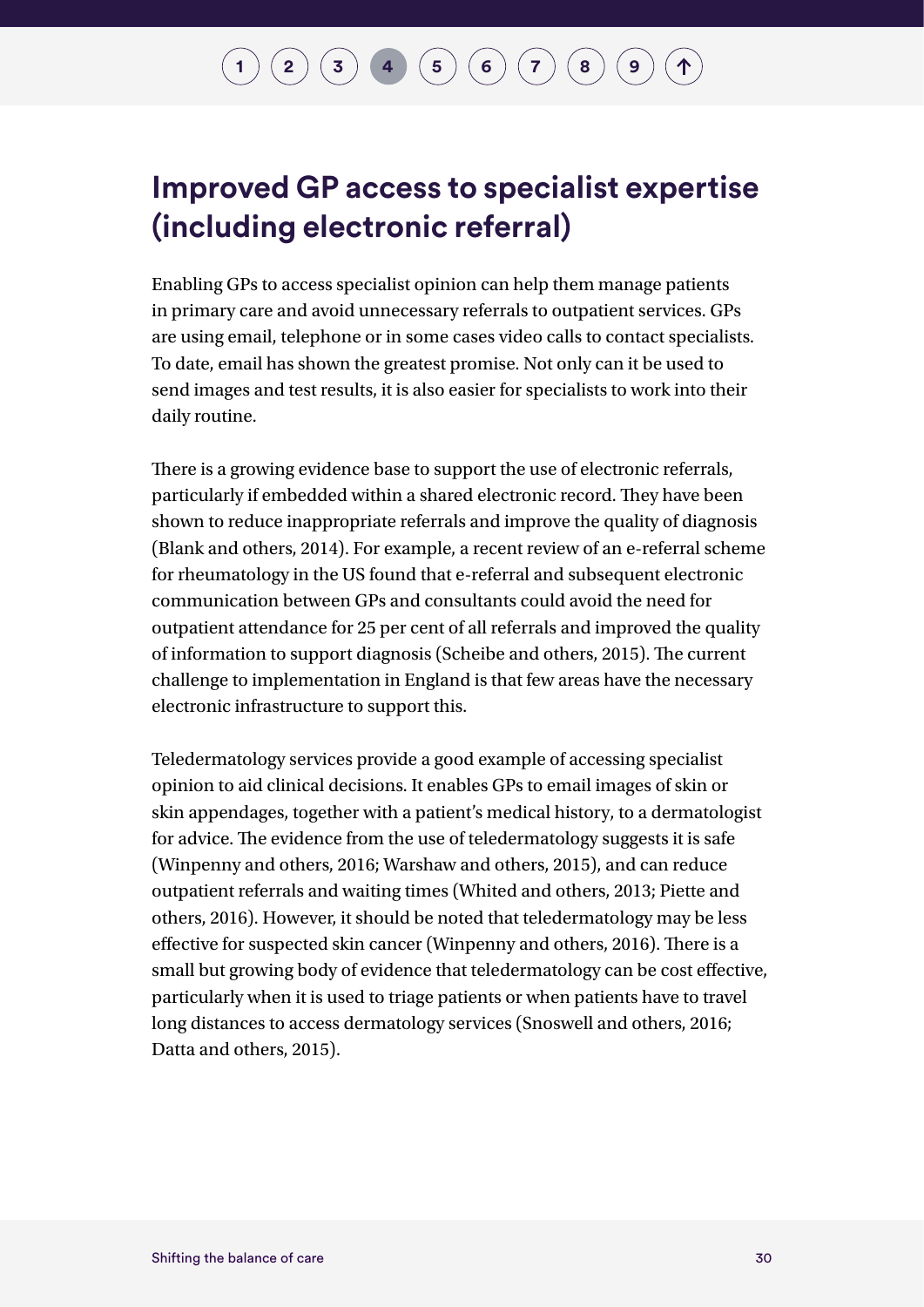## **[1](#page-7-0) [2](#page-10-0)**  $\left($  **[3](#page-23-0)**  $\right)$  **[4](#page-29-0)**  $\left($  **[5](#page-48-0)**  $\right)$  **[6](#page-60-0)**  $\left($  **6**  $\right)$  **([7](#page-76-0)**  $\right)$  **([8](#page-93-0)**

#### **Box 2: Teledermatology in the South Bristol Consortium**

GPs take images of the skin complaint and, along with clinical information, upload them to the teledermatology system. A consultant dermatologist then returns a diagnosis and recommended management plan within 72 hours – either for management in primary care or for a secondary care referral. An evaluation after nine months of the pilot found:

- net savings of £45,784 based on referral avoidance
- that of the 347 patients referred via teledermatology in the nine months, 68 per cent were managed in primary care
- improved quality due to the high number of patients receiving timely care
- high GP satisfaction
- improved patient satisfaction due to reduced anxiety and timely care.

#### **Implementation challenges and issues**

Specialists need dedicated time in their schedules to support this activity, and funding mechanisms need to support this. The patient pathway needs to avoid duplication and unnecessary appointments. Building communication into an existing electronic health record can help integrate it into existing workflows and improve ease of use. Training for GPs is important, particularly if they are required to undertake new activities such as uploading images for assessment (Lasierra and others, 2012). Building in feedback and case reviews enables ideas and lessons to be shared between consultants and GPs, and offers an opportunity to educate GPs. Securing clinical buy-in is important. A dedicated project manager can improve buy-in through regular communication with practices.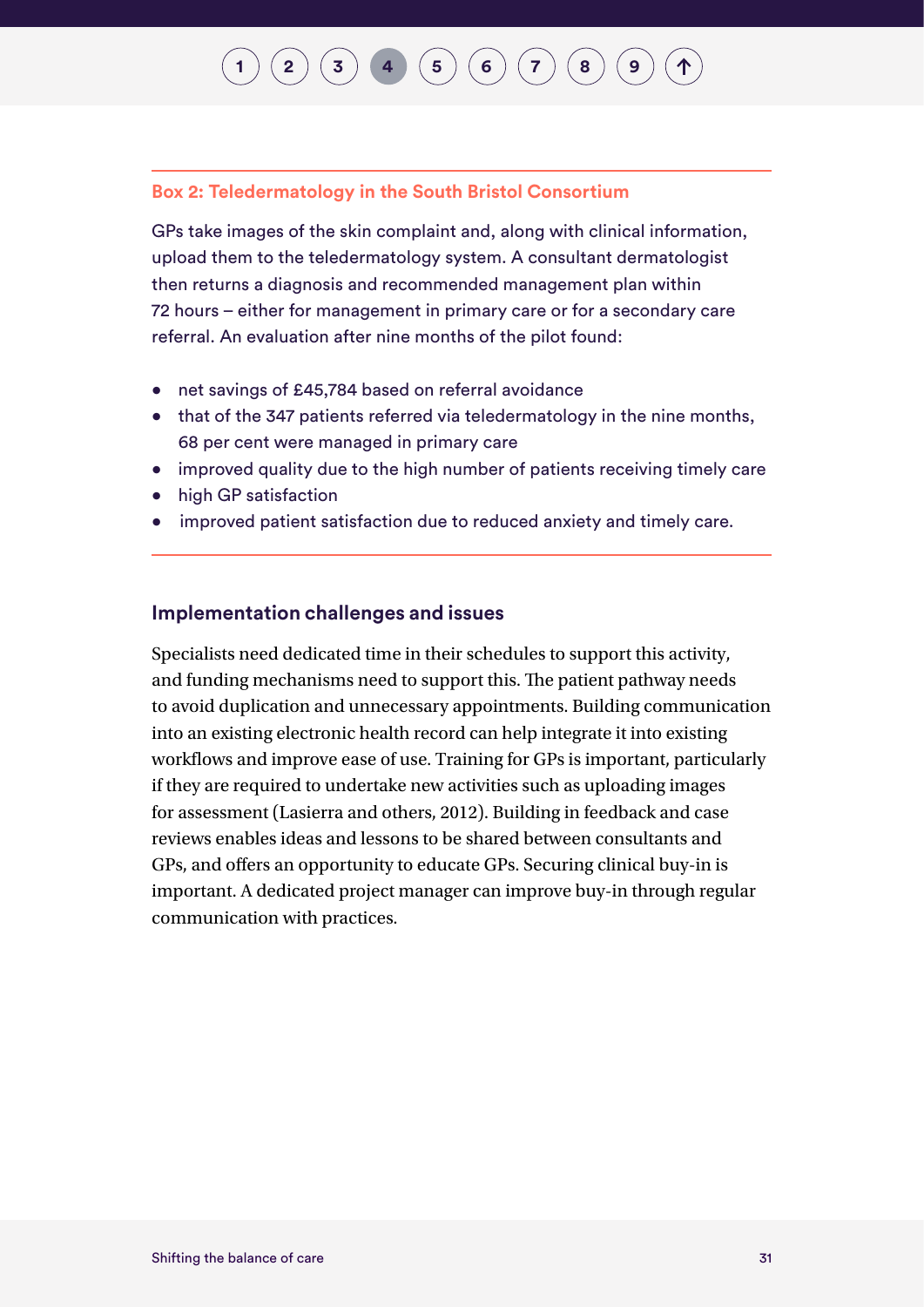## $\binom{1}{2}\binom{3}{4}\binom{4}{5}\binom{5}{6}\binom{7}{7}\binom{8}{8}$  $\binom{1}{2}\binom{3}{4}\binom{4}{5}\binom{5}{6}\binom{7}{7}\binom{8}{8}$  $\binom{1}{2}\binom{3}{4}\binom{4}{5}\binom{5}{6}\binom{7}{7}\binom{8}{8}$  $\binom{1}{2}\binom{3}{4}\binom{4}{5}\binom{5}{6}\binom{7}{7}\binom{8}{8}$  $\binom{1}{2}\binom{3}{4}\binom{4}{5}\binom{5}{6}\binom{7}{7}\binom{8}{8}$  $\binom{1}{2}\binom{3}{4}\binom{4}{5}\binom{5}{6}\binom{7}{7}\binom{8}{8}$  $\binom{1}{2}\binom{3}{4}\binom{4}{5}\binom{5}{6}\binom{7}{7}\binom{8}{8}$  $\binom{1}{2}\binom{3}{4}\binom{4}{5}\binom{5}{6}\binom{7}{7}\binom{8}{8}$  $\binom{1}{2}\binom{3}{4}\binom{4}{5}\binom{5}{6}\binom{7}{7}\binom{8}{8}$  $\binom{1}{2}\binom{3}{4}\binom{4}{5}\binom{5}{6}\binom{7}{7}\binom{8}{8}$  $\binom{1}{2}\binom{3}{4}\binom{4}{5}\binom{5}{6}\binom{7}{7}\binom{8}{8}$  $\binom{1}{2}\binom{3}{4}\binom{4}{5}\binom{5}{6}\binom{7}{7}\binom{8}{8}$  $\binom{1}{2}\binom{3}{4}\binom{4}{5}\binom{5}{6}\binom{7}{7}\binom{8}{8}$  $\binom{1}{2}\binom{3}{4}\binom{4}{5}\binom{5}{6}\binom{7}{7}\binom{8}{8}$  $\binom{1}{2}\binom{3}{4}\binom{4}{5}\binom{5}{6}\binom{7}{7}\binom{8}{8}$  $\binom{1}{2}\binom{3}{4}\binom{4}{5}\binom{5}{6}\binom{7}{7}\binom{8}{8}$  $\binom{1}{2}\binom{3}{4}\binom{4}{5}\binom{5}{6}\binom{7}{7}\binom{8}{8}$

#### **Sources of further evidence and information**

- Snoswell C, Finnane A, Janda M and others (2016) *Cost-effectiveness of Store-and-Forward Teledermatology: A systematic review*
- NICE (2012) *Quality and Productivity Case Study: Teledermatology*
- Vimalananda VG, Gupte G, Seraj SM and others (2015) *Electronic consultations (e-consults) to improve access to specialty care: A systematic review and narrative synthesis*

\*Full details of all listed sources of further evidence and information within this report can be found in the Bibliography section on page 107.

#### **Peer review and audit of GP referrals**

Peer review can successfully change GP referral patterns, improve the quality of GP referral and potentially deliver net savings (Blank and others, 2014; Imison and Naylor, 2010; Winpenny and others, 2016). A good example is an initiative in Wales (see Box 3). However, a more recent study of two schemes in England found no reductions in rates of outpatient attendances after the implementation of local peer review and audit (Cox and others, 2013).

#### **Box 3: The Torfaen referral evaluation project**

In this scheme GPs were funded for protected time to discuss their referrals retrospectively by peer review, and to attend meetings with consultants to discuss the appropriateness of those referrals and the use of alternative community-based services. Comparative referral data were also fed back to the practices. The quality of referrals improved. Referral rates in orthopaedics and emergency admissions reduced by up to 50 per cent, variability between practices decreased; and referrals to local services increased. The initiative was also reported to be highly popular with GPs (Evans, 2009).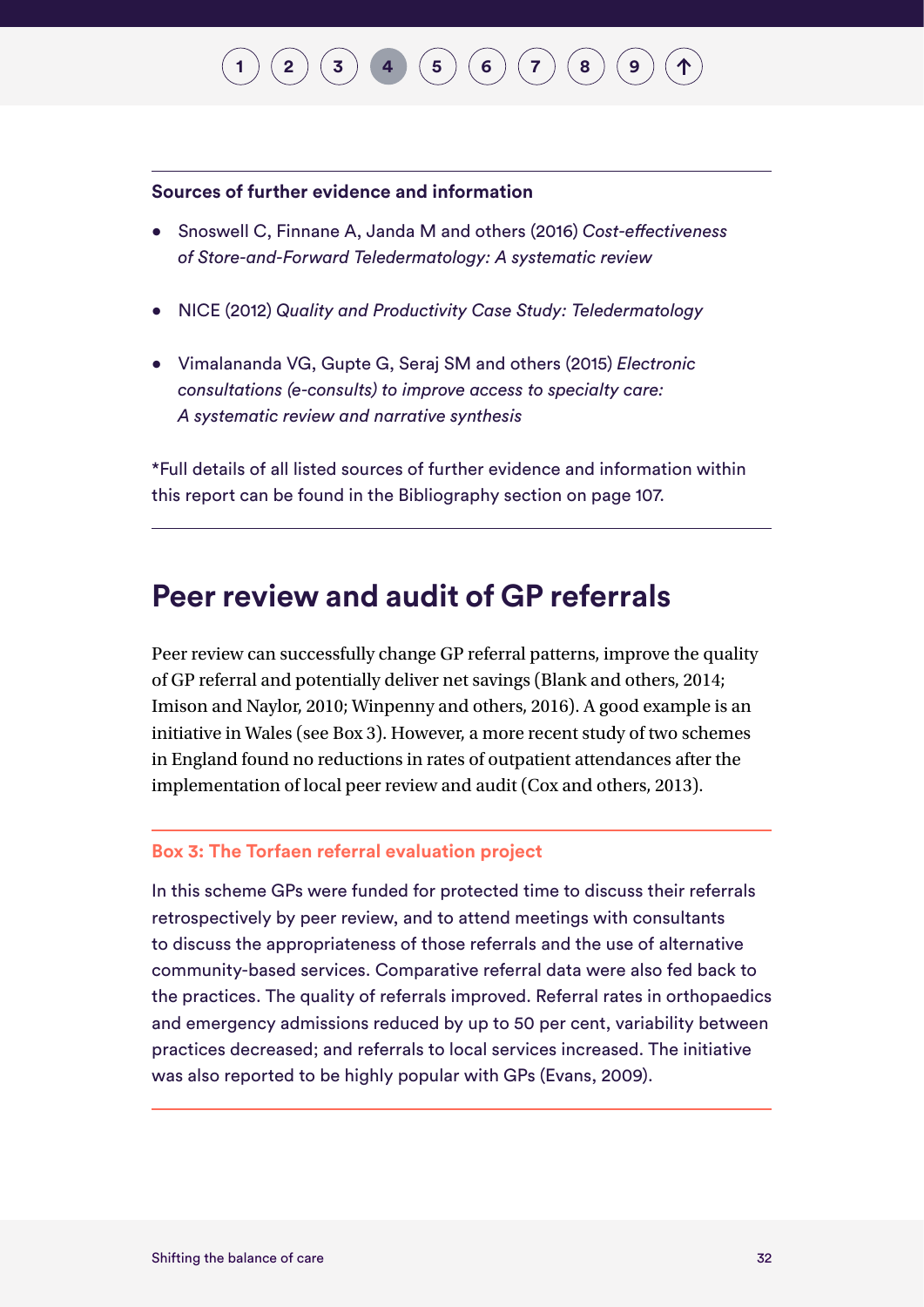## **[1](#page-7-0) [2](#page-10-0)**  $(\bf{3})$  $(\bf{3})$  $(\bf{3})$  **[4](#page-29-0) ([5](#page-48-0)**  $(\bf{6})$  $(\bf{6})$  $(\bf{6})$   $(\bf{7})$  $(\bf{7})$  $(\bf{7})$   $(\bf{8})$  $(\bf{8})$  $(\bf{8})$

#### **Implementation challenges and issues**

Any initiative is likely to face a degree of clinical resistance and will require strong clinical leadership in both primary and secondary care. Any strategy to reduce over-referral is likely to expose under-referral, and thus limit the potential for reducing demand (Imison and Naylor, 2010).

Reductions in referrals from one source can be negated by rises from other sources, so any demand management strategy needs to consider all referral routes and not just target one (Imison and Naylor, 2010).

### **Sources of further evidence and information**

- Imison C and Naylor C (2010) *Referral management: Lessons for success*
- Winpenny E, Miani C, Pitchforth E and others (2016) *Outpatient services and primary care: scoping review, substudies and international comparisons*

### **Shared decision-making to support treatment choices**

Shared decision-making (SDM) describes a process of joint decision-making between clinicians and patients. Drawing on both patients' preferences and the clinical evidence about treatment options, clinicians use information tools or 'decision aids' with patients to reach an agreed course of action. The approach empowers patients to become partners in their own health care, rather than passive recipients, resulting in real patient-centred care.

Decision aids have been found to reduce the likelihood of patients choosing major elective surgery compared with usual care, including cardiac revascularization, mastectomy and orchiectomy (Stacey and others, 2014). However, evidence of cost saving is much weaker (Walsh and others, 2014). Few studies have fully captured the costs of implementing the decision aids (for instance the additional time needed to sit with patients, as well as time needed to train staff in the use of shared decision-making). Where patients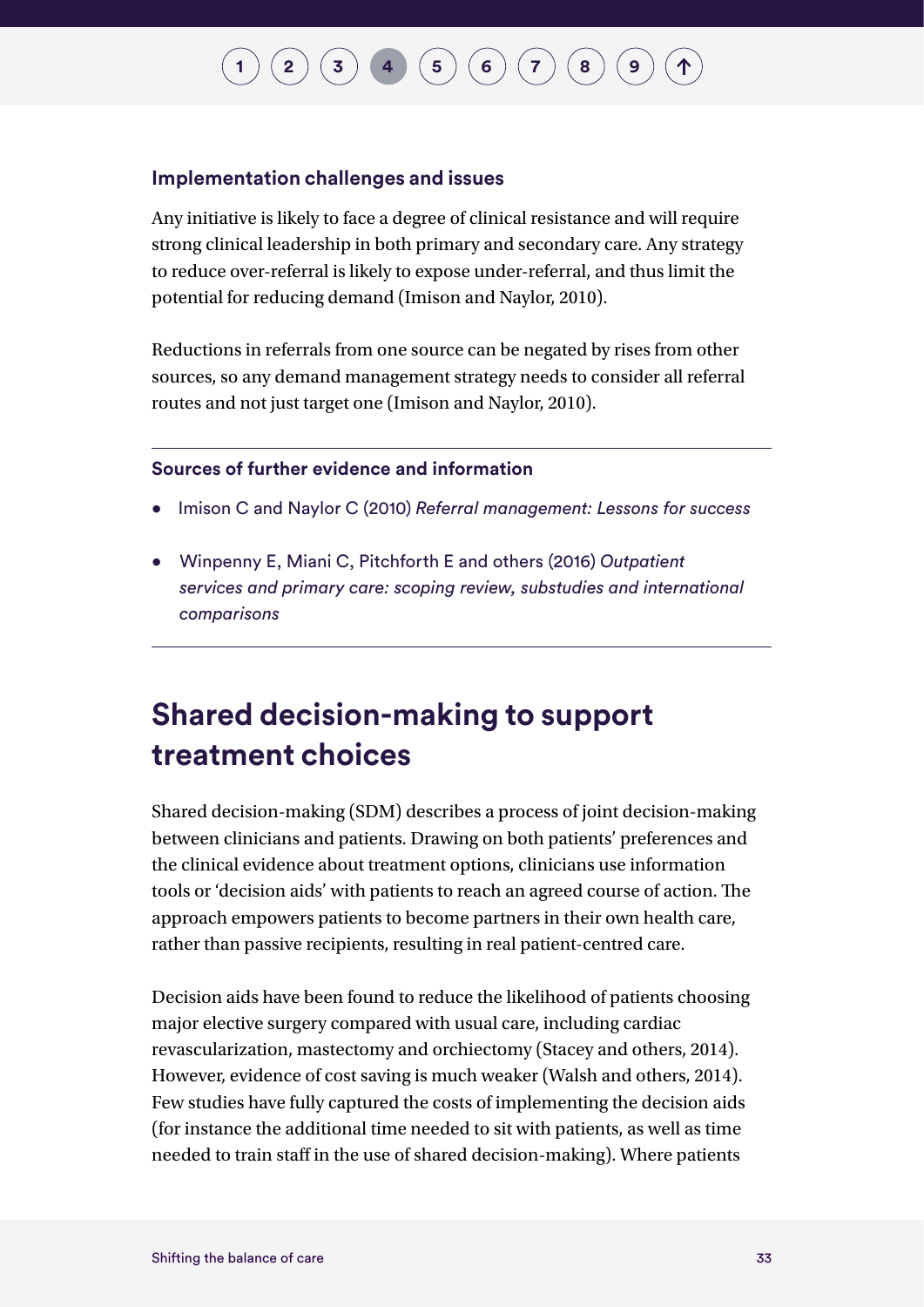## **[2](#page-10-0)**  $(\bf{3})$  $(\bf{3})$  $(\bf{3})$  **[4](#page-29-0)**  $(\bf{5})$  $(\bf{5})$  $(\bf{5})$   $(\bf{6})$  $(\bf{6})$  $(\bf{6})$   $(\bf{7})$  $(\bf{7})$  $(\bf{7})$   $(\bf{8})$  $(\bf{8})$  $(\bf{8})$

have chosen not to have an initiative, studies have followed them for a limited time (for example 18 months), and so it is not clear whether treatment has been avoided or merely postponed.

#### **Box 4: Reductions in hip and knee surgery rates at Group Health, US**

In 2009, Group Health, a vertically integrated health provider based in Seattle, developed a suite of decision aids (written and video-based) as part of a broader quality improvement initiative ([http://sdmmonth.](http://sdmmonth.informedmedicaldecisions.org/creating-a-group-health-culture-where-shared-decision-making-is-the-norm/) [informedmedicaldecisions.org/creating-a-group-health-culture-where-shared](http://sdmmonth.informedmedicaldecisions.org/creating-a-group-health-culture-where-shared-decision-making-is-the-norm/)[decision-making-is-the-norm](http://sdmmonth.informedmedicaldecisions.org/creating-a-group-health-culture-where-shared-decision-making-is-the-norm/)). All staff, including senior clinicians, were required to watch the decision aid videos and learn how to use the tools in their patient pathways. Rates of hip and knee surgery were compared before and after the introduction of the decision aids. The study reported that the introduction of decision aids over a six-month period was associated with:

- 26 per cent fewer hip replacements
- 38 per cent fewer knee replacements
- 12 per cent reduction in costs (including inpatient, outpatient and pharmacy costs).

Source: Arterburn and others, 2012

#### **Implementation challenges and issues**

Shared decision-making was not designed to be a demand management tool, but a means to ensure treatment reflects individual patient preferences. It should not be seen primarily as a means to reduce hospital activity.

Shared decision-making takes more time than usual care. Health care professionals must explore and explain the evidence behind treatment options and take the time to fully understand patient preferences. It may also require changes to the consultation environment, such as a shared screen to access decision aids online.

In order for shared decision-making to be effective, staff need to be trained in how to get the best out of decision aids, for example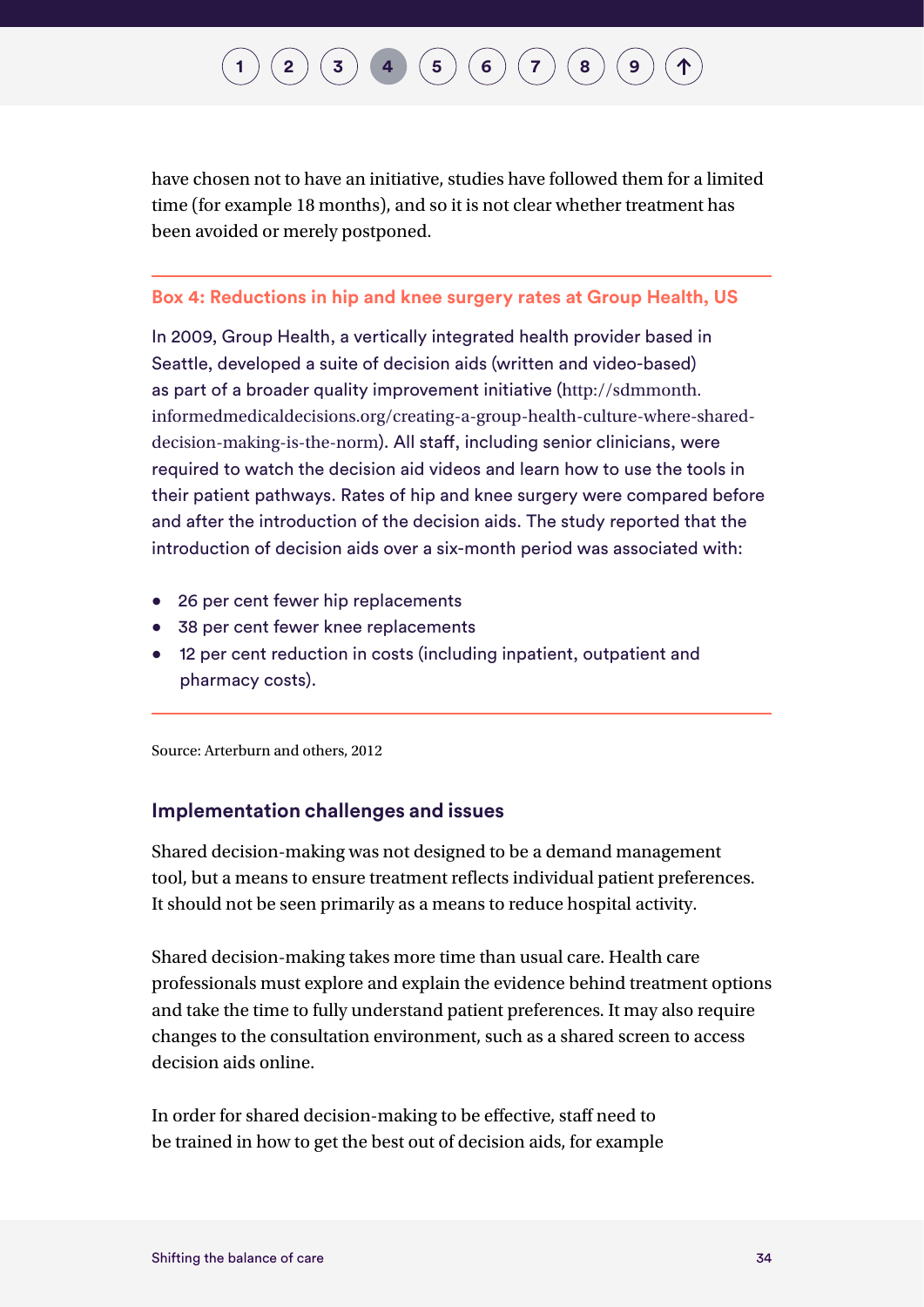## **[1](#page-7-0) [2](#page-10-0)**  $(\bf{3})$  $(\bf{3})$  $(\bf{3})$  **[4](#page-29-0) [6](#page-60-0)**  $(\bf{5})$  $(\bf{5})$  $(\bf{5})$   $(\bf{6})$   $(\bf{7})$  $(\bf{7})$  $(\bf{7})$   $(\bf{8})$  $(\bf{8})$  $(\bf{8})$

by employing motivational interviewing. Staff may also need training in quality improvement techniques to improve their approach following patient feedback.

Finally, shared decision-making requires further evaluation, including capturing whether patients are deferring treatment or choosing alternative sources of care.

#### **Sources of further evidence and information**

- Stacey D, Bennett C, Barry M and others (2014) *Decision aids for people facing health treatment or screening decisions*
- Walsh T, Barr P, Thompson R and others (2014) *Undetermined impact of patient decision support initiatives on healthcare costs and savings: systematic review*
- Da Silva D (2012) *Helping People Share Decision Making: A review of evidence considering whether shared decision making is worthwhile.*

### **Shared care models for the management of chronic disease**

'Shared care' refers to primary and secondary care professionals taking joint responsibility for the management of a patient. It can take several forms, most commonly: specialists running community clinics; regular exchange of letters or standardised record sheets; regular meetings between hospital specialists and GPs; shared care record cards carried by the patient; and computerassisted shared care where data are collected and shared in primary and secondary care (Hickman and others, 1994). Shared care models cover a range of chronic diseases, including asthma and chronic obstructive pulmonary disorder (COPD) (Rea and others, 2004), cancer (Johansson and others, 2001), congestive heart failure (Doughty and others, 2002), depression (Unutzer J and others, 2002), diabetes (Smith and others, 2004) and chronic mental illness (Warner and others, 2000).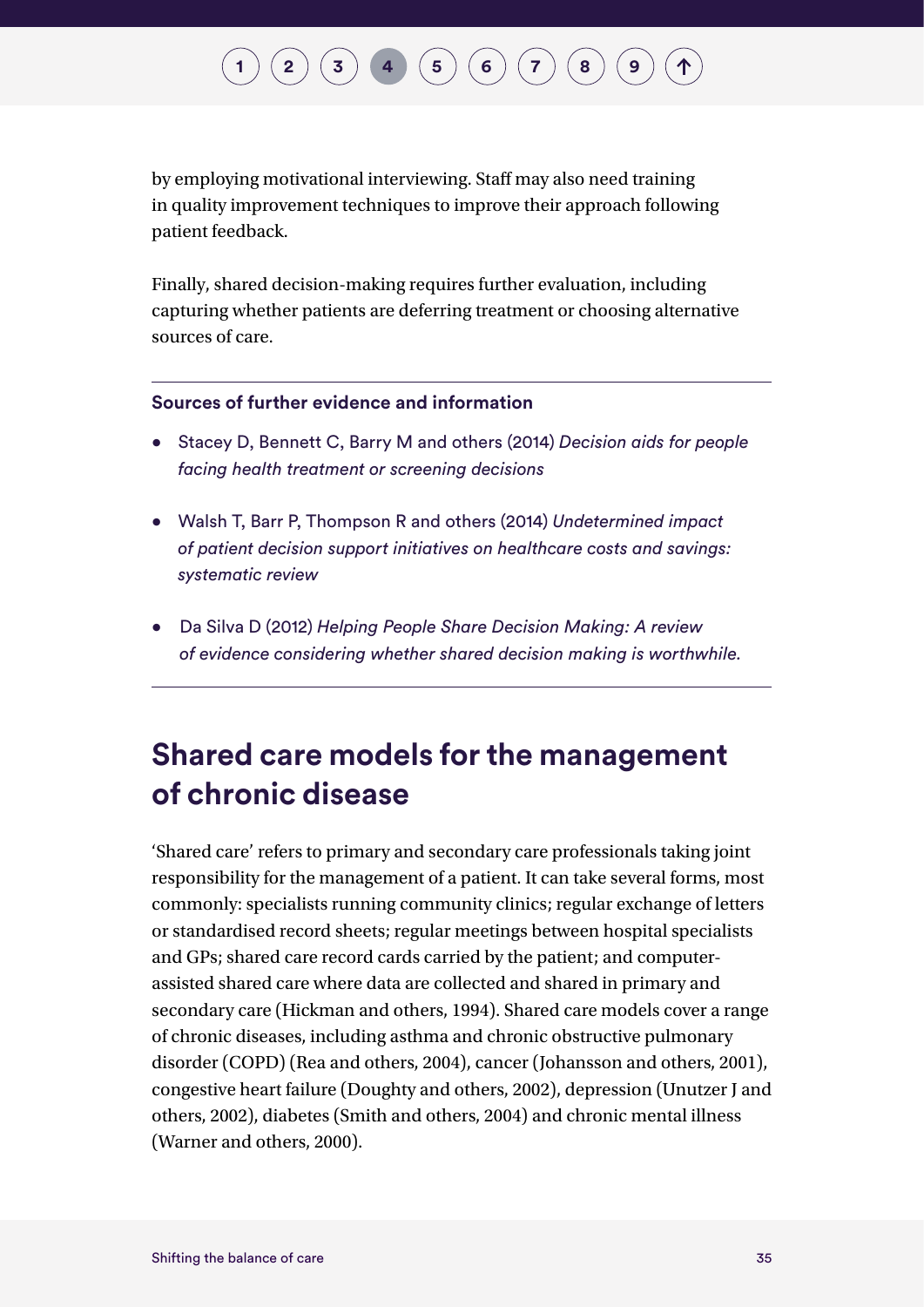## $\binom{1}{2}$  $\binom{1}{2}$  $\binom{1}{2}$  $\binom{1}{2}$  $\binom{1}{2}$   $\binom{3}{3}$  $\binom{3}{3}$  $\binom{3}{3}$   $\binom{4}{4}$  $\binom{4}{4}$  $\binom{4}{4}$   $\binom{5}{5}$  $\binom{5}{5}$  $\binom{5}{5}$   $\binom{6}{7}$  $\binom{6}{7}$  $\binom{6}{7}$  $\binom{6}{7}$  $\binom{6}{7}$   $\binom{7}{8}$  $\binom{7}{8}$  $\binom{7}{8}$

Shared care can improve prescribing, medication adherence and patient satisfaction (Smith and others, 2007; Unutzer J and others, 2002). However, the evidence base on whether it can reduce hospital use is mixed. One study of a COPD management programme found a reduction in length of stay (Rea and others, 2004). However, other studies found no evidence of impact on hospital admissions, length of stay or outpatient attendance (Schraeder and others, 2001; Warner and others, 2000). The context in which shared care is delivered may have a significant impact on its success. A Cochrane review found it may be more effective at reducing hospital admissions for older patients, those with depression and other serious chronic mental health illness, and those with higher levels of baseline morbidity (Smith and others, 2007).

Evidence on cost savings is also inconclusive. One RCT examining the management of patients with rheumatoid arthritis found that the mean cost per patient was slightly higher for those receiving shared care, but a small gain in quality of life meant that it was likely to be cost effective at £2,000 per quality-adjusted life years (QALYs) (Davies and others, 2007). Other work has found that cost effectiveness can depend on the degree of shared care offered, with complex patients who received higher levels of shared care proving more costly (McCrone and others, 2004). That said, shared care can result in cost savings for patients (Winpenny and others, 2016). Generally speaking though, studies on cost effectiveness are scarce and more robust evidence is needed.

Clear communication is essential to the success of shared care models. Ideally, progress reports should be produced and reviewed regularly by all parties involved. All members of the care team should also be clear about their roles and responsibilities (Lester, 2005), and GPs should not become overly reliant on the opinion of specialists (Crowe and others, 2010). In some cases, a lack of interoperability between IT systems in primary and secondary care inhibits the sharing of test results and data, which can lead to the duplication or omission of tests (Crowe and others, 2010). Ensuring that GPs and specialists have full support and resources from their respective organisations, and that they are offered additional training where required, can help shared care models deliver benefits.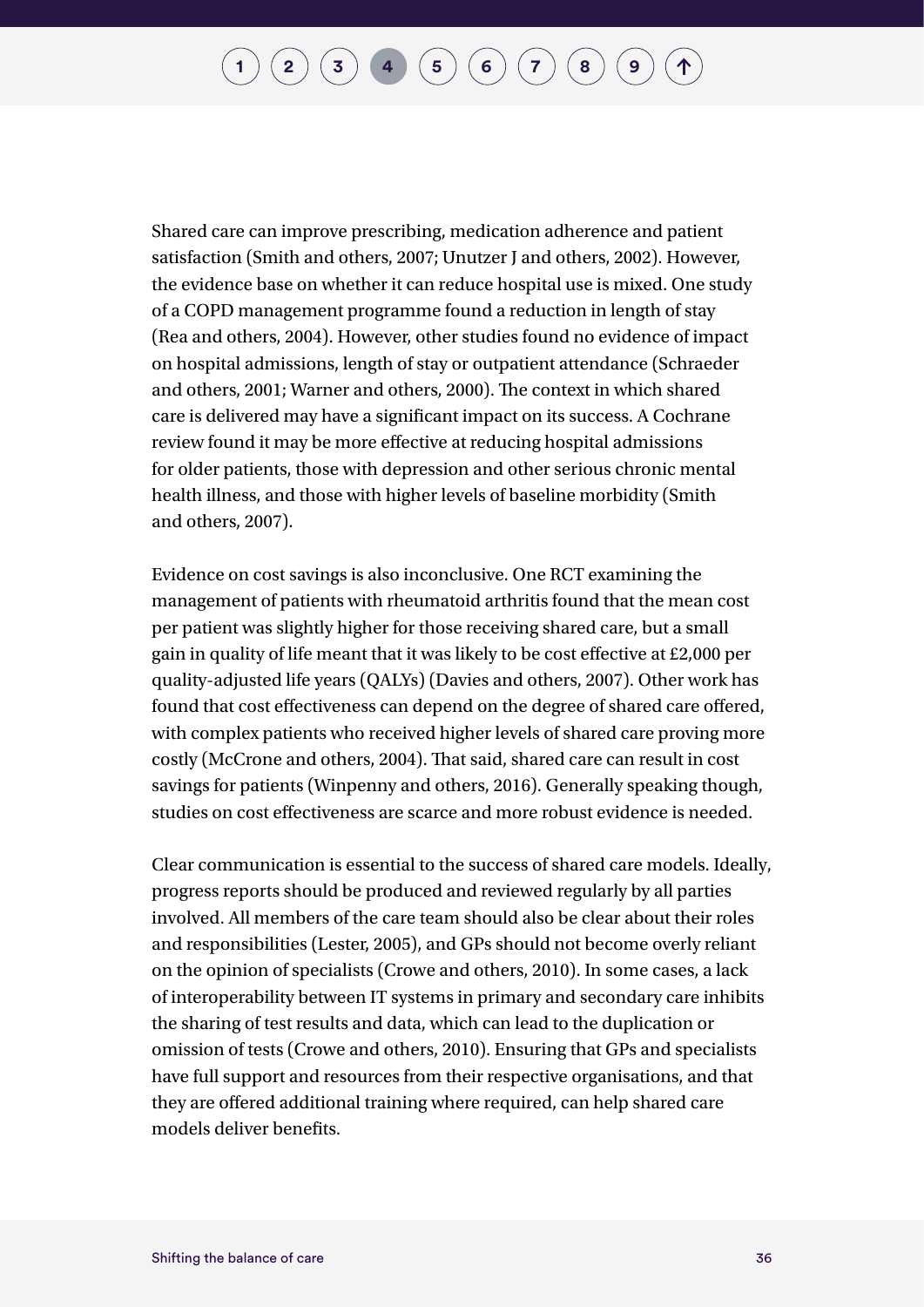### **Sources of further evidence and information**

• Smith SM, Allwright S and O'Dowd T (2007) *Effectiveness of shared care across the interface between primary and specialty care in chronic disease management*

**[1](#page-7-0) [2](#page-10-0)**  $\binom{1}{3}$  $\binom{1}{3}$  $\binom{1}{3}$  **[4](#page-29-0) [6](#page-60-0)**  $\binom{5}{6}$  $\binom{5}{6}$  $\binom{5}{6}$  **[7](#page-76-0)**  $\binom{7}{6}$ 

• Davies LM, Fargher EA, Tricker K and others (2007) *Is shared care with annual hospital review better value for money than predominantly hospital-based care in patients with established stable rheumatoid arthritis?*

### **Direct access to diagnostics for GPs**

Direct access to diagnostics means that GPs directly order or conduct tests in a primary care setting or directly refer patients to hospital diagnostics. The rationale is that it can reduce waiting times, enable earlier diagnosis and avoid unnecessary referrals to consultants in secondary care.

There is some positive evidence that direct access to diagnostics can reduce GP referrals for CT scans, deep vein thrombosis (DVT) tests and gynaecological investigation (Buller HR and others, 2009; Jawad and Robinson, 2009; Simpson and others, 2010; Thomas and others, 2010). However, it can also increase referrals: a Scottish study where GPs had direct access to an arrhythmia monitoring service found many GPs referred low-risk patients (Skipsey and others, 2012). There is mixed evidence on the impact of direct access to diagnostics for GPs on cost. While positive results have been found for neurology (Taylor and others, 2012), other work has found that diagnostic ultrasounds in a primary care setting increased overall costs (Pallan and others, 2005).

These mixed outcomes have been attributed to a number of causes, including:

• GPs may unnecessarily investigate incidental findings (Benamore and others, 2005; Taylor and others, 2012)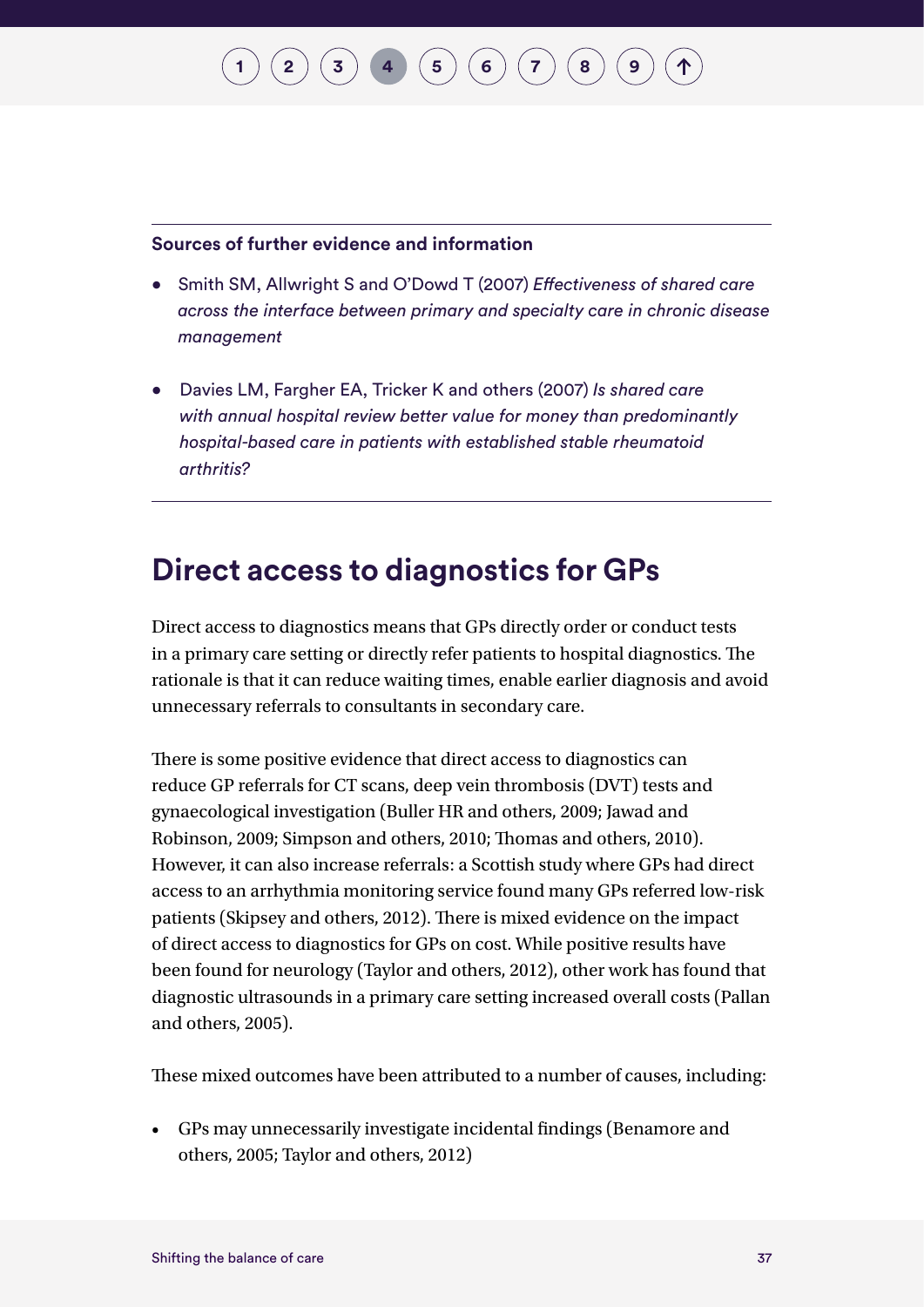# • GPs may carry out tests when they are not needed (Aljebreen and others,

 $\left( \begin{array}{c} 2 \end{array} \right)$  $\left( \begin{array}{c} 2 \end{array} \right)$  $\left( \begin{array}{c} 2 \end{array} \right)$   $\left( \begin{array}{c} 4 \end{array} \right)$  $\left( \begin{array}{c} 4 \end{array} \right)$  $\left( \begin{array}{c} 4 \end{array} \right)$   $\left( \begin{array}{c} 5 \end{array} \right)$  $\left( \begin{array}{c} 5 \end{array} \right)$  $\left( \begin{array}{c} 5 \end{array} \right)$   $\left( \begin{array}{c} 6 \end{array} \right)$  $\left( \begin{array}{c} 6 \end{array} \right)$  $\left( \begin{array}{c} 6 \end{array} \right)$   $\left( \begin{array}{c} 7 \end{array} \right)$  $\left( \begin{array}{c} 7 \end{array} \right)$  $\left( \begin{array}{c} 7 \end{array} \right)$   $\left( \begin{array}{c} 8 \end{array} \right)$  $\left( \begin{array}{c} 8 \end{array} \right)$  $\left( \begin{array}{c} 8 \end{array} \right)$ 

- 2013; Broe and others, 2013; Froehlich and others, 1997; Keren and others, 2011)
- GPs may not interpret test results accurately (Heller and others, 2004)
- tests performed in general practice may be repeated on referral to hospital (Huissoon and Carlton, 2002), particularly given that point-of-care tests are often less accurate than hospital diagnostics (Jones and others, 2013; Shaw, 2016). This is particularly the case for tests used to gain a differential diagnosis (Pawson and others, 2016)
- throughput in a hospital setting is generally much higher than in a community setting, thus reducing unit costs. (Pallan and others, 2005).

To avoid some of these pitfalls, GPs should be provided with guidance on the interpretation of results and specialist opinion on subsequent patient management (Pawson and others, 2016). Before any scheme is introduced, there should be a careful evaluation of its cost effectiveness versus the secondary care alternative – balancing reduced waiting times and increased convenience for patients with the greater efficiency of tests being carried out in a central location (Winpenny and others, 2016).

### **Sources of further evidence and information**

- Jones CH, Howick J, Roberts NW and others (2013) *Primary care clinicians' attitudes towards point-of-care blood testing: a systematic review of qualitative studies*
- Shaw JLV (2016) *Practical challenges related to point of care testing*
- Pawson R, Greenhalgh J and Brennan C (2016) *Demand management for planned care: a realist synthesis*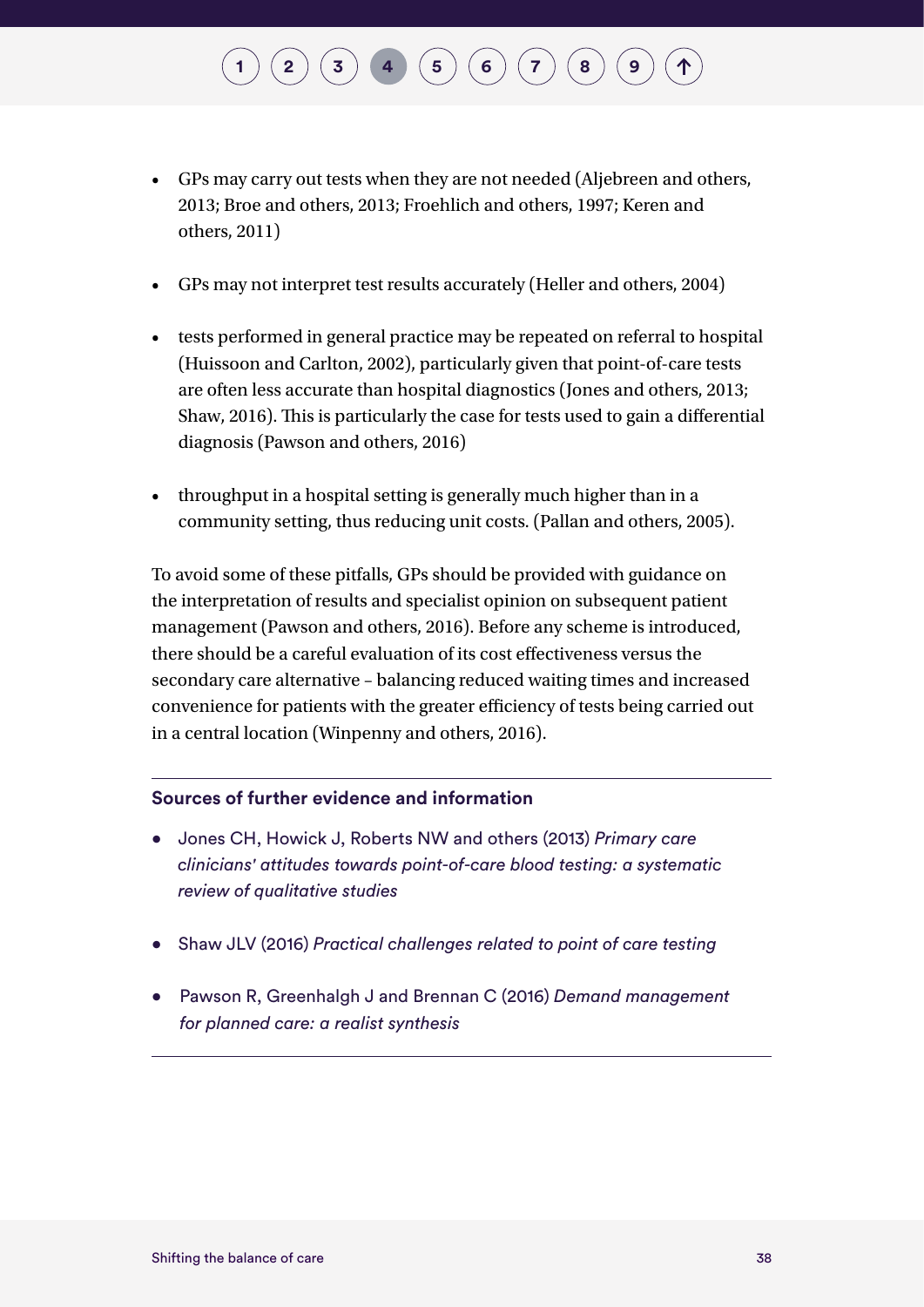### **Consultant clinics in the community**

Consultants working in the community can involve specialists simply providing a community-based clinic or being attached to particular primary care teams. The rationale is to provide a service in a lower cost-per-unit setting, closer to patients' homes, and to facilitate learning for GPs and community-based professionals. While clinics in the community tend to be popular with patients and have the potential to reduce waiting times, they do not appear to reduce demand or cost – although very few studies on these arrangements exist (Winpenny and others, 2016).

There are a few reasons for this. First, specialists tend to see fewer patients in community settings as they are not supported by junior staff. Second, a significant proportion of patients seen in a community clinic subsequently need to be seen in a hospital setting. Third, in most cases community-based clinics are provided as an addition rather than an alternative to outpatient clinics. Finally, there is the potential for supply-induced demand (Winpenny and others, 2016). One study found that when a community-based diabetes service was introduced, hospital referrals reduced but the overall number of referrals rose (Nocon and others, 2004). More positively, where consultants are attached to a primary care team, there appear to be educational benefits for GPs that do not materialise when consultants simply run a clinic in the community. In one study, GPs self-reported a reduction in referrals as a result of the educational benefit (Moffatt and others, 2012). This has the potential to reduce costs, but no formal economic evaluations of these arrangements have been carried out – and they tend to rely on the drive and enthusiasm of individuals (Winpenny and others, 2016).

### **Sources of further evidence and information**

- Winpenny E, Miani C, Pitchforth E and others (2016) *Outpatient services and primary care: scoping review, substudies and international comparisons*
- Robertson R, Sonola L, Honeyman M, Brooke B and Kothari S (2014) *Specialists in Out-of-Hospital Settings: Findings from six case studies*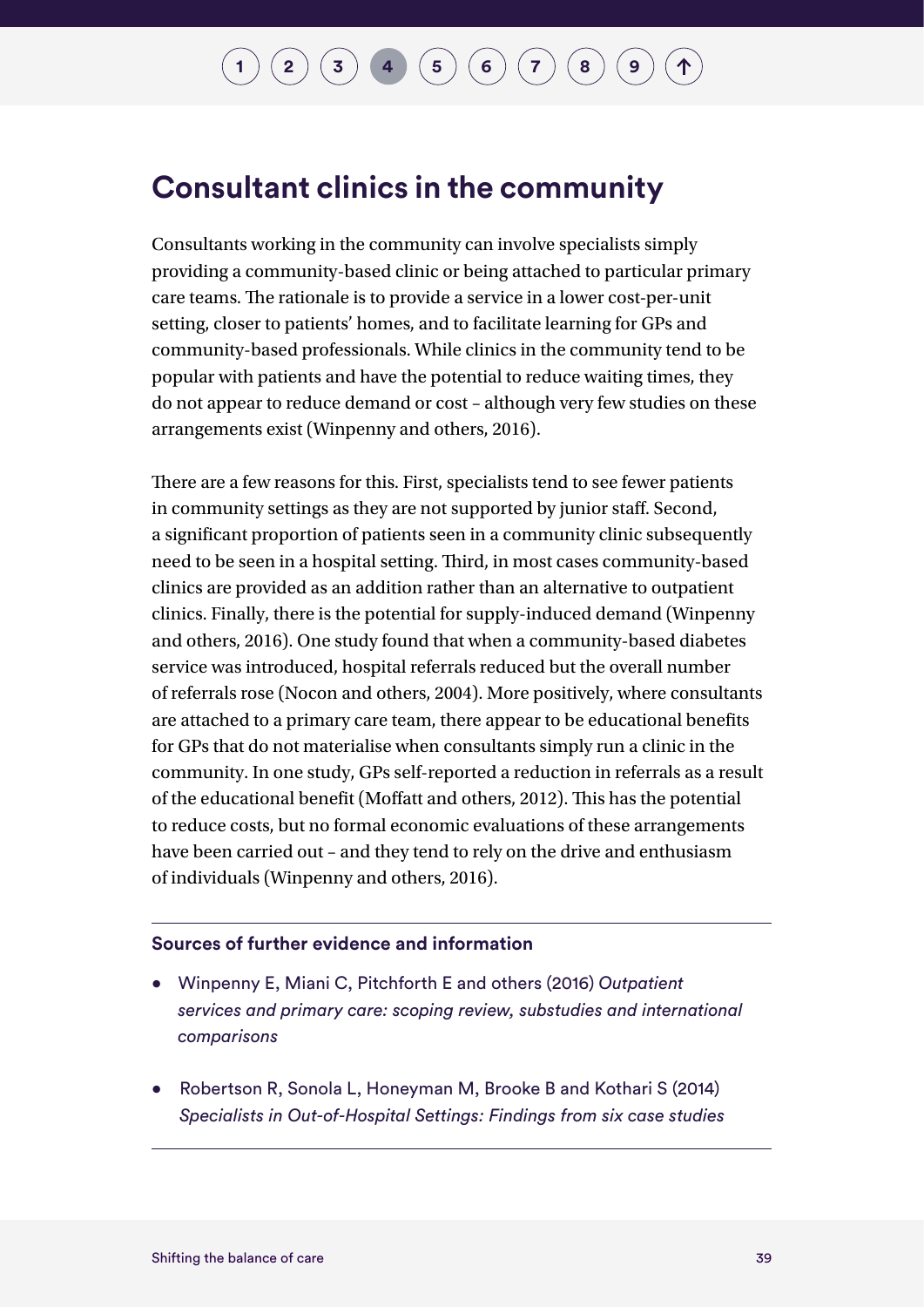### **Specialist support from a GP with a special interest**

A GP with a special interest (GPwSI) has acquired additional specialist knowledge and skills in a particular clinical area. A GPwSI can provide an alternative referral route to a specialist within secondary care. The introduction of GPwSIs aimed to improve patient access to specialist care, to cut waiting list times, and to save on referral costs by providing a lower cost alternative to secondary care (Gérvas and others, 2007). GPwSIs now operate in a wide range of areas, including coronary heart disease, drug abuse, echocardiography and sexual health (Jones and others, 2016). A significant proportion of outpatient referrals could be diverted to GPwSIs. For example, one study showed that just under a quarter of patients in a respiratory clinic could safely be seen by a GPwSI (Gilbert and others, 2005).

The impact of GPwSIs on quality and cost has been extensively studied (Sibbald and others, 2008; Winpenny and others, 2016). In general, the evidence shows that the services delivered by GPwSIs are of equivalent quality to secondary care, and the increased accessibility is valued by patients (Winpenny and others, 2016). The evidence is much less clear on cost. For example, a study of dermatology patients found that referrals to the GPwSI service cost 76 per cent more (Salisbury and others, 2005).

A wide range of factors are likely to reduce the cost effectiveness of GPwSI services. These include:

- the referral threshold may be lower for the GPwSI services, thus stimulating more referrals and increasing referrals overall (Nocon and others, 2004)
- the case mix of those seen by the GPwSIs is likely to be less complex, so costs should also be less (Sibbald and others, 2008)
- hospitals clinics are staffed by a mixture of consultants and more junior and cheaper medical staff, whereas GPwSIs are paid the equivalent of a consultant rate (Winpenny and others, 2016)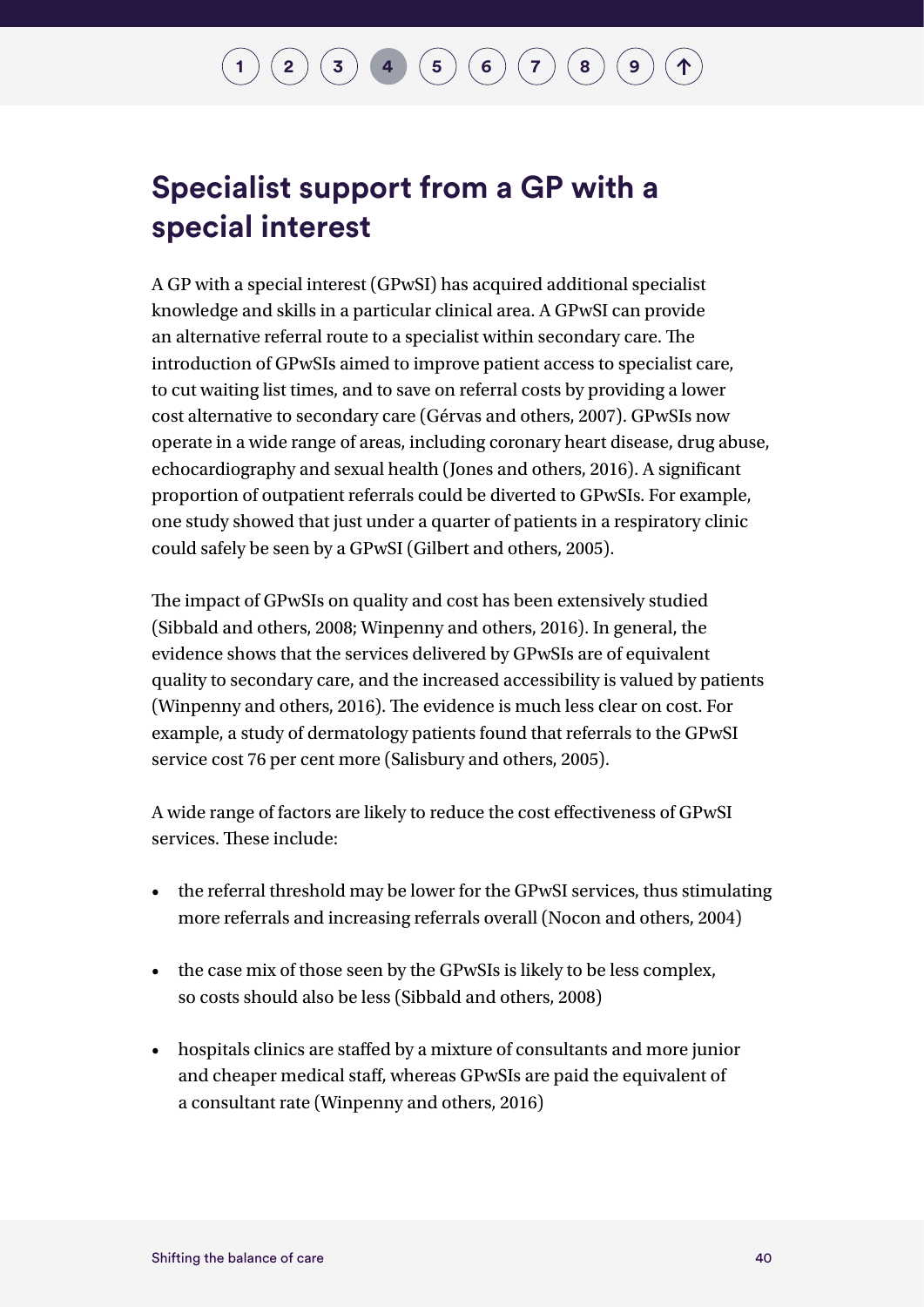## $\binom{1}{2}\binom{3}{4}\binom{4}{5}\binom{5}{6}\binom{7}{7}$  $\binom{1}{2}\binom{3}{4}\binom{4}{5}\binom{5}{6}\binom{7}{7}$  $\binom{1}{2}\binom{3}{4}\binom{4}{5}\binom{5}{6}\binom{7}{7}$  $\binom{1}{2}\binom{3}{4}\binom{4}{5}\binom{5}{6}\binom{7}{7}$  $\binom{1}{2}\binom{3}{4}\binom{4}{5}\binom{5}{6}\binom{7}{7}$  $\binom{1}{2}\binom{3}{4}\binom{4}{5}\binom{5}{6}\binom{7}{7}$  $\binom{1}{2}\binom{3}{4}\binom{4}{5}\binom{5}{6}\binom{7}{7}$  $\binom{1}{2}\binom{3}{4}\binom{4}{5}\binom{5}{6}\binom{7}{7}$  $\binom{1}{2}\binom{3}{4}\binom{4}{5}\binom{5}{6}\binom{7}{7}$  $\binom{1}{2}\binom{3}{4}\binom{4}{5}\binom{5}{6}\binom{7}{7}$  $\binom{1}{2}\binom{3}{4}\binom{4}{5}\binom{5}{6}\binom{7}{7}$  $\binom{1}{2}\binom{3}{4}\binom{4}{5}\binom{5}{6}\binom{7}{7}$  $\binom{1}{2}\binom{3}{4}\binom{4}{5}\binom{5}{6}\binom{7}{7}$  $\binom{1}{2}\binom{3}{4}\binom{4}{5}\binom{5}{6}\binom{7}{7}$  $\binom{1}{2}\binom{3}{4}\binom{4}{5}\binom{5}{6}\binom{7}{7}$

• while GPwSI services may cost less per referral, if they are in addition to current services, real savings will only be achieved if hospital services can reduce their staffing and costs as a consequence of referrals being diverted to the new community service.

In conclusion, GPwSIs can provide a safe and more accessible alternative route of referral for a significant proportion of outpatient activity. They also offer a potentially rewarding and satisfying role for GPs keen to develop their skills further, thus offering a mechanism to help retain GPs in general practice. However, it is not clear that the deployment of GPwSIs will result in net savings and it could in fact increase costs. Any new service should be closely evaluated, including an assessment of impact on overall costs as well as activity, to ensure it is delivering its original aims.

#### **Sources of further evidence and information**

- Winpenny E, Miani C, Pitchforth E and others (2016) *Outpatient services and primary care: scoping review, substudies and international comparisons*
- Sibbald B, Pickard S, McLeod H and others (2008) *Moving specialist care into the community: An initial evaluation*

### **Referral management centres**

Referral management centres aim to influence and control referrals from primary to secondary care. Some undertake clinical triage of all referrals from GPs to consultants, and also require consultant-to-consultant referrals to be subject to triage. Some conduct only an administrative triage of referrals. The centres may also act as a 'choice' centre and support patients in selecting secondary care services. While managing demand is a core aim of many centres, aims also include improving the quality of referrals; educating GPs; collecting data on the content of referrals; and using referral data to redesign services (Ball and others, 2016).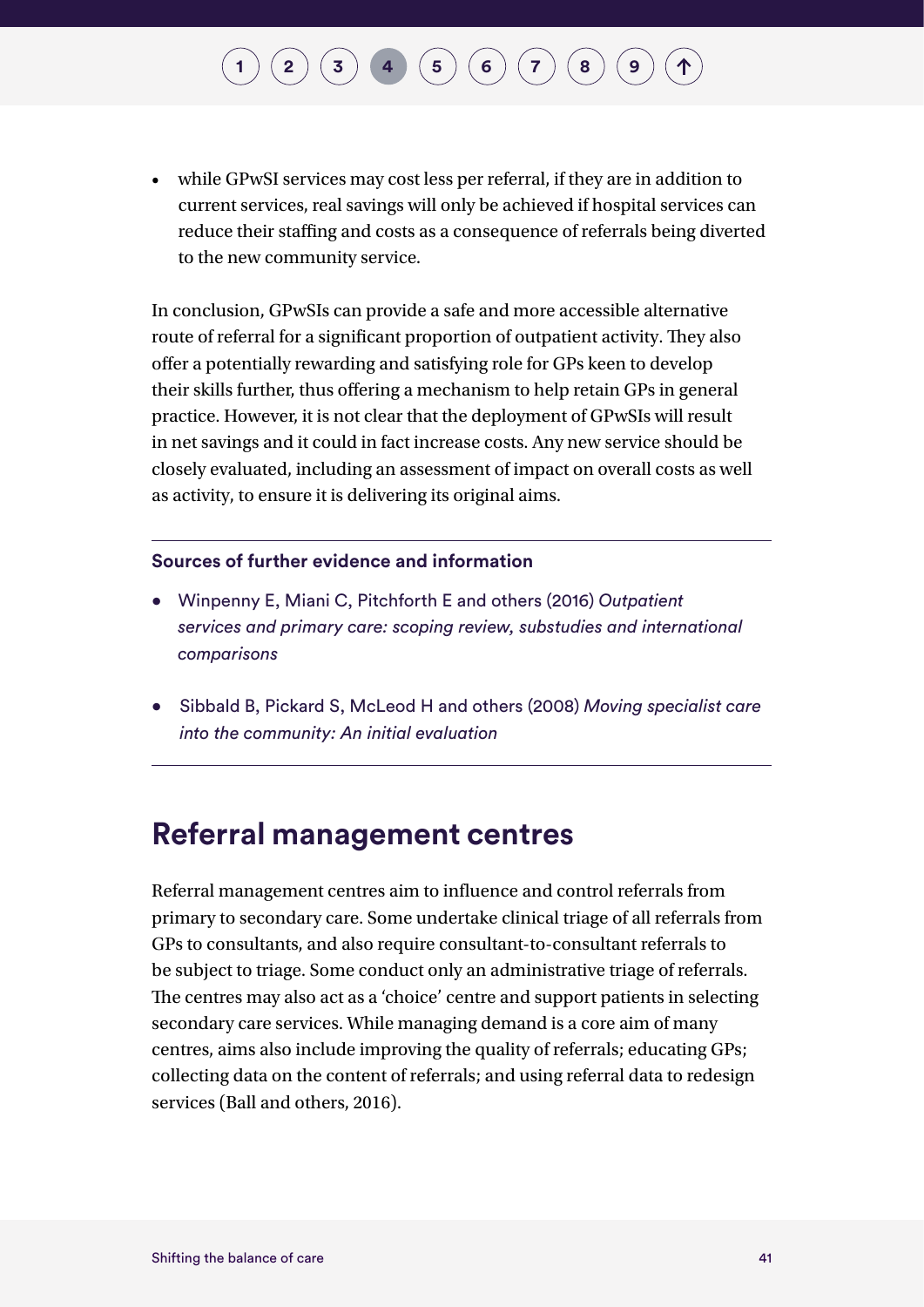## **[1](#page-7-0) [2](#page-10-0)**  $\binom{1}{3}$  $\binom{1}{3}$  $\binom{1}{3}$  **[4](#page-29-0) [6](#page-60-0)**  $\binom{5}{4}$  $\binom{5}{4}$  $\binom{5}{4}$  **6**  $\binom{7}{3}$  $\binom{7}{3}$  $\binom{7}{3}$  **[8](#page-93-0)**

The evidence on the impact of referral management centres on demand is mixed (Blank and others, 2014; Imison and Naylor, 2010; Winpenny and others, 2016). There is evidence that referral management centres can improve the quality of GP referral and provide information to inform service planning (Ball and others, 2016; Imison and Naylor, 2010; Xiang and others, 2013). However, they are unlikely to be a cost-effective use of resources (Cox and others, 2013; Imison and Naylor, 2010). For example, a study of outpatient attendances in three areas with referral management centres found no reduction in outpatient attendance rate (Cox and others, 2013). The centres also carry a large overhead cost that is likely to outweigh savings from any reductions in referrals (Imison and Naylor, 2010). A recent freedom of information request to clinical commissioning groups (CCGs) by the British Medical Journal (Iacobucci, 2017) found only ten of 72 CCGs with referral management schemes in place (14 per cent) were able to provide figures showing that they had saved more money than they had cost. Nine CCGs (12 per cent) supplied figures showing that their schemes had not saved money overall. Almost three quarters of CCGs with a scheme (74 per cent; 53 groups) failed to provide figures to show whether or not they had saved money overall.

#### **Sources of further evidence and information**

- Imison C and Naylor C (2010) *Referral management: Lessons for success*
- Winpenny E, Miani C, Pitchforth E and others (2016) *Outpatient services and primary care: scoping review, substudies and international comparisons*
- Ball S, Greenhalgh J and Roland M (2016) *Referral management centres as a means of reducing outpatients attendances: how do they work and what influences successful implementation and perceived effectiveness?*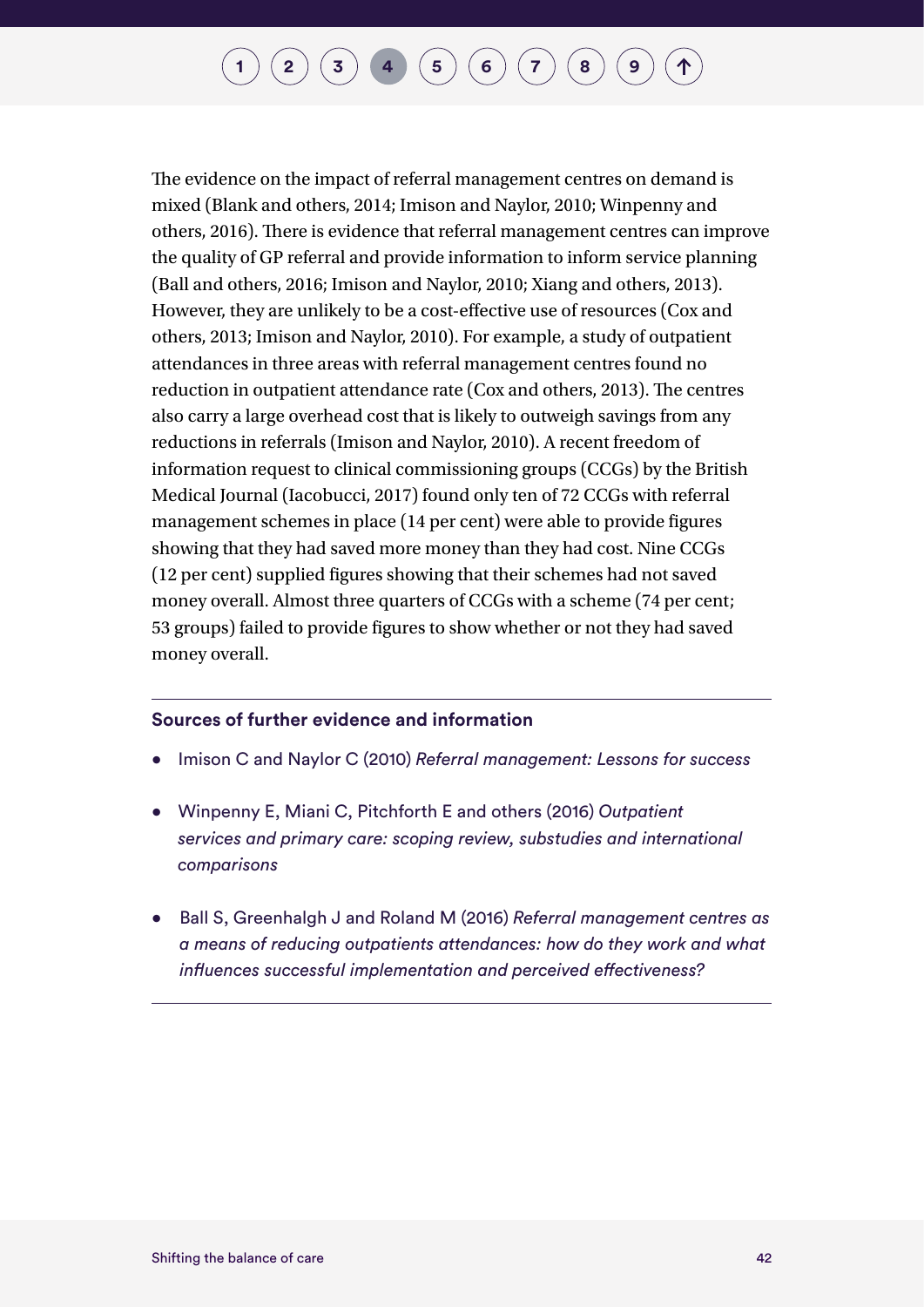### **Conclusion**

| <b>Relative strength of evidence of</b><br>reduction in activity and whole-system<br>costs | <b>Initiative</b>                                                                                                                                                                                              |
|--------------------------------------------------------------------------------------------|----------------------------------------------------------------------------------------------------------------------------------------------------------------------------------------------------------------|
| Most positive evidence                                                                     | • Improved GP access to specialist<br>expertise                                                                                                                                                                |
| Mixed evidence, particularly on overall<br>cost reduction                                  | • Peer review and audit of GP referrals<br>• Shared decision-making to support<br>treatment choices<br>• Shared care models for the<br>management of chronic disease<br>• Direct access to diagnostics for GPs |
| Evidence of potential to increase<br>overall costs                                         | • Consultant clinics in the community<br>• Specialist support from a GP with a<br>special interest<br>• Referral management centres                                                                            |

There are a number of initiatives aimed at better managing elective care, the most promising of which is enabling GPs to access a specialist opinion to help them avoid unnecessary referrals to outpatient services.

Peer review and audit of GPs' referral patterns can improve the quality of referrals and may reduce the overall number of referrals to outpatient services. Shared decision-making, shared care models and direct access to diagnostics for GPs have well-evidenced benefits for patients and professionals, but less conclusive findings on their capacity to reduce hospital activity and deliver savings. There are also initiatives where the evidence suggests that they may increase overall costs. These include consultants working in the community, referral to a GP with a special interest and the use of referral management centres.

Any strategy to redesign elective care does so in the context of sharply rising outpatient attendances, sharply rising day case activity and slowly falling elective inpatient activity (as care shifts from inpatient care to day case and outpatient procedures). In addition, many of the initiatives that have shown promise to date bring new expectations of GPs. Nearly all require GP training or support.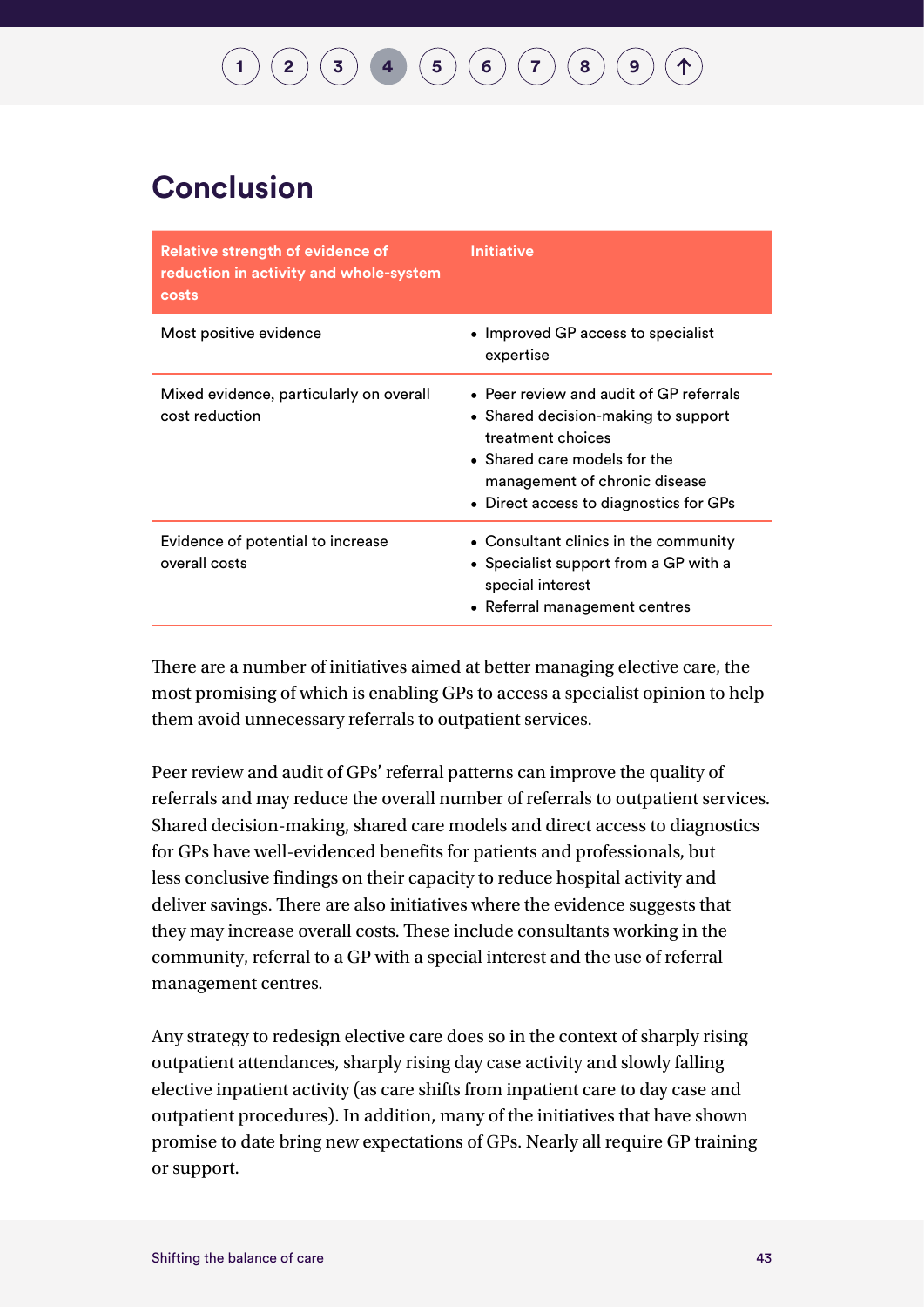## **[1](#page-7-0)**  $(2)(3)(4)(5)(6)(7)(8)(9)$  $(2)(3)(4)(5)(6)(7)(8)(9)$  $(2)(3)(4)(5)(6)(7)(8)(9)$  $(2)(3)(4)(5)(6)(7)(8)(9)$  $(2)(3)(4)(5)(6)(7)(8)(9)$  $(2)(3)(4)(5)(6)(7)(8)(9)$  $(2)(3)(4)(5)(6)(7)(8)(9)$  $(2)(3)(4)(5)(6)(7)(8)(9)$  $(2)(3)(4)(5)(6)(7)(8)(9)$  $(2)(3)(4)(5)(6)(7)(8)(9)$  $(2)(3)(4)(5)(6)(7)(8)(9)$  $(2)(3)(4)(5)(6)(7)(8)(9)$  $(2)(3)(4)(5)(6)(7)(8)(9)$  $(2)(3)(4)(5)(6)(7)(8)(9)$  $(2)(3)(4)(5)(6)(7)(8)(9)$  $(2)(3)(4)(5)(6)(7)(8)(9)$  $(2)(3)(4)(5)(6)(7)(8)(9)$

There is significant scope in the medium to long term to redesign the elective pathway and deliver a more integrated model of elective care, with much more outpatient care delivered in primary care. However, it would be unwise to assume significant net reductions in hospital outpatient activity in the next three years, particularly if local primary care capacity is already stretched. Widespread adoption of shared decision-making could impact on levels of elective care, but this will take time and investment. Net savings seem unlikely in the short term. Longer term, a much more radical redesign of elective care, underpinned by technology, including clinical decision support, and adoption of shared decision-making, could yield savings.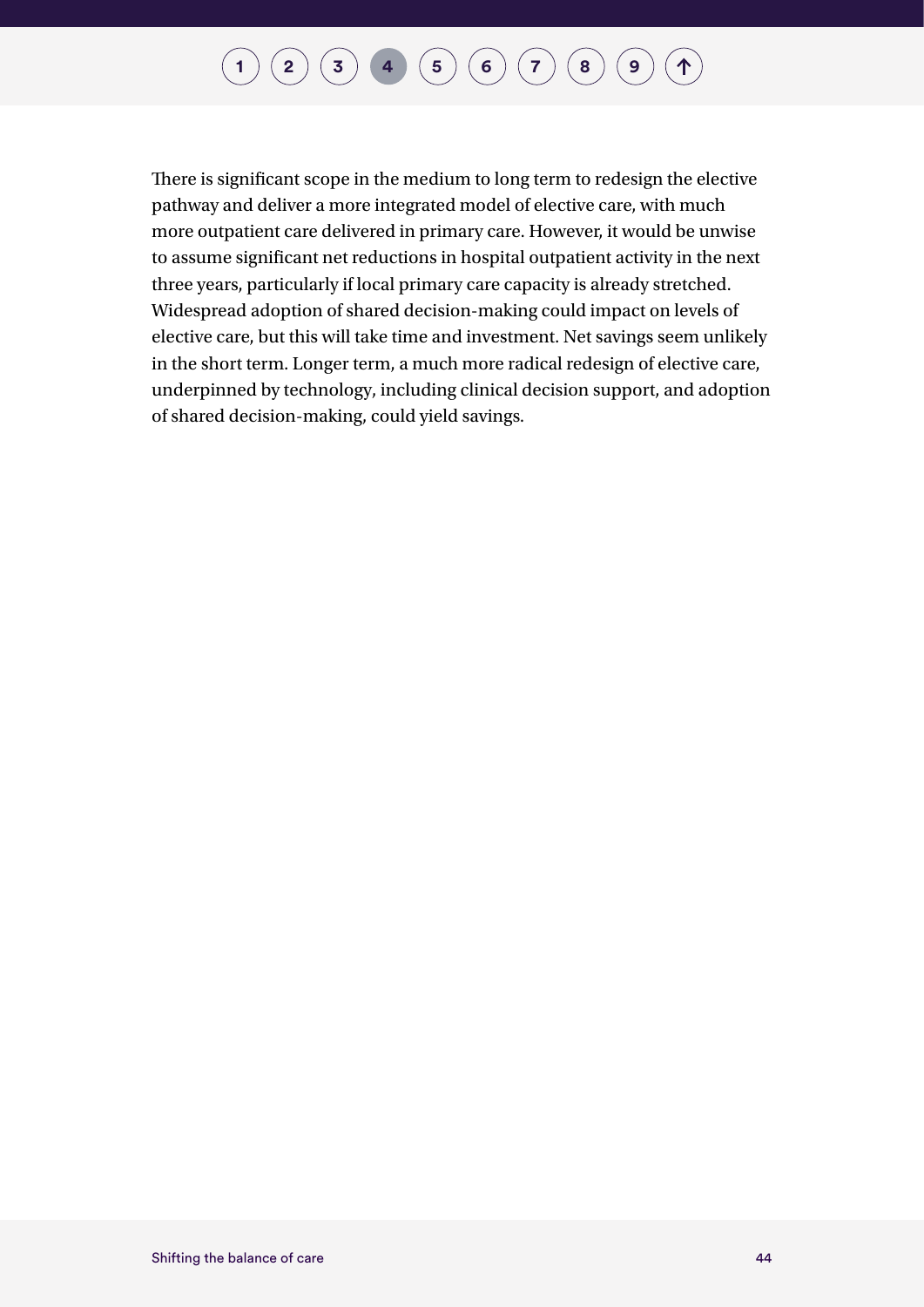### $\binom{2}{3}\binom{3}{4}$  $\binom{2}{3}\binom{3}{4}$  $\binom{2}{3}\binom{3}{4}$  $\binom{2}{3}\binom{3}{4}$  $\binom{2}{3}\binom{3}{4}$  $\binom{2}{3}\binom{3}{4}$  $\binom{2}{3}\binom{3}{4}$  **5 [6](#page-60-0)**  $\binom{7}{3}\binom{8}{9}$  $\binom{7}{3}\binom{8}{9}$  $\binom{7}{3}\binom{8}{9}$  $\binom{7}{3}\binom{8}{9}$  $\binom{7}{3}\binom{8}{9}$  $\binom{7}{3}\binom{8}{9}$  $\binom{7}{3}\binom{8}{9}$

## <span id="page-48-0"></span>**Changes in urgent and emergency care pathways 5**

### **Context**

Attendances at A&E departments were relatively flat between 1987/88 and 2003/04 but then rose sharply (see Figure 4). 2003/04 was the point at which GPs contractual obligations for out-of-hours services changed and new direct access urgent care centres began to be established. The attractiveness of these new units reflects one of the most commonly cited reasons people give for using urgent and emergency care services rather than going to see their GP first: that it is more efficient, both in terms of time taken to see a doctor and the ability to get diagnostic support (Agarwal and others, 2012; Kraaijvanger and others, 2016; Howard and others, 2005). As will be discussed in this chapter, subsequent efforts to try and improve access to general practice have not proved to be cost effective in preventing A&E attendances and have, alongside the introduction of minor injury and specialist units, resulted in a supply-induced demand for urgent care services (Rosen, 2014).

Demographic trends also have a role to play in driving the increasing use of A&E. Older people are more likely to have complex needs and therefore have higher rates of attendances compared with other groups, and spend longer in A&E, regardless of whether or not they are admitted or discharged (Blunt, 2014). There is also an increasing number of attendances by younger children and young adults (Public Health England, 2016b).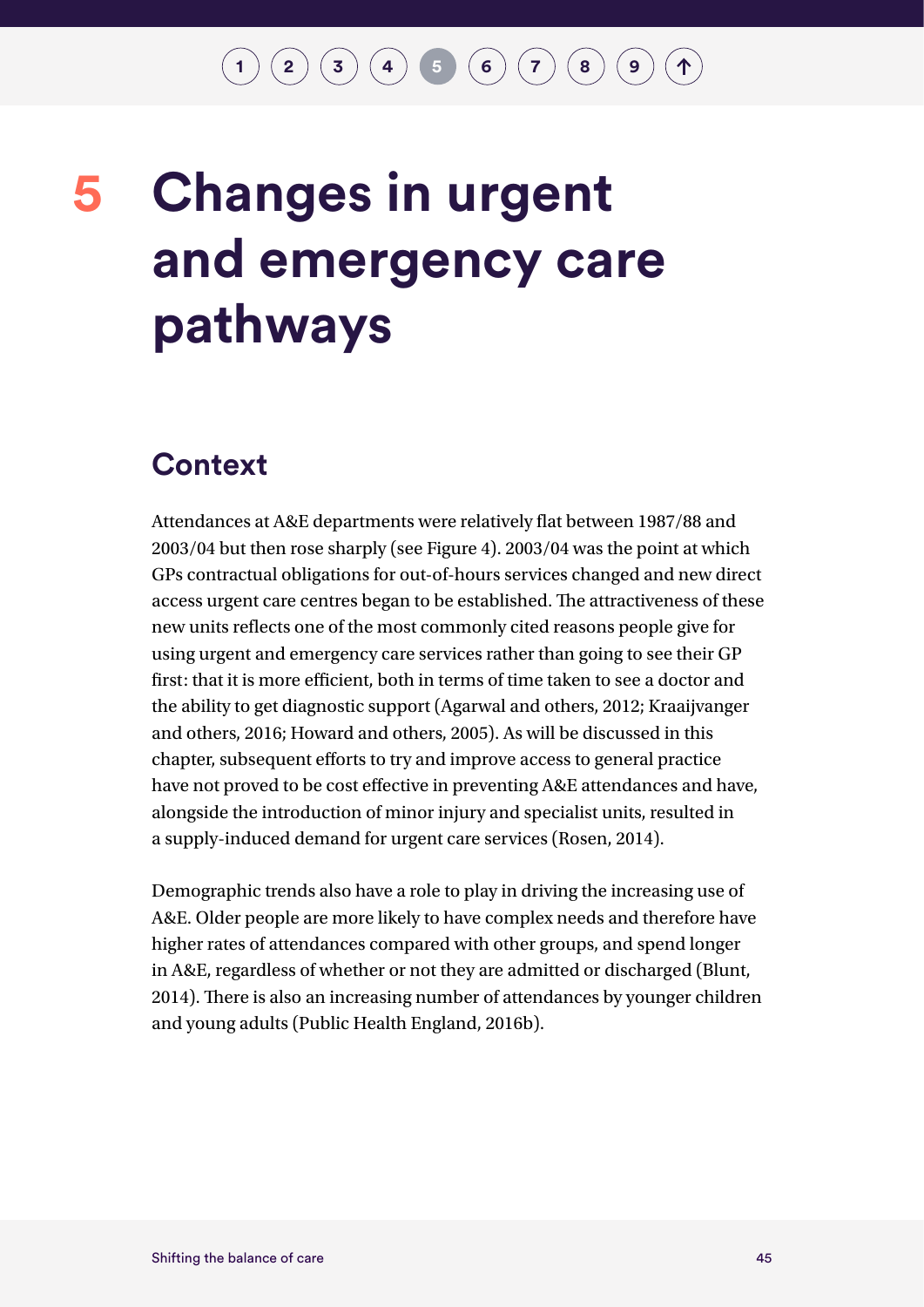$$
(1) (2) (3) (4) (5) (6) (7) (8) (9) (1)
$$





Source: NHS England, 2017

### **Overview of initiatives in urgent and emergency care pathways**

In this section we review a range of initiatives that are known to, or aim to, reduce attendance at A&E departments, with some also helping to avoid subsequent hospital admission. These include:

- ambulance/paramedic triage to the community
- patients experiencing GP continuity of care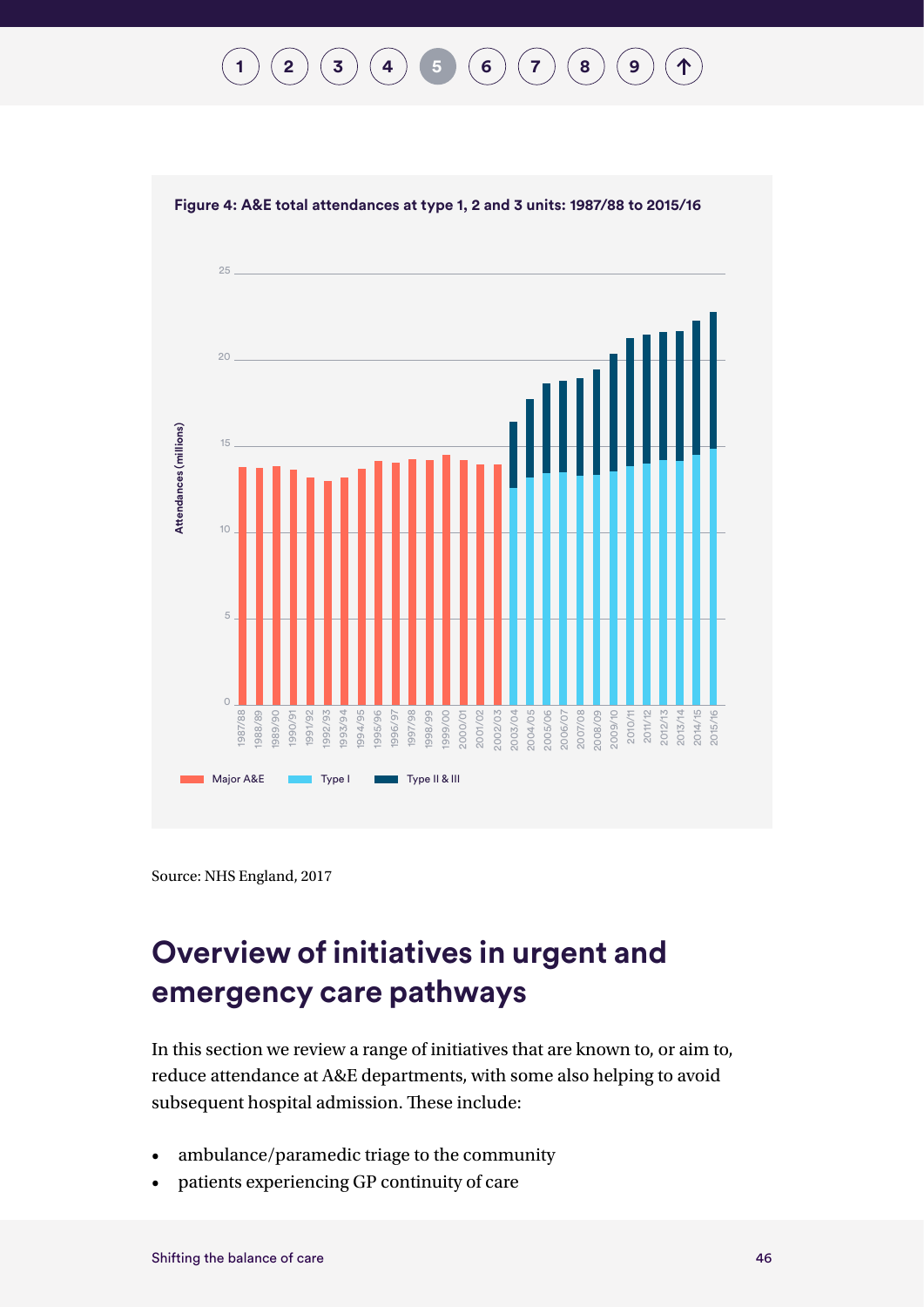- extending GP opening hours
- NHS 111
- urgent care centres including minor injury units (standalone and co-located).

### **Ambulance/paramedic triage to the community**

Professor Keith Willett, the National Director of Acute Episodes of Care, has said that the paramedic workforce is "probably the area of healthcare that has the greatest opportunity to manage demand for the rest of the health economy" (House of Commons Health Committee, 2016a). Fifty per cent of all emergency calls needing an ambulance could be managed at the scene and/or in the community; and therefore prevent unwarranted hospital admissions (NHS England, 2013).

The 'see and treat' model uses paramedic practitioners with advanced skills to assess, provide immediate treatment and discharge and/or refer patients within the community, where a hospital admission can be avoided (Brotherton, 2009). Secondary telephone triage is used by some services to further assess patients who have first been triaged as low priority when calling for an ambulance (Eastwood and others, 2014).

Both paramedic practitioners and secondary triage in ambulance services can reduce hospital transportations, with the evidence being stronger for paramedic practitioners (Eastwood and others, 2014; Turner and others, 2015). A systematic review and meta-analysis found paramedic practitioners are significantly less likely to transfer patients to A&E compared with conventional ambulance crews, and more likely to discharge at the scene (Tohira and others, 2013). There is conflicting evidence on whether paramedic practitioners are safe and provide appropriate referral in the community (Cooper and Grant, 2009; Fraess-Phillips, 2016; Turner and others, 2015). A serious concern relates to under-triage, where patients are assessed as lower acuity by paramedics but higher acuity by A&E doctors (Neeki and others, 2016).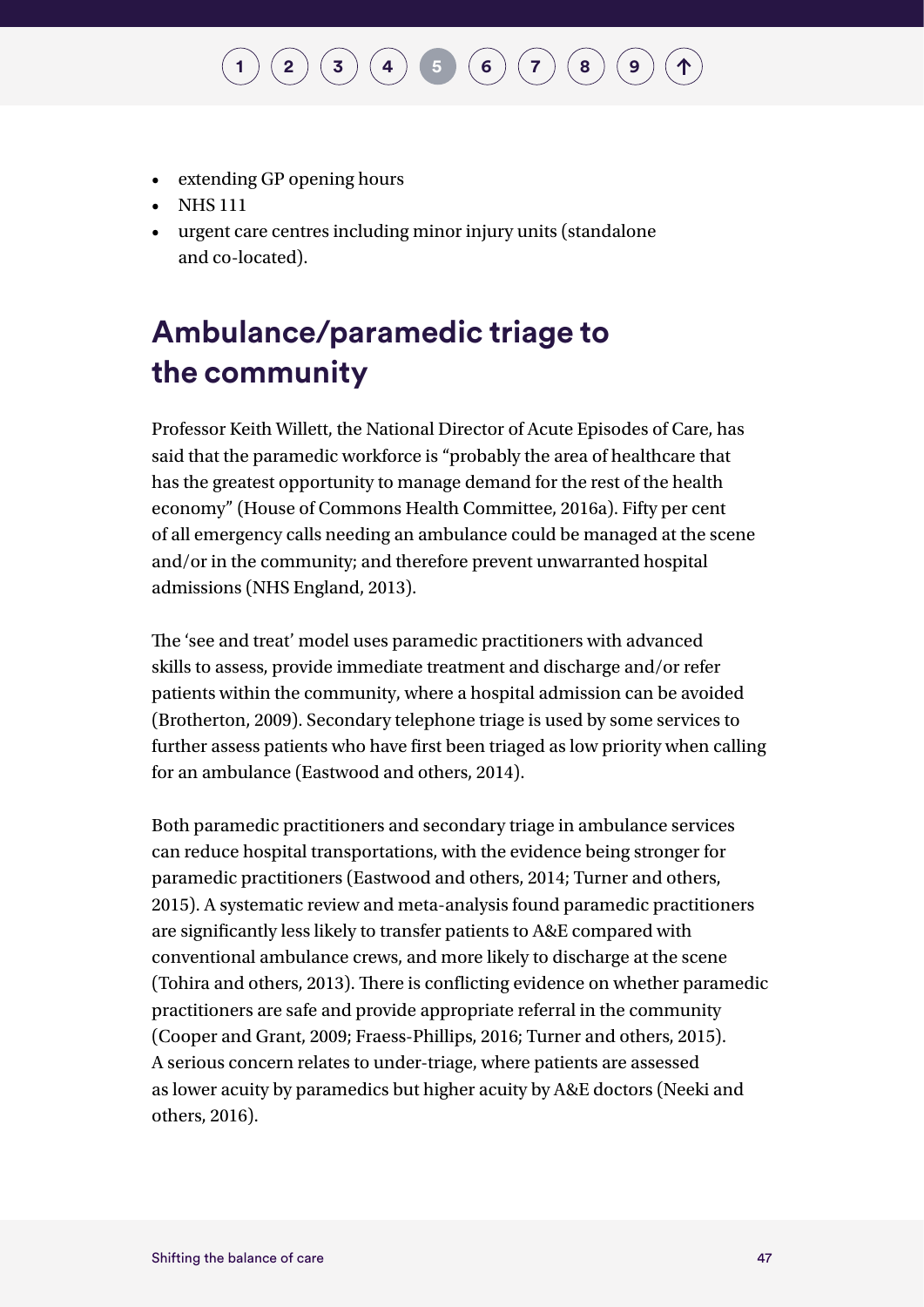There is limited evidence on cost, but it appears to be positive for both 'see and treat' (Cooper and Grant, 2009; Turner and others, 2015) and secondary triage (Turner and others, 2006). Further evaluation is needed in this area and the costs of investment and training, plus the requirement for additional resources such as vehicles, should be established.

**Box 5: The paramedic practitioner in older people's support (PPOPS) scheme – The South Yorkshire Ambulance Service** 

In this initiative, paramedic practitioners (PP) with extended skills managed patients aged over 60, with not immediately life-threatening conditions, such as falls. Experienced paramedics underwent three weeks of theory learning and 45 days of supervised practice. A cluster RCT was used to evaluate the service compared with usual care. All episodes of care within 28 days of initial contact were included in the analysis.

#### **Impact on demand:**

- Those who saw PPs received more contact time but A&E attendances were reduced when compared with the control group (53.3 per cent vs 84 per cent).
- Those who saw PPs were less likely to be admitted to hospital (28 per cent vs 38 per cent).
- However, PP patients had more secondary care contact in the subsequent 28 days after the initial contact.

#### **Impact on cost:**

- Overall, the PP group cost £140 less per patient; as the contact time cost of the PPs was offset by a reduced number of ambulance transfers.
- When the QALY was valued at £20,000 per annum (as recommended by the National Institute for Health and Care Excellence [NICE] as the minimum funding threshold for technology appraisals), PPs had a greater than 95 per cent chance of being cost effective.

Source: Dixon and others, 2009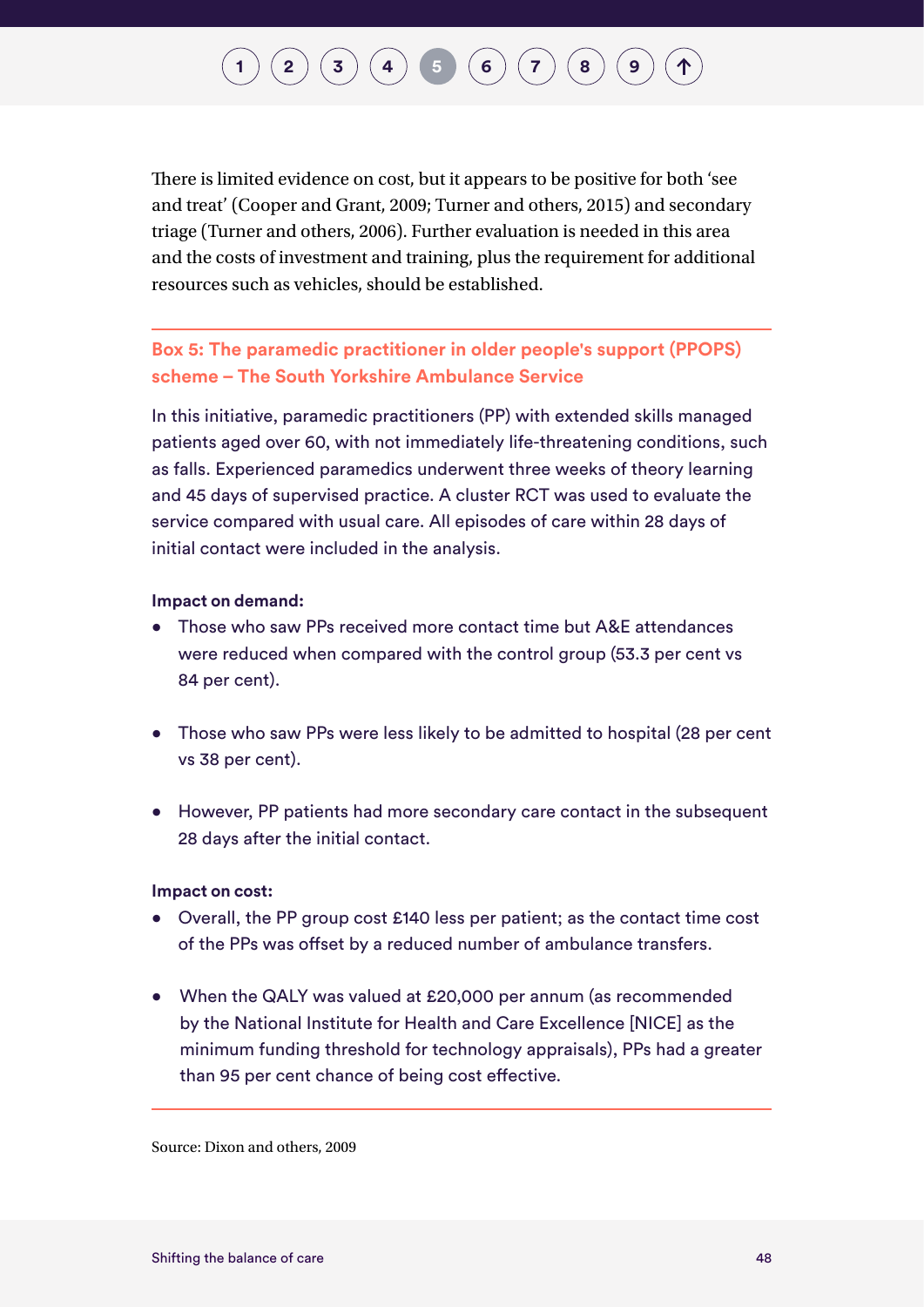#### **Implementation challenges and issues**

Improved complementary services in the community are needed to maximise the potential of the service. If there are not adequate services in the community for paramedics to refer into, patients will continue to be transferred to A&E unnecessarily. Greater data sharing and integration of services will enable this and improve patient satisfaction. Strong clinical governance and appropriate training are also needed to ensure paramedics are working within their sphere of competence and referring appropriately. A feedback mechanism to tell paramedics if the patient subsequently re-presents would be valuable. Finally, widespread vacancies in the paramedic workforce could undermine the capacity to develop these services.

#### **Sources of further evidence and information**

- Tohira H, Williams TA, Jacobs I and others (2013) *The impact of new prehospital practitioners on ambulance transportation to the emergency department: a systematic review and meta-analysis*
- Turner J and others (2015) *What evidence is there on the effectiveness of different models of delivering urgent care? A rapid review*
- Eastwood K, Morgans A, Smith K and others (2015) *Secondary triage in pre-hospital emergency ambulance services: a systematic review*

### **Patients experiencing GP continuity of care**

GP continuity of care is a complex concept that is not easily measured. It has been described as spanning four domains: informational, interpersonal, management and longitudinal (Deeny and others, 2017). There are many different definitions, but essentially it is 'the extent to which a person experiences an ongoing relationship with a clinician, and the coordinated clinical care that progresses smoothly as the patient moves between different parts of the health service' (Hill and Freeman, 2011). The Royal College of General Practitioners (RCGP) has described GP continuity of care as the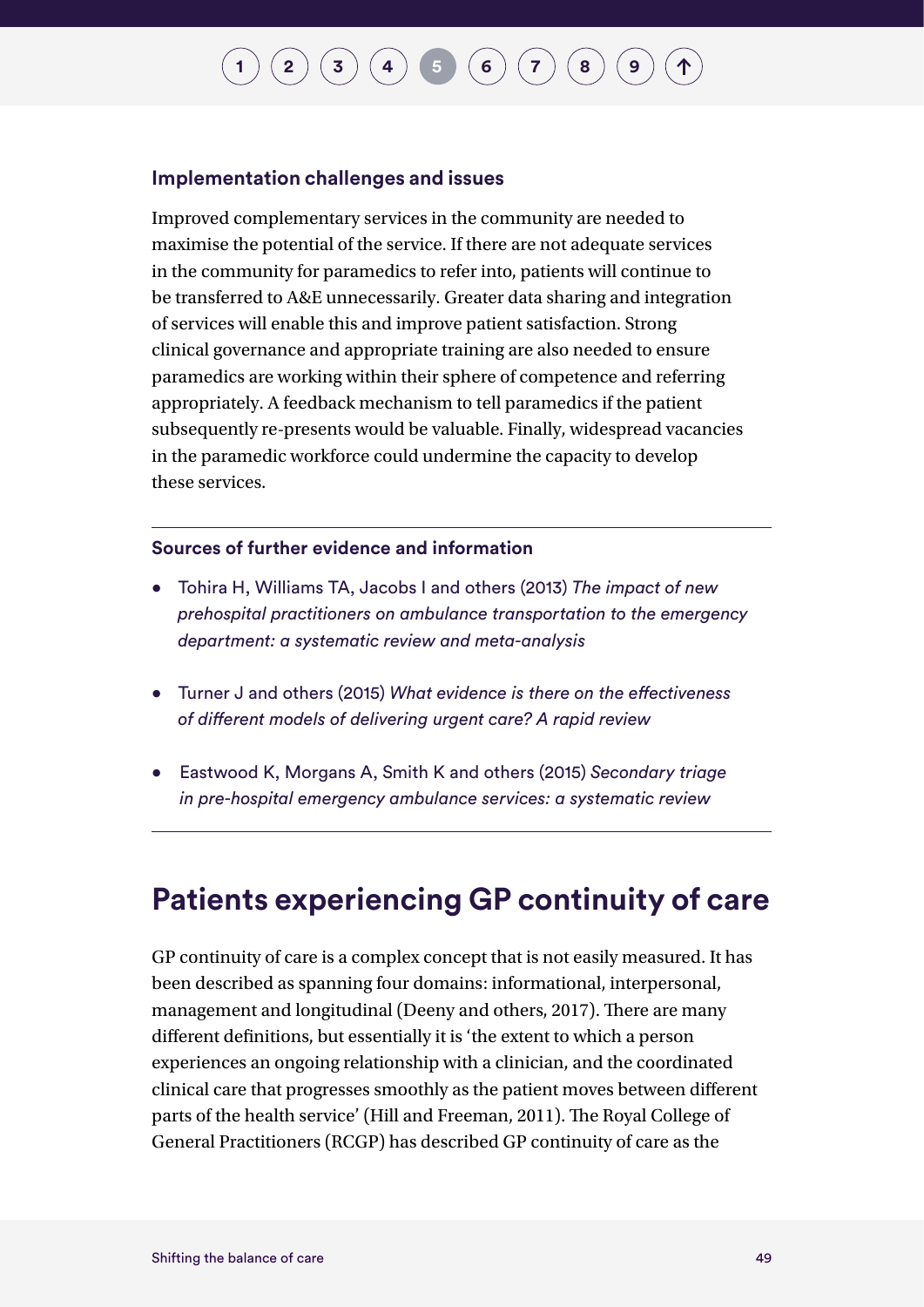key element that makes general practice effective (Royal College of General Practitioners, 2016). However, the level of continuity of care in general practice, as measured by the number of patients who say they have been able to see their preferred GP, has declined in recent years (Ipsos-MORI, 2016). This is most likely to be due to changes in the GP workforce, with more GPs working part-time or as locums, extended GP hours, access clinics and the growth in larger practices (Deeny and others, 2017).

Although there has long been evidence that continuity is associated with high patient satisfaction (Saultz and Albedaiwi, 2004), better outcomes, such as good control of blood sugar levels in diabetic patients (Deeny and others, 2017), emergency department utilisation (Cooke and others, 2005; Purdy and others, 2012), and the relationship between GP continuity of care and hospital admissions has been unclear. One systematic review found an association between emergency department attendance and continuity, but mixed evidence about the impact of continuity on admissions (Purdy and others, 2012). A national policy to introduce named accountable GPs for patients aged 75 years and over has had no significant effect on continuity of care, or on the number of referrals made to hospital (Barker and others, 2017). However, there is some relatively strong evidence emerging that high levels of continuity of care with a GP are associated with fewer emergency admissions for ambulatory care sensitive (ACS) conditions (Purdy, 2010) and that low levels of continuity are associated with higher risk of hospitalisation among children (Purdy, 2010). A recent study of patients aged 62 to 82 in 200 GP practices found that patients who experienced high levels of continuity of care had fewer hospital admissions (both elective and emergency) for ACS conditions, and that this was particularly true for the older patients in the sample (Deeny and others, 2017). Although the study could not prove causality, it does suggest that continuity of care in primary care has the potential to reduce demand for secondary care (Deeny and others, 2017). The authors concluded that out of every ten consultations, if patients saw their most frequently seen GP two more times, this would result in a 6 per cent decrease in admissions (Deeny and others, 2017).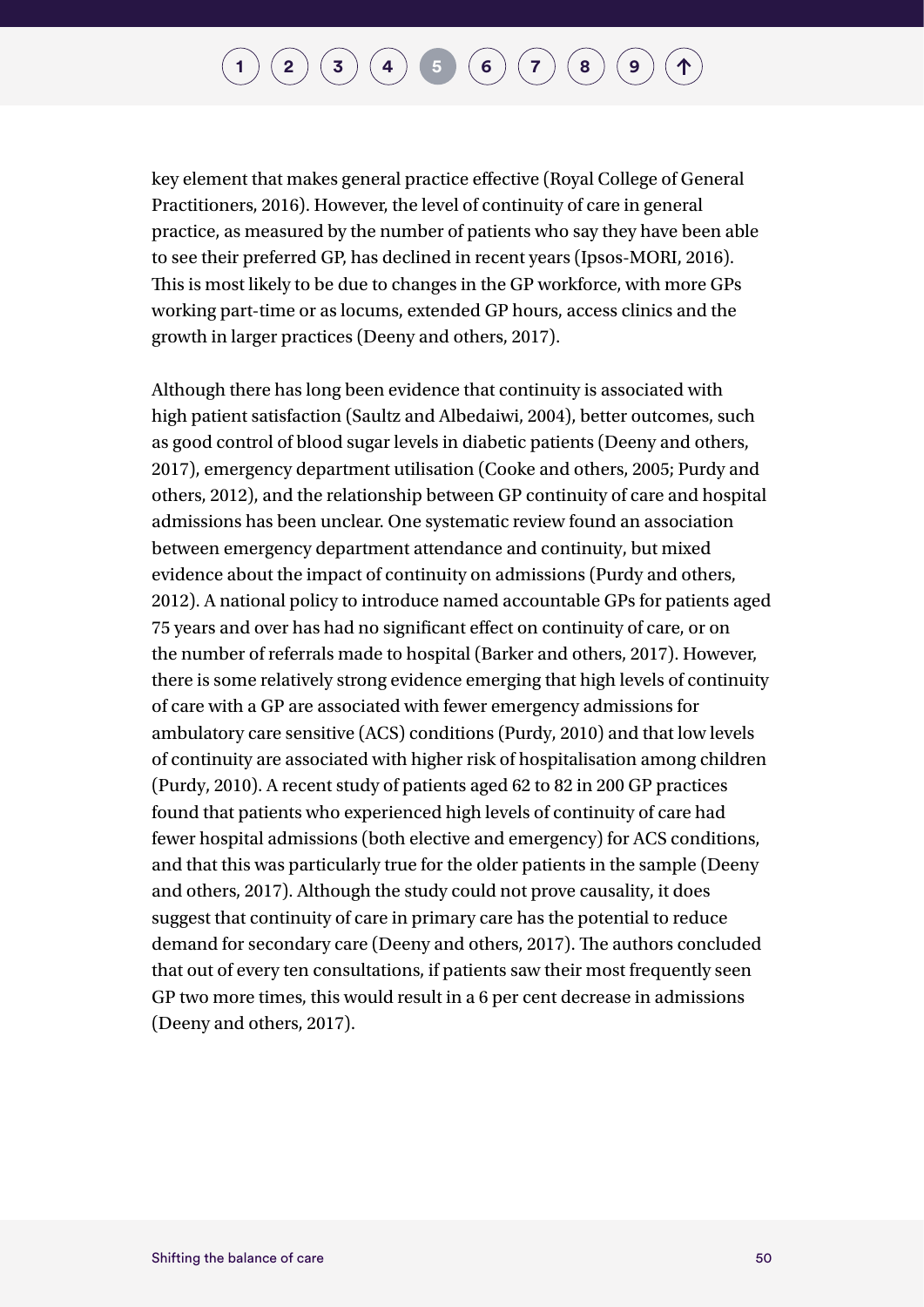#### **Sources of further evidence and information**

- Deeny S, Gardner T, Al-Zaidy S and others (2017) *Reducing hospital admissions by improving continuity of care in general practice*
- Purdy S, Paranjothy S, Huntley A and others (2012) *Initiatives to reduce unplanned hospital admission: a series of systematic reviews*

### **Extending GP opening hours**

The aim of extending GP hours during evenings and weekends is to improve access to primary care, as perceived poor access to GP care has been shown to be associated with increased A&E attendances and thus demand (Huntley and others, 2013). The evidence for extended GP hours is mixed (House of Commons Health Committee, 2016a, 2016b; Huntley and others, 2013; Ismail and others, 2013; MacDonald, 2015; NIHR CLAHRC Greater Manchester, 2015; Rosen, 2014; Whittaker and others, 2016; Windrum and others, 2015). An evaluation of the initiatives funded nationally by the Prime Minister's Challenge Fund (PMCF) found that they reduced the number of self-presenting 'minors' at A&E by 15 per cent but there was no change in emergency admissions or use of out-of-hours services (MacDonald, 2015). These findings were similar to another recent study (Whittaker and others, 2016). However, the national evaluation has been criticised for being limited, conducted in a short timescale and unable to provide information to assess impact or cost effectiveness, with many CCGs unable to provide the information needed (House of Commons Health Committee, 2016b). Furthermore, there was less demand for weekend appointments; in particular, on Sundays and Saturday afternoons (MacDonald, 2015; House of Commons Health Committee, 2016b).

There are also concerns that extending GP hours may in fact increase demand (Rosen, 2014) and duplicate other out-of-hours services (NIHR CLAHRC Greater Manchester, 2015). This initiative is also expensive. The RCGP estimated that it would cost an extra £1.2 billion a year to extend GP hours in half of practices. There are also concerns around insufficient capacity within the GP workforce to both provide this extended service and adequately staff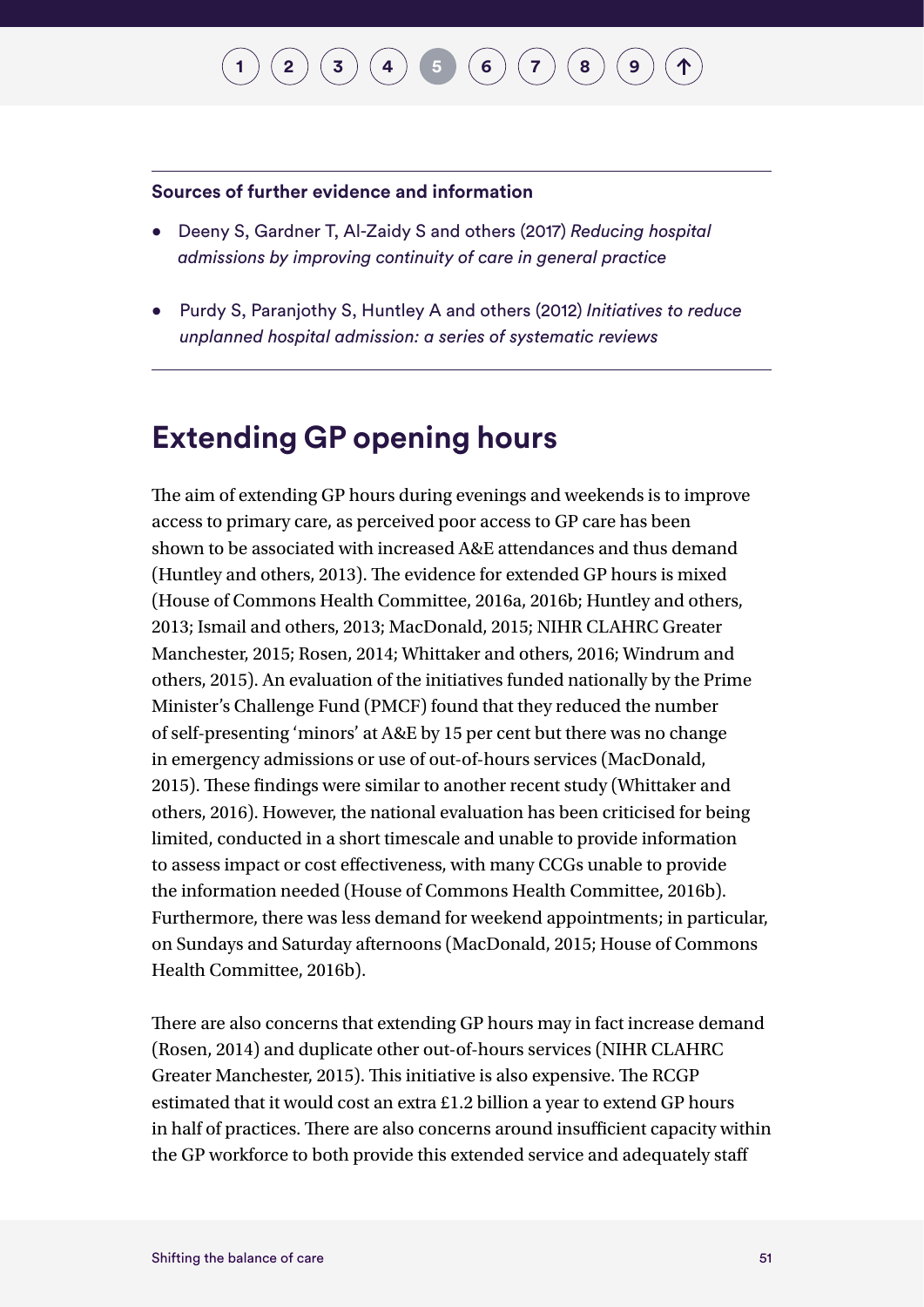existing services; and a fear that seven-day services will disrupt continuity of care (House of Commons Health Committee, 2016b). However, one way to complement the expansion of GP hours is to have a more multidisciplinary approach; expanding the non-medical workforce to treat long-term conditions and more minor ailments, which is what many practices did during the PMCF (Sheffield Clinical Commissioning Group, 2016; House of Commons Health Committee, 2016b).

#### **Sources of further evidence and information**

- Whittaker W and others (2016) *Associations between extending access to primary care and emergency department visits: a difference-indifferences analysis*
- House of Commons Health Committee (2016) *Primary Care: Fourth Report of Session 2015–16*
- Mott Macdonald (2015) *Prime Minister's Challenge Fund: Improving Access to General Practice*

### **NHS 111**

NHS 111 is a single point of access for all health and social care urgent (i.e. non-emergency) calls (NHS England, 2015a). It aims to provide 24/7 information, signpost to appropriate services and make appointments in real time. The hope was that it would help deflect patients from A&E. However, the evaluation of the NHS 111 pilot found a small increase in the use of emergency ambulances and the emergency and urgent care system as a whole after its introduction, suggesting that it may be less efficient than the previous system in diverting demand (Turner and others, 2013).

Surveys of patients using 111 suggest that it does steer a significant number of people who would have gone to A&E and ambulance services towards alternative services (Dayan, 2017). Evaluation of 111's predecessor, NHS Direct, found that it reduced the use of out-of-hours primary care, but not emergency services.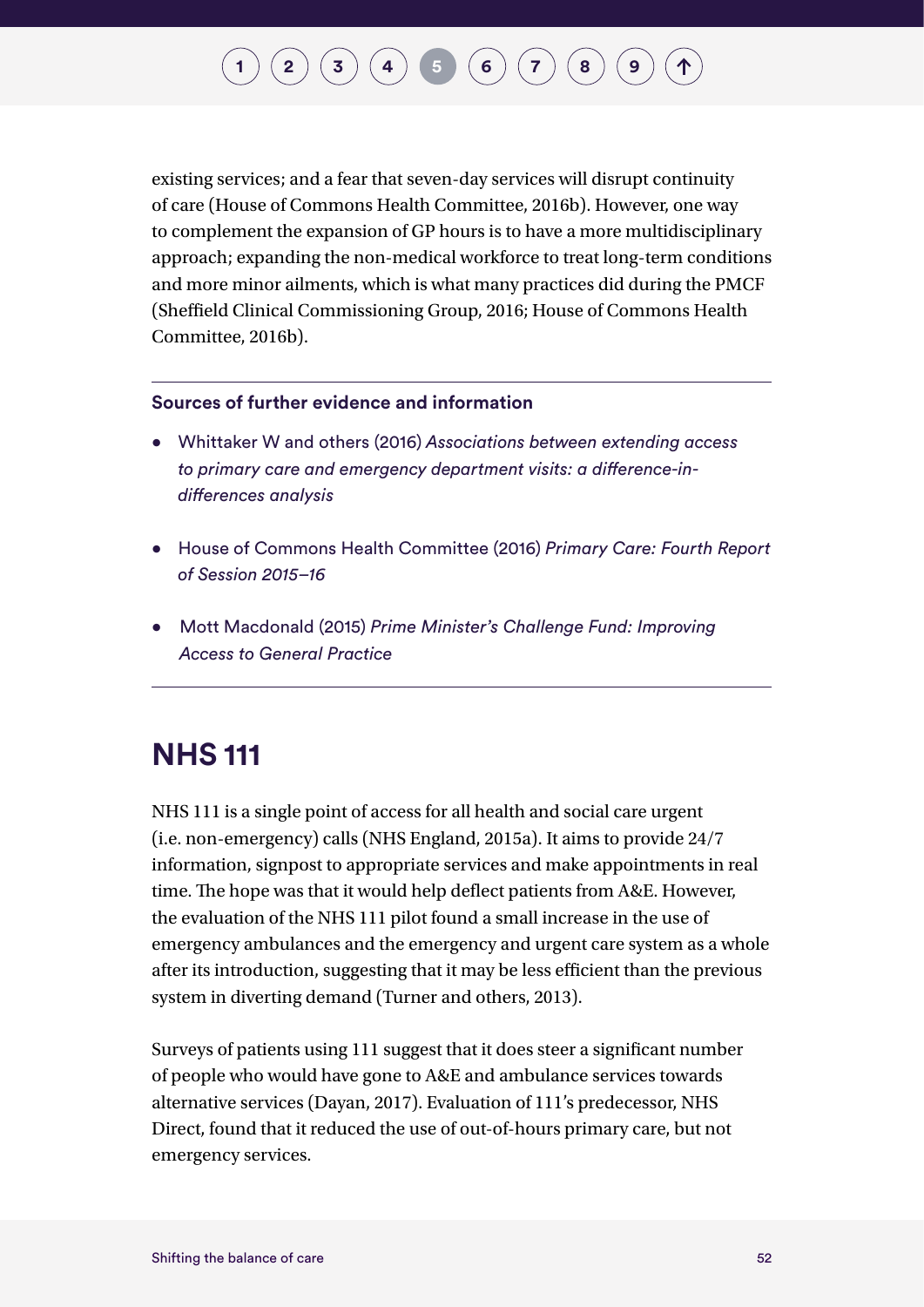However, any benefits must be weighed against the cost of the system itself and the risk of supply-induced demand – that contacts with NHS 111 are unnecessary extra stages in a pathway which ends with the patient entering the system in the same place (Berchet, 2015; Cooke and others, 2005; Ismail and others, 2013; Turner and others, 2015; Rosen, 2014; Munro and others, 2000). This question of overall cost effectiveness was not measured in many studies and is conflicting (Ismail and others, 2013). Those that did measure this had results based on limited cost data, assumptions and simplistic analysis (Turner and others, 2012). Generally, evidence for telephone triage and advice services is mixed, with some studies showing increases or decreases in service use and staff workloads (Turner and others, 2015).

There are several potential reasons why there is no evidence of cost reduction and mixed evidence for demand reduction. Firstly, the service is operated by non-clinicians who may refer patients inappropriately. Employing more clinical staff may help address this, but will increase costs (Turner and others, 2015). Lack of access to medical records will inhibit clinical decisionmaking (Ismail and others, 2013), and improvements in this area may help. Generally, there is a lack of high-quality research, such as RCTs. Finally, a lot of available research was conducted when the service was first introduced and it could have been too early to demonstrate changes in patient behaviour or any learning for the service itself (Ismail and others, 2013; Turner and others, 2015).

#### **Sources of further evidence and information**

- Turner and others (2015) *What evidence is there on the effectiveness of different models of delivering urgent care? A rapid review*
- Ismail SA, Gibbons DC and Gnani S (2013) *Reducing inappropriate accident and emergency department attendances: a systematic review of primary care service interventions*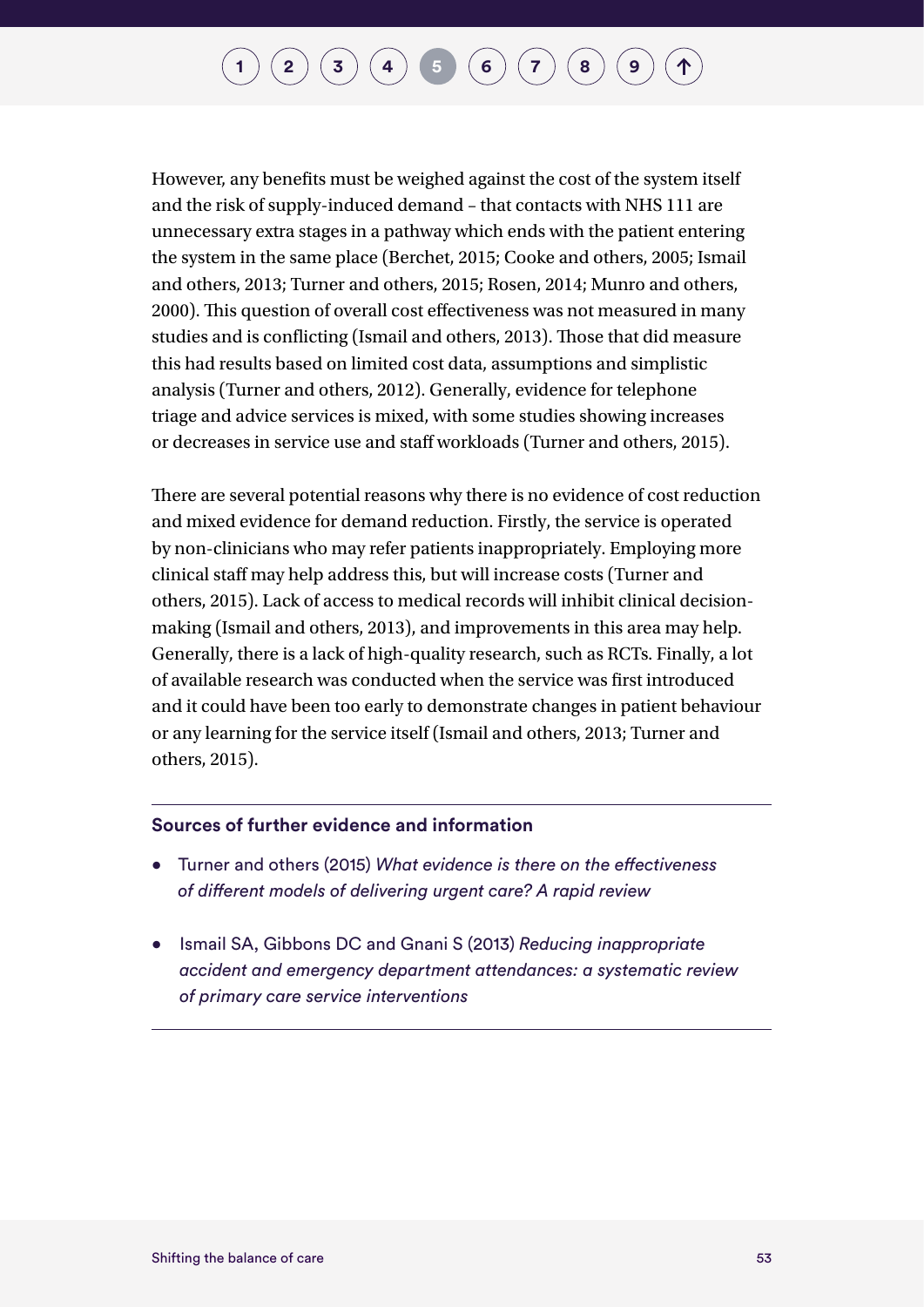### **Urgent care centres including minor injury units**

Urgent care centres 'see and treat' patients with non-serious injuries and illnesses in and out of hours. Minor injury units and walk-in centres are similar in function, except that minor injury units do not deal with primary care conditions (Berchet, 2015). It was hoped that the introduction of these services would result in patients with less serious conditions using these centres as an alternative to A&E. This has not happened (Berchet, 2015; Cooke and others, 2005; Ismail and others, 2013; NHS England, 2013; House of Commons Health Committee, 2016a) and there is evidence, supported by the overall trends in A&E attendances, that they may inflate overall demand (Berchet, 2015; NHS England, 2013; Ramlakhan and others, 2016; Tan and Mays, 2014). Furthermore, walk-in centres are under-utilised and have a higher cost per visit than a GP visit (Tan and Mays, 2014). The increase in demand has been attributed to the expansion in supply (Ramlakhan and others, 2016) and the confusion created by these alternative services (Berchet, 2015).

There is more support for urgent care services co-located within emergency departments (Royal College of Paediatrics and Child Health, 2014). Co-located services can stream patients through one 'front door' and thus reduce A&E attendances. One empirical study found 10–20 per cent of patients were diverted from high-acuity facilities at hospitals when walk-in centres were located with hospitals (Pinchbeck, 2014). However, there is also evidence that they can potentially create additional demand and increase costs (Ramlakhan and others, 2016). Overall, the evidence for co-located services is weak and of poor quality (Turner and others, 2015).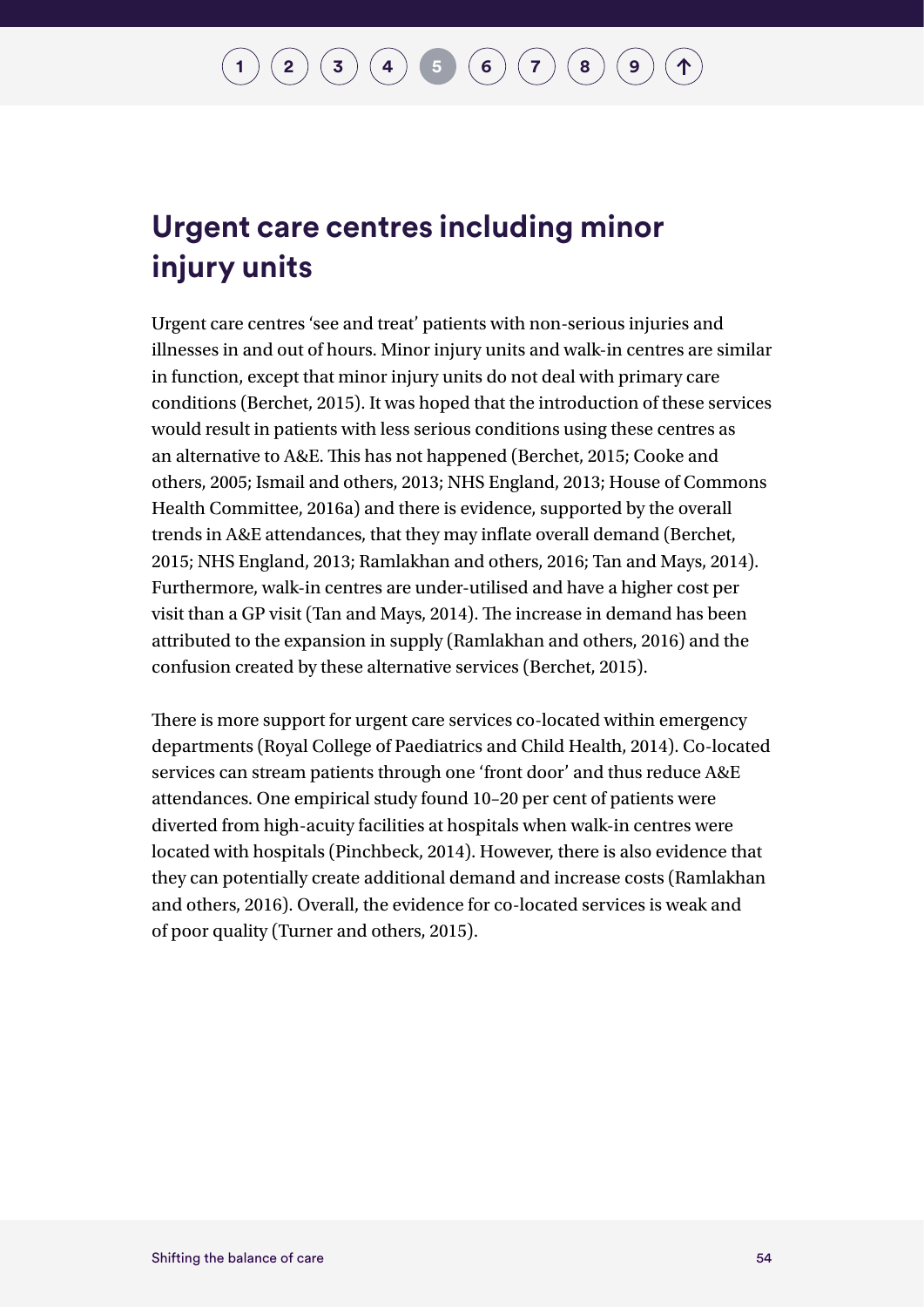## $\binom{2}{3}\binom{3}{4}\binom{4}{5}\binom{6}{7}\binom{7}{8}\binom{9}{9}$  $\binom{2}{3}\binom{3}{4}\binom{4}{5}\binom{6}{7}\binom{7}{8}\binom{9}{9}$  $\binom{2}{3}\binom{3}{4}\binom{4}{5}\binom{6}{7}\binom{7}{8}\binom{9}{9}$  $\binom{2}{3}\binom{3}{4}\binom{4}{5}\binom{6}{7}\binom{7}{8}\binom{9}{9}$  $\binom{2}{3}\binom{3}{4}\binom{4}{5}\binom{6}{7}\binom{7}{8}\binom{9}{9}$  $\binom{2}{3}\binom{3}{4}\binom{4}{5}\binom{6}{7}\binom{7}{8}\binom{9}{9}$  $\binom{2}{3}\binom{3}{4}\binom{4}{5}\binom{6}{7}\binom{7}{8}\binom{9}{9}$  $\binom{2}{3}\binom{3}{4}\binom{4}{5}\binom{6}{7}\binom{7}{8}\binom{9}{9}$  $\binom{2}{3}\binom{3}{4}\binom{4}{5}\binom{6}{7}\binom{7}{8}\binom{9}{9}$  $\binom{2}{3}\binom{3}{4}\binom{4}{5}\binom{6}{7}\binom{7}{8}\binom{9}{9}$  $\binom{2}{3}\binom{3}{4}\binom{4}{5}\binom{6}{7}\binom{7}{8}\binom{9}{9}$  $\binom{2}{3}\binom{3}{4}\binom{4}{5}\binom{6}{7}\binom{7}{8}\binom{9}{9}$  $\binom{2}{3}\binom{3}{4}\binom{4}{5}\binom{6}{7}\binom{7}{8}\binom{9}{9}$  $\binom{2}{3}\binom{3}{4}\binom{4}{5}\binom{6}{7}\binom{7}{8}\binom{9}{9}$  $\binom{2}{3}\binom{3}{4}\binom{4}{5}\binom{6}{7}\binom{7}{8}\binom{9}{9}$  $\binom{2}{3}\binom{3}{4}\binom{4}{5}\binom{6}{7}\binom{7}{8}\binom{9}{9}$  $\binom{2}{3}\binom{3}{4}\binom{4}{5}\binom{6}{7}\binom{7}{8}\binom{9}{9}$

#### **Sources of further evidence and information**

- Ramlakhan S, Mason S, O'Keeffe C and others (2016) *Primary care services located with EDs: a review of effectiveness*
- Tan S and Mays N (2014) *Impact of initiatives to improve access to, and choice of, primary and urgent care in England: a systematic review*
- Berchet C (2015) *Emergency care services: trends, drivers and interventions to manage the demand*

### **Conclusion**

| <b>Relative strength of evidence</b><br>of reduction in activity and<br>whole-system costs | <b>Initiative</b>                                                                                                                    |
|--------------------------------------------------------------------------------------------|--------------------------------------------------------------------------------------------------------------------------------------|
| Most positive evidence on activity and<br>cost reduction                                   | • Ambulance/paramedic triage to<br>the community                                                                                     |
| Emerging positive evidence                                                                 | • Patients experiencing GP continuity<br>of care                                                                                     |
| Potential to increase overall costs                                                        | • Extending GP opening hours<br>$\bullet$ NHS 111<br>• Urgent care centres including minor<br>injury units (not co-located with A&E) |

A range of initiatives are known to, or aim to, reduce attendance at A&E departments, with some also helping to avoid subsequent hospital admission. Our review of the evidence suggests that, of the approaches reviewed, ambulance/paramedic triage to the community has the strongest evidence to support it. There is emerging positive evidence for GP continuity of care, while the evidence for the other initiatives is much more mixed. Extending GP opening hours may reduce minor attendances at A&E, but the cost to deliver this is considerable. There is evidence that while the provision of NHS 111 and urgent and minor injuries care in the community improve patient access, they may also increase overall demand and costs.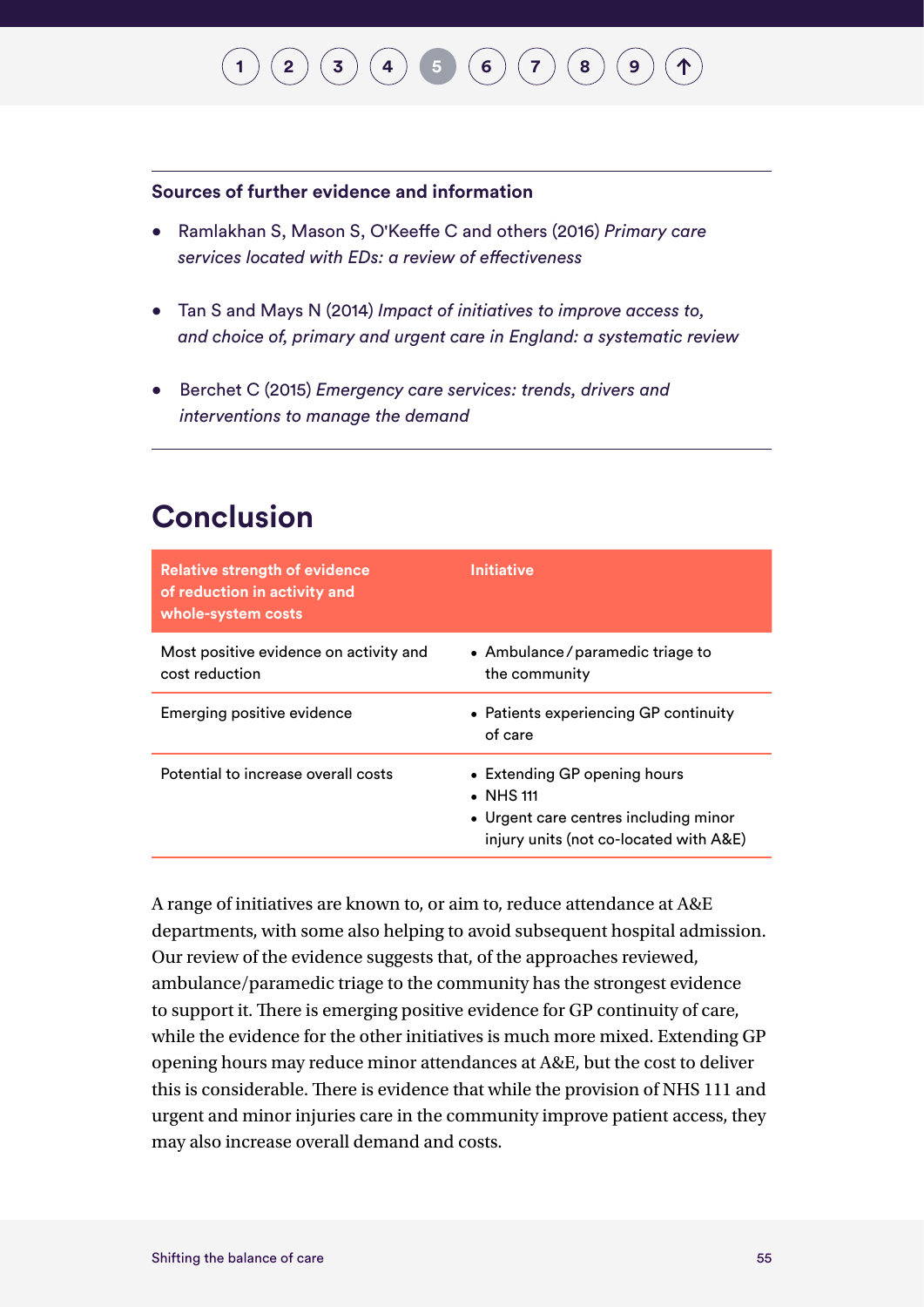The effective implementation of schemes designed to reduce emergency hospital care is dependent on capacity in primary care and improved data-sharing between sectors. The schemes that require staff working in different ways will need to ensure that individuals are sufficiently trained and working within their sphere of competency, particularly where decisions about referrals are made. However, others have the complex task of trying to influence individuals' behaviour prior to their contact with urgent or emergency services, or to prevent further use of services (i.e. extending GP opening hours, NHS 111 and urgent care centres). Successfully challenging these patterns of service use requires access to appropriate and timely primary care, as well as high levels of trust in these alternative services.

Trends in use of A&E, and the significant increase in attendances in 2014 following the introduction of minor injury and specialist services, highlight an important consequence of the initiatives described in this section: supplyinduced demand. Many of these initiatives have increased contacts with the NHS without reducing the use of A&E. In some cases, this has increased overall costs.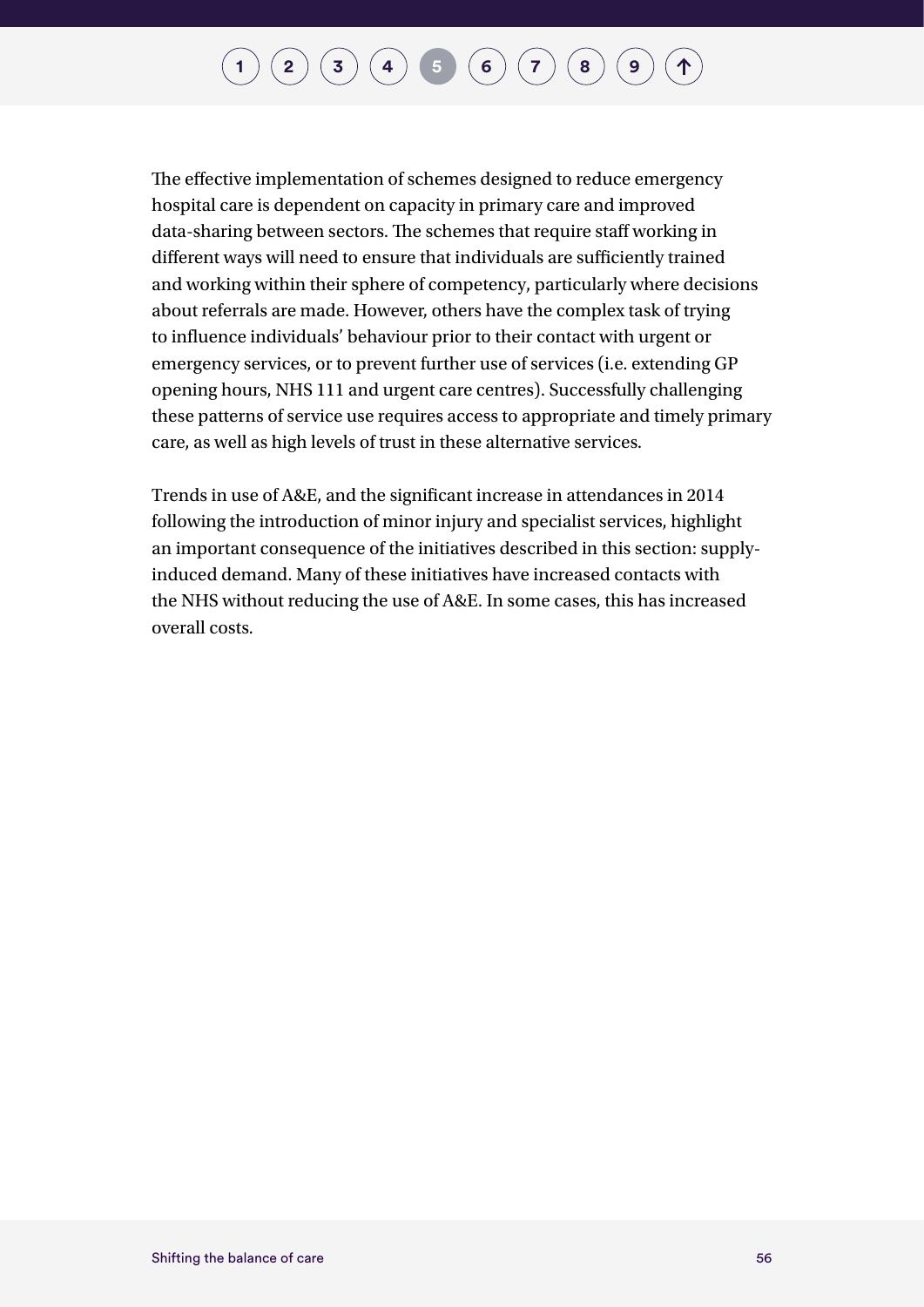$\binom{1}{2}\binom{2}{3}\binom{4}{4}\binom{5}{5}$  $\binom{1}{2}\binom{2}{3}\binom{4}{4}\binom{5}{5}$  $\binom{1}{2}\binom{2}{3}\binom{4}{4}\binom{5}{5}$  $\binom{1}{2}\binom{2}{3}\binom{4}{4}\binom{5}{5}$  $\binom{1}{2}\binom{2}{3}\binom{4}{4}\binom{5}{5}$  $\binom{1}{2}\binom{2}{3}\binom{4}{4}\binom{5}{5}$  $\binom{1}{2}\binom{2}{3}\binom{4}{4}\binom{5}{5}$  $\binom{1}{2}\binom{2}{3}\binom{4}{4}\binom{5}{5}$  $\binom{1}{2}\binom{2}{3}\binom{4}{4}\binom{5}{5}$  $\binom{1}{2}\binom{2}{3}\binom{4}{4}\binom{5}{5}$  $\binom{1}{2}\binom{2}{3}\binom{4}{4}\binom{5}{5}$  **6**  $\binom{7}{2}\binom{8}{9}$  $\binom{7}{2}\binom{8}{9}$  $\binom{7}{2}\binom{8}{9}$  $\binom{7}{2}\binom{8}{9}$  $\binom{7}{2}\binom{8}{9}$  $\binom{7}{2}\binom{8}{9}$  $\binom{7}{2}\binom{8}{9}$ 个

## <span id="page-60-0"></span>**Avoiding hospital admission and accelerating discharge 6**

### **Context**

Over the last 30 years the number of hospital beds has more than halved (see Figure 5), with the most significant fall being in the ten years to 1998/99.



Source: NHS England, 2015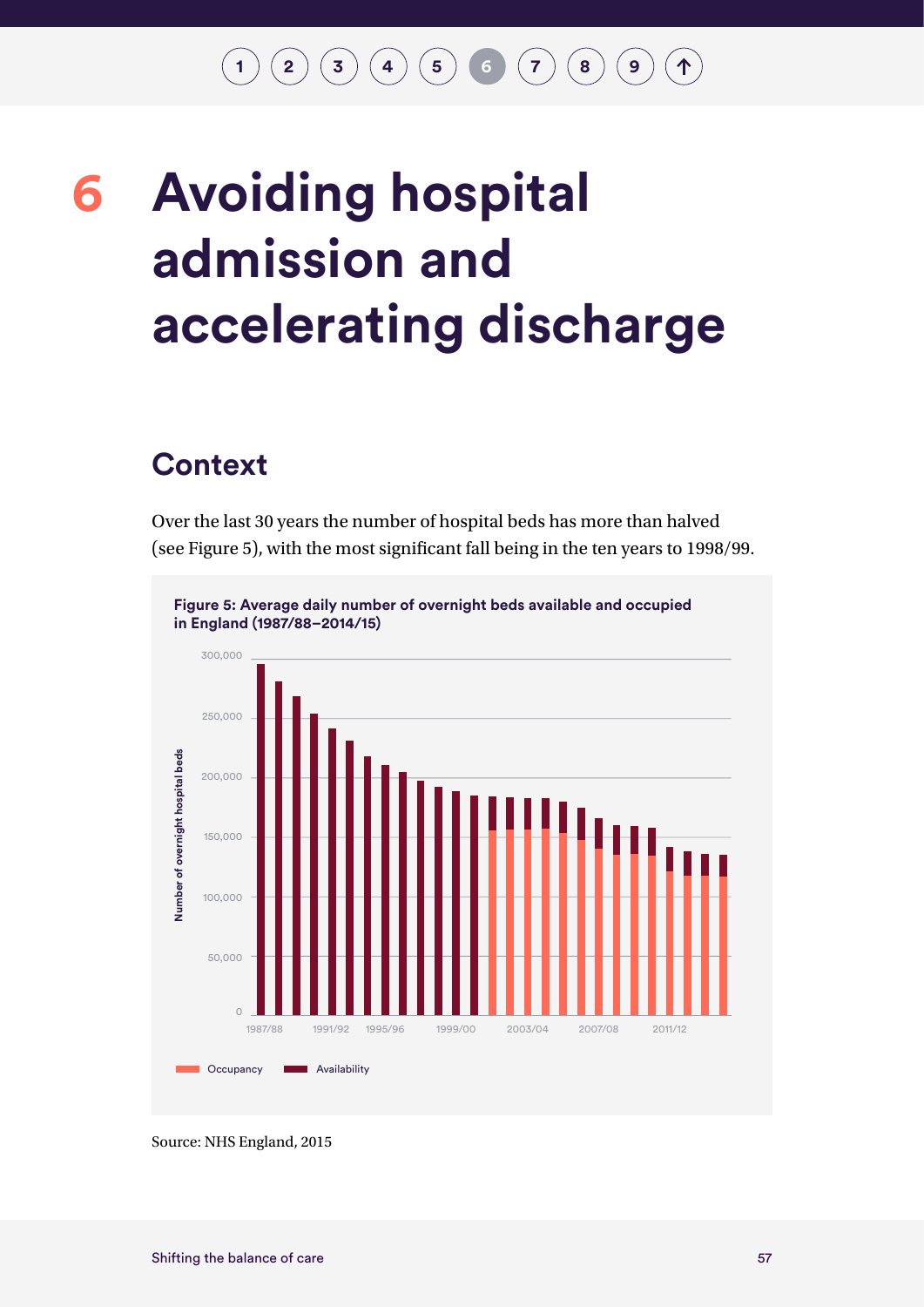## **[1](#page-7-0)**  $(2)(3)(4)(5)$  $(2)(3)(4)(5)$  $(2)(3)(4)(5)$  $(2)(3)(4)(5)$  $(2)(3)(4)(5)$  $(2)(3)(4)(5)$  $(2)(3)(4)(5)$  $(2)(3)(4)(5)$  $(2)(3)(4)(5)$  **[6](#page-60-0)**  $(7)(8)(9)$  $(7)(8)(9)$  $(7)(8)(9)$  $(7)(8)(9)$  $(7)(8)(9)$  $(7)(8)(9)$  $(7)(8)(9)$

The capacity to reduce hospital beds has been driven by reductions in length of stay and the shift from inpatient care to day case and outpatient care, but at the same time hospital admissions have been rising.

Hospital mean length of stay reduced from 7.1 days in 2004/05 to five days in 2014/15, and for those aged 75 and older there has been a reduction from 14.4 to 9.1 in the same period (Health and Social Care Information Centre, 2015). Similarly, the number of finished admission episodes increased, including for both emergency and those on a waiting list (Figure 6).



Source: HSCIC, 2015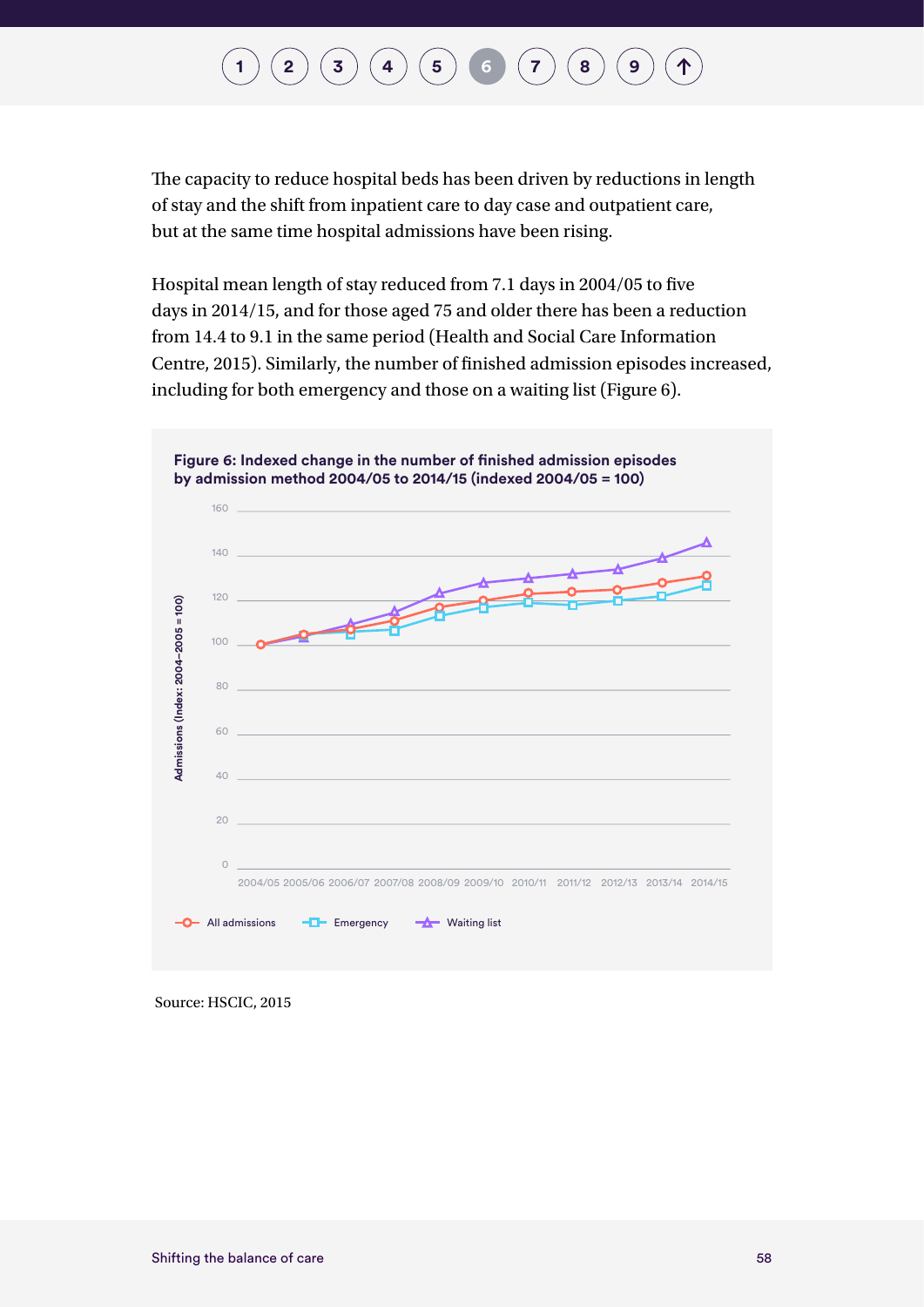While some of the increase in hospital admissions was driven by the expanding and ageing population, it was significantly more than population change alone would have implied, with rising rates of admission in older people (Smith and others, 2014). Analysis by the Nuffield Trust in 2014 suggested that if admission rates continue to increase, the growing and ageing population alone means that the NHS would need approximately 17,000 additional beds by 2022 (Smith and others, 2014).

Some have estimated that 29 per cent of emergency admissions are avoidable (Busby and others, 2015). However, there is evidence that this figure is contested by clinicians and patients. A recent study found that 91 per cent of patients and 100 per cent of clinicians felt that their admission was appropriate (Glasby and others, 2016).

A significant proportion of patients in hospital beds also have excess lengths of stay and could be looked after in an alternative setting. As Figure 7 shows, a significant proportion of patients stay in hospital more than 28 days, frequently long after active treatment has been completed. The majority of these are aged over 65; the average length of stay for those over 65 is three times longer than those under 65 (Imison and others, 2012).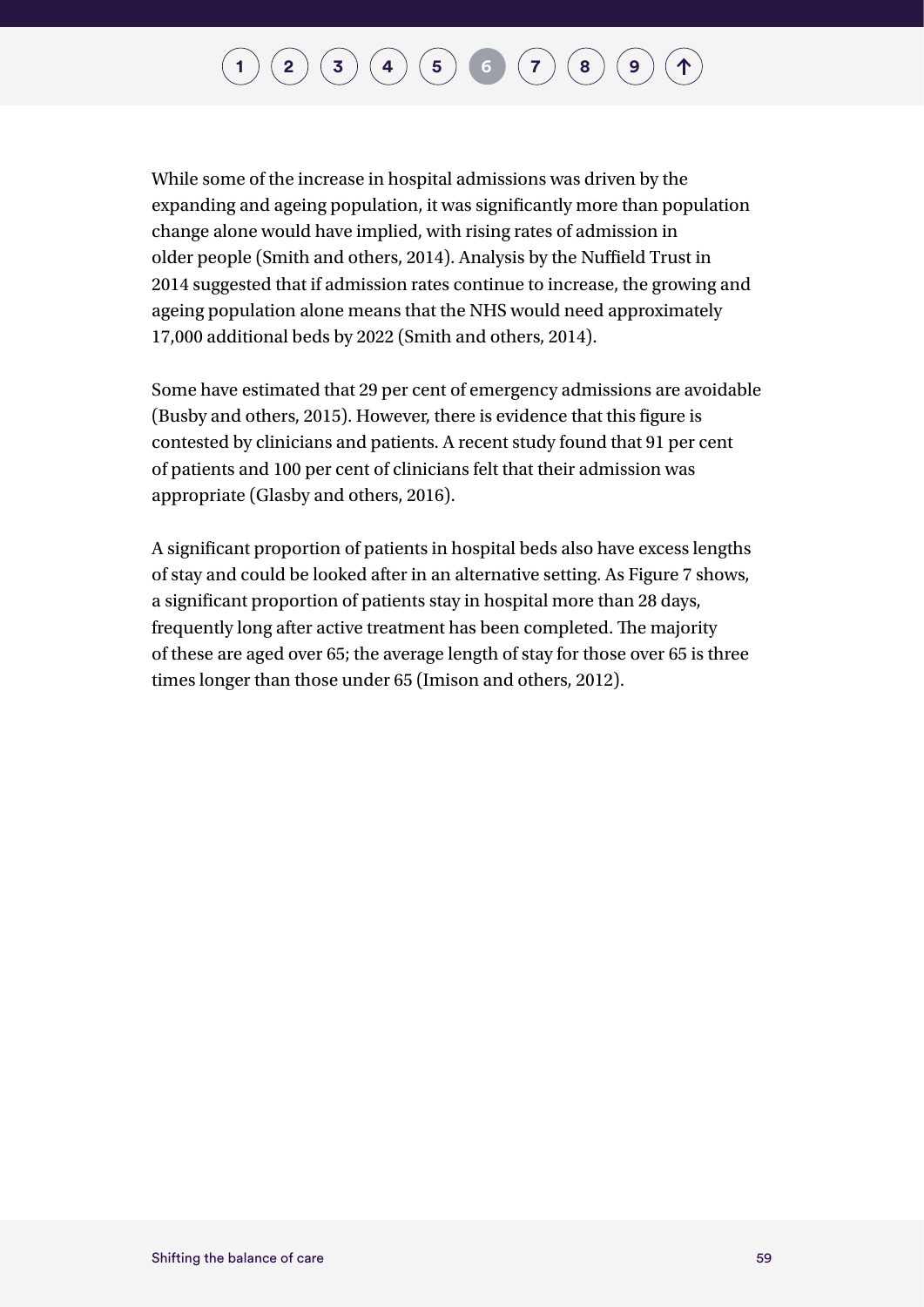## **[1](#page-7-0) [2](#page-10-0) [3](#page-23-0) [4](#page-29-0) [5](#page-48-0) [6](#page-60-0) [7](#page-76-0) [8](#page-93-0) [9](#page-100-0)**



Source: Smith and others, 2014

It has been estimated that up to 50 per cent of bed days in acute hospital, typically in the adult general medicine, elderly medicine, general surgery and trauma, and orthopaedics wards, could theoretically take place in other settings. However, this is an upper limit; many bed days identified cannot be avoided, for example due to the time at which the patients present in hospital or due to lack of available alternatives. Of the 50 per cent of patients who could be treated in alternative settings, as Figure 8 shows, around 80 per cent of bed days are for patients who could, in principle, be treated more appropriately in other services such as intermediate care, rehabilitation and reablement, district nursing, social care or mental health.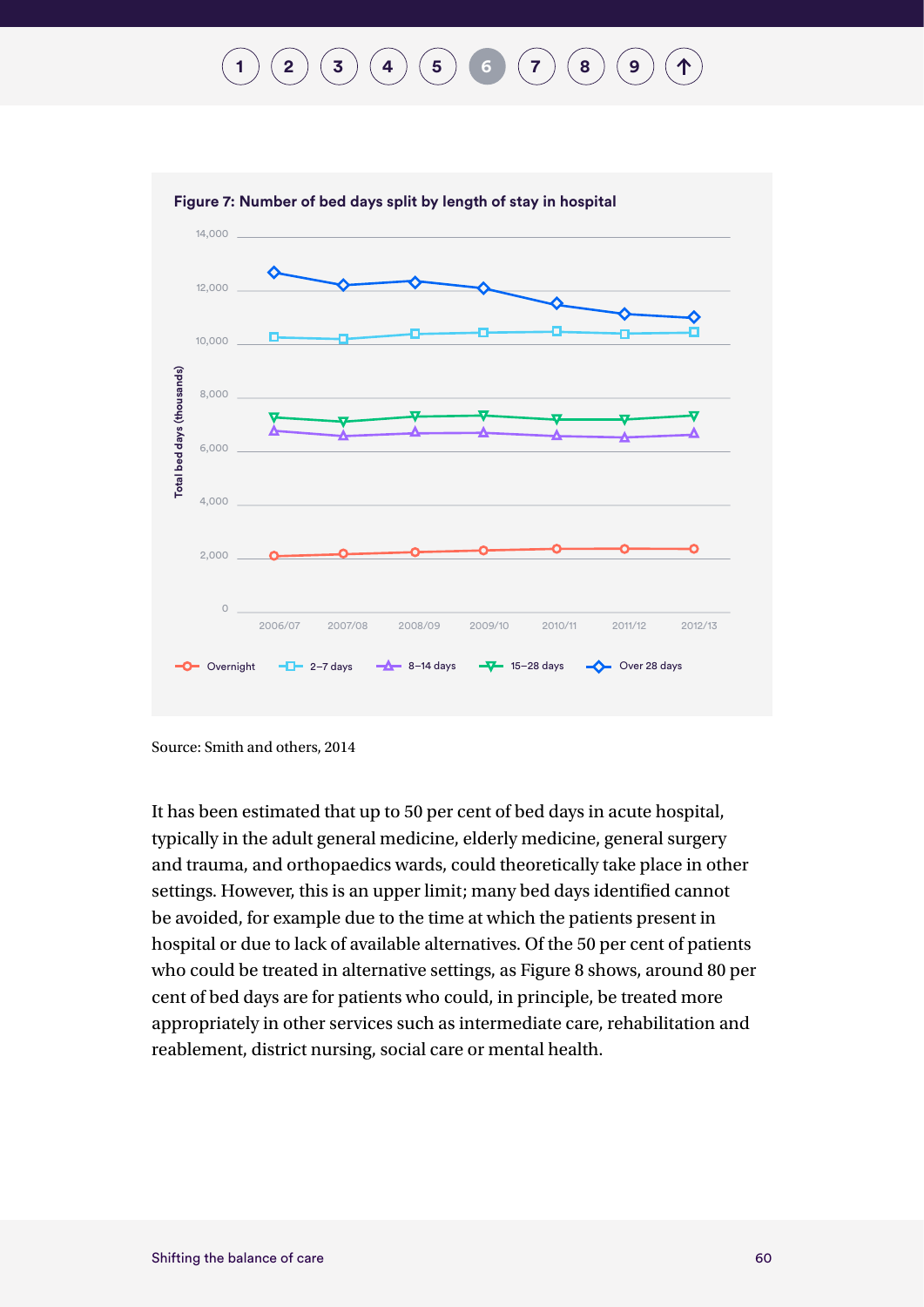$$
(1) (2) (3) (4) (5) (6) (7) (8) (9) (1)
$$



#### **Figure 8: Patients in hospital who could be treated in alternative settings**

Source: Monitor, 2015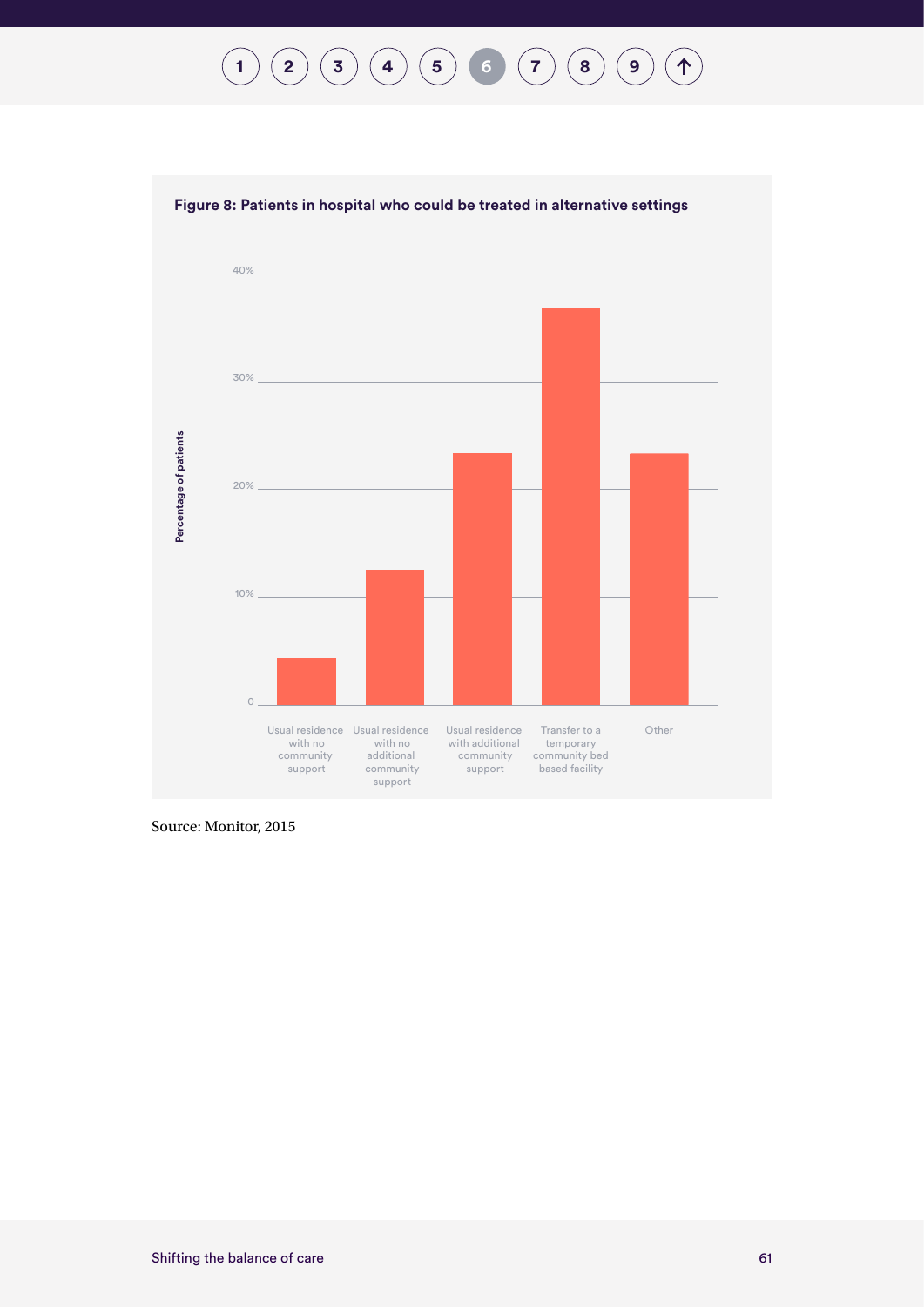### **Overview of initiatives**

This section reviews a range of time-limited initiatives aimed at avoiding hospital admission or facilitating discharge. These include:

- condition-specific rehabilitation
- rapid access clinics for urgent specialist assessment
- senior assessment in A&E
- intermediate care rapid response services
- intermediate care bed-based services
- Hospital at Home.

### **Condition-specific rehabilitation**

Active rehabilitation involves the restoration of an individual's function and/ or role, both mentally and physically. Treatment can include exercise and patient education, and tends to be provided by a multidisciplinary team (NHS Improving Quality, 2015).

Pulmonary and cardiac rehabilitation have strong evidence showing they reduce hospital admissions (Anderson and others, 2016; Bolton and others, 2013; Centre for Policy on Ageing, 2014a; Dalal and others, 2015). Pulmonary rehabilitation for patients with lung conditions, especially COPD, improves quality of life, but also reduces hospital admissions and is cost effective (Bolton and others, 2013; Centre for Policy on Ageing, 2014a; Puhan and others, 2011). A Cochrane review involving nine trials found this initiative significantly reduced the odds of hospital admission by 78 per cent and the number needed to treat was four, over 25 weeks (Puhan and others, 2011). Cardiac rehabilitation is targeted at patients with diagnosed heart disease and Cochrane reviews have demonstrated that it is successful in reducing the risk of hospital admission for patients with coronary heart disease and heart failure (Anderson and others, 2016; Sagar and others, 2015). For example, the risk of overall hospitalisation was reduced by 25 per cent for patients with heart failure taking part in exercise-based cardio-rehabilitation (Sagar and others, 2015). However, further high-quality studies are needed to investigate cost effectiveness.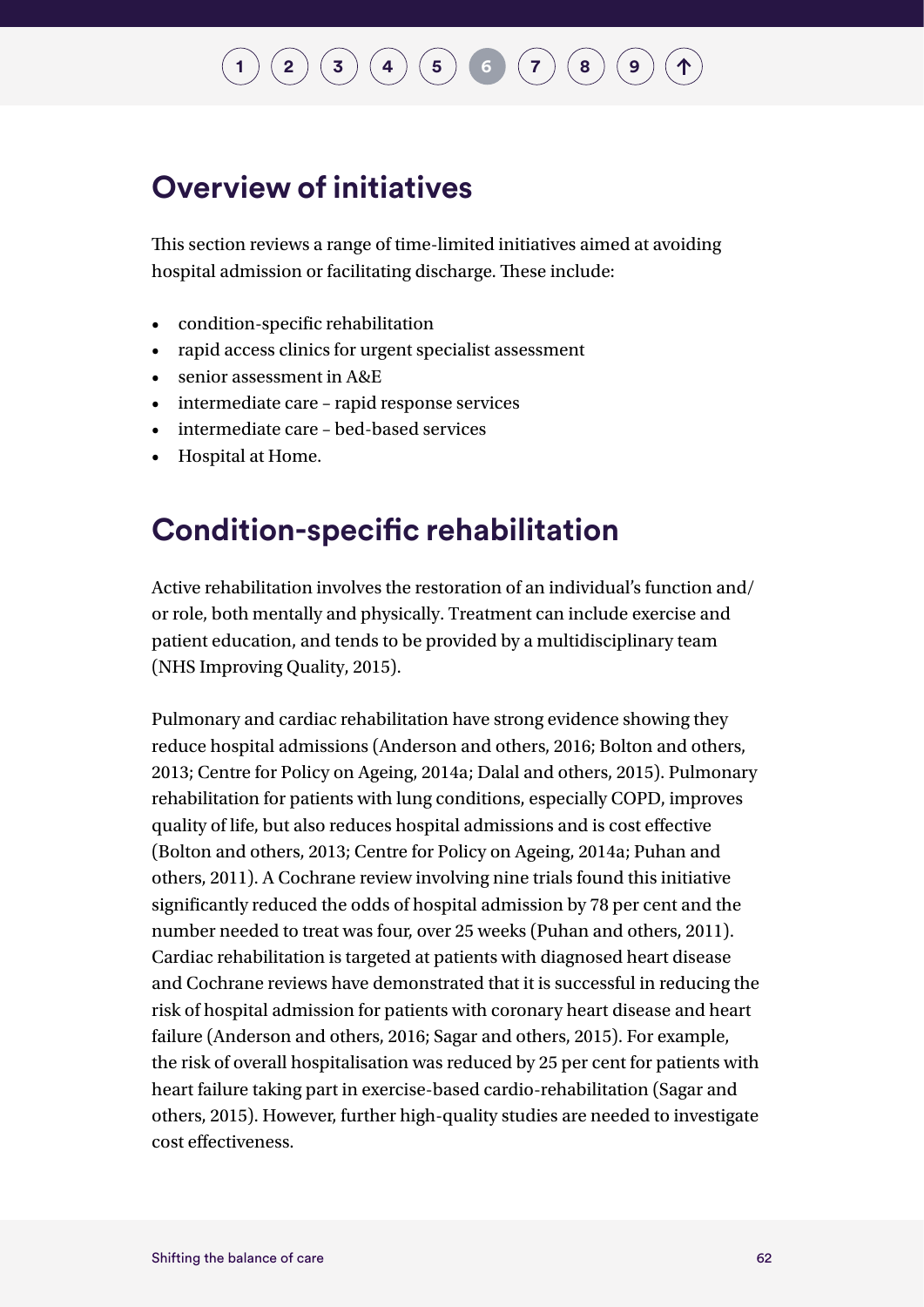Results for stroke rehabilitation are variable (Pollock and others, 2014; Teasell and others, 2016). Rehabilitation focusing on fall prevention, hip fractures and older people in general do not affect hospital admission (Handoll and others, 2009; Miani and others, 2014).

### **Box 6: Pulmonary rehabilitation support for elective lung surgery, Heart of England NHS Foundation Trust**

A multidisciplinary fitness programme for elective lung surgery patients was developed. It included: a nutritional assessment; pulmonary rehabilitation exercise programme; smoking cessation advice; and support and patient selfmanagement education. Some aspects were delivered before the surgery and some after. A feasibility study was conducted to compare this model with standard care. Impact included:

- post-operative pulmonary complication rate was lower for the initiative group (9 per cent vs 16 per cent)
- readmission was lower in the initiative group (5 per cent vs 14 per cent)
- total cost of the initiative group per patient was £244 cheaper than the non-initiative group.

Developing clear and simple pathways, auditing outcomes, and engaging with different teams of staff when designing the pathway, were seen as key to the success.

Source: Bradley and others, 2013

### **Implementation challenges and issues**

Uptake and completion of rehabilitation is affected by factors such as socioeconomic status (Dalal and others, 2015; Steiner and others, 2017). Initiatives designed to tackle this will improve completion of rehabilitation in such under-represented groups. For example, inviting patients who are still in hospital after a recent diagnosis (Dalal and others, 2015), and establishing a single point of referral for rehabilitation referrals in the community to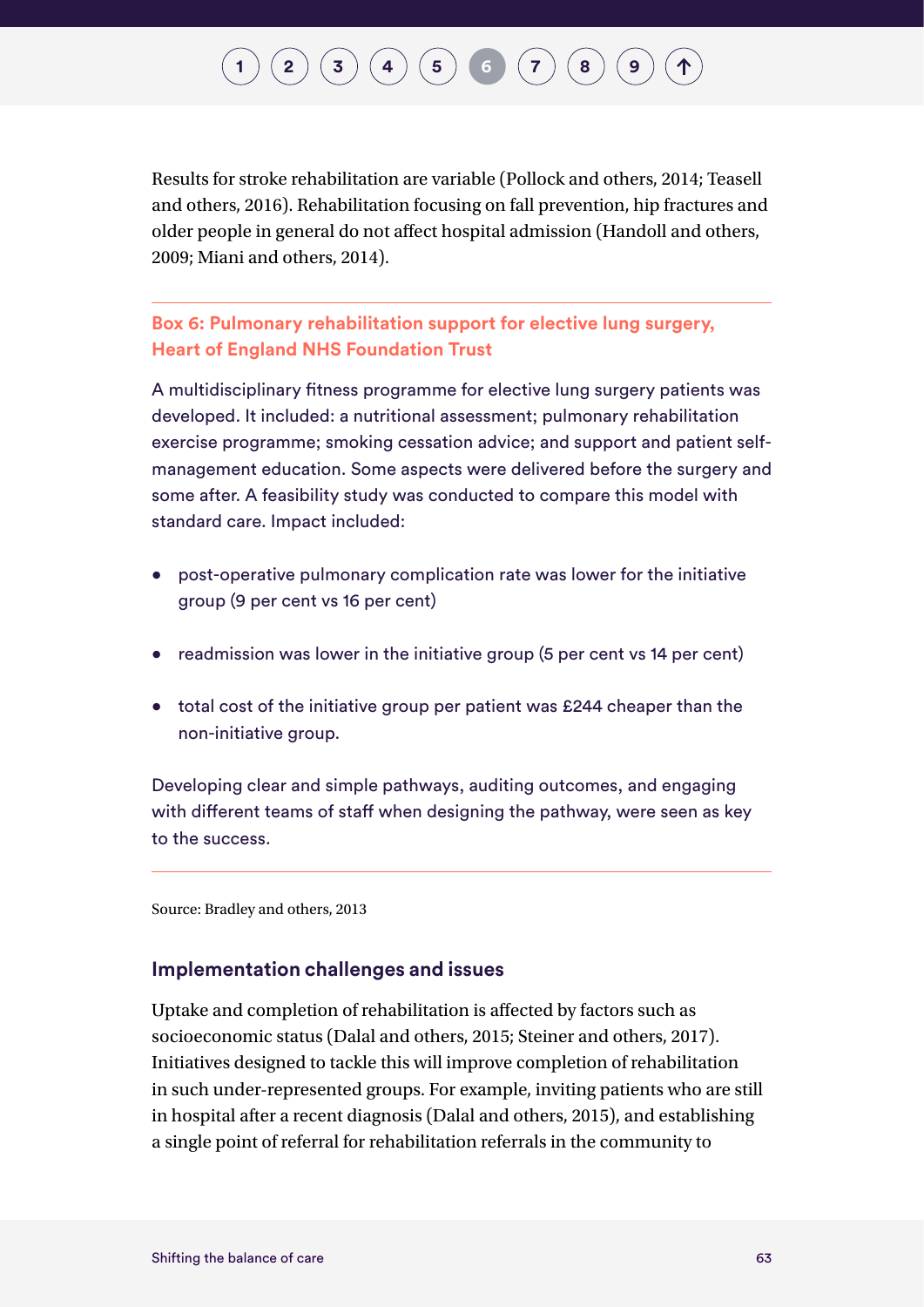make it easier for care referrers to refer patients with different rehabilitation requirements (NHS Improving Quality, 2015). Furthermore, allowing patients to self-refer initially or back into a service can lead to greater empowerment and an increased confidence in the service (NHS Improving Quality, 2015).

#### **Sources of further evidence and information**

- Puhan MA, Gimeno-Santos E, Scharplatz M and others (2011) *Pulmonary rehabilitation following exacerbations of chronic obstructive pulmonary disease*
- Sagar VA, Davies EJ, Briscoe S and others (2015) *Exercise-based rehabilitation for heart failure: systematic review and meta-analysis*
- Anderson L, Thompson DR, Oldridge N and others (2016) *Exercise-based cardiac rehabilitation for coronary heart disease*

### **Rapid access clinics for urgent specialist assessment**

Rapid access clinics enable patients to see a specialist quickly, usually within two weeks of referral. Patients are usually referred by their GP, but they may also be referred by a consultant, nurse or via A&E. Some, known as 'one-stop shops', provide clinical assessment, diagnostic testing and treatment within a single visit. The rationale is to provide timely care to avoid crises and reduce hospital admissions. Rapid access clinics exist for a number of conditions, including diabetes, chest pain, heart failure, gynaecological issues, COPD and other respiratory complaints. There is very little robust evidence on the impact of rapid access clinics. RCTs are generally lacking and much of the evidence comes from small observational studies. Nevertheless, evidence is generally positive.

There is evidence that rapid access chest pain clinics (McManus and others, 2002) and rapid access heart failure clinics can reduce hospitalisations (Yuyun and others, 2016). Other work has estimated avoided admissions based on what would have happened had a clinic not been available for a range of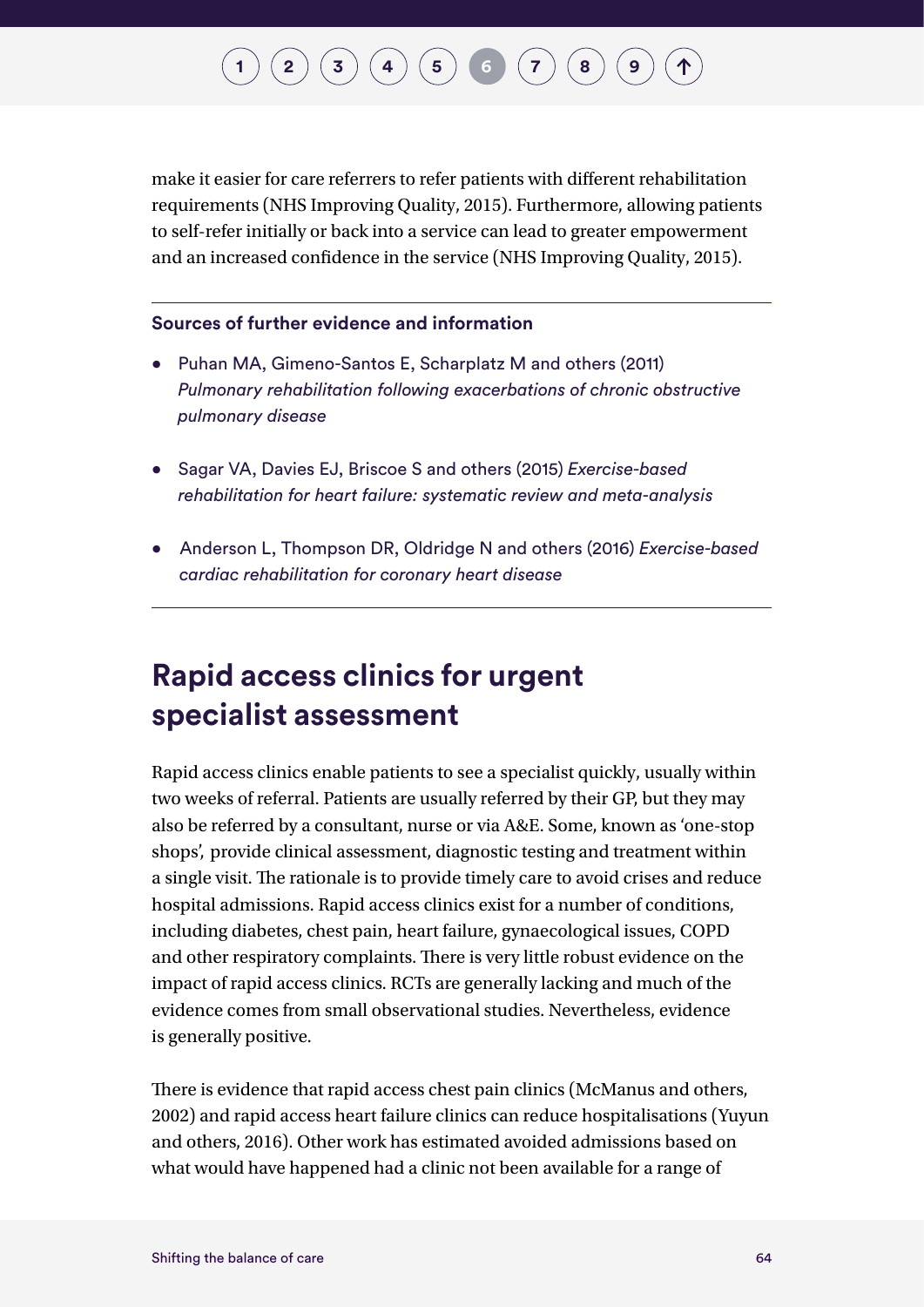conditions. While based on small numbers, these studies have consistently found reductions in admissions (Bosch and others, 2011; Dougan and others, 2001; Newlyn and others, 2016).

Although robust economic evaluations are lacking, several studies have estimated cost savings, largely based on admission avoidance (Dougan and others, 2001; Newlyn and others, 2016). In general though, more robust economic evaluations are needed, particularly to take the possibility of supply-induced demand into account.

#### **Box 7: Rapid access chest pain clinics in Chorley and Preston**

Chest pain clinics have been established across the country in response to the National Service Framework for Coronary Heart Disease – part of which states that those who develop symptoms of angina should be seen by a specialist within two weeks.

In 2001 two such clinics were established in central Lancashire. An evaluation of the two clinics found savings of £6,666 for Chorley, based on 767 patients, and £91,643 for Preston, based on 1,324 patients.

Source: Rajpura and others, 2007

#### **Implementation challenges and issues**

Although evidence suggests GP referrals to rapid access clinics are generally appropriate, it is important to ensure referral criteria are firmly agreed upon and there is clear, simple guidance for those referring. There should also be standardised diagnostic protocols and guidelines to avoid unnecessary testing (Bosch and others, 2011).

It is important to carefully consider patient pathways into and out of the clinic. This affects the way they are used and how useful they are. For example, evidence suggests an immediate access clinic may have the greatest impact on reducing unnecessary admissions for suspected heart attacks (Roland and others, 2006). Similarly, where patients need follow up in an outpatient setting, long waiting times can undo the good work of the rapid access clinic, so ensuring there are suitable pathways out of the clinic is equally important.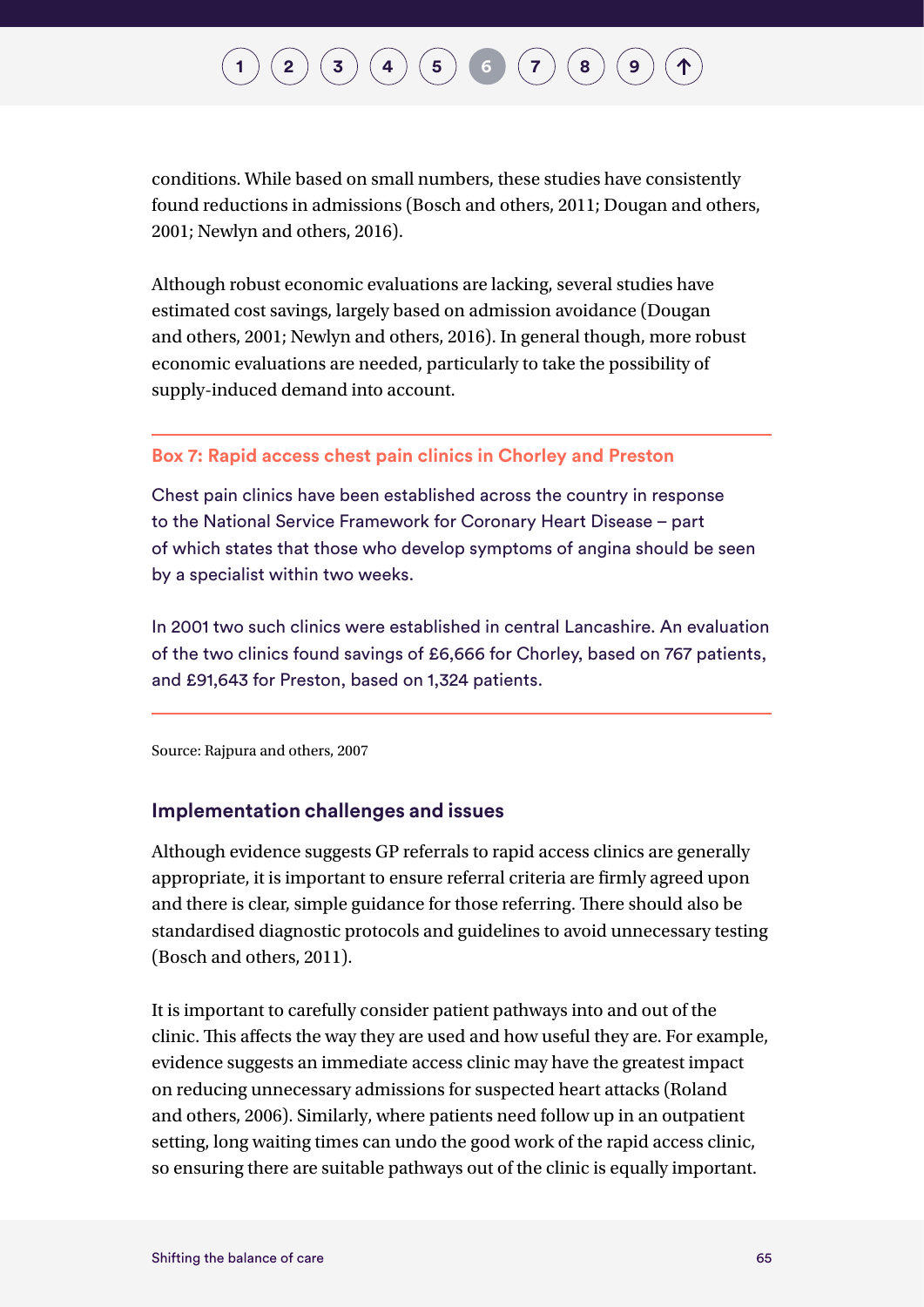Some clinics have experienced difficulties seeing patients within two weeks as demand increases. It is essential to ensure these clinics have the capacity to meet demand, otherwise they are not fulfilling their purpose as a rapid access clinic.

Finally, strong clinical leadership is essential. One clinic found the service was more efficient when led by a consultant rather than a registrar (Healthy London Partnership).

#### **Sources of further evidence and information**

- McManus RJ, Mant J, Davies MK and others (2002) *A systematic review of the evidence for rapid access chest pain clinics*
- NICE evidence search: Rapid access chest pain clinics.
- Newlyn N, McGrath RT and Fulcher GR (2016) *Evaluation of the performance and outcomes for the first year of a diabetes rapid access clinic*

### **Senior assessment in A&E, including support from a multidisciplinary team**

Traditionally, in A&E, patients are triaged by a nurse and then seen by junior doctors before accessing senior decision-makers (middle-grade doctors and consultants). This can create delays and increase costs (Health Foundation, 2013). Early engagement by a senior decision-maker aims to avoid this and, on the basis of limited data from English hospitals, could reduce hospital admissions by between 12 and 25 per cent (The College of Emergency Medicine, 2010).

Models cited in the literature that cover senior assessment in A&E include:

• Rapid assessment models: involves a team including a senior doctor and aims to create rapid and appropriate decision-making. This can be for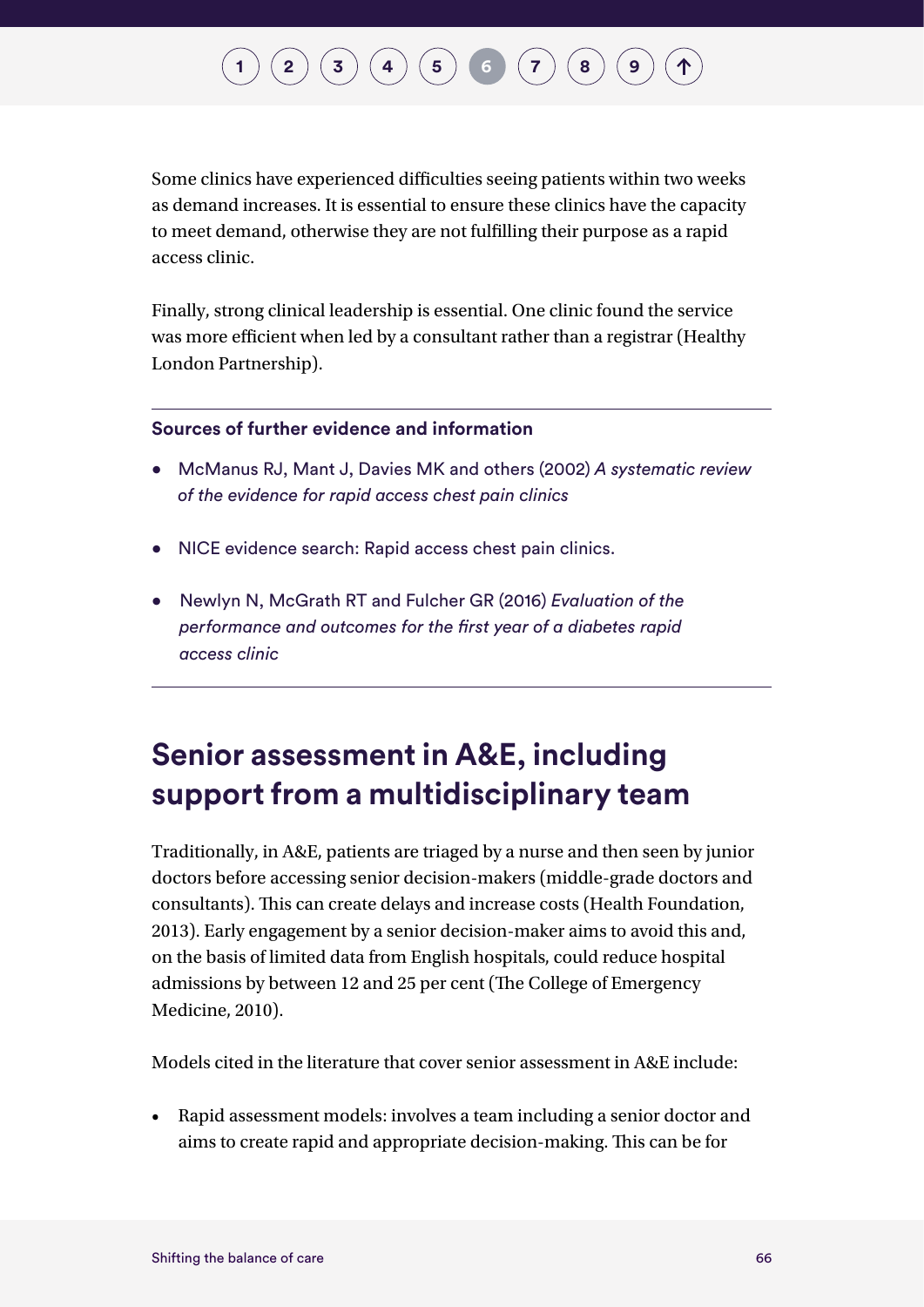'majors' and 'non-urgent' patients (Bullard and others, 2012; NHS Interim Management and Support, 2012).

- Triage liaison physicians: senior doctors are involved in triage and therefore aim to identify emergencies and initiate diagnostics and treatment as early as possible (Abdulwahid and others, 2016).
- A multidisciplinary team approach involving senior nurses and middlegrade doctors, led by a consultant.

These models have been shown to have a number of benefits, though the evidence base needs strengthening. However, the examples that exist suggest three points: greater use of seniors could reduce the number of emergency admissions (Centre for Policy on Ageing, 2014b; Pinkney and others, 2016; Purdy, 2010; The College of Emergency Medicine, 2010); senior clinical oversight of the department improves flow and reduces waiting times in A&E (Abdulwahid and others, 2016; Pinkney and others, 2016; Rowe and others, 2011); and reducing time in A&E for low-acuity patients frees resources for patients with more urgent and serious problems, and benefits are seen for every patient in A&E (Porter and others, 2014). There is little evidence demonstrating the cost benefit of this initiative, and consultant staff are expensive. However, it is thought senior doctors in A&E lead to more efficient use of resources and diagnostics (Academy of Medical Royal Colleges, 2012).

#### **Sources of further evidence and information**

- Abdulwahid MA, Booth A, Kuczawski M and Mason S (2016) *The impact of senior doctor assessment and triage on emergency department performance measures: Systematic review and meta-analysis of comparative studies*
- Centre for Policy on Ageing (2014) *Early Review by a Senior Clinician in Accident and Emergency*
- Health Select Committee report (2016) *Winter Pressure in Accident and Emergency Departments*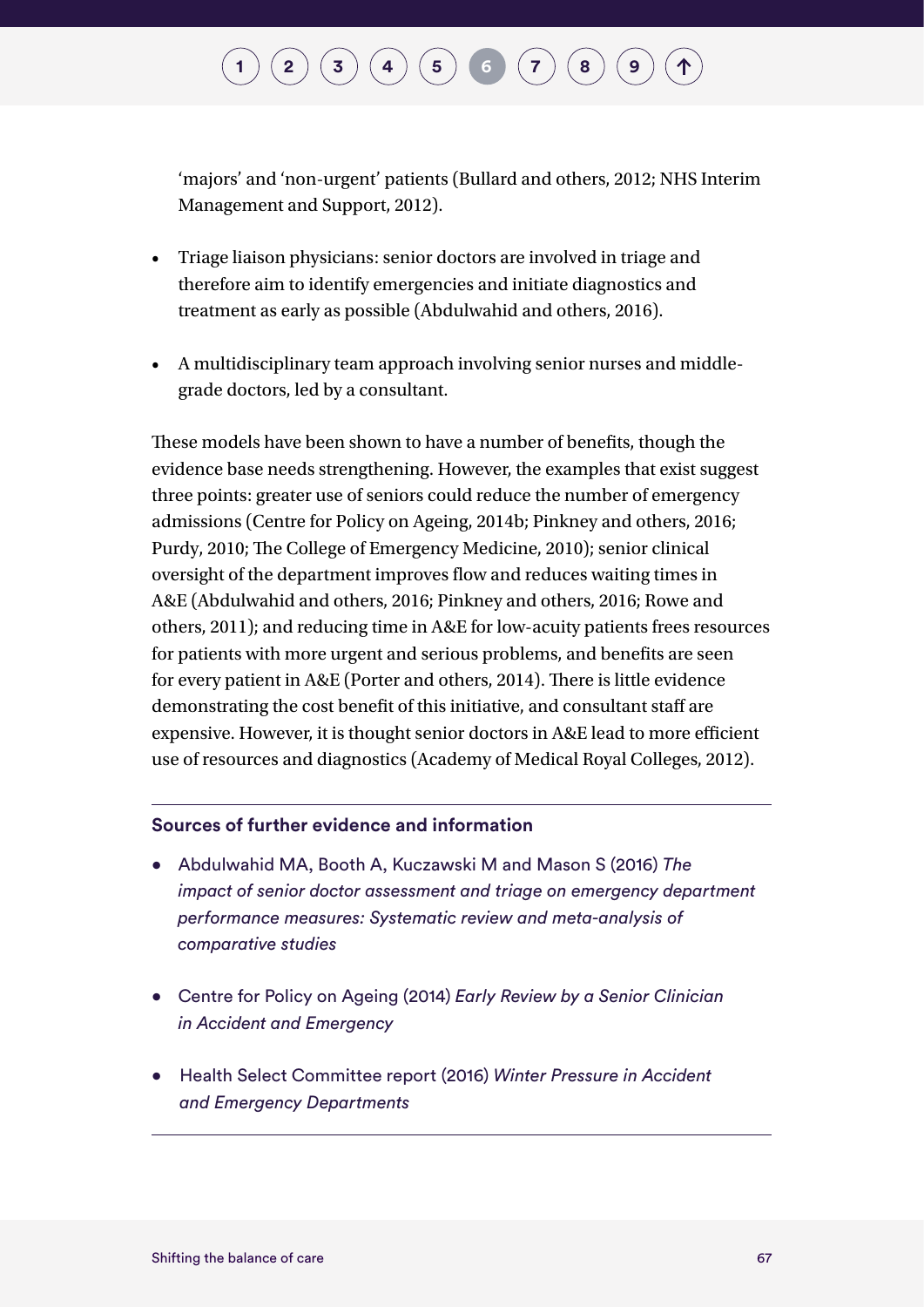### **Intermediate care: rapid response services**

The aim of rapid response services is to quickly assess, treat and support patients who are at risk of hospital admission in their own home, avoiding unwarranted hospital and residential care admissions (NHS Evidence, 2012). This initiative is an example of intermediate care and includes a multidisciplinary team that responds to health and social crises in the community.

The evidence on the impact of rapid response services on hospital admissions is mixed (Barber and Wallace, 2012; Islam and West Leicestershire CCG, 2014; NHS Evidence, 2012; Purdy, 2010; Steventon and others, 2011; Woodward and Proctor, 2016). There are positive examples in the NHS, including: Guy's & St Thomas' and King's Hospitals Rapid Response Service, where there has been a 4 per cent reduction in A&E attendances (Woodward and Proctor, 2016); and Bristol's Care Services Efficiency Delivery Programme, where in 2008/09 a net saving of £3.6 million was seen by the primary care trust and £0.7 million seen by the local authority (NHS Evidence, 2012). However, an evaluation carried out by the Nuffield Trust did not find evidence of a reduction in emergency hospital admissions following the implementation of a rapid response team (Steventon and others, 2011).

There are certain criteria that need to be in place if rapid response services are more likely to be successful. These include: short response times, effective team working and direct links to health and social care services for onward referral (Islam and West Leicestershire CCG, 2014; Woodward and Proctor, 2016). Most referrals are from primary care, but they can come from other sources such as social care, so having clear acceptance criteria and a single point of access with established links between services is important (Woodward and Proctor, 2016).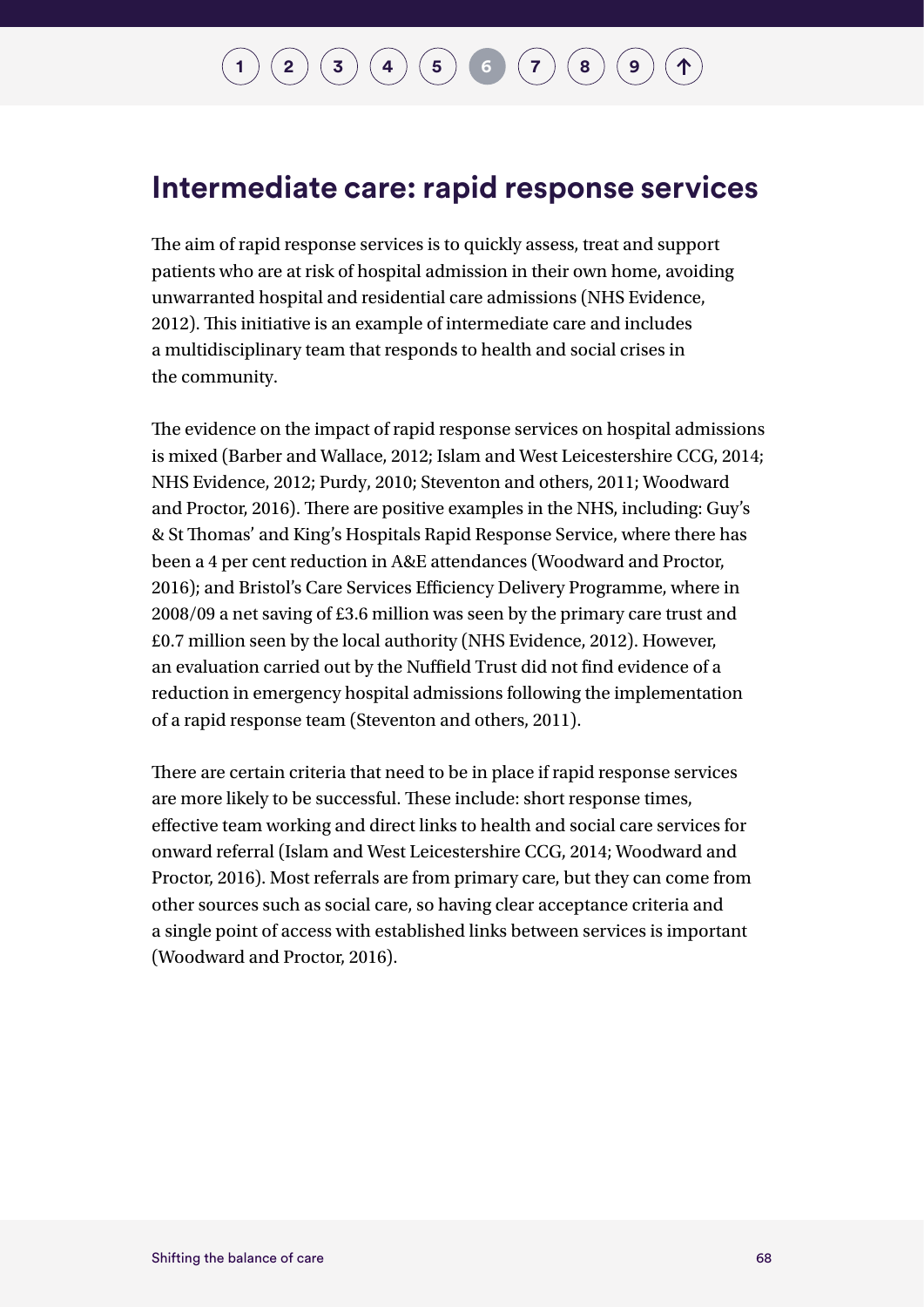#### **Sources of further evidence and information**

- Woodward M and Proctor N (2016) *Avoiding A&E through Rapid Response teams and See and Treat Models*
- Islam and West Leicestershire CCG (2014) *Evidence-based review: Rapid assessment community service and the prevention of emergency admissions for older people*
- Steventon A, Bardsley M, Billings J, Georghiou T and Lewis GH (2011) *An evaluation of the impact of community based initiatives on hospital use*

#### **Intermediate care: bed-based services**

Intermediate care is intended to prevent avoidable admissions to hospital and care homes by supporting patients to live independently (National Institute for Health and Care Excellence, 2016). Bed-based intermediate care can be delivered in community hospitals, nurse-led hospitals and day hospitals. Comparing results and drawing generalisations are difficult as intermediate care varies widely in terms of implementation and modelling (Allen and Glasby, 2010).

Overall, evidence suggests that bed-based intermediate care does not reduce admissions or readmissions (Allen and Glasby, 2010; Ariss and others, 2015; British Geriatric Society, 2008; Ham, 2006; Islam and West Leicestershire CCG, 2014; Purdy, 2010). However, one Cochrane systematic review of nurse-led units found early readmissions reduced by approximately 50 per cent, compared with usual care; but there was a near significant increase in inpatient stay (Griffiths and others, 2007). Some evidence suggests that bed-based intermediate care reduces the risk of admission to long-term care for older people (Ariss and others, 2015). Cost data is similarly mixed: cost of care per patient has been found to vary widely from £3,318 to £11,511 (Ariss and others, 2015). Day hospitals and nurse-led units have been found to be more expensive than usual care, but community hospitals have the potential to be cost effective (Forster and others, 1999; Griffiths and others, 2007; Islam and West Leicestershire CCG, 2014).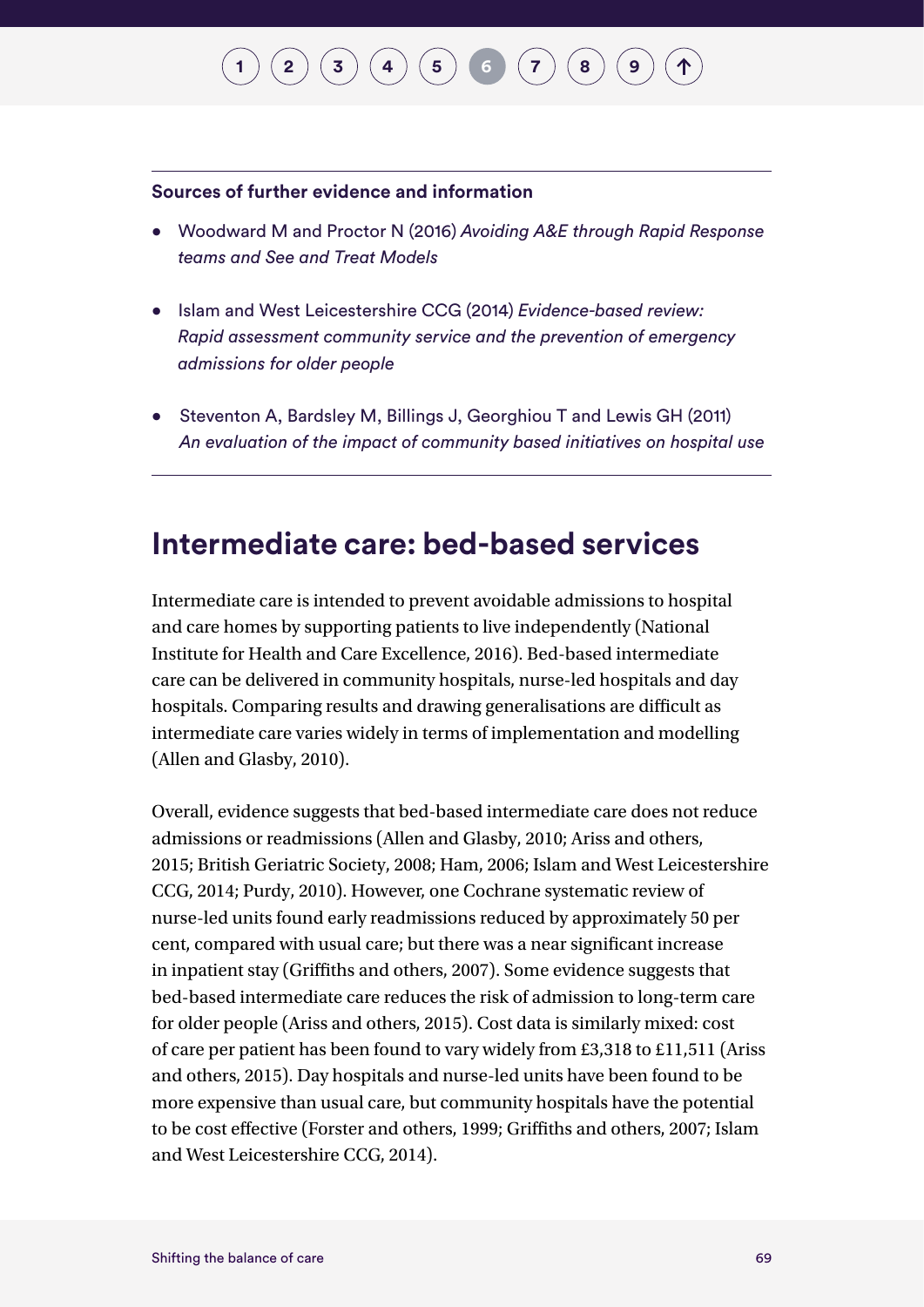#### **Sources of further evidence and information**

- Ariss S and others (2015) *Secondary analysis and literature review of community rehabilitation and intermediate care: an information resource*
- Griffiths PD and others (2007) *Effectiveness of intermediate care in nursing-led in-patient units*

### **Hospital at Home**

Hospital at Home is a service that provides time-limited active treatment by health care professionals in a patient's home as an alternative to inpatient care. It can be used as admission avoidance or as early discharge. Hospital at Home schemes aim to cut costs and relieve pressure on hospital beds by avoiding an admission or reducing length of stay (Shepperd and others, 2016). Care is generally multidisciplinary and can include nurse-led personal care and technical services, such as intravenous services (Shepperd and others, 2009a). The service varies by context. Some focus on specific conditions or population groups. For example, they frequently target older people who have had a medical event such as a stroke, or a long-term condition such as COPD, and who are clinically stable and do not require diagnostic or specialist input (Purdy, 2010).

There is a limited and mixed evidence base for Hospital at Home schemes, although new evidence has emerged in recent years. The service appears to hold most potential when it focuses on admission avoidance rather than early discharge, although the evidence for both is mixed and varies according to condition. Many papers are based on small numbers of patients and few present a full economic evaluation. Systematic reviews found that, when compared with inpatient care, both Hospital at Home admission avoidance (Shepperd and others, 2016) and early discharge (Shepperd and others, 2009b) schemes make little or no difference to patient outcomes (e.g. mortality and functional ability), but offer higher patient satisfaction ratings. Admission avoidance Hospital at Home schemes have variable impact on length of stay, ranging from a reduction of eight days to an increase of 15 days, and readmission rates were not significantly different from inpatient care groups.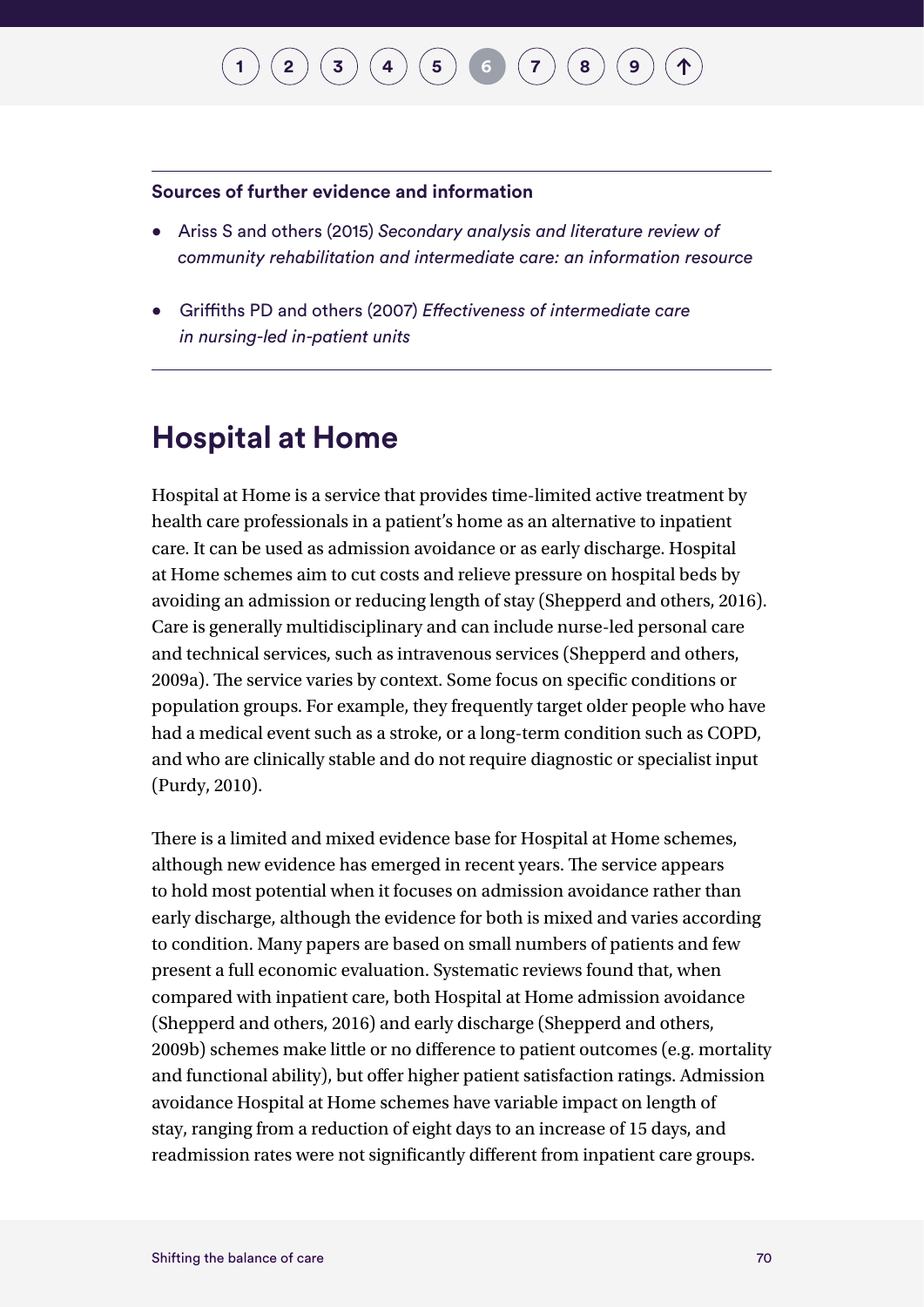## $\bf{(2)}\ \bf{(3)}\ \bf{(4)}\ \bf{(5)}\ \bf{(6)}\ \bf{(7)}\ \bf{(8)}\ \bf{(9)}$  $\bf{(2)}\ \bf{(3)}\ \bf{(4)}\ \bf{(5)}\ \bf{(6)}\ \bf{(7)}\ \bf{(8)}\ \bf{(9)}$  $\bf{(2)}\ \bf{(3)}\ \bf{(4)}\ \bf{(5)}\ \bf{(6)}\ \bf{(7)}\ \bf{(8)}\ \bf{(9)}$  $\bf{(2)}\ \bf{(3)}\ \bf{(4)}\ \bf{(5)}\ \bf{(6)}\ \bf{(7)}\ \bf{(8)}\ \bf{(9)}$  $\bf{(2)}\ \bf{(3)}\ \bf{(4)}\ \bf{(5)}\ \bf{(6)}\ \bf{(7)}\ \bf{(8)}\ \bf{(9)}$  $\bf{(2)}\ \bf{(3)}\ \bf{(4)}\ \bf{(5)}\ \bf{(6)}\ \bf{(7)}\ \bf{(8)}\ \bf{(9)}$  $\bf{(2)}\ \bf{(3)}\ \bf{(4)}\ \bf{(5)}\ \bf{(6)}\ \bf{(7)}\ \bf{(8)}\ \bf{(9)}$  $\bf{(2)}\ \bf{(3)}\ \bf{(4)}\ \bf{(5)}\ \bf{(6)}\ \bf{(7)}\ \bf{(8)}\ \bf{(9)}$  $\bf{(2)}\ \bf{(3)}\ \bf{(4)}\ \bf{(5)}\ \bf{(6)}\ \bf{(7)}\ \bf{(8)}\ \bf{(9)}$  $\bf{(2)}\ \bf{(3)}\ \bf{(4)}\ \bf{(5)}\ \bf{(6)}\ \bf{(7)}\ \bf{(8)}\ \bf{(9)}$  $\bf{(2)}\ \bf{(3)}\ \bf{(4)}\ \bf{(5)}\ \bf{(6)}\ \bf{(7)}\ \bf{(8)}\ \bf{(9)}$  $\bf{(2)}\ \bf{(3)}\ \bf{(4)}\ \bf{(5)}\ \bf{(6)}\ \bf{(7)}\ \bf{(8)}\ \bf{(9)}$  $\bf{(2)}\ \bf{(3)}\ \bf{(4)}\ \bf{(5)}\ \bf{(6)}\ \bf{(7)}\ \bf{(8)}\ \bf{(9)}$  $\bf{(2)}\ \bf{(3)}\ \bf{(4)}\ \bf{(5)}\ \bf{(6)}\ \bf{(7)}\ \bf{(8)}\ \bf{(9)}$  $\bf{(2)}\ \bf{(3)}\ \bf{(4)}\ \bf{(5)}\ \bf{(6)}\ \bf{(7)}\ \bf{(8)}\ \bf{(9)}$  $\bf{(2)}\ \bf{(3)}\ \bf{(4)}\ \bf{(5)}\ \bf{(6)}\ \bf{(7)}\ \bf{(8)}\ \bf{(9)}$  $\bf{(2)}\ \bf{(3)}\ \bf{(4)}\ \bf{(5)}\ \bf{(6)}\ \bf{(7)}\ \bf{(8)}\ \bf{(9)}$

However, those cared for in the scheme tended to have higher satisfaction levels than those cared for in hospital (Shepperd and others, 2016). In contrast, a recent meta analysis concluded that Hospital at Home services can reduce readmissions and lower costs (Caplan and others, 2012). It may be that certain conditions are more amenable to intensive treatment at home (Ticona and Schulman, 2016). Hospital at Home may be less expensive than hospital care where informal care costs are excluded, or where existing hospital costs are high, although the cost estimates in studies varied, largely because schemes differed in scope.

#### **Sources of further evidence and information**

- Shepperd S, Doll H, Angus RM and others (2009a) *Avoiding hospital admission through provision of hospital care at home: a systematic review and meta-analysis of individual patient data*
- Shepperd S, Doll H, Broad J and others (2009b) *Hospital at Home early discharge*
- Ticona L and Schulman KA (2016) *Extreme home makeover the role of intensive home health care*

#### **Conclusion**

| <b>Relative strength of evidence</b><br>of reduction in activity<br>and whole-system costs | Initiative                                                                                                       |
|--------------------------------------------------------------------------------------------|------------------------------------------------------------------------------------------------------------------|
| Most positive evidence                                                                     | • Condition-specific rehabilitation                                                                              |
| Emerging positive evidence                                                                 | • Senior assessment in A&E<br>• Rapid access clinics for urgent<br>specialist assessment                         |
| Mixed evidence, particularly on overall<br>cost reduction                                  | • Intermediate care: rapid response<br>services<br>• Intermediate care: bed-based services<br>• Hospital at Home |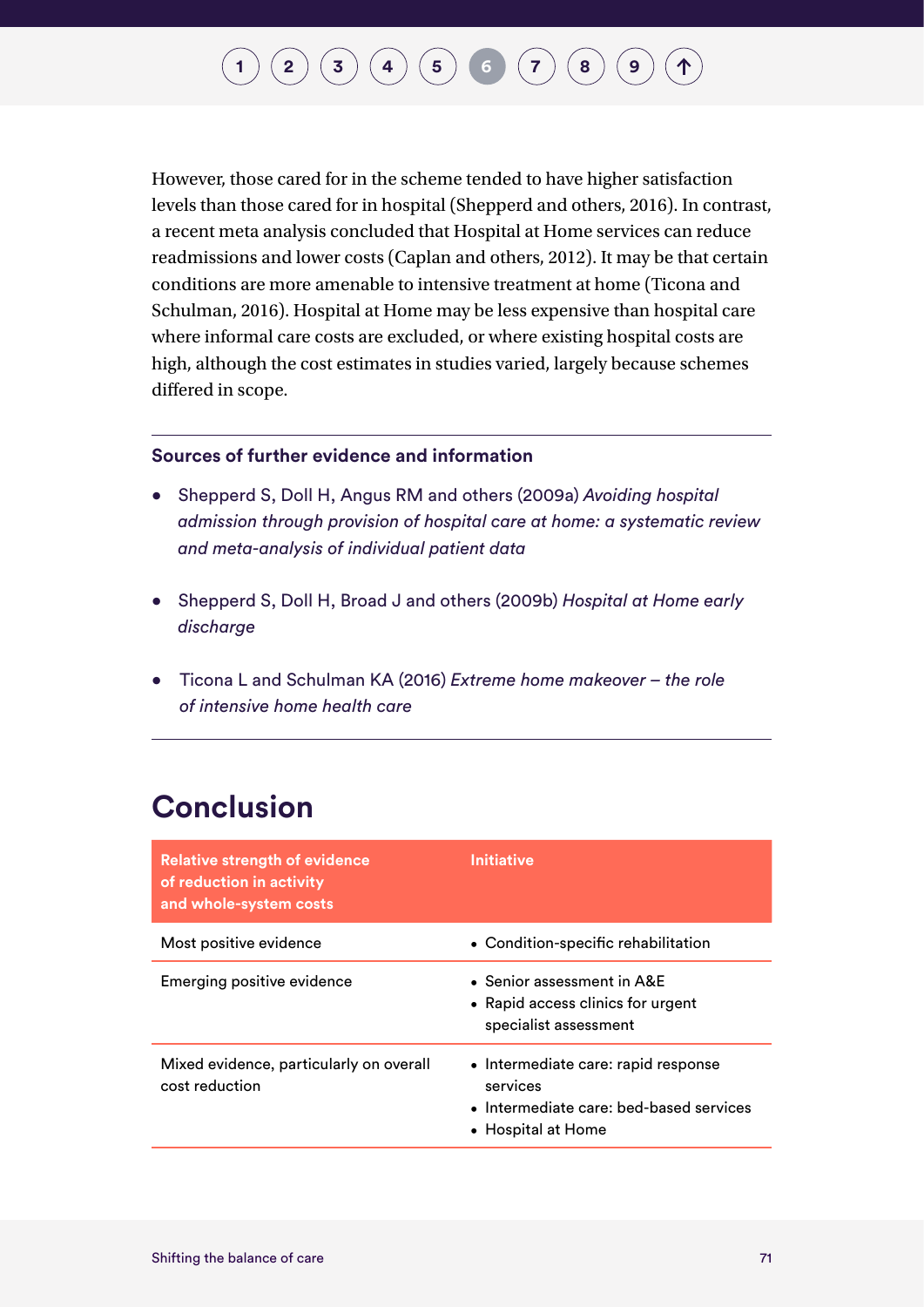Over the last 30 years, the number of hospital beds has more than halved. However, at the same time, hospital admissions have been rising, particularly for older people. Bed reductions have been possible because of a reduction in length of stay and a shift from inpatient to day care and outpatient care. Despite these bed reductions, it is estimated that up to 50 per cent of beds are occupied by people who could be cared for in community settings (Purdy and others, 2012).

Of the evidence reviewed, the most positive is for condition-specific rehabilitation. Pulmonary and cardiac rehabilitation improve quality of life, but also reduce hospital admissions and have been shown to be cost effective. There is emerging positive evidence for rapid access clinics and senior decision-makers in A&E, but further research is needed, particularly around their economic impact.

Evaluation of rapid response teams and the use of intermediate care beds have had much more mixed results, suggesting that local implementation and context play a large part in their success. Clear referral criteria and good integrated working across health and social care appear important. Hospital at Home schemes successfully provide a safe alternative to hospital, but there is little evidence that they deliver net savings.

Absence of evidence is not necessarily a sign that a particular initiative would not work if introduced in an appropriate context. What is clear is that to avoid hospital admissions and accelerate discharges, there must be sufficient capacity and funding of alternative forms of care in the community. Without this investment, analysis suggests that the NHS will need to expand not contract its bed capacity (Smith and others, 2014).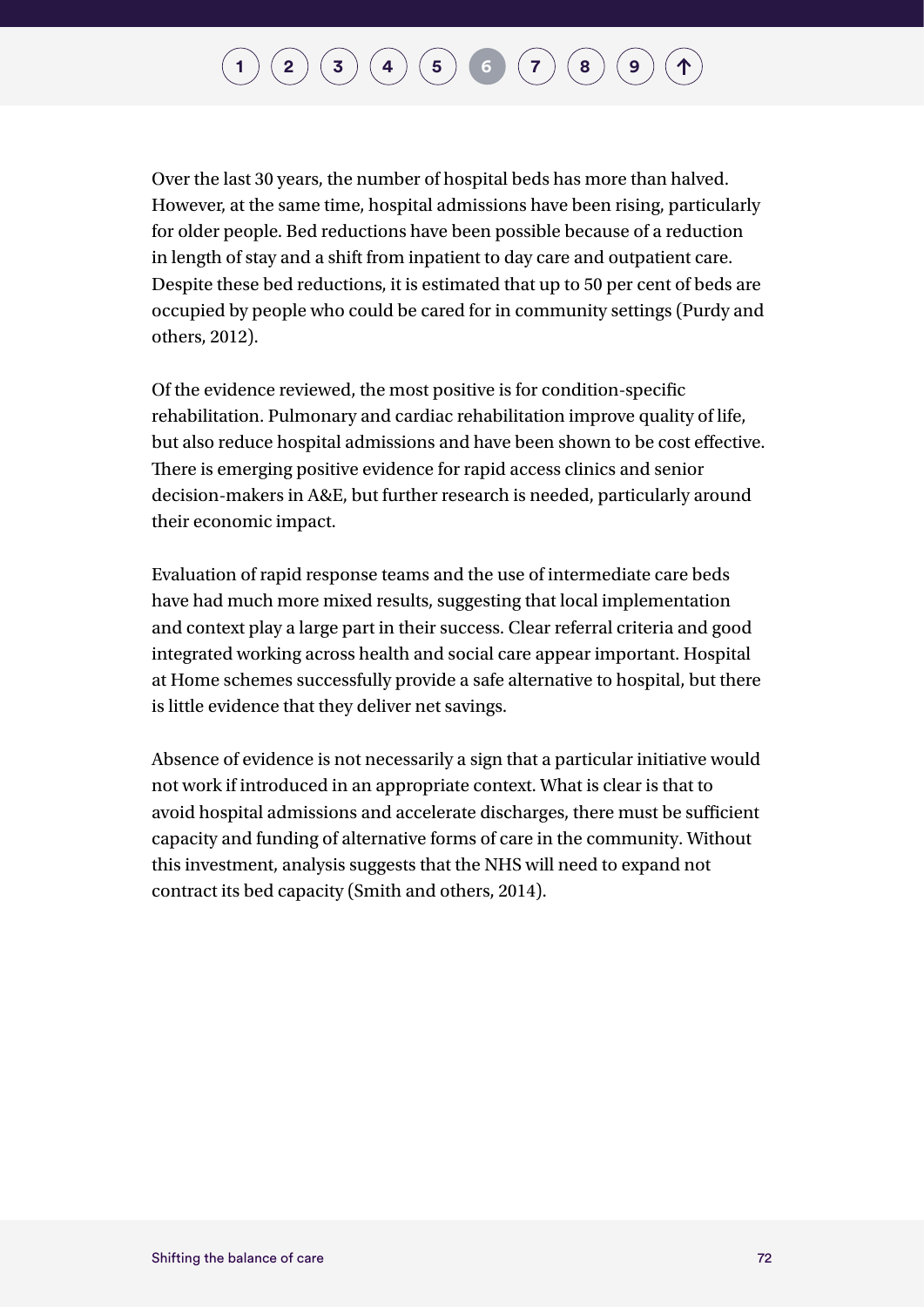# <span id="page-76-0"></span>**Managing 'at risk' 7populations**

#### **Context**

A key assumption behind the STPs is that more proactive care for some groups of people, particularly those with long-term conditions and older people, will reduce the use of hospital services, particularly the number of emergency admissions to hospital. The logic underpinning initiatives that target those most 'at risk' of needing high-cost hospital care is well known: a small proportion of the population accounts for a high proportion of health and social care resources.



Source: Roland and Abel, 2012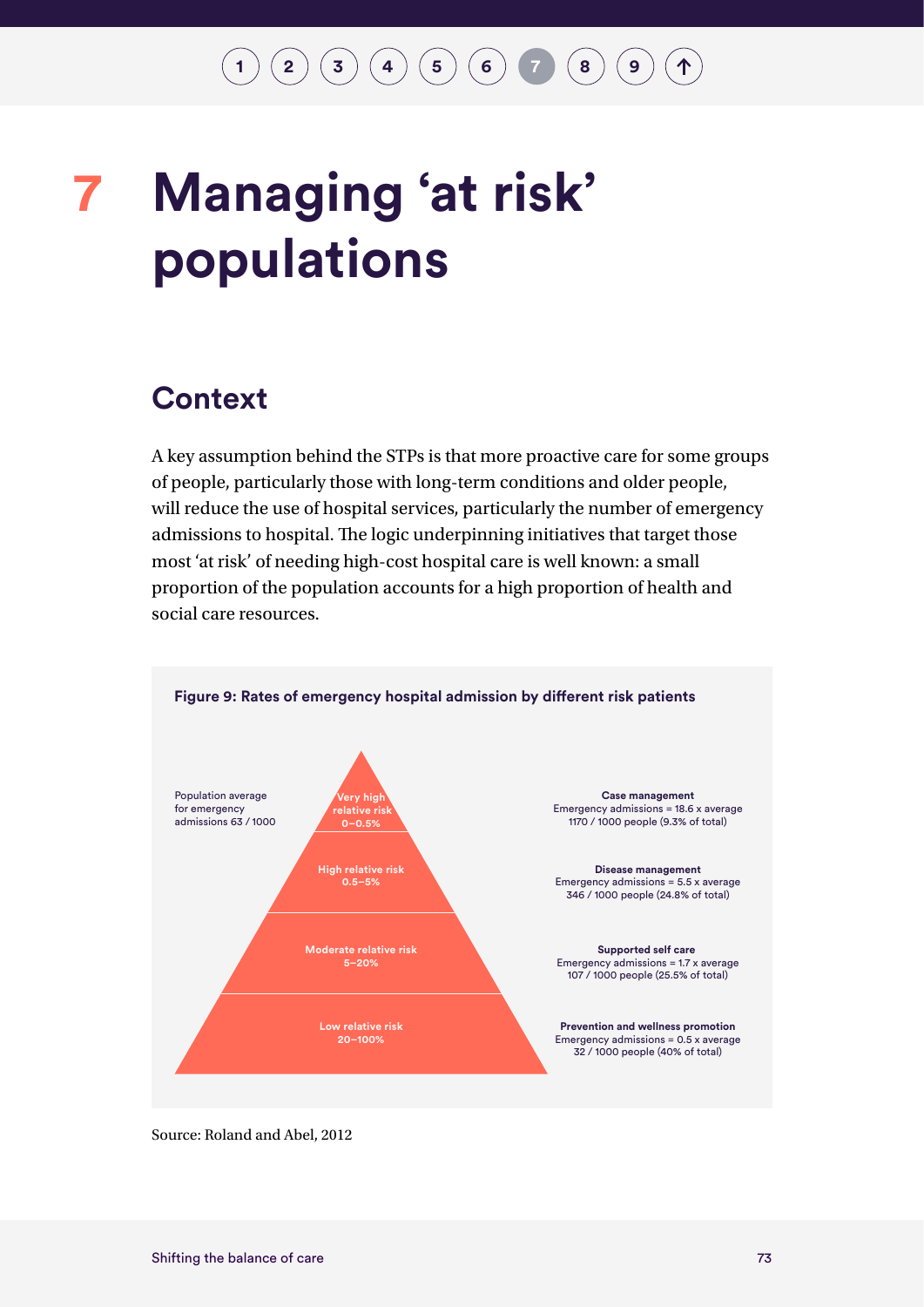As people age, their chance of developing one or more long-term condition increases, resulting in rising complexity. Lifestyle factors are also fuelling the rise in long-term conditions among younger people. Without early intervention, these cohorts are at increasing risk of unplanned hospital admission.

The number of people close to death is also expected to grow. The general trend has been for the number of deaths per year to fall; this was the case during the period 1976 to 2014, but it now appears to be rising (ONS, 2016a). The number of deaths rose by 5.7 per cent in 2015 compared with 2014 (ONS, 2016b). Over the next 15–20 years the number of deaths is projected to increase from 2.9 million in 2014–19 (an average of 580,000 per year) to 3.4 million in 2034–39 (an average of 680,000 per year) (ONS, 2015).

### **Overview of initiatives**

Initiatives to reduce the risk of emergency admission within these groups are many and varied, but all have integrated care at their core. By providing more joined-up care, the ambition is to reduce fragmentation and duplication of health care that is too often a feature of care for this group and which can lead to costly and inefficient services, poor patient outcomes, and wasted resources. Integrated care can take place at many levels – the focus in this section is at the level of the individual. The effectiveness of programmes aimed at integrating care at a system level have been assessed elsewhere (e.g. Bardsley and others, 2013; Curry and Ham, 2010; RAND, 2012; Wolfe and others, 2016).

Below we present the evidence for the following initiatives:

- providing additional clinical support to people within nursing and residential homes
- improved end-of-life care in the community
- the extensivist model of care for high risk patients
- remote monitoring of people with certain long-term conditions
- case management and care coordination for 'at risk' populations
- virtual ward home-based multidisciplinary care based on the idea of a hospital ward.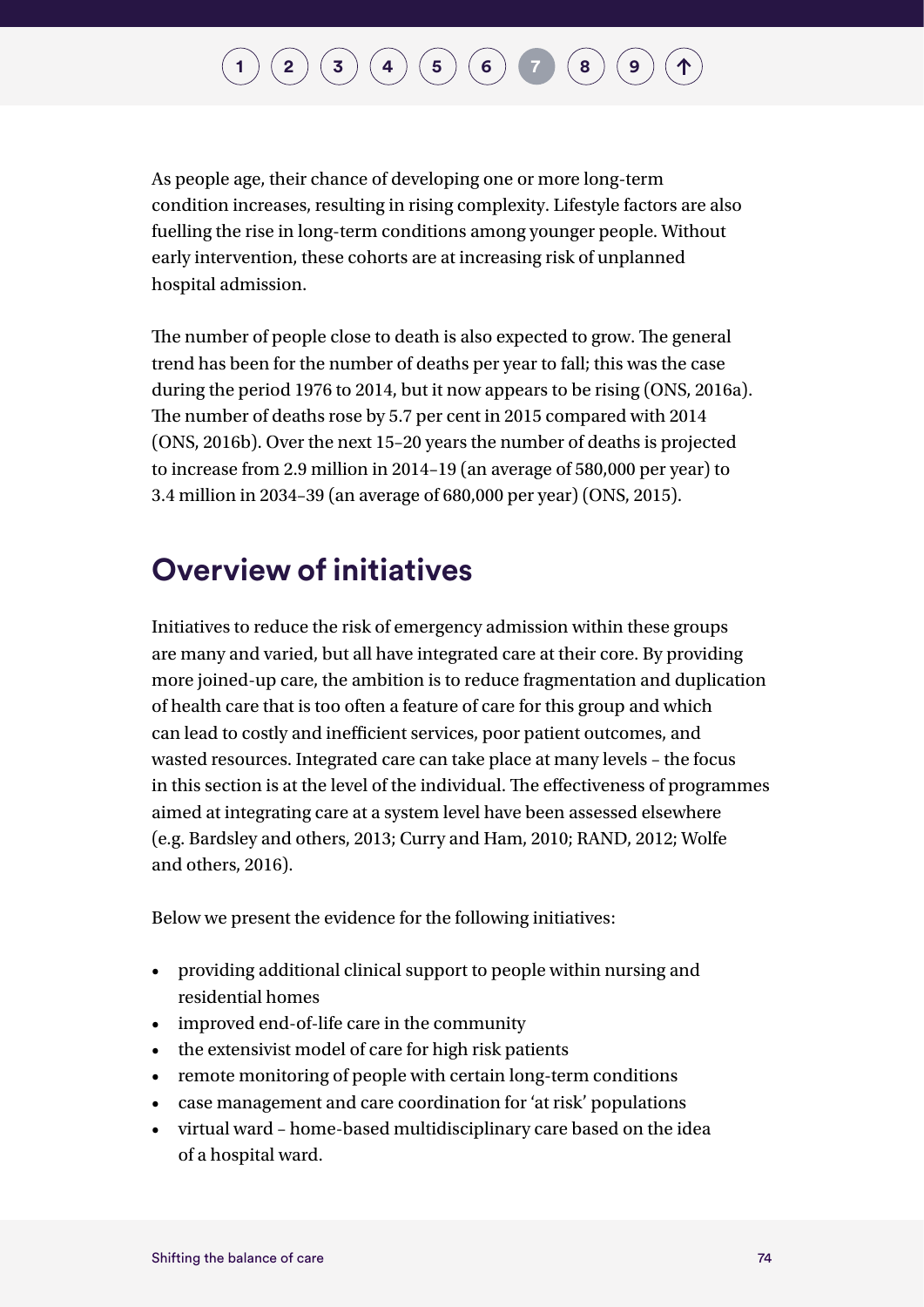### **Additional clinical support to people in nursing and residential care homes**

Care homes in England and Wales support nearly 400,000 older adults who often have co-morbidities, limited mobility and dementia, and who are at high risk of being inappropriately admitted to hospital (Alzheimer's Society, 2013; British Geriatric Society, 2011; Glendinning and others, 2002; Moore and Hanratty, 2013).

The number of emergency admissions and A&E attendances among people living in care homes could be as high as double the rate of the general population aged 75 and over (data limitations mean that it is only possible to estimate this figure) (Smith and others, 2015; see Figure 10).



Source: QualityWatch, 2015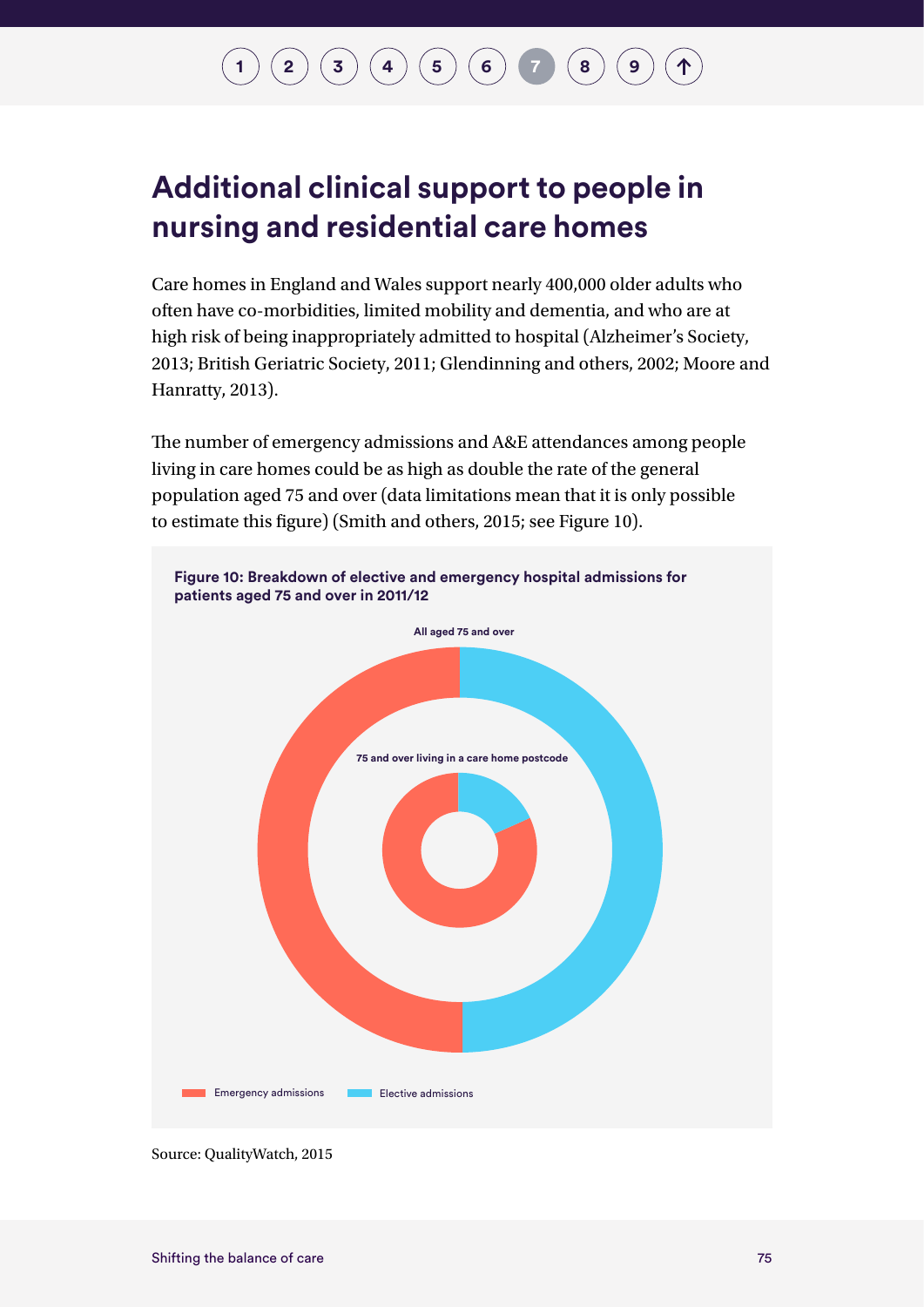As highlighted earlier, there is a 92.7-fold variation in rate of admission to hospital for people aged 75 years and over from nursing home or residential care home settings. Initiatives to improve care for this small but resourceintensive group of patients have the potential to make financial savings through reductions in the use of unplanned services and lower prescription costs. Schemes are many and varied, but examples include: clinical and pharmaceutical input (e.g. frequent referral and medicine reviews, and 24/7 access to a nursing and physiotherapy team); improved training for care staff; improved access to specialist support; and better use of technology. For example, care homes across Bradford, Airedale, Wharfedale, Craven and East Lancashire have immediate access to a 'hub' of senior nurses via a secure video link. The nurses are able to monitor people on screen and make decisions about treatment – potentially avoiding unnecessary hospital admissions.

A systematic review of initiatives designed to improve integration between care homes and health services found that various schemes had improved residents' health status and quality of life (Davies and others, 2011). For example, in one initiative where nurse practitioners were made available to care homes to supplement the primary care provided by GPs, there was a significant fall in mortality rates and mixed evidence on reductions in preventable hospital admissions (Davies and others, 2011). The only economic evaluation included in the systematic review looked at an initiative that provided care homes with a dedicated nursing and physiotherapy service and extra training for care staff. The evaluation found savings as a result of reduced hospital admissions, early discharges and illness recognition, meaning that overall the introduction of the team was 'at least cost neutral' (Davies and others, 2011).

Almost 70 per cent of care home residents experience at least one medication error a day (Alldred and others, 2009). Evaluations of initiatives have shown demonstrable improvements to the appropriateness of prescribing, but the wider impact is less clear. A systematic review found that only one in 12 studies saw a reduction in length of stay in hospital and one other showed a slower decline in quality of life (Alldred and others, 2016). A review of initiatives to improve polypharmacy for older people was unable to demonstrate consistent improvements in clinical outcomes (Patterson and others, 2012).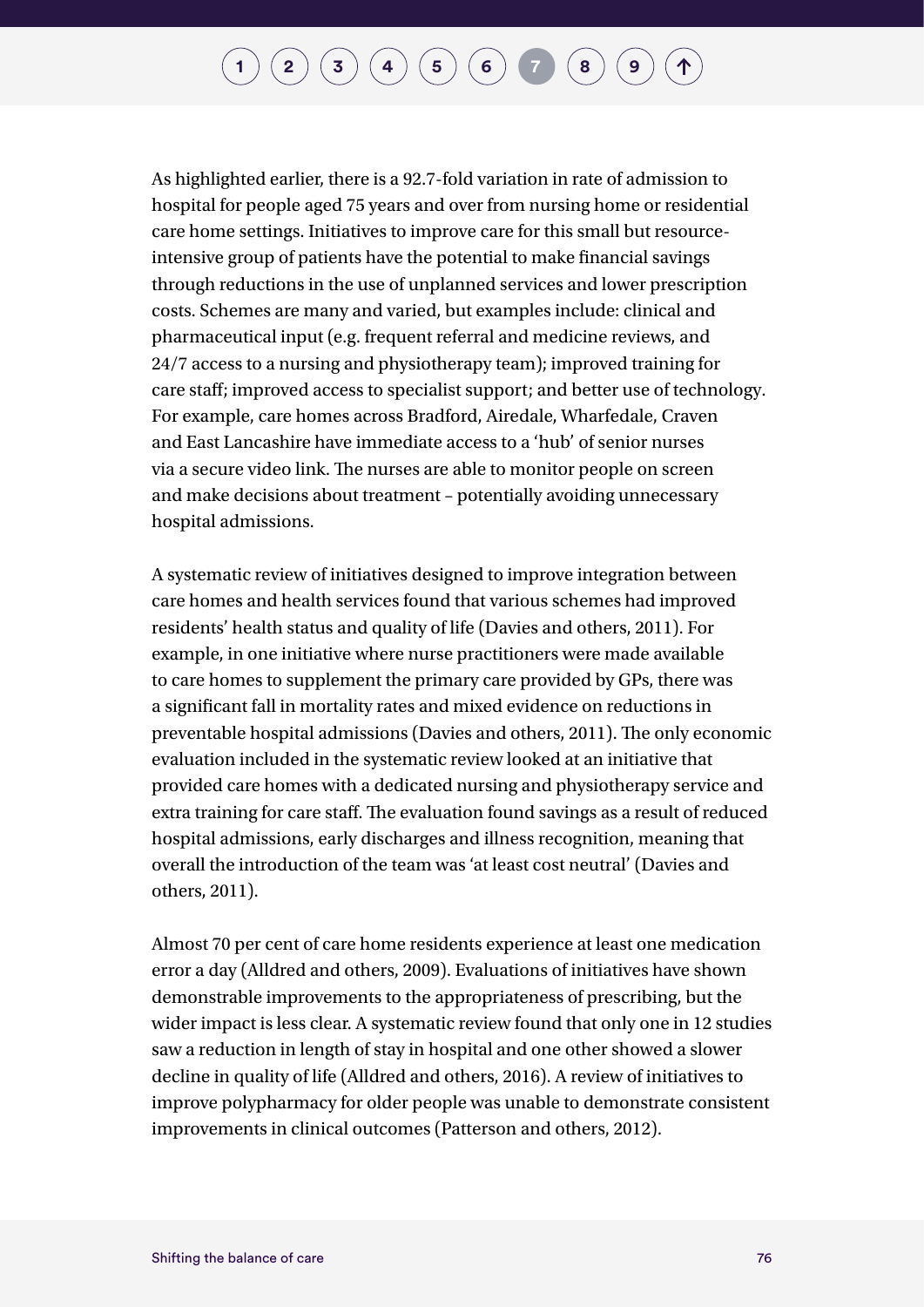A review by the Social Care Institute for Excellence found some evidence, albeit of variable quality, to suggest that extended GP services could lead to reductions in emergency hospital admissions, fewer deaths in hospital, reduced A&E attendances, reduced use of district nurses and reductions in prescription costs (Goldman, 2013).

#### **Box 8: Care home GP service in the Wirral**

Three GP practices in the Wirral employed a GP for six sessions a week to manage their care home population (Roche, 2014). The aim was to establish a relationship between the care homes and a single GP in order to develop a high-quality, continuous, proactive service. Support and education was also given to care home staff. Building personal relationships with the care homes was prioritised. The GP established daily telephone or face-to-face meetings, and had a weekly timetable of planned visits to care homes. Requests for unplanned visits continued as usual. After 12 months, the following results were reported: a reduction in use of A&E of 11 per cent and a 26 per cent reduction in requests for GP visits, producing estimated savings of £59,000.

Source: Roche, 2014

#### **Implementation challenges and issues**

For support to be effective, it is important that clear roles for staff are developed. Clarity over responsibilities is essential, particularly for those with roles that straddle sectors (e.g. district nurses) (Davies and Goodman Crippac, 2008). Introducing integrated working between NHS and care home staff can be met with resistance. Protecting time for staff training and offering extra support to care home managers can help with this transition (Davies and others, 2011). With regard to prescribing, the Royal Pharmaceutical Society (2014) suggests that pharmacists should have overall responsibility for medicines in care homes; that there should be one pharmacist and one GP per care home; and that pharmacists should lead patient safety and work in integrated teams. Alongside these new ways of working, it is vital to ensure that IT systems support integration and enable information-sharing between care homes and clinicians (Goldman, 2013).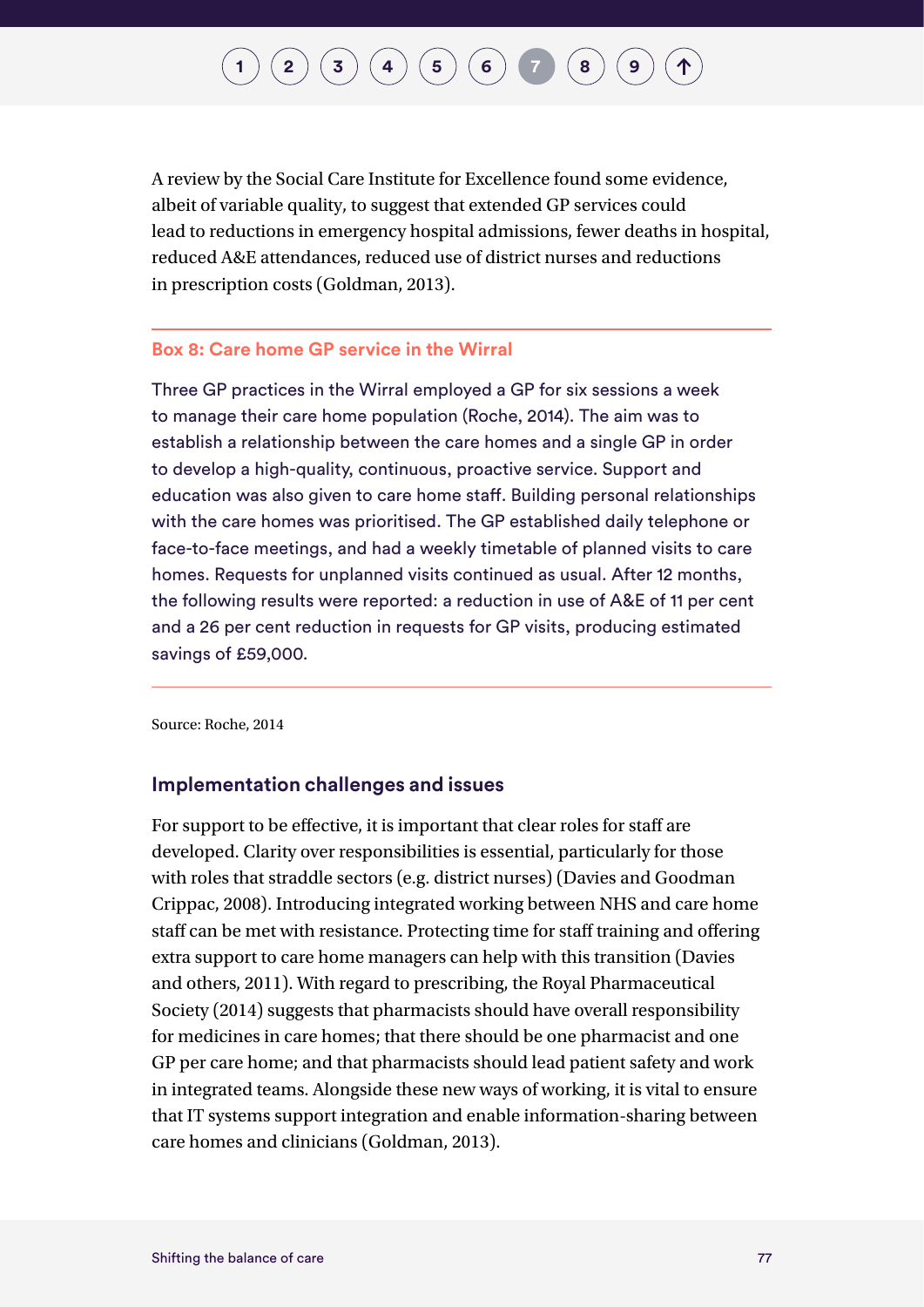Engaging and communicating with individuals and their families is also important, so that any changes to care arrangements are fully understood. For example, having one GP per care home can be a disruptive process for the individuals and families who would be required to change their GP, and this would need to be handled sensitively (Brand, 2013).

#### **Sources of further evidence and information**

- Davies SL and others (2011) *A systematic review of integrated working between care homes and health care services*
- Alldred DP, Kennedy MC, Hughes C and others (2016) *Initiatives to optimise prescribing for older people in care homes*
- Goldman R (2013) *Evidence review on partnership working between GPs, care home residents and care homes*

#### **Improved end-of-life care in the community**

As much as 10–12 per cent of total health costs is spent on care for people at the end of life (Emanuel, 1996; Polder and others, 2006), with people in their last year of life experiencing an average of 2.28 hospital admissions and 30.1 bed days in hospital (Bardsley and others, 2016).

End-of-life care provides support for people in the final months or years of their life, often by a team of professionals – generalist and specialist – in people's homes, care homes, hospices or hospitals. Palliative care may form part of end-of-life care and provides relief from pain and other symptoms to people living with a terminal condition or with a complex condition. A major challenge is identifying those who are close to death (see, for example, Murray and others, 2005).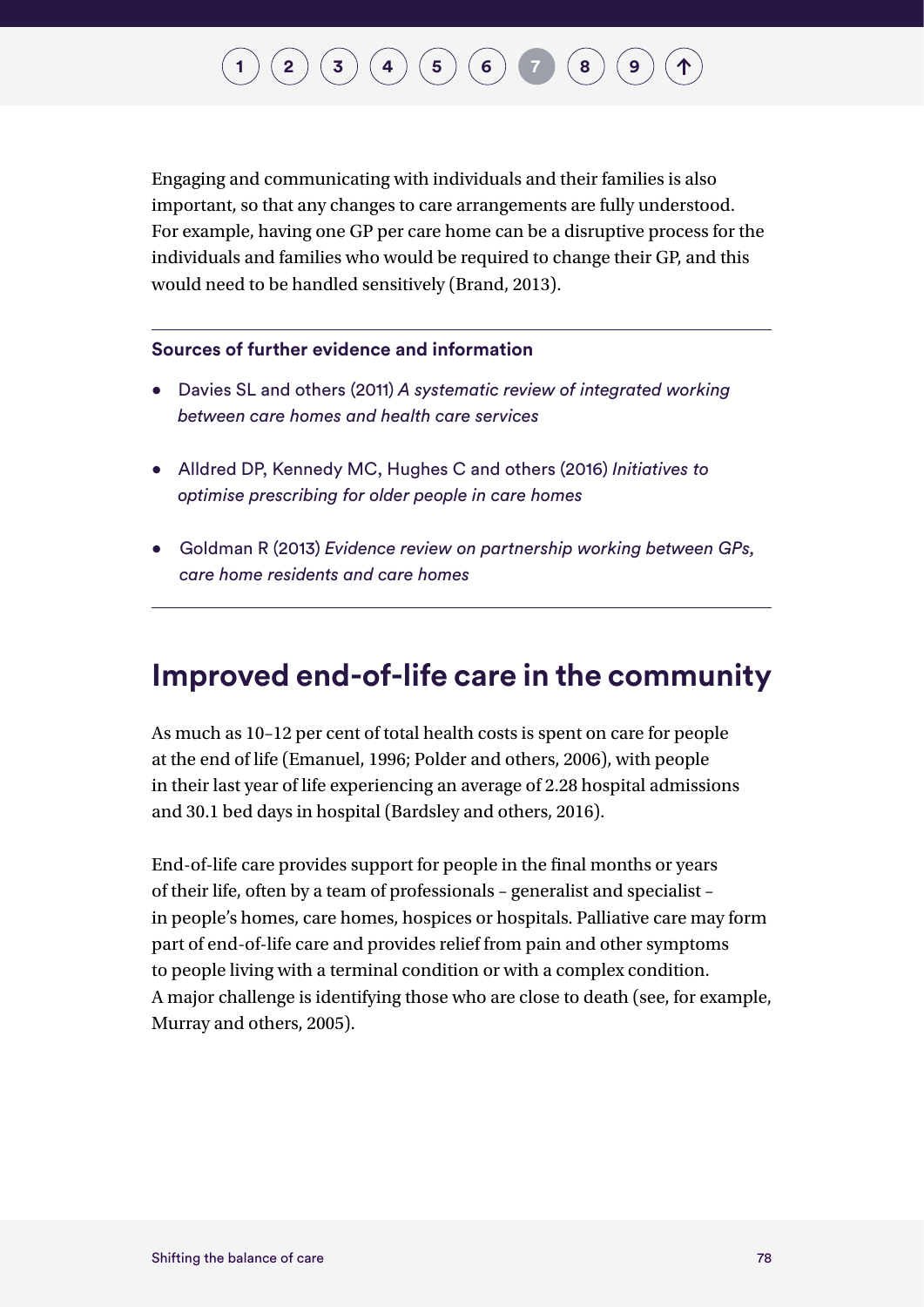Palliative care for people with advanced illnesses can double their chances of dying at home,**1** reduce patient symptom burden (particularly in patients with cancer) and has been shown to reduce costs by between 18 and 35 per cent when compared with usual care (Gomes and others, 2013).**2** However, although overall total costs have been found to be lower, the evidence for cost effectiveness was varied**3** and the use of emergency hospital services in the weeks preceding death showed no statistically significant difference to those receiving usual care. It has been estimated that high-quality palliative care could result in 60,000 fewer deaths in hospital, leading to savings of £180 million (Hughes-Hallett and others, 2011). Similarly, a review by the National Audit Office estimated that if there was better access to communitybased end-of-life care, £104 million could feasibly be saved from cancer patients alone as a result of fewer emergency admissions and reduced length of stay (National Audit Office, 2008). As well as economic arguments for improvements to end-of-life care, those who die at home are reportedly more likely to experience better coordinated, higher-quality care and be treated with more dignity and respect compared with those who die in hospital, according to an annual survey of bereaved family members (ONS, 2016c).

- 1 Based on a systematic review that included 23 studies, covering people with a range of conditions and care that was provided in various settings (e.g. home, hospice and hospital).
- 2 Based on six economic evaluations. Note that only one of the studies had statistically significant results because of sample size restrictions in two others and an absence of published significance testing in the other three.
- 3 Two of six economic evaluations reported that the initiative was cost effective, but the other four studies were either unclear or not reported.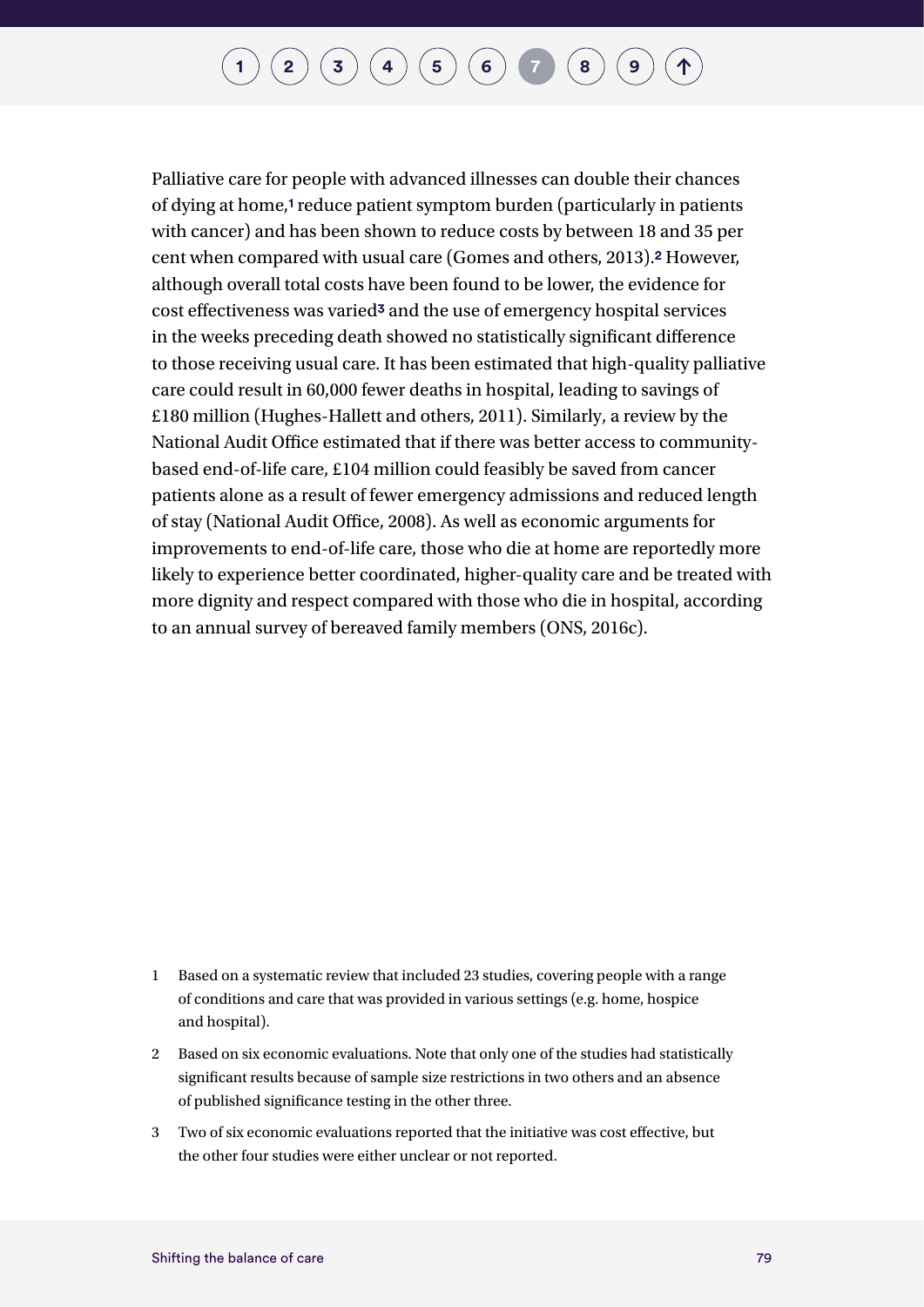## **[1](#page-7-0) [2](#page-10-0)**  $\left( \frac{1}{2} \right) \left( \frac{1}{2} \right) \left( \frac{1}{4} \right) \left( \frac{1}{2} \right) \left( \frac{1}{2} \right) \left( \frac{1}{2} \right) \left( \frac{1}{2} \right)$  $\left( \frac{1}{2} \right) \left( \frac{1}{2} \right) \left( \frac{1}{4} \right) \left( \frac{1}{2} \right) \left( \frac{1}{2} \right) \left( \frac{1}{2} \right) \left( \frac{1}{2} \right)$  $\left( \frac{1}{2} \right) \left( \frac{1}{2} \right) \left( \frac{1}{4} \right) \left( \frac{1}{2} \right) \left( \frac{1}{2} \right) \left( \frac{1}{2} \right) \left( \frac{1}{2} \right)$

#### **Box 9: Marie Curie's Nursing Service**

Marie Curie's Nursing Service (MCNS) provides integrated health and social care services at home, discharge support from hospital, and access to urgent care to help manage symptoms. Their nurses and health care assistants are given specialist training on palliative and end-of-life care, and deliver support based on the individual's care plan, as previously agreed with the district nurse.

People who received the service were found to be significantly more likely to die at home (78 per cent) compared to those who received usual care (35 per cent), and were less likely to have an emergency admission at the end of life (12 per cent compared with 29 per cent) (Chitnis and others, 2012). Hospital care costs of those who received the service were £1,140 per person less than those who received usual care, as measured from the first contact with MCNS until death. However, this does not account for the cost of providing MCNS, or the cost of other health or social care services (i.e. if users required additional GP support).

#### **Implementation challenges and issues4**

A key issue for implementation is identifying patients who would benefit from end-of-life care. At present, around one fifth of people who could benefit from palliative care go without. Staff training and development is a vital first step to increasing the number of people offered end-of-life care (Hughes-Hallett and others, 2011). Another hindrance is that many community services run from 9-5pm. Maintaining people in their own home requires appropriate support to be available 24/7. Out-of-hours palliative care is often provided by 'generalists', rather than people who have had specialist training. The result is that individuals who contact an out-of-hours doctor are at a greater risk of being transferred to hospital at the end of life. The availability and capacity of other community services, such as district nursing and GP or specialist support to care homes, is another consideration.

4 Based on a number of studies that reviewed barriers and enablers to palliative and end-of-life care more widely. See for example Addington-Hall and others, 2013 and Hanratty and others, 2014.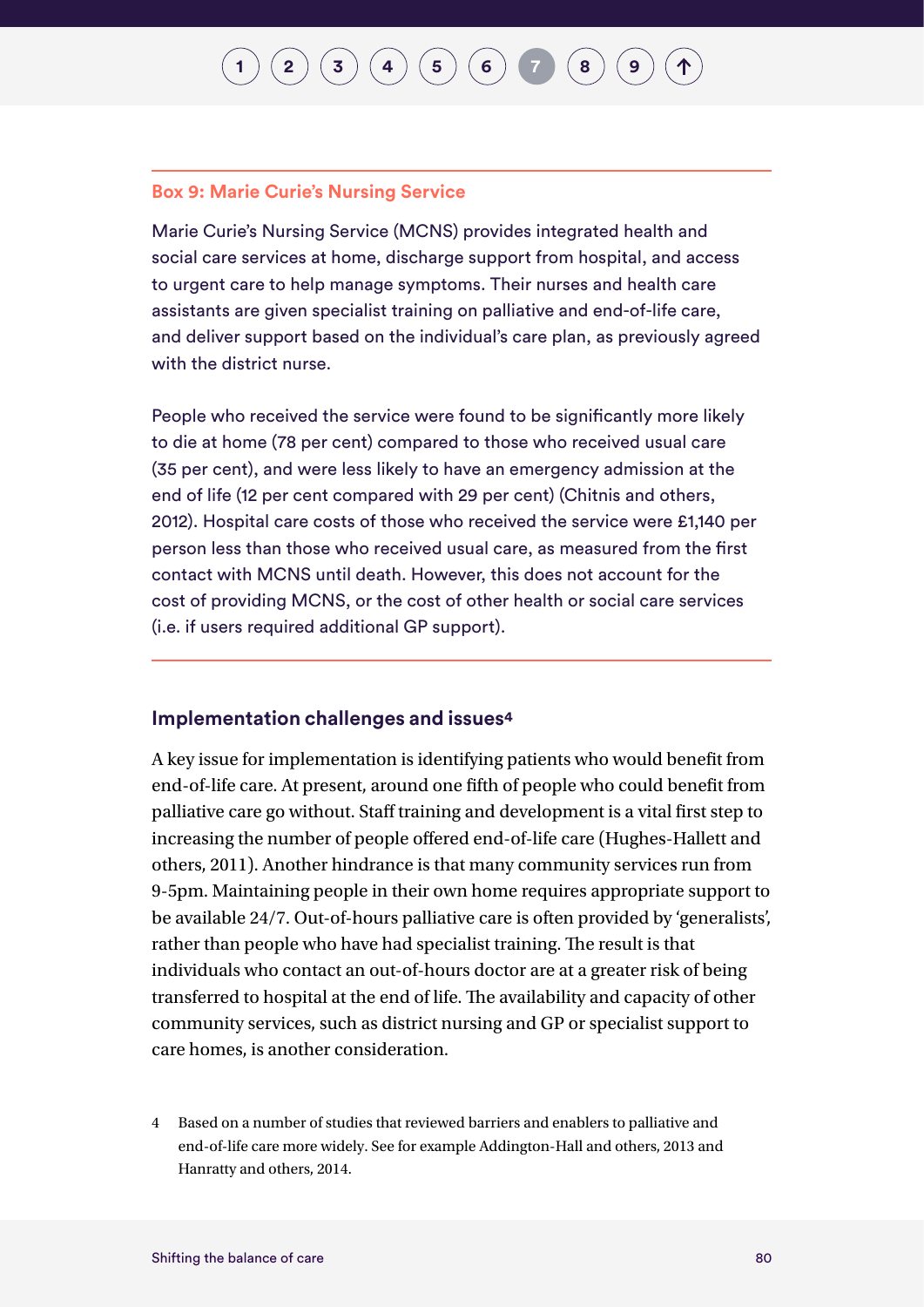In addition to upskilling staff, it is important that staff recognise that patients and their families/carers are often the most knowledgeable care coordinators. It is therefore essential that they are involved in any discussions, particularly around points of transition. To facilitate smooth transitions between professionals and between services, IT systems need to support coordination (consider, for example, the use of Electronic Palliative Care Coordination Systems (Public Health England, 2014)).

#### **Sources of further evidence and information**

- Gomes B and others (2013) *Effectiveness and cost-effectiveness of home palliative care services for adults with advanced illness and their caregivers*
- Chitnis X and others (2012) *The impact of the Marie Curie Nursing Service on place of death and hospital use at the end of life*
- Addlington-Hall J and others (2013) *Variations in access to end of life care out of hours*

### **Remote monitoring of people with certain long-term conditions**

Remote patient monitoring involves patients sending data to a health care professional via wireless technology or text, for example. It is most commonly used for patients with a chronic disease. Remote monitoring enables patients to monitor and understand patterns in their condition, and for professionals to intervene proactively – for example, by increasing their medication dose – offering the potential to reduce pressure on hospital and emergency services.

Remote monitoring has had a positive impact on managing a range of chronic conditions; e.g. improving glycaemic control (Bashshur and others, 2015; Wild and others, 2016) and peak expiratory flow (Paré and others, 2010), reducing blood pressure (Omboni and Guarda, 2011; McManus and others, 2010), and reducing the risk of mortality in heart failure patients (Inglis and others, 2015).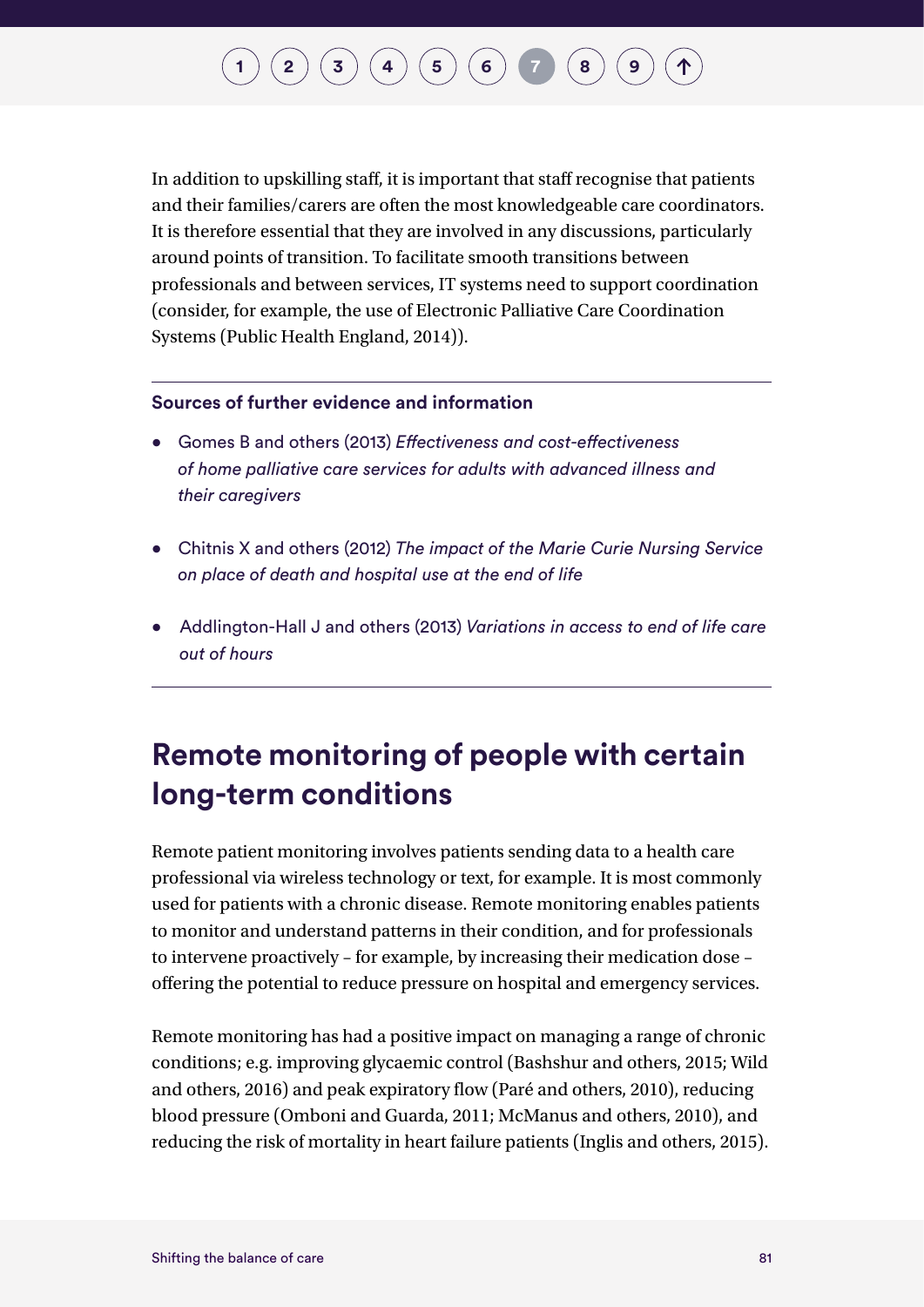Several studies have also shown improvements in patients' quality of life (Cruz and others, 2014; Paré and others, 2010).

A recent Cochrane review showed that monitoring patients with heart failure can reduce heart-failure related hospitalisations by nearly 30 per cent (Inglis and others, 2015); and a systematic review of monitoring for COPD found a positive effect on A&E attendances and hospitalisation for any cause – with risk reductions of between 10 per cent and 63 per cent**5** for the latter (Pedone and Lelli, 2015). However, remote monitoring can increase in-person and telephone contacts in primary care (Chumbler and others, 2005; Wild and others, 2016). Impact on hospital length of stay is inconclusive (Inglis and others, 2015; Pedone and Lelli, 2015) and for some areas such as heart failure, impact on readmissions and all-cause hospitalisations is also unclear (Inglis and others, 2015).

The cost effectiveness of remote monitoring is uncertain, with costs varying according to the intensity of the initiative and the technologies used (Inglis and others, 2015). A Cochrane review reported cost savings of between 14 and 86 per cent for heart failure patients (Inglis and others, 2015). For COPD, monitoring can lead to a reduction in hospital-related and overall costs (Cruz and others, 2014). One programme monitoring diabetic patients found savings of over \$2,000 per patient (Fasterholdt and others, 2016). However, other studies have found that monitoring increases costs, especially when direct costs are considered. For example, an evaluation of the Whole Systems Demonstrator project found only an 11 per cent probability of cost effectiveness (Henderson and others, 2013) and another programme found remote monitoring increased costs by over £280 per patient due to the cost of the monitoring service and increased nurse contacts (Wild and others, 2016).

5 Although only three studies reached statistical significance and evidence tends to be of fairly low quality.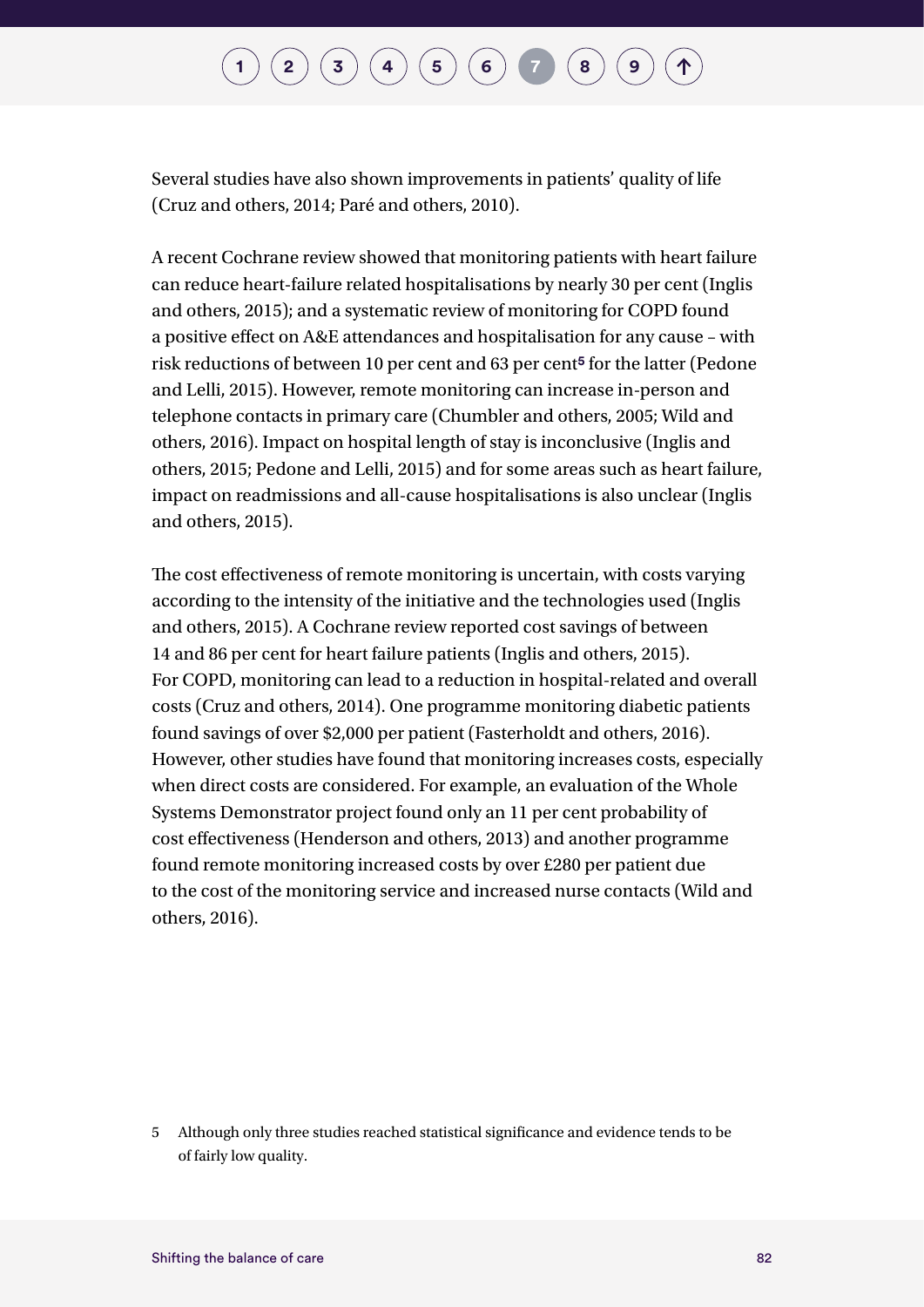## $\binom{2}{\frac{3}{4}} \binom{4}{5} \binom{5}{6} \binom{7}{7} \binom{8}{8}$  $\binom{2}{\frac{3}{4}} \binom{4}{5} \binom{5}{6} \binom{7}{7} \binom{8}{8}$  $\binom{2}{\frac{3}{4}} \binom{4}{5} \binom{5}{6} \binom{7}{7} \binom{8}{8}$  $\binom{2}{\frac{3}{4}} \binom{4}{5} \binom{5}{6} \binom{7}{7} \binom{8}{8}$  $\binom{2}{\frac{3}{4}} \binom{4}{5} \binom{5}{6} \binom{7}{7} \binom{8}{8}$  $\binom{2}{\frac{3}{4}} \binom{4}{5} \binom{5}{6} \binom{7}{7} \binom{8}{8}$  $\binom{2}{\frac{3}{4}} \binom{4}{5} \binom{5}{6} \binom{7}{7} \binom{8}{8}$  $\binom{2}{\frac{3}{4}} \binom{4}{5} \binom{5}{6} \binom{7}{7} \binom{8}{8}$  $\binom{2}{\frac{3}{4}} \binom{4}{5} \binom{5}{6} \binom{7}{7} \binom{8}{8}$  $\binom{2}{\frac{3}{4}} \binom{4}{5} \binom{5}{6} \binom{7}{7} \binom{8}{8}$  $\binom{2}{\frac{3}{4}} \binom{4}{5} \binom{5}{6} \binom{7}{7} \binom{8}{8}$  $\binom{2}{\frac{3}{4}} \binom{4}{5} \binom{5}{6} \binom{7}{7} \binom{8}{8}$  $\binom{2}{\frac{3}{4}} \binom{4}{5} \binom{5}{6} \binom{7}{7} \binom{8}{8}$  $\binom{2}{\frac{3}{4}} \binom{4}{5} \binom{5}{6} \binom{7}{7} \binom{8}{8}$  $\binom{2}{\frac{3}{4}} \binom{4}{5} \binom{5}{6} \binom{7}{7} \binom{8}{8}$

#### **Box 10: Hull telemonitoring service for heart failure patients**

Hull's nurse-led remote monitoring and clinical triage service for heart failure patients involves patients phoning a central location, and nurses providing expert assessment and referral to the community nursing team where appropriate.

A one-year evaluation found that for every 100 patients being monitored, ten all-cause hospital admissions were averted each month. Based on a savings assumption of £2,000 per averted admission, and taking account of total service costs, researchers found a return on investment of 48 per cent.

For more information see Cruickshank and Paxman, 2013.

#### **Implementation challenges and issues**

Remote monitoring requires patients and professionals to change their approach to care. Patients need to be engaged to ensure they comply with a monitoring initiative on a long-term basis. Professionals can help to ensure engagement by sending reminders for readings at appropriate times and clearly communicating the commitment required at the start of the initiative. Given that monitoring can be costly, it is important those patients who stand to benefit the most are invited to participate. Selecting patients with the capacity for self-management is crucial, as is identifying cohorts for which the initiative is most effective, e.g. high-risk heart failure patients who have been recently discharged from an acute care setting (Kitsiou and others, 2015).

A number of things can help support professionals to work in new ways. These include: working monitoring into routine workflow; using software that provides clear data reports; establishing clear information governance and data management strategies; and integrating monitoring systems with electronic health records to avoid manual data entry.

Ultimately, both patients and professionals need to be convinced of the benefits of remote monitoring. Sharing evidence on how it can improve patient outcomes and quality of life can help.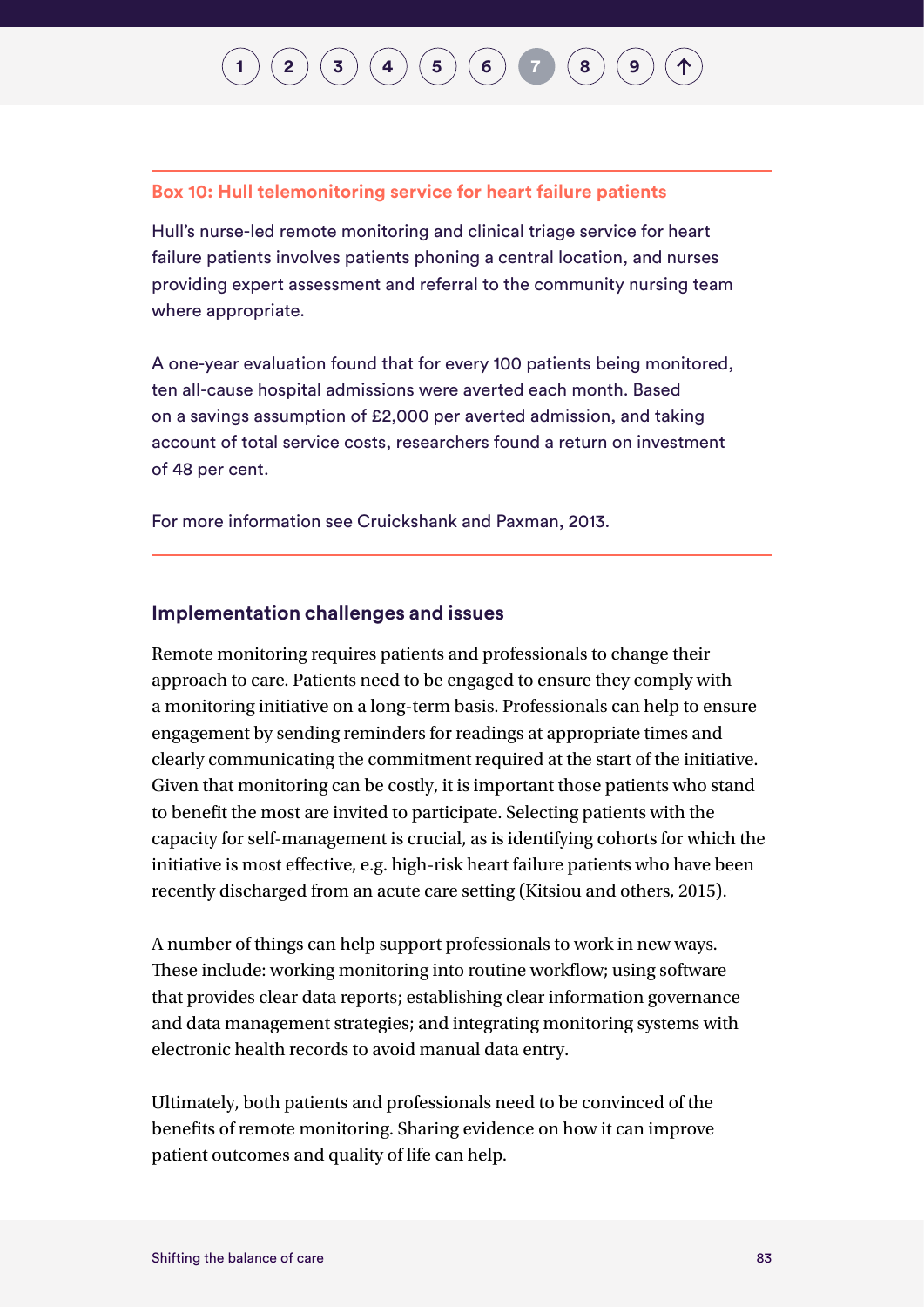## $\binom{1}{2}\binom{3}{4}\binom{4}{5}\binom{5}{6}\binom{7}{7}\binom{8}{8}$  $\binom{1}{2}\binom{3}{4}\binom{4}{5}\binom{5}{6}\binom{7}{7}\binom{8}{8}$  $\binom{1}{2}\binom{3}{4}\binom{4}{5}\binom{5}{6}\binom{7}{7}\binom{8}{8}$  $\binom{1}{2}\binom{3}{4}\binom{4}{5}\binom{5}{6}\binom{7}{7}\binom{8}{8}$  $\binom{1}{2}\binom{3}{4}\binom{4}{5}\binom{5}{6}\binom{7}{7}\binom{8}{8}$  $\binom{1}{2}\binom{3}{4}\binom{4}{5}\binom{5}{6}\binom{7}{7}\binom{8}{8}$  $\binom{1}{2}\binom{3}{4}\binom{4}{5}\binom{5}{6}\binom{7}{7}\binom{8}{8}$  $\binom{1}{2}\binom{3}{4}\binom{4}{5}\binom{5}{6}\binom{7}{7}\binom{8}{8}$  $\binom{1}{2}\binom{3}{4}\binom{4}{5}\binom{5}{6}\binom{7}{7}\binom{8}{8}$  $\binom{1}{2}\binom{3}{4}\binom{4}{5}\binom{5}{6}\binom{7}{7}\binom{8}{8}$  $\binom{1}{2}\binom{3}{4}\binom{4}{5}\binom{5}{6}\binom{7}{7}\binom{8}{8}$  $\binom{1}{2}\binom{3}{4}\binom{4}{5}\binom{5}{6}\binom{7}{7}\binom{8}{8}$  $\binom{1}{2}\binom{3}{4}\binom{4}{5}\binom{5}{6}\binom{7}{7}\binom{8}{8}$  $\binom{1}{2}\binom{3}{4}\binom{4}{5}\binom{5}{6}\binom{7}{7}\binom{8}{8}$  $\binom{1}{2}\binom{3}{4}\binom{4}{5}\binom{5}{6}\binom{7}{7}\binom{8}{8}$  $\binom{1}{2}\binom{3}{4}\binom{4}{5}\binom{5}{6}\binom{7}{7}\binom{8}{8}$  $\binom{1}{2}\binom{3}{4}\binom{4}{5}\binom{5}{6}\binom{7}{7}\binom{8}{8}$

#### **Sources of further evidence and information**

- Kitsiou S, Paré G and Jaana M (2015) *Effects of home telemonitoring initiatives on patients with chronic heart failure: an overview of systematic reviews*
- Inglis SC, Clark RA, Dierckx R and others (2015) *Structured telephone support or non-invasive telemonitoring for patients with heart failure*
- Cruz J, Brooks D and Marques A (2014) *Home telemonitoring effectiveness in COPD: a systematic review*

### **Extensivist model of care for high risk patients**

The 'extensivist' model of care aims to overcome the discontinuity between primary and secondary care, and provide holistic care to the very highest risk population. Unlike many other integrated care models, it does not try to superimpose a coordination function onto existing care. Instead, it fundamentally redesigns care. The design of the model varies, but it usually surrounds the patient with a multidisciplinary care team, led by a clinician (the extensivist – often a GP) who retains responsibility for their patients at all times, even during hospital admission and post-discharge (Wedderburn and others, 2016). The extensivist has the skills to manage chronic and acute illnesses, and acts as the patient's advocate and care coordinator. The continuity of care offered by the multidisciplinary team offers opportunities to reduce inappropriate medicalisation and to chase up referrals and treatment when appropriate. Through care planning and operating a system of home visits, the model is intended to keep people well, avoid A&E attendances and emergency admissions, and reduce length of stay (Wedderburn and others, 2016).

The original example of this model is from the US (CareMore), although there are new examples emerging (e.g. Symphony in Dorset). Symphony is yet to produce evaluation data and a formal evaluation of CareMore is still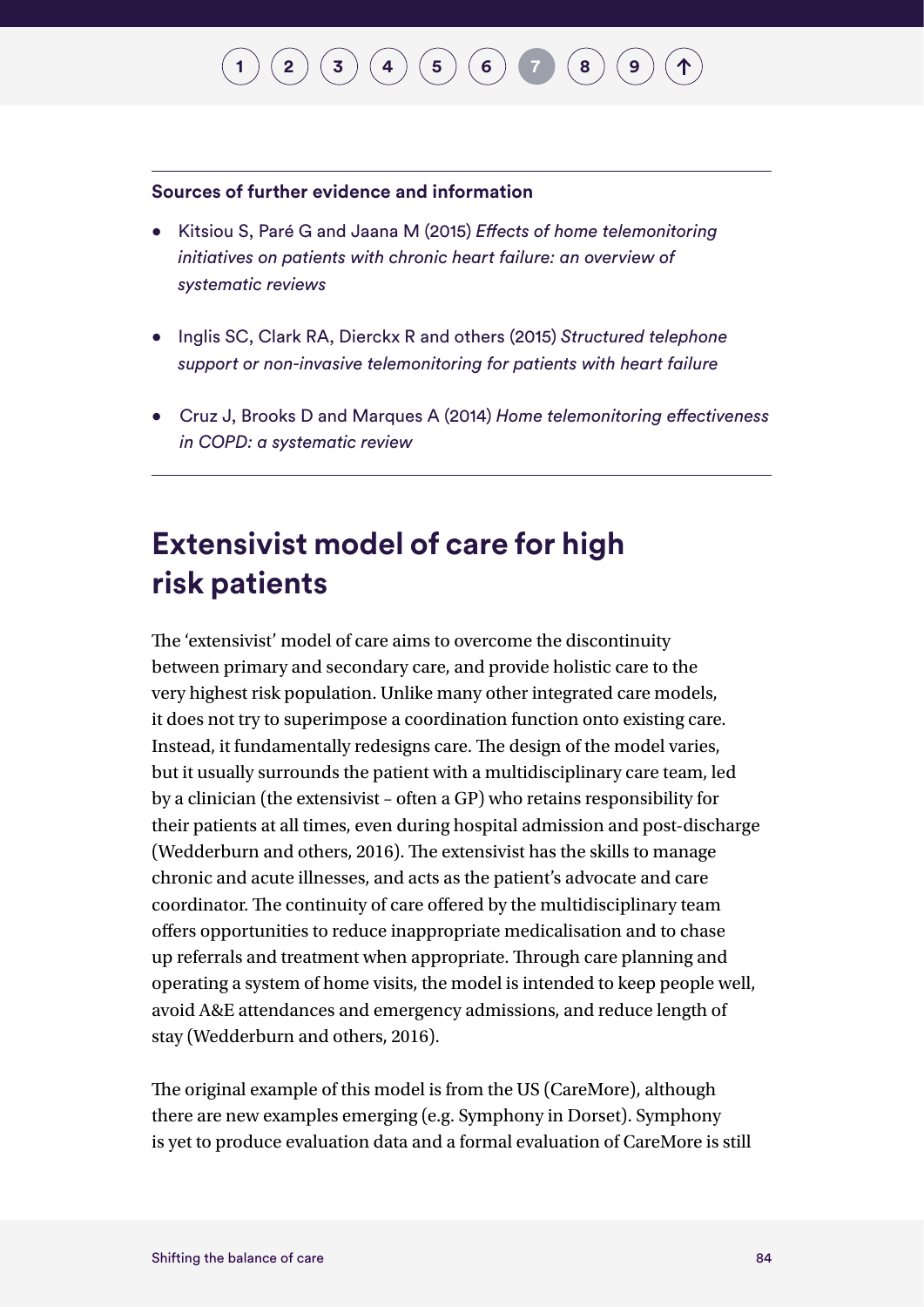underway, although preliminary data suggest positive impact compared with the general Medicare population, CareMore patients had a 31 per cent lower length of stay (3.7 days compared with 5.2 days); a 20 per cent lower readmission rate (14.7 per cent compared with 18.4 per cent; Powers and others, 2016); and use 63 per cent fewer bed days (Peterson and others, 2011). In terms of cost, there is no robust data available. One source suggests that the highest risk CareMore patients cost \$2,250 per member per month compared with an expected \$3,500 for similar risk patients in a Medicare/Medicaid model (Sinsky and Sinsky, 2015).

#### **Sources of further evidence and information**

There are no robust evaluations of extensivist models, but for more information about how they are operating, see:

- Higman J (2015) *A journey to improve the care of people with long term conditions in south Somerset*
- Sinsky C and Sinsky T (2015) *Lessons from CareMore: A stepping stone to stronger primary care of frail elderly patients*

#### **Case management and care coordination**

Case management is a process of planning, coordinating and reviewing the care of an individual (Hutt and others, 2004), involving collaboration, facilitation and advocacy 'to meet an individual's health needs through communication and available resources to promote quality and cost-effective outcomes' (Purdy, 2010). Case management is usually aimed at those at high risk of admission or deterioration, in order to reduce risk of admission and to maintain an individual in their home, and to improve quality of life and health outcomes. It is usually delivered via a multidisciplinary team. Central to case management is care planning, which was introduced with the intention of improving the process of care and increasing multidisciplinary input (Burt and others, 2012).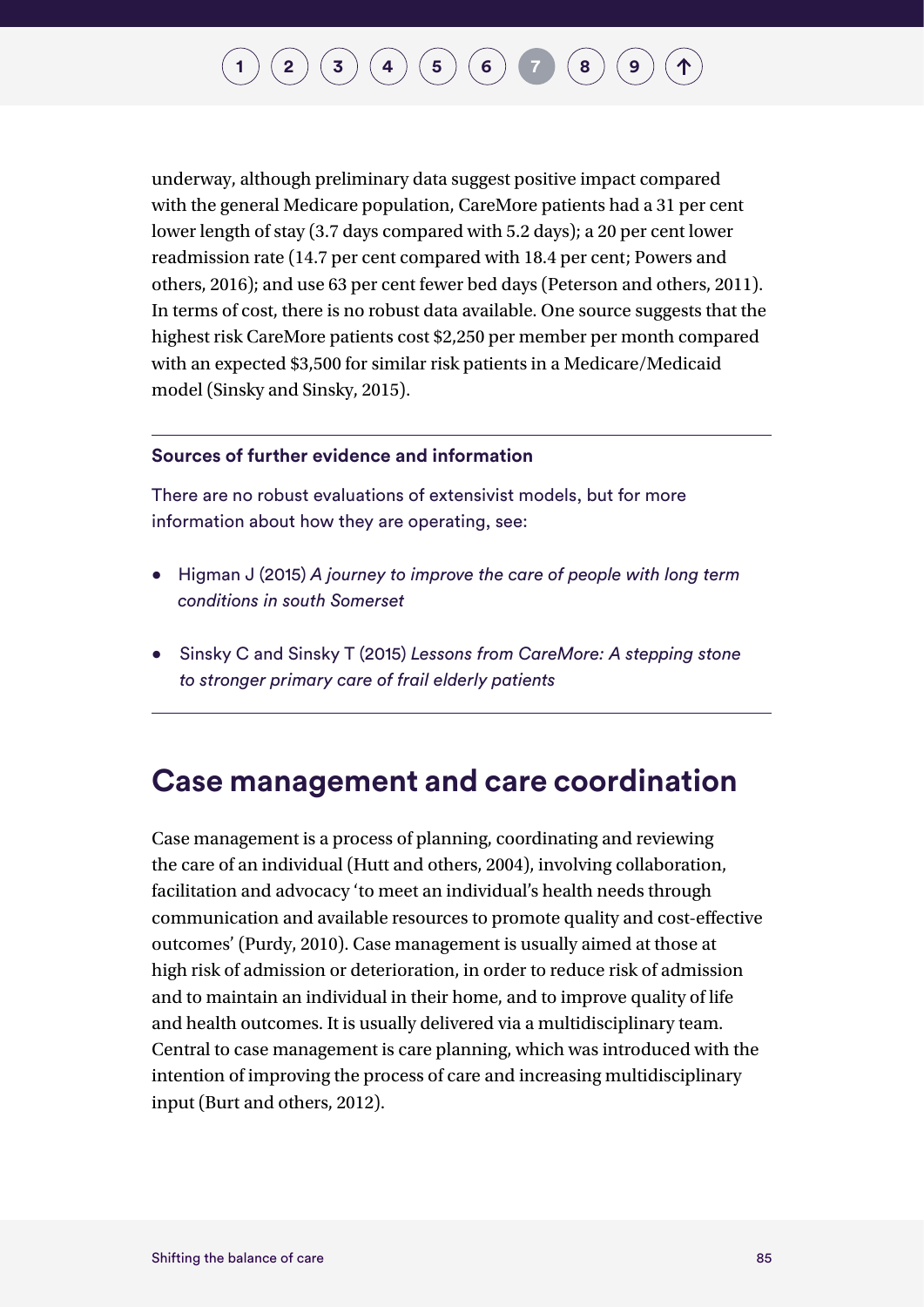The evidence on case management is mixed. Part of the challenge is in comparing initiatives that vary in design, scale and target group. Purdy concluded that there 'is no compelling evidence it decreases hospital admissions' (Purdy, 2010). Hudon and colleagues (2016) more recently came to a similar conclusion, finding that many studies suggest case management has the potential to reduce emergency visits, hospitalisations and cost, but that the quality of those studies is weak and that more robust trials are needed to confirm its effectiveness. However, an evaluation of a number of large-scale integrated care pilots found that those that had case management at their heart reduce outpatient attendances and elective admissions by 22 per cent and 21 per cent respectively, and resulted in a significant 9 per cent reduction in overall secondary care costs in the six months following initiative (RAND, 2012). There is stronger evidence that case management improves satisfaction and quality of life (Hudon and others, 2016; Gravelle and others, 2007).

Case management is often one component of a wider initiative, which makes it difficult to attribute any impact. For case management to be effective, it relies upon other elements such as a functional multidisciplinary team and good data sharing. It is also important to have at its core a case manager who has an ability to negotiate and advocate on behalf of patients (Ross and others, 2011).

#### **Sources of further evidence and information**

- Hudon C, Chouinard M-C, Lambert M, Dufour I, Krieg C (2016) *Effectiveness of case management interventions for frequent users of healthcare services: a scoping review*
- Hutt R, Rosen R and McCauley J (2004) *Case-managing long-term conditions: what impact does it have in the treatment of older people?*
- Ross S, Curry N and Goodwin N (2011) *Case management: what it is and how it can best be implemented*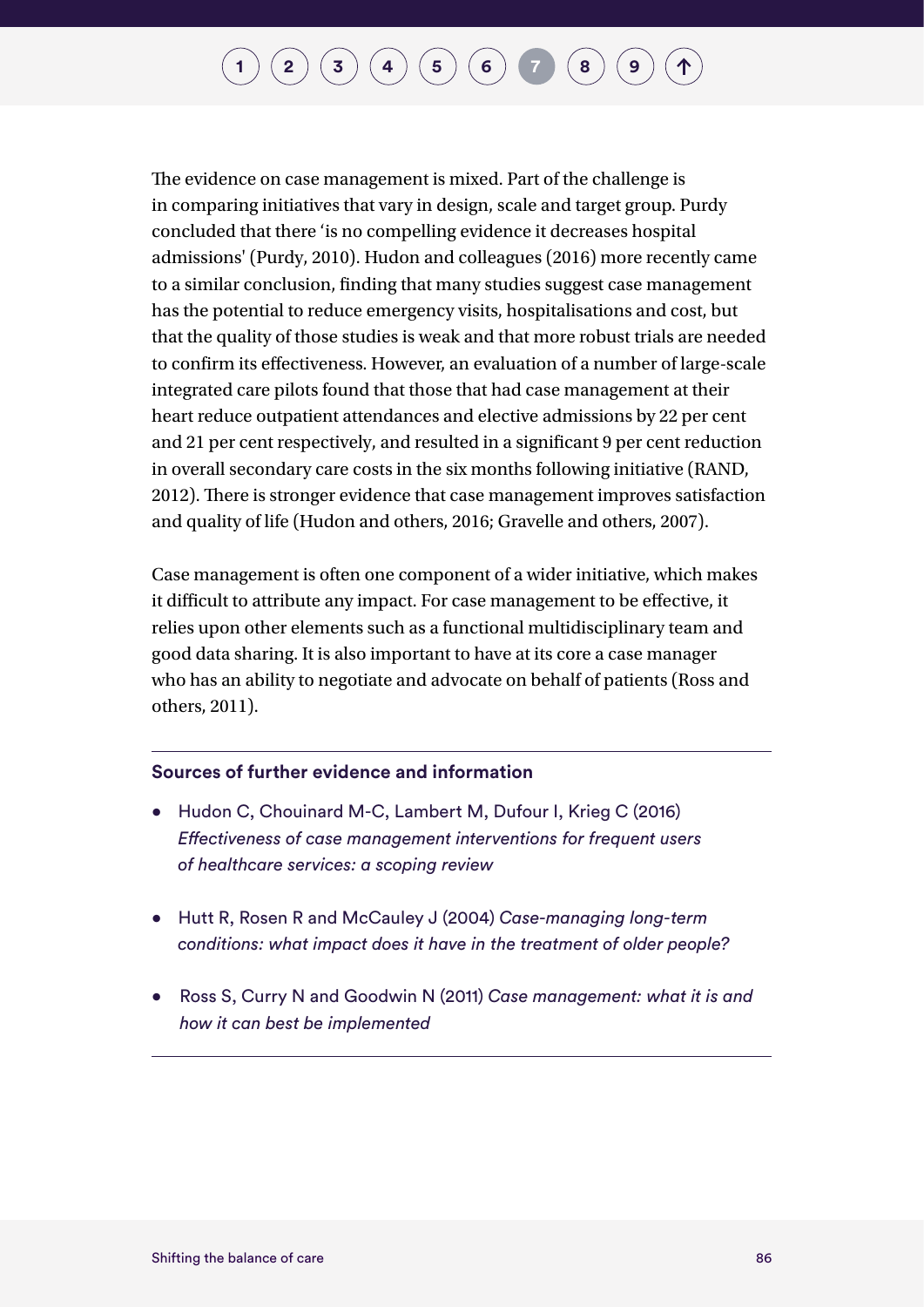### **Virtual ward – a model of home-based multidisciplinary care based on the idea of a hospital ward**

A virtual ward is a model of home-based multidisciplinary care based on the idea of a hospital ward. Intended to avoid emergency admission or readmission, patients are typically identified using a risk stratification tool. The patient remains at home and is cared for via visits and phone calls. Each patient has a care plan designed on 'admission' to the ward and patients are discussed by the multidisciplinary team at regular intervals according to their risk of admission. Specialist staff may be brought in in the same way as they would be in hospital. Patients are discharged once they are no longer deemed high risk by the team, or by the risk stratification tool (Dhalla and others, 2014; Leung and others, 2015; Lewis, 2006).

The available evidence is limited and mixed, and often based on small, context-specific initiatives. An evaluation of three NHS virtual wards targeting patients at risk of admission found no reduction in emergency hospital admissions in the six months after admission to the ward, but it did find a decrease in elective admissions and outpatient attendances. There was no reduction in overall hospital costs (Lewis and others, 2013). A large RCT in Canada targeting patients at high risk of readmission found the ward did not reduce readmission or death at 30 days or 90 days after discharge. The authors concluded that a virtual ward structured in this way would be unlikely to offer an efficient use of resources (Dhalla and others, 2014). The virtual wards discussed in the literature have targeted those at very high risk of (re)admission and it is possible that little or no impact was detected because those (re)admissions were not preventable.

The success of a virtual ward depends on each component operating effectively: if effective communication, coordination and data sharing are in place across the system, and risk stratification is accurate, the initiative is more likely to be successful.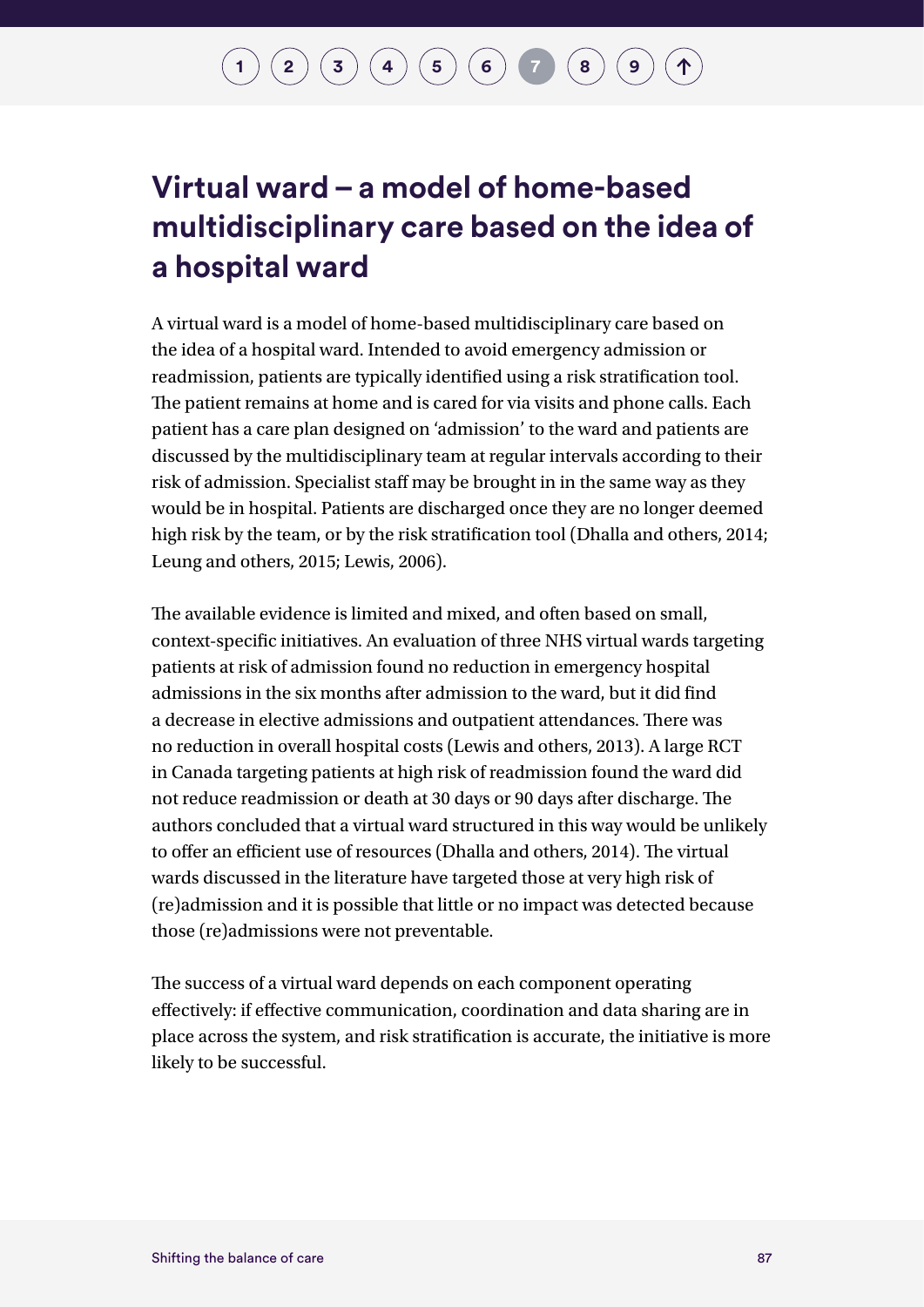#### **Sources of further evidence and information**

- Lewis GH, Georghiou T, Steventon A and others (2013) *Impact of "virtual wards" on hospital use: a research study using propensity matched controls and a cost analysis*
- Lewis GH (2006) *Case study: Virtual wards at Croydon Primary Care Trust*
- Lewis GH (2013) *Integrating care for high-risk patients in England using the virtual ward model*

### **Conclusion**

| <b>Relative strength of evidence</b><br>of reduction in activity and<br>whole-system costs | <b>Initiative</b>                                                                                                                                                                             |
|--------------------------------------------------------------------------------------------|-----------------------------------------------------------------------------------------------------------------------------------------------------------------------------------------------|
| Most positive evidence                                                                     | • Additional clinical support to people in<br>nursing and care homes<br>• Improved end-of-life care in the<br>community<br>• Remote monitoring of people with<br>certain long-term conditions |
| Emerging positive evidence                                                                 | • Extensivist model of care for high<br>risk patients                                                                                                                                         |
| Mixed evidence, particularly on overall<br>cost reduction                                  | • Case management and care<br>coordination<br>• Virtual ward                                                                                                                                  |

A large number of diverse initiatives have been tried over the last two decades with the intention of better managing 'at risk' populations, but while services are highly valued by patients, very few have successfully reduced hospital activity. The strongest evidence relates to those initiatives that target welldefined groups; that is those in nursing and residential homes, and those at the end of life. There is growing evidence for initiatives that monitor people at home, particularly for some conditions such as heart failure. The extensivist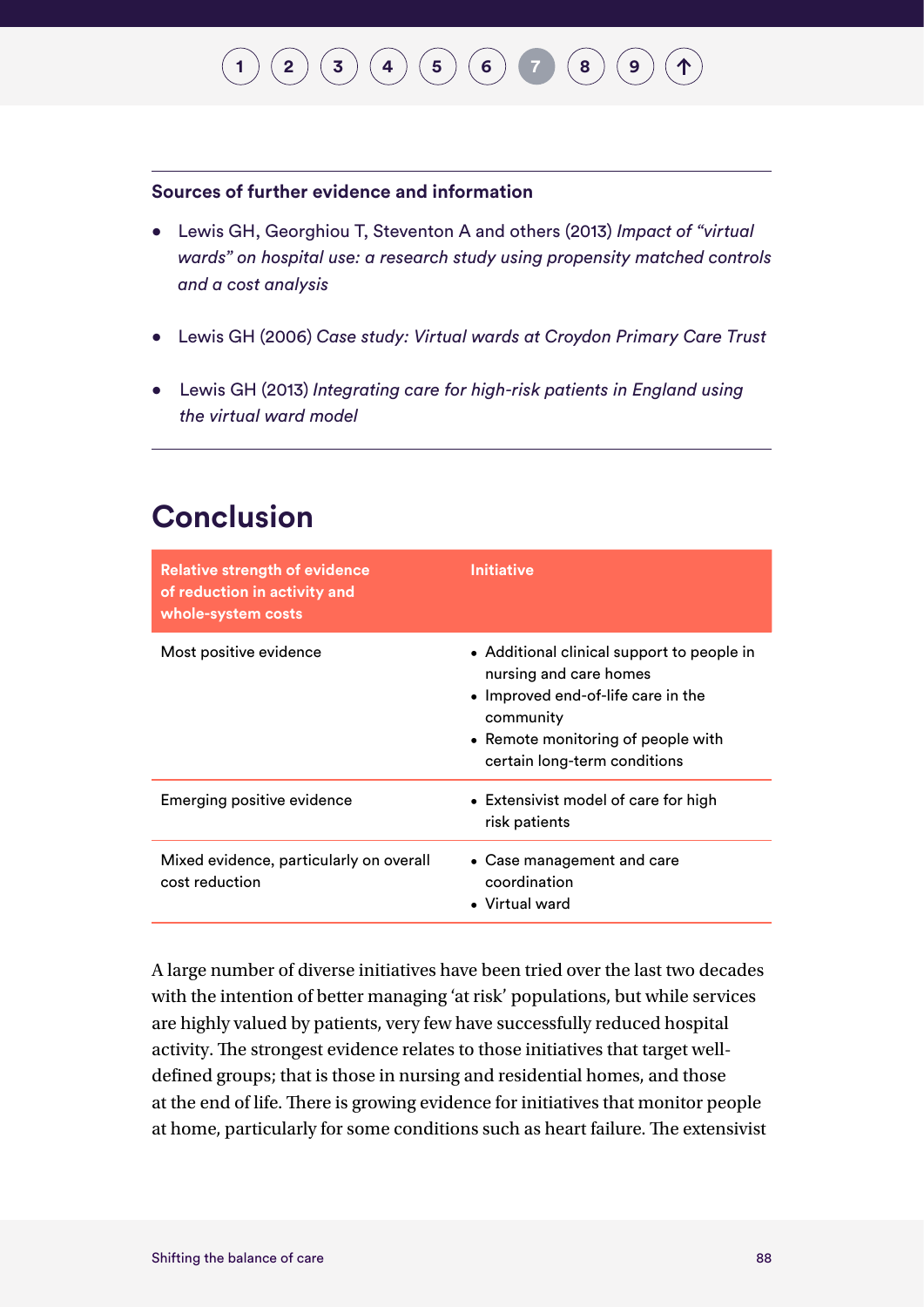## $\binom{1}{2}\binom{3}{4}\binom{4}{5}\binom{5}{6}\binom{7}{7}\binom{8}{8}$  $\binom{1}{2}\binom{3}{4}\binom{4}{5}\binom{5}{6}\binom{7}{7}\binom{8}{8}$  $\binom{1}{2}\binom{3}{4}\binom{4}{5}\binom{5}{6}\binom{7}{7}\binom{8}{8}$  $\binom{1}{2}\binom{3}{4}\binom{4}{5}\binom{5}{6}\binom{7}{7}\binom{8}{8}$  $\binom{1}{2}\binom{3}{4}\binom{4}{5}\binom{5}{6}\binom{7}{7}\binom{8}{8}$  $\binom{1}{2}\binom{3}{4}\binom{4}{5}\binom{5}{6}\binom{7}{7}\binom{8}{8}$  $\binom{1}{2}\binom{3}{4}\binom{4}{5}\binom{5}{6}\binom{7}{7}\binom{8}{8}$  $\binom{1}{2}\binom{3}{4}\binom{4}{5}\binom{5}{6}\binom{7}{7}\binom{8}{8}$  $\binom{1}{2}\binom{3}{4}\binom{4}{5}\binom{5}{6}\binom{7}{7}\binom{8}{8}$  $\binom{1}{2}\binom{3}{4}\binom{4}{5}\binom{5}{6}\binom{7}{7}\binom{8}{8}$  $\binom{1}{2}\binom{3}{4}\binom{4}{5}\binom{5}{6}\binom{7}{7}\binom{8}{8}$  $\binom{1}{2}\binom{3}{4}\binom{4}{5}\binom{5}{6}\binom{7}{7}\binom{8}{8}$  $\binom{1}{2}\binom{3}{4}\binom{4}{5}\binom{5}{6}\binom{7}{7}\binom{8}{8}$  $\binom{1}{2}\binom{3}{4}\binom{4}{5}\binom{5}{6}\binom{7}{7}\binom{8}{8}$  $\binom{1}{2}\binom{3}{4}\binom{4}{5}\binom{5}{6}\binom{7}{7}\binom{8}{8}$  $\binom{1}{2}\binom{3}{4}\binom{4}{5}\binom{5}{6}\binom{7}{7}\binom{8}{8}$  $\binom{1}{2}\binom{3}{4}\binom{4}{5}\binom{5}{6}\binom{7}{7}\binom{8}{8}$

model, which provides holistic care for those at greatest risk, has promising evidence from its use in the US but its benefits have yet to be demonstrated in England. The initiatives which have the greatest challenge in demonstrating impact on hospital activity, but have other positive benefits for patients and their experience, are more general attempts to case manage those deemed to be at highest risk of admission, including the use of virtual wards.

There are several reasons for this lack of impact or cost savings. First, efforts to coordinate care involve initiatives to correct underuse and ensure timely access to care. In isolation, these efforts tend to increase the use of care, at least partially negating any reductions in preventable or unnecessary care resulting from coordination. Second, for every costly complication prevented, a care coordination programme must manage multiple patients at risk of such a complication, even if it selectively targets high-risk patients. And third, care coordination is costly. The cost of staff and other resources can offset the savings from the hospital care avoided (McWilliams, 2016).

Maximising impact on hospital use requires accurately targeting initiatives at the group most likely to benefit, and for which a reduction in admission will have most impact on resource use. Risk stratification tools still struggle to identify at risk individuals at the point before they deteriorate.

Trends in life expectancy and the number of people with multi-morbidities suggest that the number of 'at risk' people will continue to rise, making it an even greater imperative to manage this group better. The lesson from the evidence is that significant attention needs to be paid to the accurate targeting of initiatives, while moderating expectations of their capacity to reduce overall cost.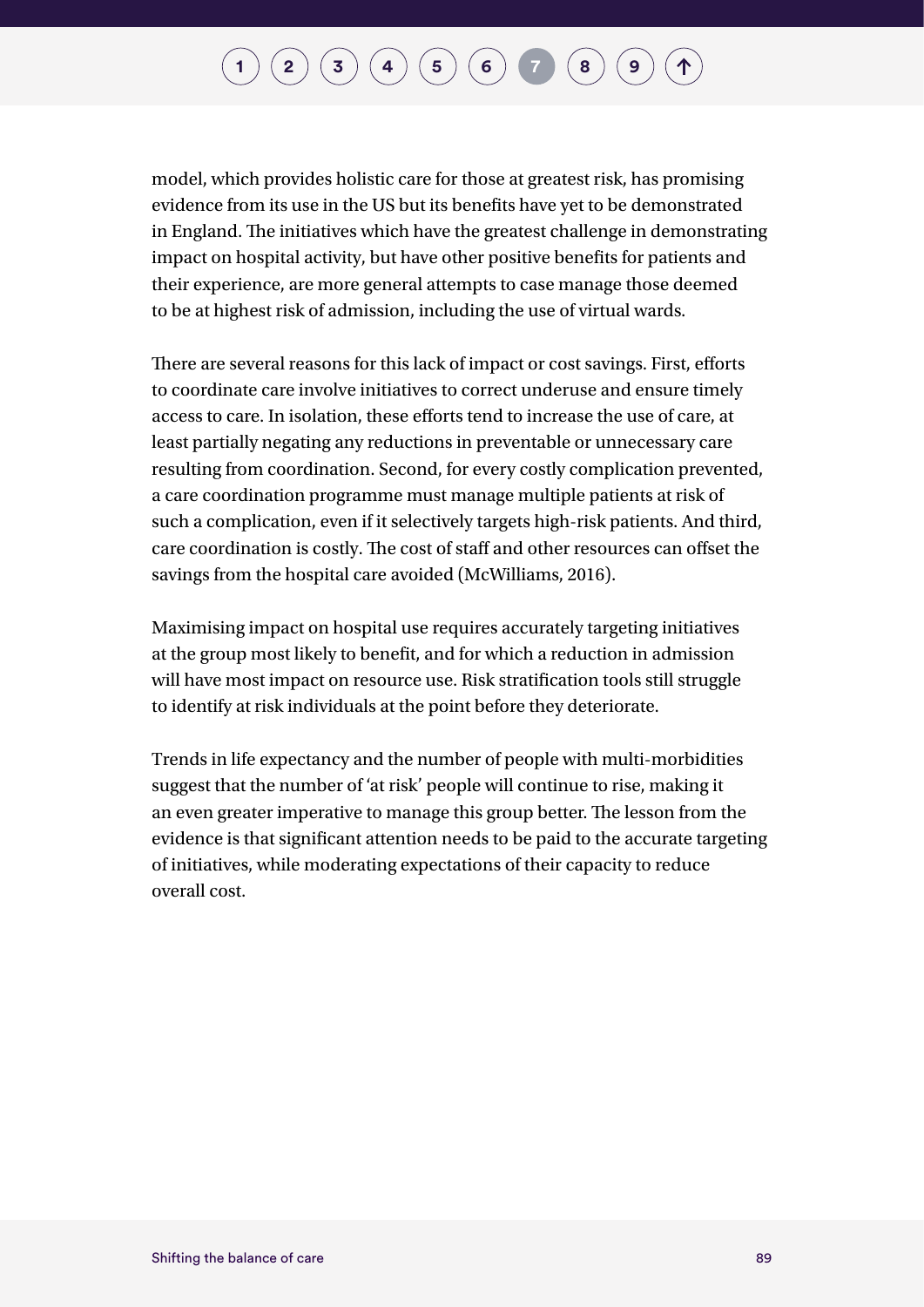## <span id="page-93-0"></span>**Support for patients to care for themselves and access community resources 8**

#### **Context**

There are 15 million people with long-term conditions, and over two million with multiple long-term conditions (Department of Health, 2012). As the population ages, this figure is likely to grow. At present this population accounts for 55 per cent of GPs appointments and 77 per cent of inpatient bed days (House of Commons Health Committee, 2014). The Self Care Forum estimates that individuals living with a long-term condition will spend, on average, six hours per year with a health care professional and the remaining 8,754 hours managing their health themselves. The Department of Health estimates that up to 80 per cent of people living with a long-term condition can be supported to manage their own condition (Department of Health, 2005). Equipping people with strategies and mechanisms to manage their own conditions has the potential to avert crises and reduce their use of NHS resource.

The traditional medical model treats individual physical conditions in isolation, but many people with long-term medical conditions have additional mental and social care needs. Social prescribing, which involves investing in community and voluntary groups and empowering patients, is one approach that advocates moving beyond this narrow medical model and seeks to address the needs of a person as a whole. The NHS Alliance and Primary Care Foundation estimate that 4 per cent of GP appointments could be dealt with through social prescribing or navigation (Clay and Stern, 2015).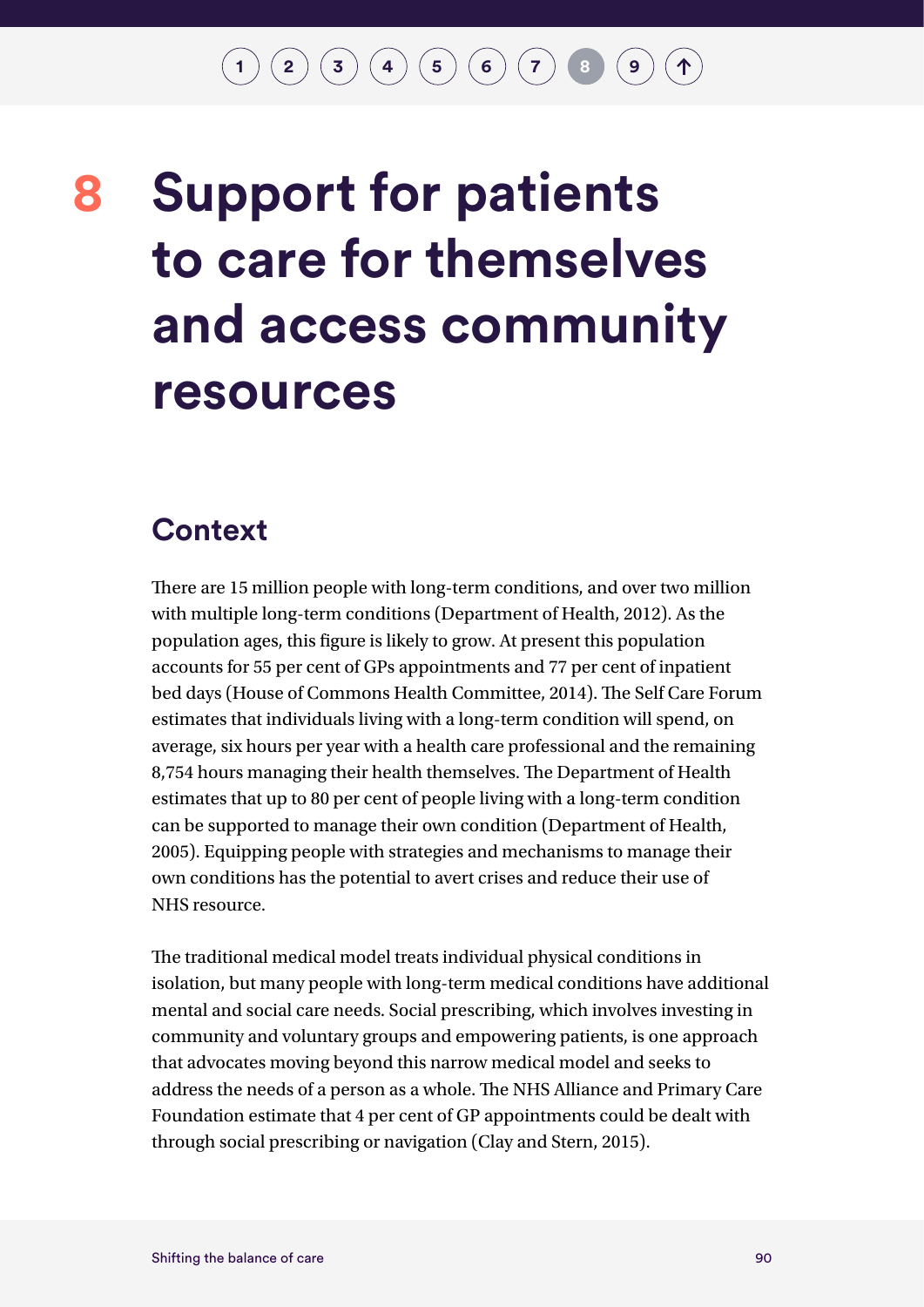A survey by Nesta and partners found that only 9 per cent of respondents had been given a social prescription, despite 55 per cent of them wanting their GP to offer one (Nesta, 2013).

We consider below the evidence for support for self-care and social prescribing, and their likely impact on demand and capacity to deliver savings.

#### **Support for self-care**

Self-care refers to the actions people take to stay fit and maintain good physical and mental health; meet social and psychological needs; prevent illness or accidents; care for minor ailments and long-term conditions; and maintain health and wellbeing after an acute illness or discharge from hospital (Department of Health, 2005). Support for self-care can involve education, psychological strategies, support to help adherence to treatments, practical support and social support as appropriate (Taylor and others, 2014).

Evidence suggests that self-care can have a positive impact, although it is often not clear which component makes it effective (Purdy, 2010; Taylor and others, 2014). Self-care in long-term conditions has been shown to reduce A&E attendances, in particular for adults with COPD and asthma, and possibly heart failure (National Audit Office, 2013; NHS England, 2015b; Purdy and others, 2012; Purdy, 2010). It can also improve adherence to treatment and medication (Challis, 2010). A systematic review found self-management support was associated with reductions in cost, a small significant improvement in quality of life and significant reductions in health care utilisation, with evidence being strongest for respiratory and cardiovascular disorders. This covered a number of conditions, such as respiratory, cardiovascular, mental health, arthritis and other pain conditions (Panagioti and others, 2014). Furthermore, utilising IT in the form of wearable technology and apps can have a positive impact in helping patients manage their own conditions and improve their diet, exercise and medication adherence (Castle-Clarke and Imison, 2016). More research is needed, however, to establish what works in which contexts.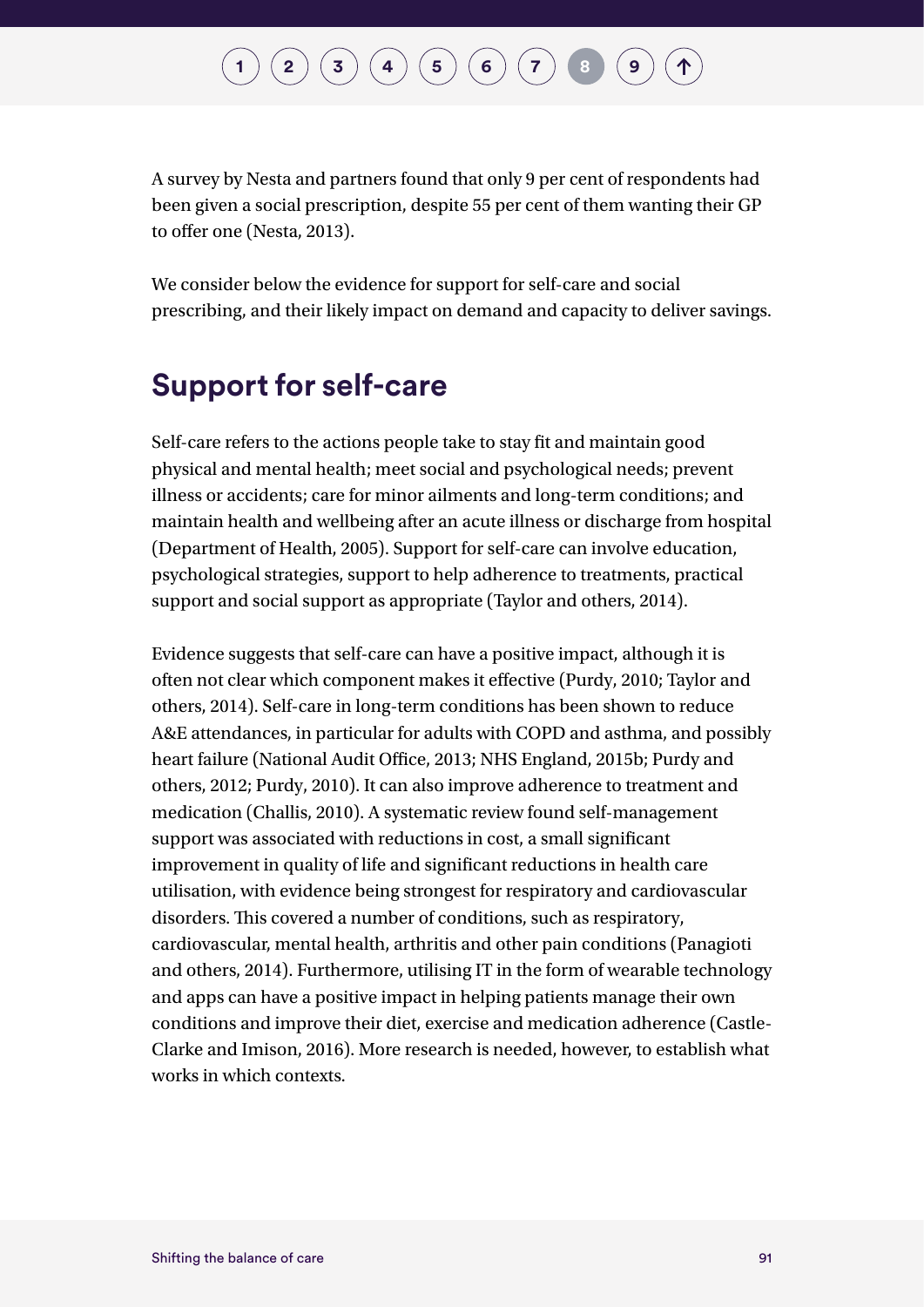## $\binom{2}{\frac{3}{4}} \binom{4}{5} \binom{5}{6} \binom{7}{7} \frac{8}{8}$  $\binom{2}{\frac{3}{4}} \binom{4}{5} \binom{5}{6} \binom{7}{7} \frac{8}{8}$  $\binom{2}{\frac{3}{4}} \binom{4}{5} \binom{5}{6} \binom{7}{7} \frac{8}{8}$  $\binom{2}{\frac{3}{4}} \binom{4}{5} \binom{5}{6} \binom{7}{7} \frac{8}{8}$  $\binom{2}{\frac{3}{4}} \binom{4}{5} \binom{5}{6} \binom{7}{7} \frac{8}{8}$  $\binom{2}{\frac{3}{4}} \binom{4}{5} \binom{5}{6} \binom{7}{7} \frac{8}{8}$  $\binom{2}{\frac{3}{4}} \binom{4}{5} \binom{5}{6} \binom{7}{7} \frac{8}{8}$  $\binom{2}{\frac{3}{4}} \binom{4}{5} \binom{5}{6} \binom{7}{7} \frac{8}{8}$  $\binom{2}{\frac{3}{4}} \binom{4}{5} \binom{5}{6} \binom{7}{7} \frac{8}{8}$  $\binom{2}{\frac{3}{4}} \binom{4}{5} \binom{5}{6} \binom{7}{7} \frac{8}{8}$  $\binom{2}{\frac{3}{4}} \binom{4}{5} \binom{5}{6} \binom{7}{7} \frac{8}{8}$  $\binom{2}{\frac{3}{4}} \binom{4}{5} \binom{5}{6} \binom{7}{7} \frac{8}{8}$  $\binom{2}{\frac{3}{4}} \binom{4}{5} \binom{5}{6} \binom{7}{7} \frac{8}{8}$  $\binom{2}{\frac{3}{4}} \binom{4}{5} \binom{5}{6} \binom{7}{7} \frac{8}{8}$  $\binom{2}{\frac{3}{4}} \binom{4}{5} \binom{5}{6} \binom{7}{7} \frac{8}{8}$

The success of self-care initiatives depends on a patient's level of activation – the knowledge, skills and confidence they have in managing their own health and health care (De Silva, 2011; Hibbard and others, 2005). Highly activated patients have better clinical outcomes and more positive care experiences than passive recipients of care (Hibbard and Greene, 2013). Emerging evidence also suggests engaged patients have lower health care costs through a reduced number of costly hospital admissions (De Silva, 2011; Hibbard and Greene, 2013).

#### **Box 11: Self-management Programme of Activity, Coping and Education (SPACE) for COPD**

A controlled trial investigated if SPACE for COPD was better than usual care. SPACE includes practical advice, a home-based exercise programme and an exacerbation action plan to encourage self-management and promote health-enhancing behaviours.

SPACE for COPD did not reduce respiratory-related hospital readmissions at three months (13 vs 12 patients), but there were more admissions 30 days after discharge for respiratory causes in the usual care group (10 vs 5 patients), although this was non-significant. Those who received the initiative demonstrated improvements in quality of life, delayed time to first readmission and hospital length of stay.

In terms of cost, there was no statistical difference compared to usual care. However, compared to usual care, there was a 0.1 QALY benefit to patients' health gain that was statistically significant, calculated to be cost effective at £280 per QALY gained.

Source: Dritsaki and others, 2016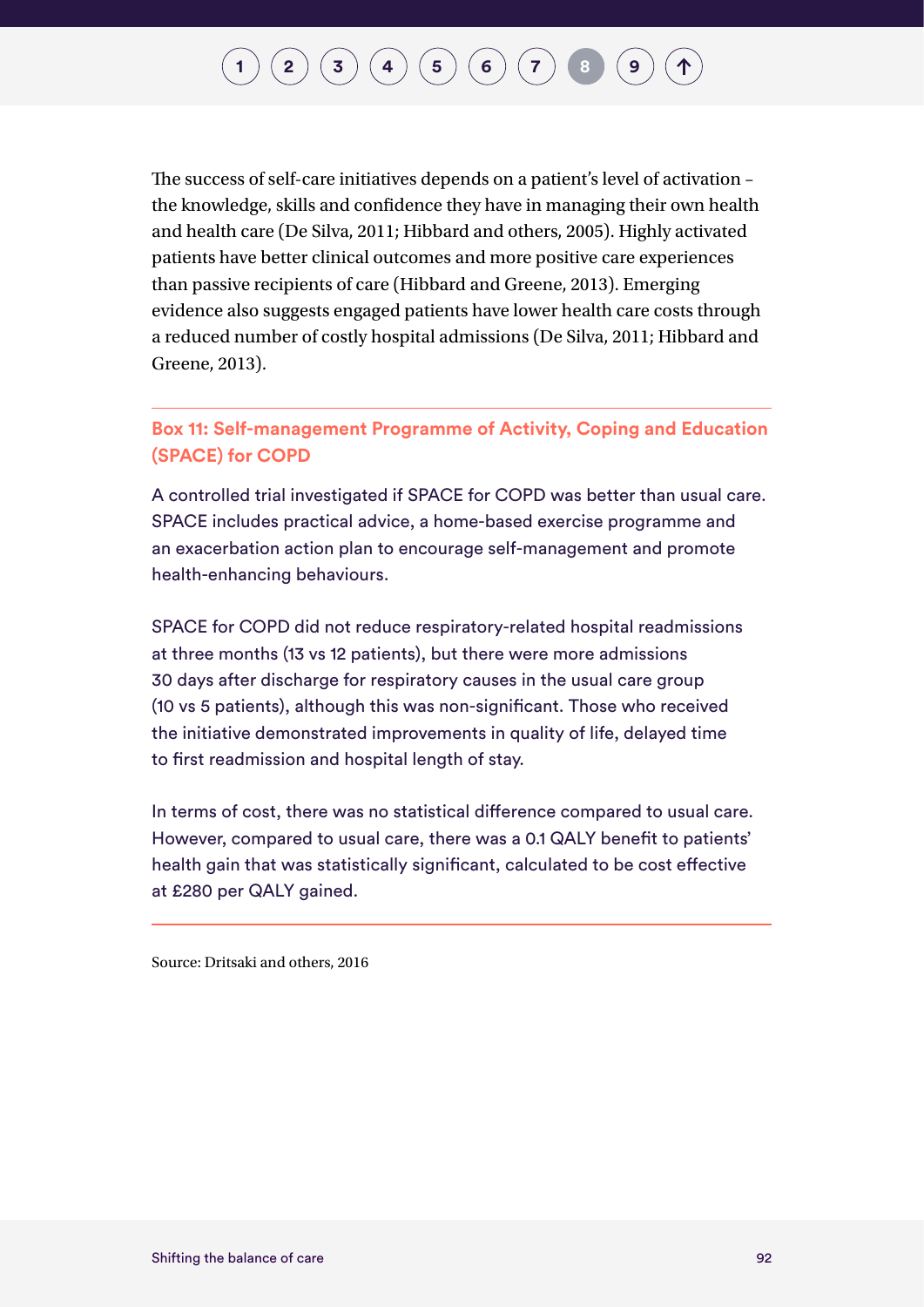## $\binom{1}{2}\binom{3}{4}\binom{4}{5}\binom{5}{6}\binom{7}{7}$  $\binom{1}{2}\binom{3}{4}\binom{4}{5}\binom{5}{6}\binom{7}{7}$  $\binom{1}{2}\binom{3}{4}\binom{4}{5}\binom{5}{6}\binom{7}{7}$  $\binom{1}{2}\binom{3}{4}\binom{4}{5}\binom{5}{6}\binom{7}{7}$  $\binom{1}{2}\binom{3}{4}\binom{4}{5}\binom{5}{6}\binom{7}{7}$  $\binom{1}{2}\binom{3}{4}\binom{4}{5}\binom{5}{6}\binom{7}{7}$  $\binom{1}{2}\binom{3}{4}\binom{4}{5}\binom{5}{6}\binom{7}{7}$  $\binom{1}{2}\binom{3}{4}\binom{4}{5}\binom{5}{6}\binom{7}{7}$  $\binom{1}{2}\binom{3}{4}\binom{4}{5}\binom{5}{6}\binom{7}{7}$  $\binom{1}{2}\binom{3}{4}\binom{4}{5}\binom{5}{6}\binom{7}{7}$  $\binom{1}{2}\binom{3}{4}\binom{4}{5}\binom{5}{6}\binom{7}{7}$  $\binom{1}{2}\binom{3}{4}\binom{4}{5}\binom{5}{6}\binom{7}{7}$  $\binom{1}{2}\binom{3}{4}\binom{4}{5}\binom{5}{6}\binom{7}{7}$  $\binom{1}{2}\binom{3}{4}\binom{4}{5}\binom{5}{6}\binom{7}{7}$  $\binom{1}{2}\binom{3}{4}\binom{4}{5}\binom{5}{6}\binom{7}{7}$

#### **Implementation challenges and issues**

Patients require tailored support to help them take responsibility for their health and care, particularly if they have a high disease burden. Recent evidence shows there is a high degree of variation in how clinicians support patient activation and self-management, with nurses being slightly more supportive of self-management than doctors and allied health professionals. Clinicians are also more likely to support patients in making lifestyle changes in accordance with clinical advice as opposed to support for making independent judgements. Training needs have been identified to help professionals support patients more effectively (NHS England, 2015b).

Programmes that aim to change patient behaviours are likely to be more successful than those that simply provide information. Where sufficiently supported and funded across the system, IT can be a useful tool in engaging patients and encouraging them to adopt more positive health behaviours (Castle-Clarke and Imison, 2016). Evidence shows that self-care initiatives, particularly those that rely on e-health or digital tools, are more successful when they are supported by professionals (Blackstock and others, 2015; In 't Veen and others, 2014).

Patients' level of health and digital literacy are also key factors in the success of self-care. Over 60 per cent of England's working-age population find health materials containing both text and numbers too complex (Rowlands and others, 2014). Over 12 million people in the UK lack basic digital skills (Tinder Foundation, 2016). As noted above, a patient's level of activation and engagement plays a significant role in how successful self-care initiatives are. Tailoring support to a patient's individual level of activation has been shown to build skills and confidence (Hibbard and Greene, 2013). The Patient Activation Measure is a validated tool to measure patient activation and can be used to help tailor services to patients, providing the appropriate level of support to individual patient need (Hibbard and Gilburt, 2014).

Finally, consideration should be given to the time over which programmes are run. Self-care campaigns over a few months may be too short to have an impact; longer campaigns with multi-channelled techniques are likely to be more successful (Rosen, 2014).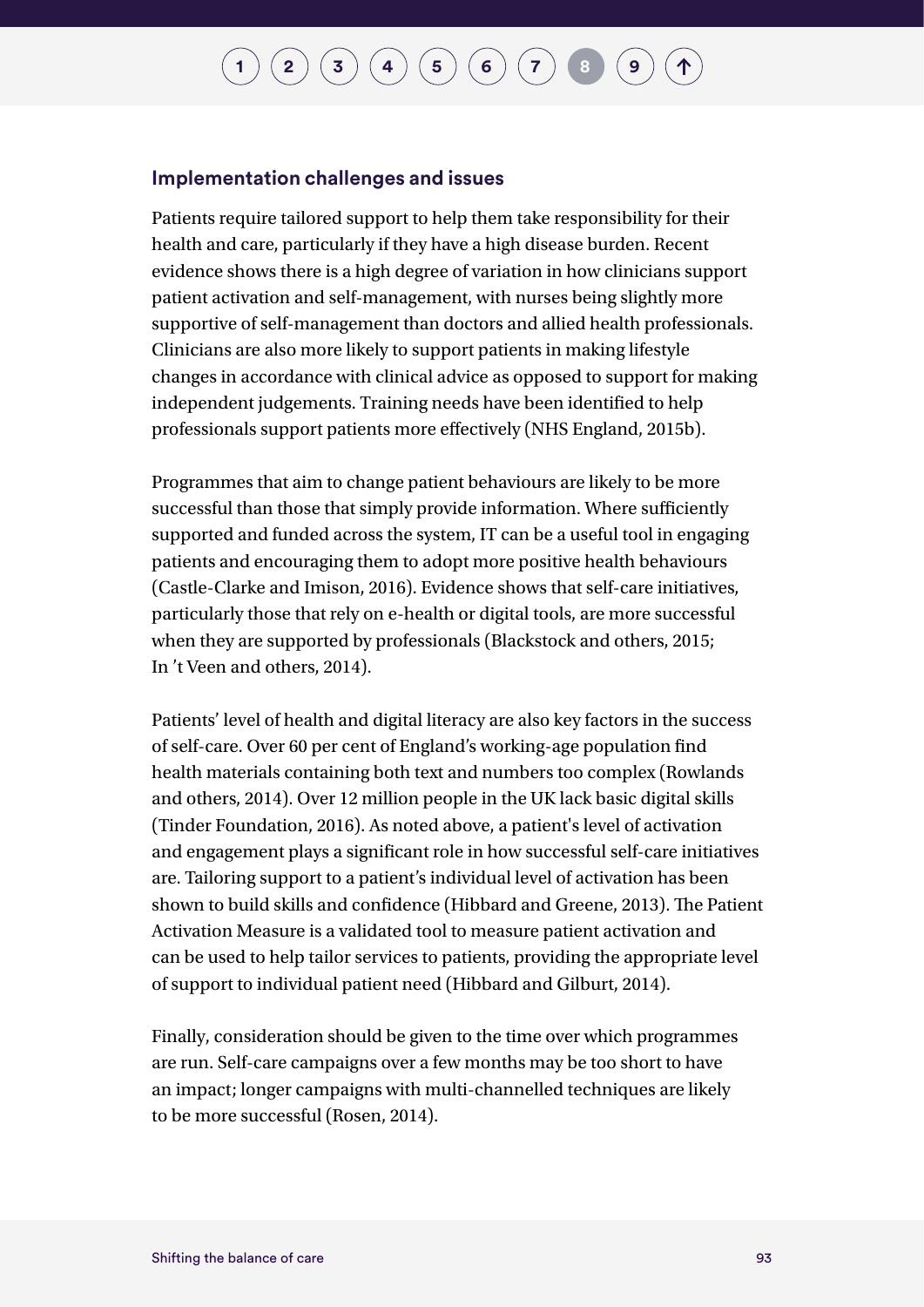#### **Sources of further evidence and information**

- The Health Foundation (2011) *Evidence: Helping people to help themselves*
- The King's Fund (2014) *Supporting people to manage their health, an introduction to patient activation*
- Panagioti M, Richardson G, Murray E and others (2014) *Reducing Care Utilisation through Self-management Initiatives (RECURSIVE): a systematic review and meta-analysis*

#### **Social prescribing**

Social prescribing is a process of connecting patients with non-medical sources of help and support in order to improve their health and wellbeing. Social prescribing often (but not always) involves the use of a 'link worker' to connect individuals with a range of services from the voluntary and statutory sector. The scope of what is prescribed is broad (including creative arts, exercise programmes, time banks, books, museums, befriending and welfare advice). Services have been targeted at people with mental health conditions and other long-term conditions.

The evidence base underpinning social prescribing is limited, partly because the varied form, initiative, duration and target group make these highly complex initiatives to evaluate. Recent reviews have underlined that many evaluated projects have been small, and evaluation methods have typically lacked control groups and robust methodology (Thomson and others, 2015; University of York, 2015). For schemes to be successful, those referring need to be confident about the quality and sustainability of the community-based support (White and others, 2017; Whitelaw and others, 2016). In the UK, there are several larger-scale projects now underway. For example, in Rotherham, since 2012 the NHS has funded 20 voluntary sector organisations to deliver 27 types of services to people with long-term conditions referred from 35 GP practices. Before and after evaluation of those referred into scheme showed a 7 per cent fall in emergency hospital admissions and a 17 per cent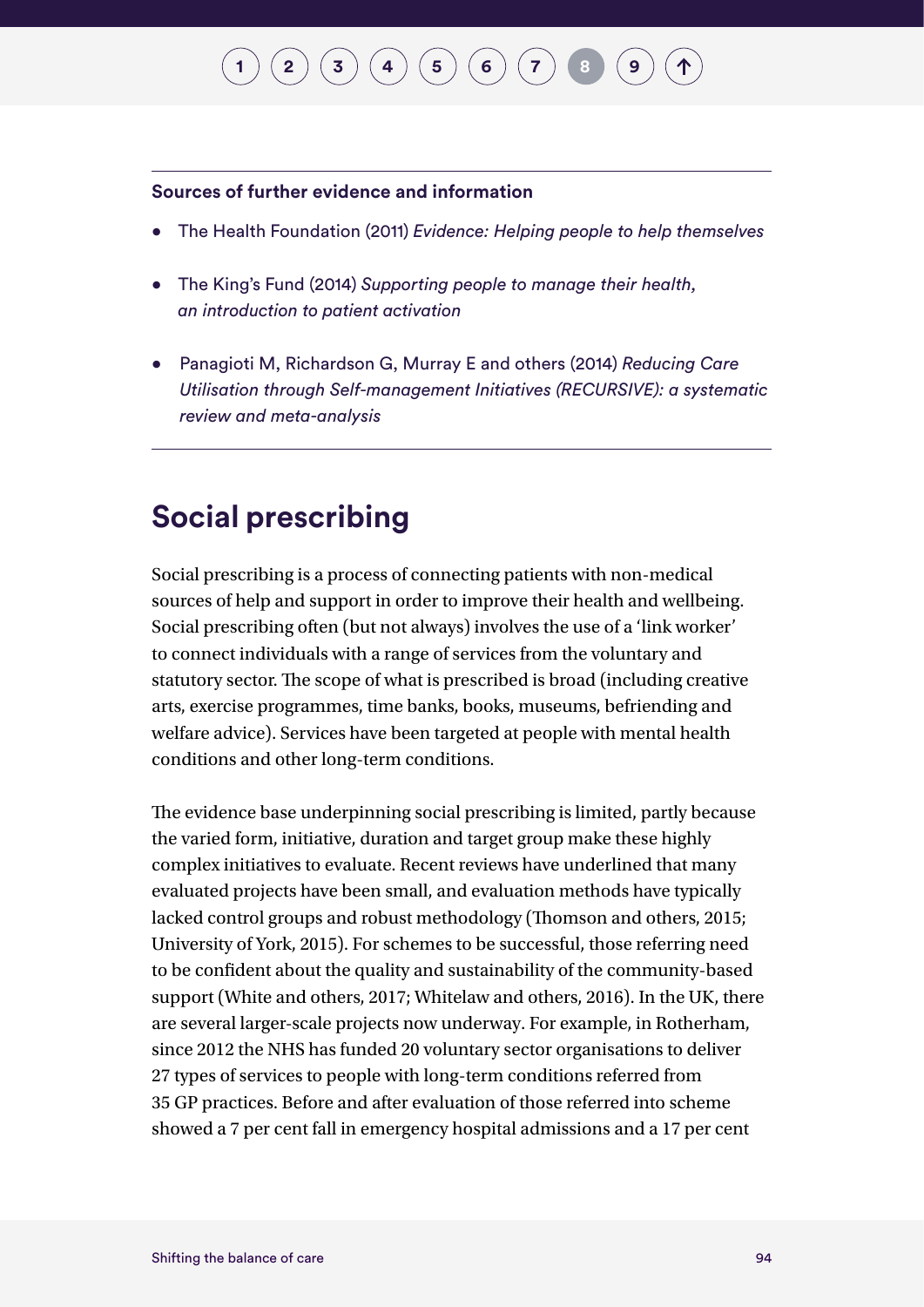reduction in A&E attendances, although no control group was used (Dayson and others, 2016).

#### **Sources of further evidence and information**

- Social Prescribing Network, hosted by the University of Westminster [www.westminster.ac.uk/patient-outcomes-in-health-research-group/](https://www.westminster.ac.uk/patient-outcomes-in-health-research-group/projects/social-prescribing-network) [projects/social-prescribing-network](https://www.westminster.ac.uk/patient-outcomes-in-health-research-group/projects/social-prescribing-network)
- Newcastle Gateshead Clinical Commissioning Group. Ways to Wellness programme: a large scale trial of social prescribing in the North East [www.newcastlegatesheadccg.nhs.uk/nhs-in-newcastle-commits-1-65m-to](http://www.newcastlegatesheadccg.nhs.uk/nhs-in-newcastle-commits-1-65m-to-improve-long-term-health-conditio)[improve-long-term-health-conditions](http://www.newcastlegatesheadccg.nhs.uk/nhs-in-newcastle-commits-1-65m-to-improve-long-term-health-conditio)

#### **Conclusion**

| <b>Relative strength of evidence</b><br>of reduction in activity and<br>whole-system costs | <b>Initiative</b>       |
|--------------------------------------------------------------------------------------------|-------------------------|
| Most positive evidence                                                                     | • Support for self-care |
| Emerging positive evidence                                                                 | • Social prescribing    |

There are 15 million people living with long-term conditions and over two million with multiple long-term conditions. Together they account for 55 per cent of GP appointments and 77 per cent of inpatient bed days. Receiving support to help people with long-term conditions manage their own health may result in reduced crisis points and less costly care. However, despite the positive evidence for self-care, there remains a lack of clarity about which elements are the most effective. Assessing the impact of social prescribing presents significant challenges as it encompasses highly diverse initiatives for a wide range of needs, and benefits go beyond reduced resource use. But the growing evidence base is positive.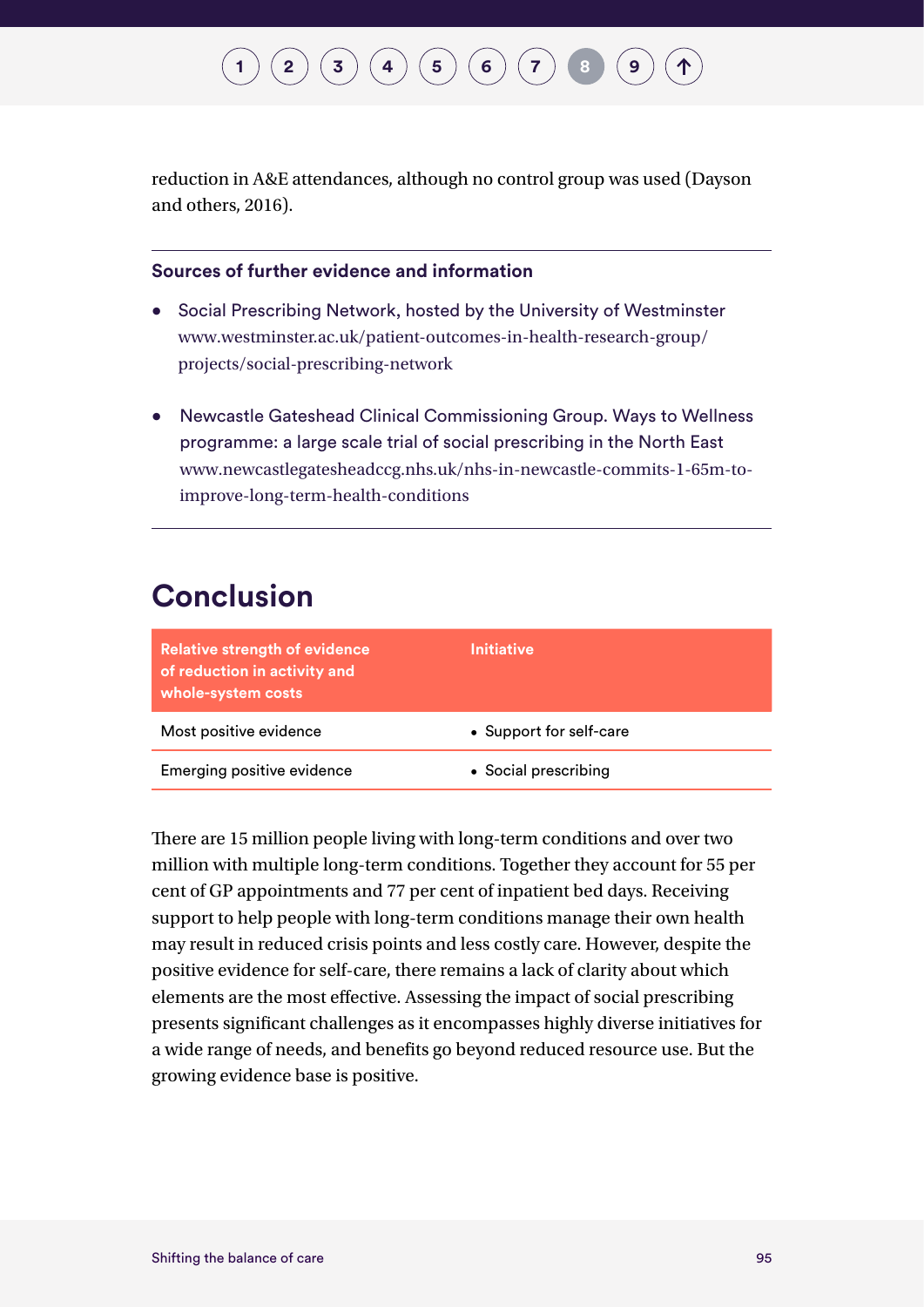## **[1](#page-7-0)**  $(2)(3)(4)(5)(6)(7)$  $(2)(3)(4)(5)(6)(7)$  $(2)(3)(4)(5)(6)(7)$  $(2)(3)(4)(5)(6)(7)$  $(2)(3)(4)(5)(6)(7)$  $(2)(3)(4)(5)(6)(7)$  $(2)(3)(4)(5)(6)(7)$  $(2)(3)(4)(5)(6)(7)$  $(2)(3)(4)(5)(6)(7)$  $(2)(3)(4)(5)(6)(7)$  $(2)(3)(4)(5)(6)(7)$  $(2)(3)(4)(5)(6)(7)$  $(2)(3)(4)(5)(6)(7)$ <br>**[8](#page-93-0) [9](#page-100-0)**

Both areas require behaviour change on the part of patients and professionals, moving from a model in which the patient is a passive recipient in the traditional medical model, to a treatment programme that is based around engagement and active participation. Self-care requires significant infrastructure and professional support to improve health and digital literacy, as well as encourage engagement. Programmes that are well-supported, funded and given sufficient time to develop are most likely to demonstrate benefits. Given the many millions of people managing one or more long-term condition, the scale of what is required to realise the full potential in this area is considerable.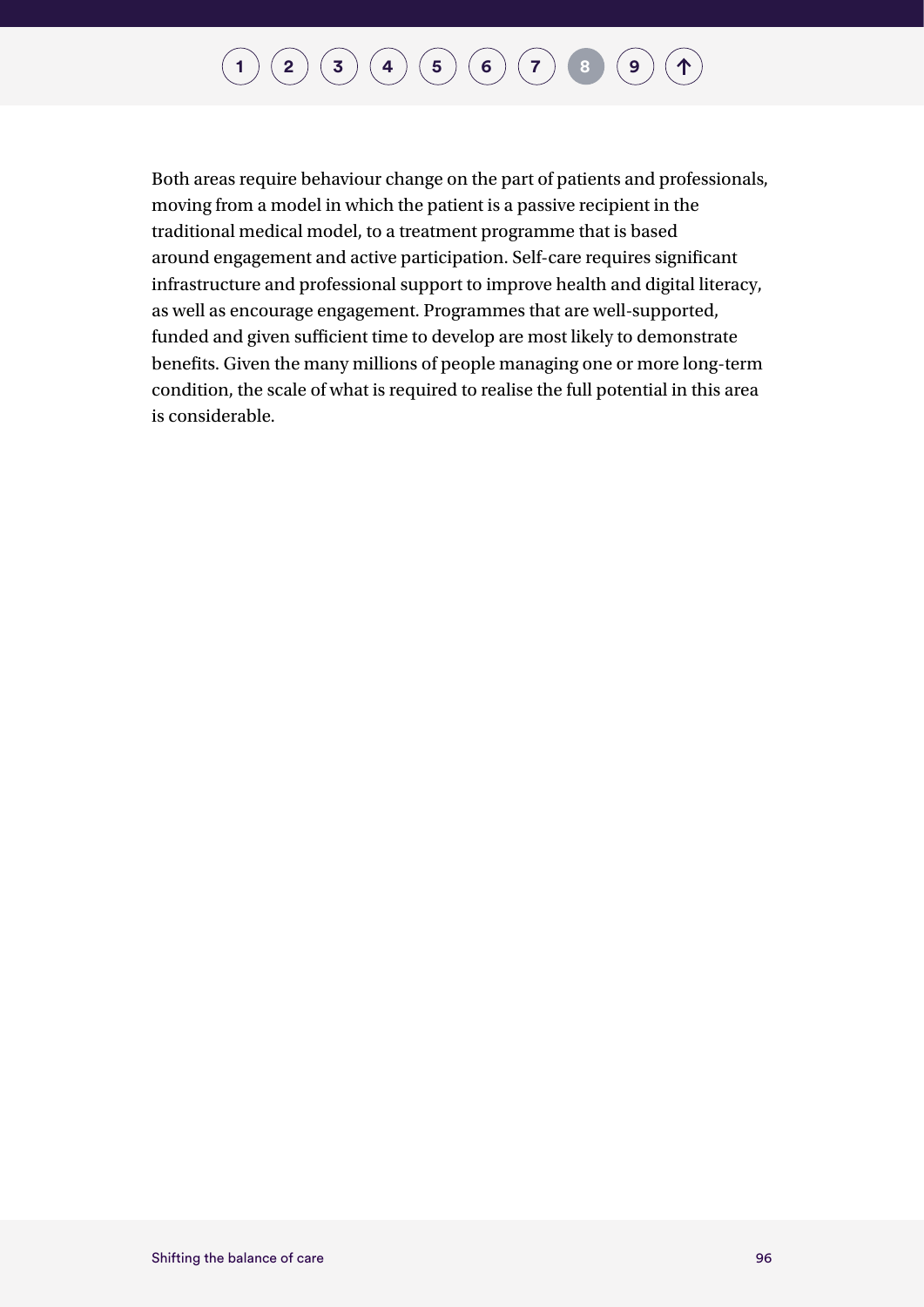**[1](#page-7-0) [2](#page-10-0) [3](#page-23-0) [4](#page-29-0) [5](#page-48-0) [6](#page-60-0) [7](#page-76-0) [8](#page-93-0) 9**  $\hat{\mathcal{T}}$ 

## <span id="page-100-0"></span>**Implementation and other challenges 9**

### **Taking into account system and individual influences**

Overall, the evidence for many of the initiatives is mixed. A key challenge lies in implementation. Many models require significant change in professional behaviour, including attitudes to managing risk. This, in turn, will be influenced by a wide range of organisational and individual factors (Figure 11).



Source: Imison and others, 2012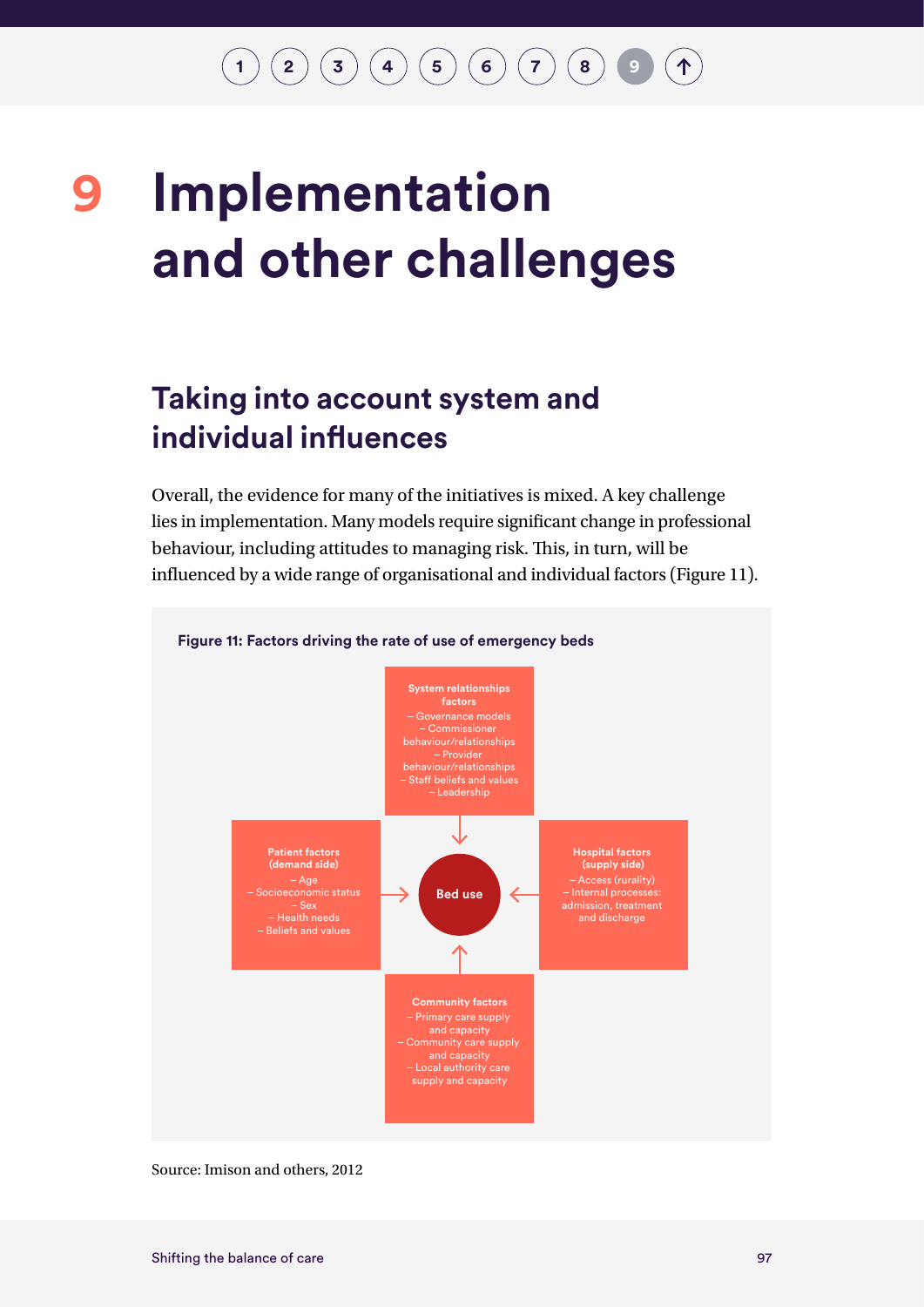### $\binom{1}{2}\binom{3}{4}\binom{4}{5}\binom{5}{6}\binom{7}{7}$  $\binom{1}{2}\binom{3}{4}\binom{4}{5}\binom{5}{6}\binom{7}{7}$  $\binom{1}{2}\binom{3}{4}\binom{4}{5}\binom{5}{6}\binom{7}{7}$  $\binom{1}{2}\binom{3}{4}\binom{4}{5}\binom{5}{6}\binom{7}{7}$  $\binom{1}{2}\binom{3}{4}\binom{4}{5}\binom{5}{6}\binom{7}{7}$  $\binom{1}{2}\binom{3}{4}\binom{4}{5}\binom{5}{6}\binom{7}{7}$  $\binom{1}{2}\binom{3}{4}\binom{4}{5}\binom{5}{6}\binom{7}{7}$  $\binom{1}{2}\binom{3}{4}\binom{4}{5}\binom{5}{6}\binom{7}{7}$  $\binom{1}{2}\binom{3}{4}\binom{4}{5}\binom{5}{6}\binom{7}{7}$  $\binom{1}{2}\binom{3}{4}\binom{4}{5}\binom{5}{6}\binom{7}{7}$  $\binom{1}{2}\binom{3}{4}\binom{4}{5}\binom{5}{6}\binom{7}{7}$  $\binom{1}{2}\binom{3}{4}\binom{4}{5}\binom{5}{6}\binom{7}{7}$  $\binom{1}{2}\binom{3}{4}\binom{4}{5}\binom{5}{6}\binom{7}{7}$  $\binom{1}{2}\binom{3}{4}\binom{4}{5}\binom{5}{6}\binom{7}{7}$  $\binom{1}{2}\binom{3}{4}\binom{4}{5}\binom{5}{6}\binom{7}{7}$

The scale of the implementation challenge is significant. Considerable effort needs to be put into designing an initiative, including a rigorous framing of the problem and the contextual factors that could impact on the feasibility and effectiveness of an initiative (Marshall and others, 2016). Finding ways to modify and ameliorate the effects of system and individual influences is critical to an initiative's success (Simmonds and others, 2012).

### **Capacity in primary, community and social care**

Many schemes place added burden and responsibility on GPs, and rely on GPs doing more than they ever have before. Taking on the oversight of nursing and care homes alone is taking on a bed base that is many times that of within hospitals. A necessary precursor for much of what we have discussed is an enhanced model of primary care with broader capabilities and significantly strengthened infrastructure. Equally important will be strong community health services with additional capacity. The challenges within social care are also significant. Given the importance of social care for many of those targeted by these initiatives, this is a major risk and potential handicap to success.

#### **Workforce shortages**

A major challenge is workforce. The NHS is trying to grow services where clinical workforce numbers have fallen and there is disinvestment in services where clinical workforce numbers have grown. For example, between 2006 and 2013 the number of consultants in hospital and community services grew by 27 per cent, while the total GP workforce rose by only 4 per cent and the number of GPs per capita fell (Dayan and others, 2014). Between 2010 and 2015, the number of district nurses reduced by 35 per cent (NHS Digital, 2016). There are large and growing gaps in the clinical workforce, particularly in the services facing some of the most acute demand pressures. A third of GP practices have a vacancy for at least one GP partner (BMA, 2016). There are vacancy levels of over 21 per cent for district nurses (Migration Advisory Committee, 2016). It is questionable whether there is the workforce – in terms of numbers, skills and behaviour – needed to deliver these initiatives.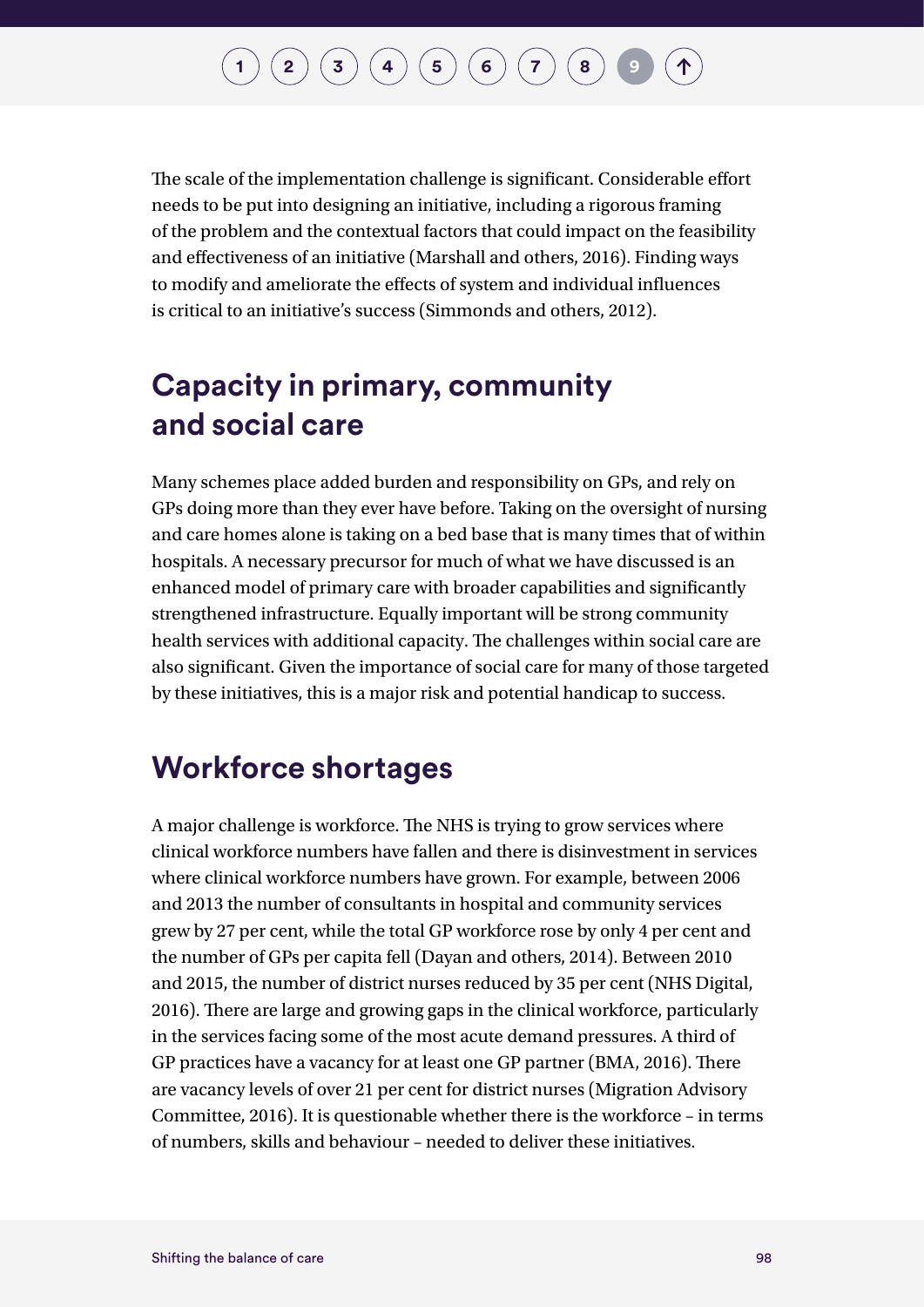## $\binom{1}{2}\binom{3}{4}\binom{4}{5}\binom{5}{6}\binom{7}{7}$  $\binom{1}{2}\binom{3}{4}\binom{4}{5}\binom{5}{6}\binom{7}{7}$  $\binom{1}{2}\binom{3}{4}\binom{4}{5}\binom{5}{6}\binom{7}{7}$  $\binom{1}{2}\binom{3}{4}\binom{4}{5}\binom{5}{6}\binom{7}{7}$  $\binom{1}{2}\binom{3}{4}\binom{4}{5}\binom{5}{6}\binom{7}{7}$  $\binom{1}{2}\binom{3}{4}\binom{4}{5}\binom{5}{6}\binom{7}{7}$  $\binom{1}{2}\binom{3}{4}\binom{4}{5}\binom{5}{6}\binom{7}{7}$  $\binom{1}{2}\binom{3}{4}\binom{4}{5}\binom{5}{6}\binom{7}{7}$  $\binom{1}{2}\binom{3}{4}\binom{4}{5}\binom{5}{6}\binom{7}{7}$  $\binom{1}{2}\binom{3}{4}\binom{4}{5}\binom{5}{6}\binom{7}{7}$  $\binom{1}{2}\binom{3}{4}\binom{4}{5}\binom{5}{6}\binom{7}{7}$  $\binom{1}{2}\binom{3}{4}\binom{4}{5}\binom{5}{6}\binom{7}{7}$  $\binom{1}{2}\binom{3}{4}\binom{4}{5}\binom{5}{6}\binom{7}{7}$  $\binom{1}{2}\binom{3}{4}\binom{4}{5}\binom{5}{6}\binom{7}{7}$  $\binom{1}{2}\binom{3}{4}\binom{4}{5}\binom{5}{6}\binom{7}{7}$

#### **Multi-morbidity**

The complexity that stems from multi-morbidity is generally not well understood or addressed. Increasing specialisation within the health system and the development of condition-specific evidence-based guidelines has encouraged a single disease approach. While it may have driven higher quality of treatment of specific conditions, it has led to fragmentation of care. Admission avoidance schemes often target the complex population without fully getting to grips with what that complexity means. Emerging work on multi-morbidity and the burden of treatment suggests that people's capacity to cope varies considerably, and also depends on social factors rarely captured in standard datasets.

#### **Risk stratification**

Risk stratification models are frequently deficient (Wallace and others, 2014). Initiatives targeted towards 'at risk' populations need to target those most amenable to an initiative; that is, people who are not already too frail to benefit and those with the capacity and willingness to respond to initiatives such as self-management or monitoring. Models rarely use linked datasets that take into account care needs and non-hospital service utilisation, and also frequently lack data on multi-morbidity (despite being a key predictor of hospital use) (Wallace and others, 2014). As a consequence, they do not provide a complete understanding of a person's health and social care needs or service use. There is the risk of 'regression to the mean' (see page 19) as people with multiple admissions will on average have fewer admissions in the future than they had in the past (Roland and Abel, 2012). They can also make unrealistic assumptions about the potential impact of targeting those at high risk of admission. One calculation showed that the number of admissions would need to reduce by 40 per cent for the top 4.5 per cent at highest risk in order to deliver an overall 10 per cent reduction in admissions (Roland and Abel, 2012).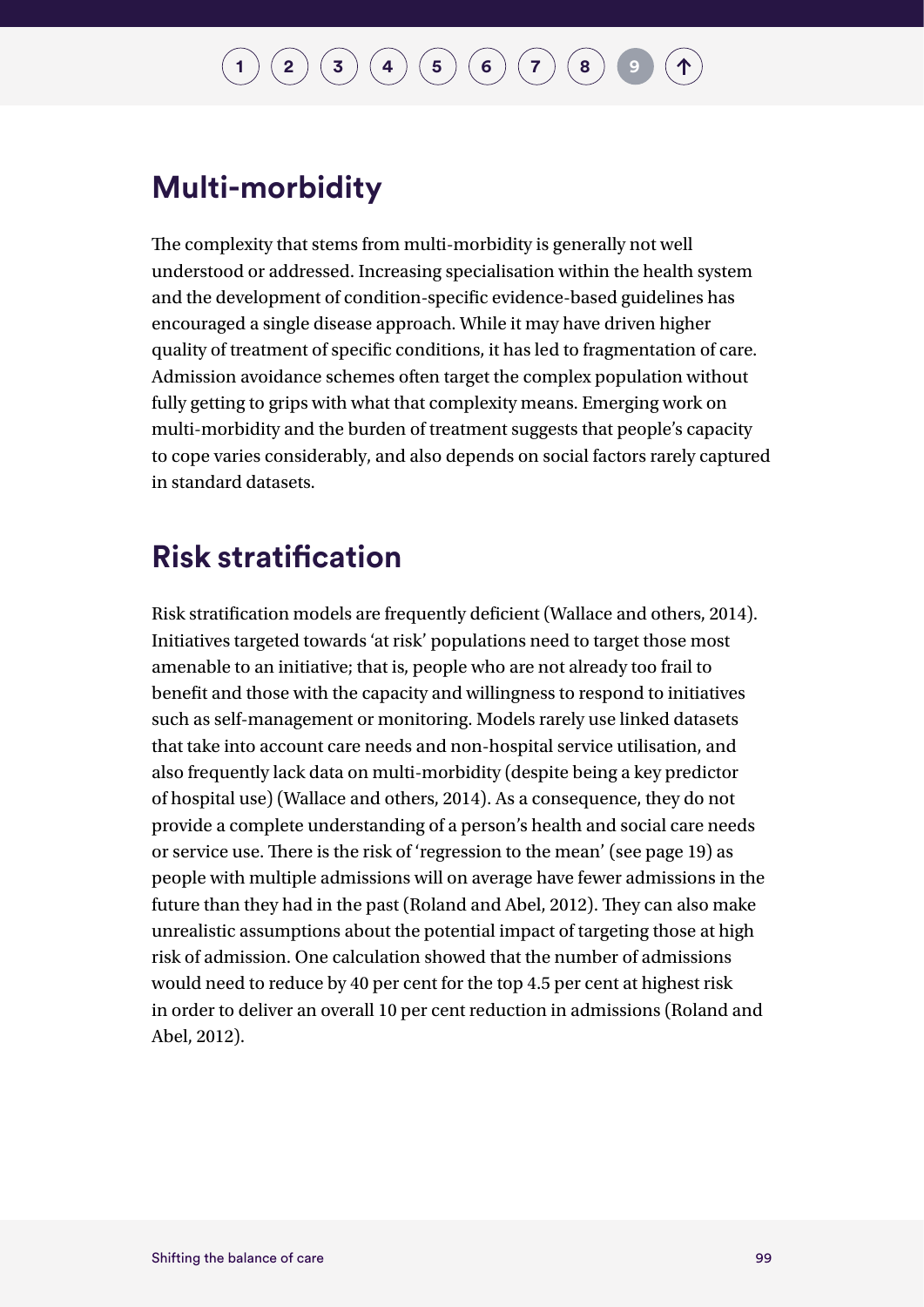### **Delivering economic benefits**

There are particular challenges in delivering economic benefits from moving care out of hospital. Reasons for this include:

- New community-based services may have lower unit costs, but if they are additional to current services, real savings will only be achieved if hospital services can reduce their staffing and costs as a consequence of activity being diverted to the new community service. The use of prices to calculate savings rather than actual costs and a tendency in modelling the costs of services to assume all the overhead or fixed costs can be fully taken out, can mean that real-world savings are significantly over-estimated.
- Initiatives often target relatively small populations 10–50,000 people while hospitals serve much larger populations of 300,000–500,000 or more. The hospital will only be able to release significant resource if its whole referral base is curbing hospital activity.
- There is a risk of supply-induced demand. Introducing new, more accessible and 'lower cost' services as alternatives to higher cost services may inflate demand and reduce referral thresholds.
- Care coordination programmes are costly and, without appropriate targeting, these costs can more than offset the savings from the hospital care avoided. For every costly complication prevented per patient per year, a care coordination programme must manage care for multiple patients.
- If new services serve less complex patients, they may not in fact be cheaper. Expected cost savings may purely reflect the different case mix.
- Any initiative that aims to reduce over-use is also likely to identify underuse and unmet need.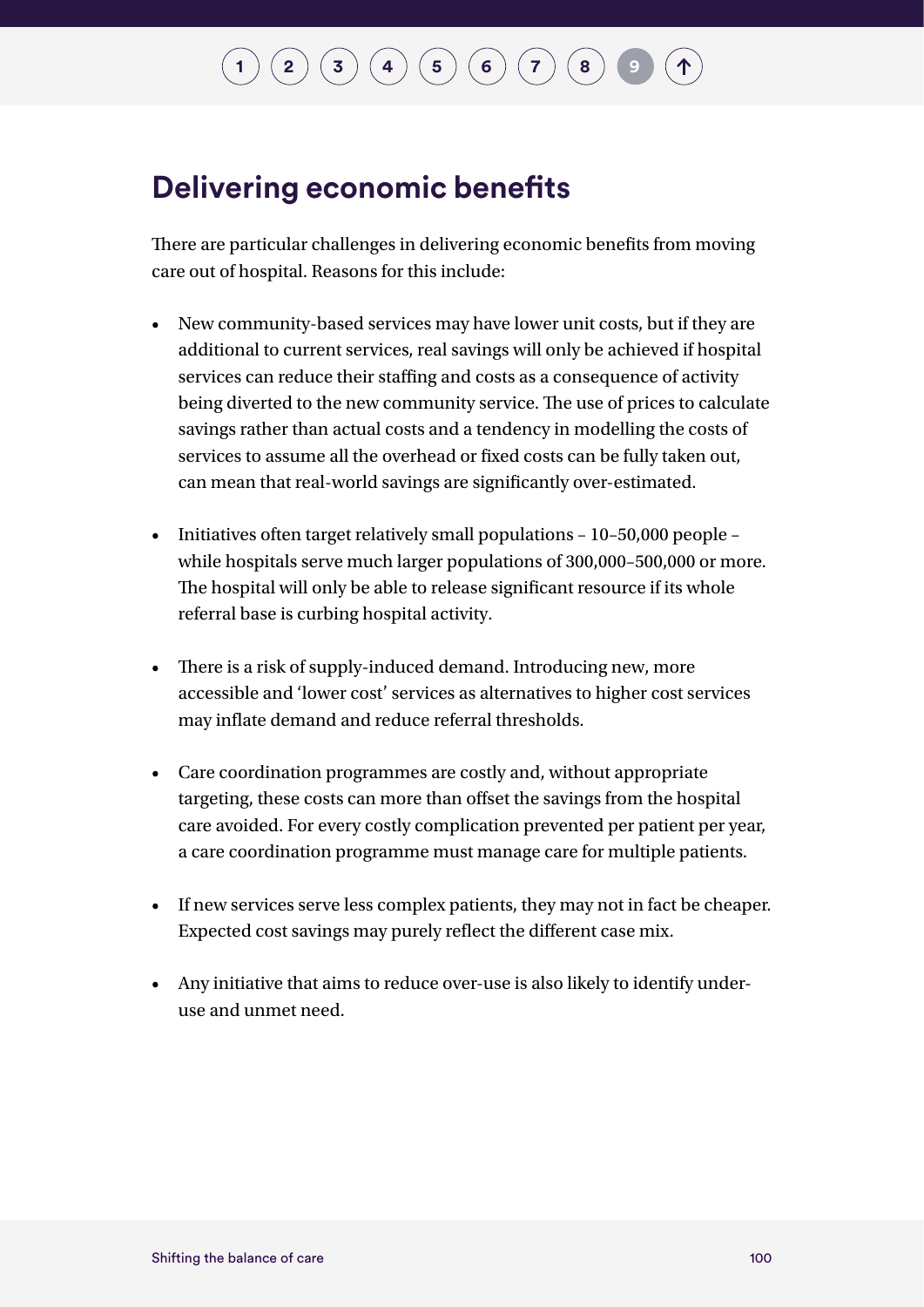#### **How we measure success**

The challenge of demonstrating economic benefits is part of the broader issue of the way in which success is measured. While initiatives may not deliver savings, they may increase 'value' by addressing unmet need, or encouraging need to be met in ways that deliver better outcomes for people (Gray, 2016). There is also a tendency to measure the success or otherwise of an initiative in terms of its effect on emergency admissions. This is valid in that emergency admissions can be a sign of a failure in upstream care, but it is a very limited measure of success.

A recurring theme in this report and other similar reviews of evidence (Purdy and others, 2012; Roland and Abel, 2012) is the general lack of evidence about what works. Initiatives are taken forward on the back of local evaluations that lack robustness and may frequently fail to take account of wider system issues and costs (as described above). Bundles of initiatives and multifaceted programmes targeting high-risk populations are likely to be more effective than those involving single approaches (Vrijhoef and Thorlby, 2016), yet we most often implement and measure single initiatives.

One of the limitations of RCTs is that they do not capture local contextual factors that have a bearing on the success of an initiative. So, while many RCTs have not detected positive results, many small local NHS evaluations have shown several initiatives to be successful. The varying definitions and scope of these initiatives make them hard to compare and to generalise in a formal evaluation.

Finally, do we give initiatives long enough to take effect? A key feature of so-called 'transformational' change is the length of time it takes (Bohmer, 2016; Ham, 2014). Yet policy-makers frequently want instant results. The wide range of initiatives pulled together in STPs make up one of the most complex and ambitious transformational changes in the health service's history. Yet they are being given just five years to go from initial design to delivering results.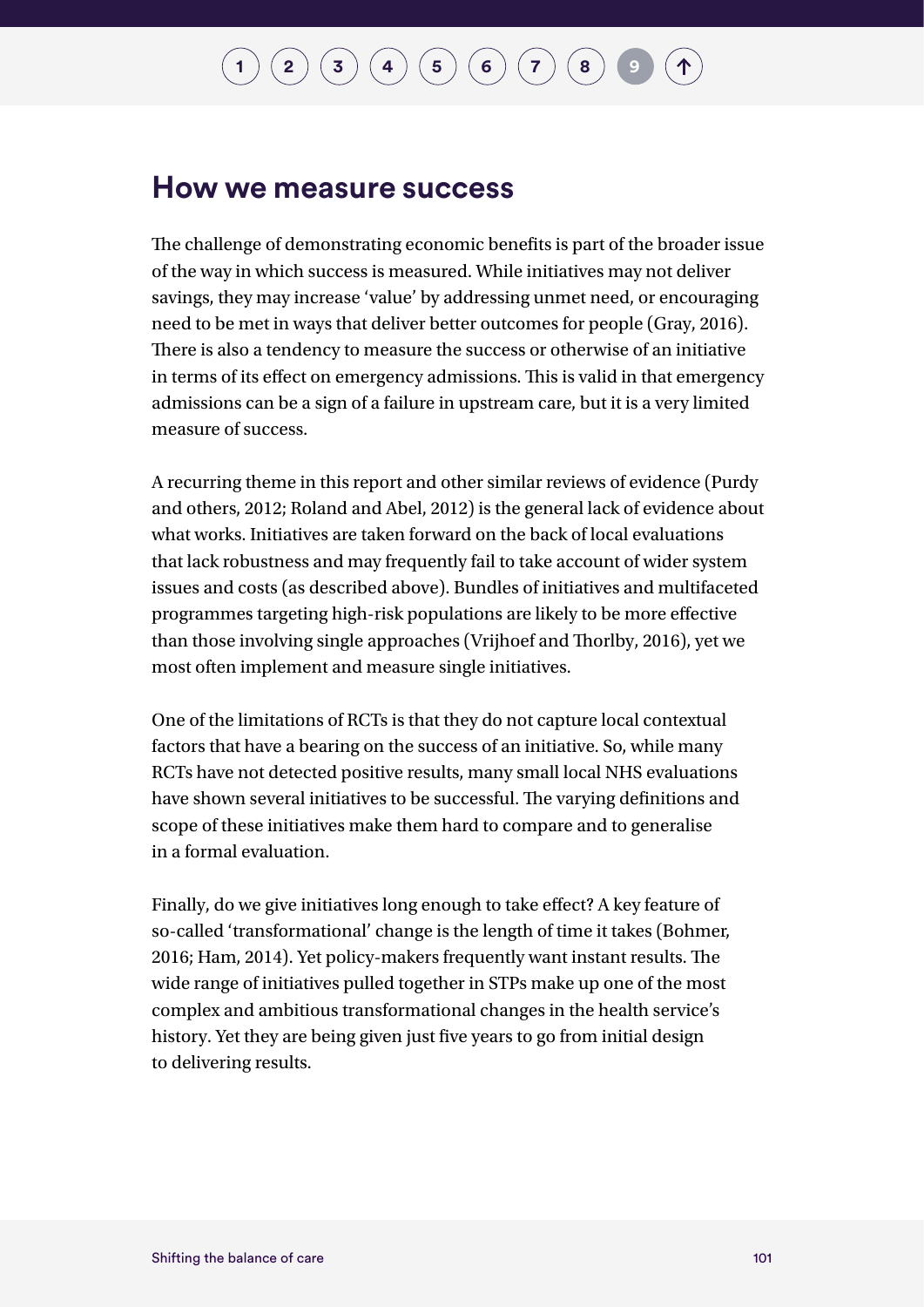## **[1](#page-7-0) [2](#page-10-0) [3](#page-23-0) [4](#page-29-0) [5](#page-48-0) [6](#page-60-0) [7](#page-76-0) [8](#page-93-0) [9](#page-100-0)**

### **Analytical capacity**

A vital facilitator of all of the above is strong analytics and shared data. This is essential if the problem is to be correctly diagnosed, solutions appropriately targeted and their impact evaluated.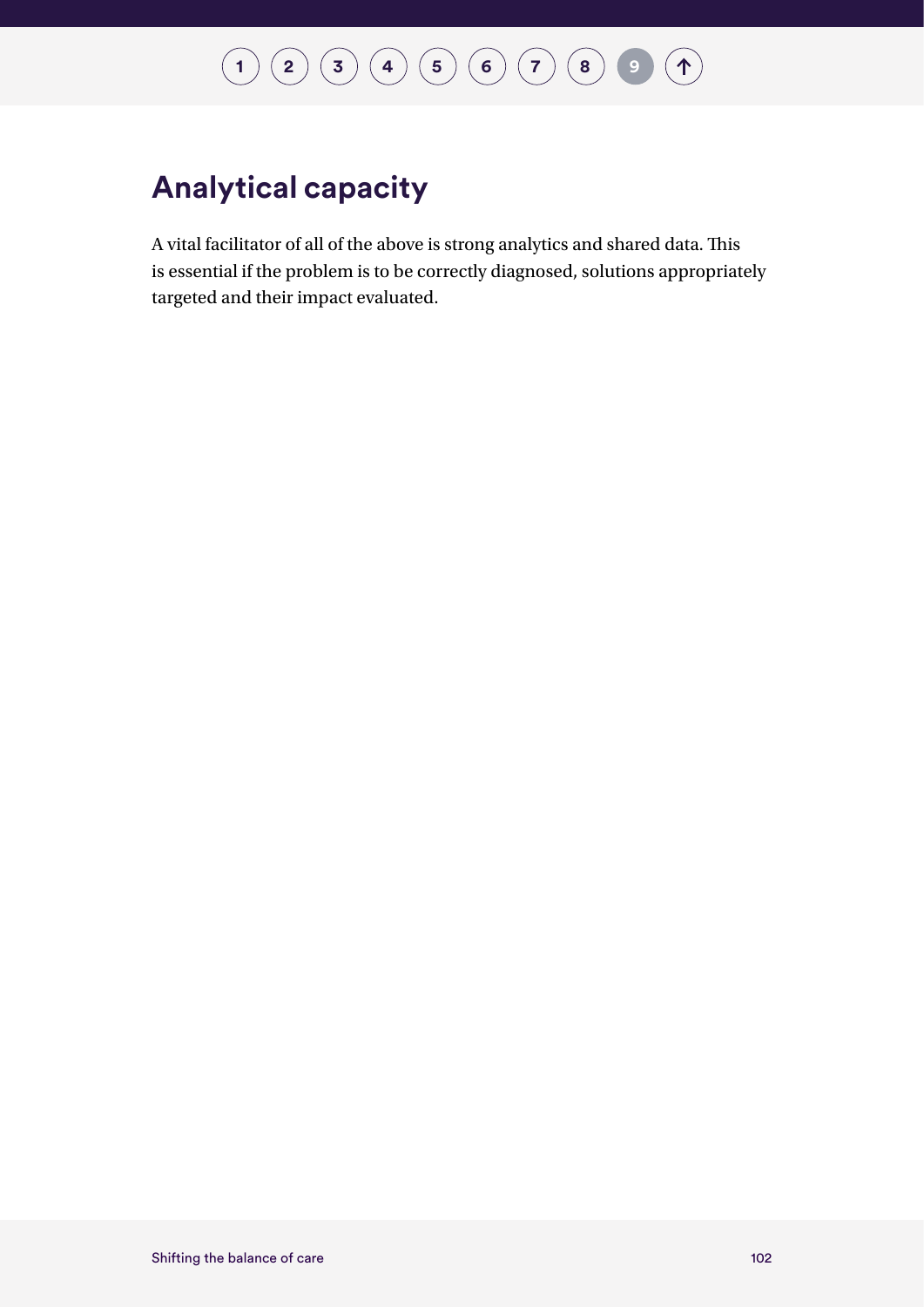# **10 Conclusion**

The NHS, alongside many other health care systems, is attempting to better integrate services; to shift the balance of care from the hospital to the community; to move from a reactive to a proactive model of care, and in so doing deliver the 'triple aim' of health care:

- improving the patient experience of care (including quality and satisfaction)
- improving the health of populations
- reducing the per capita cost of health care.

It is attempting to do this at a time of acute financial stress, with providers and commissioners facing growing deficits.

Many of the initiatives outlined in this report have the potential to improve outcomes and patient experience. However, only a minority were able to demonstrate overall cost savings, many delivered no net savings and some were likely to increase overall costs. These findings echo the National Audit Office's conclusion that current attempts at integrating services provide no evidence that integration will save money and reduce hospital activity (National Audit Office, 2017). McWilliams' recent article in the *New England Journal of Medicine* concluded that "studies of programs or practice models designed to enhance management of care for patients with multiple conditions and multiple providers have shown minimal, if any consistent savings" (McWilliams, 2016). In the context of rising demand, the falls in hospital activity, projected in many STPs, will be extremely difficult to realise unless significant additional investment is made in out-of-hospital alternatives.

Many initiatives place additional responsibilities upon primary care at a time when primary care is struggling with rising vacancies in both medical and nursing staff, and increasing number of practices are closing. Addressing these issues is a necessary precursor to success. If STPs work towards undeliverable expectations there is a significant risk to staff morale, schemes may be stopped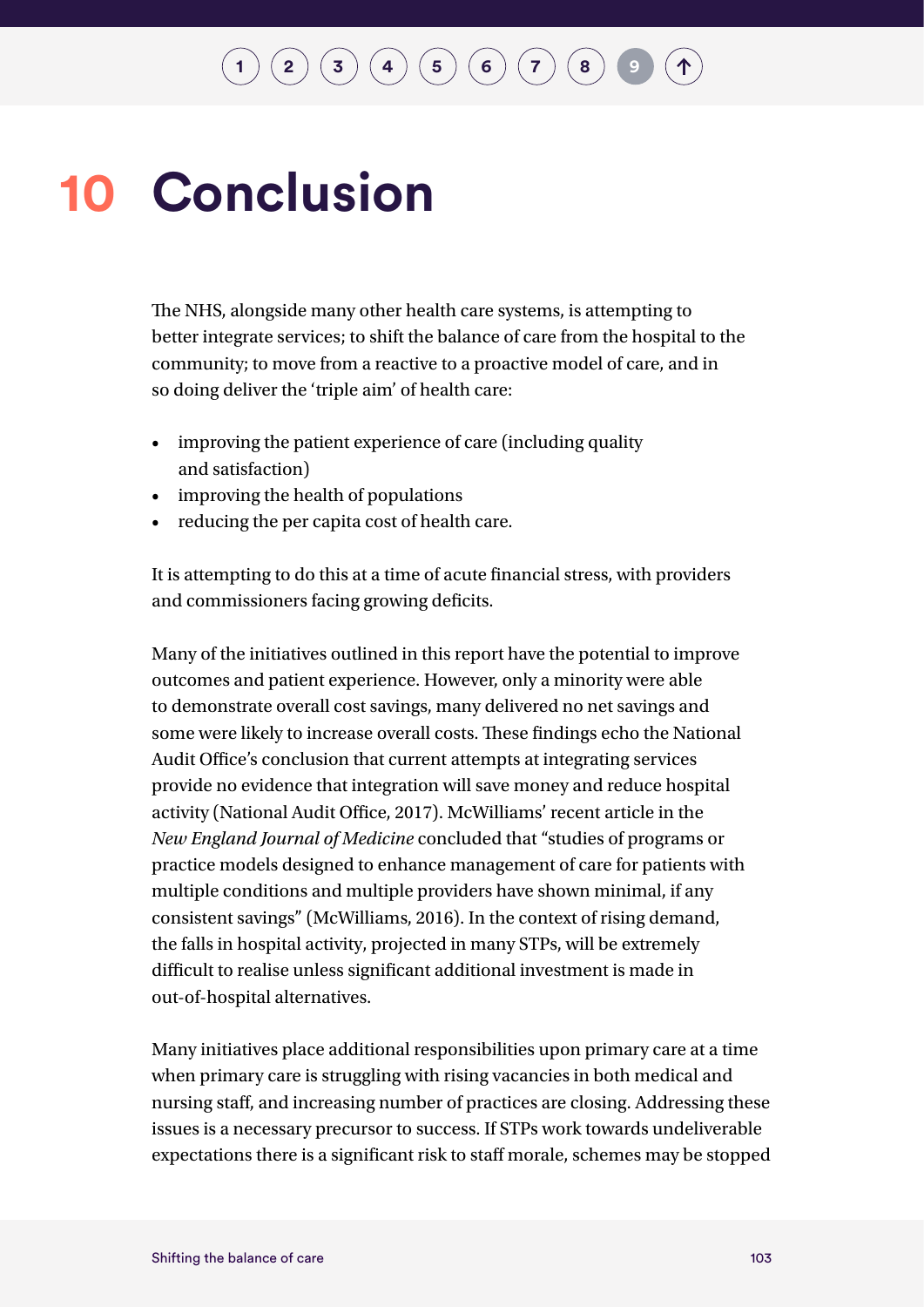## $\binom{1}{2}\binom{3}{4}\binom{4}{5}\binom{5}{6}\binom{7}{7}$  $\binom{1}{2}\binom{3}{4}\binom{4}{5}\binom{5}{6}\binom{7}{7}$  $\binom{1}{2}\binom{3}{4}\binom{4}{5}\binom{5}{6}\binom{7}{7}$  $\binom{1}{2}\binom{3}{4}\binom{4}{5}\binom{5}{6}\binom{7}{7}$  $\binom{1}{2}\binom{3}{4}\binom{4}{5}\binom{5}{6}\binom{7}{7}$  $\binom{1}{2}\binom{3}{4}\binom{4}{5}\binom{5}{6}\binom{7}{7}$  $\binom{1}{2}\binom{3}{4}\binom{4}{5}\binom{5}{6}\binom{7}{7}$  $\binom{1}{2}\binom{3}{4}\binom{4}{5}\binom{5}{6}\binom{7}{7}$  $\binom{1}{2}\binom{3}{4}\binom{4}{5}\binom{5}{6}\binom{7}{7}$  $\binom{1}{2}\binom{3}{4}\binom{4}{5}\binom{5}{6}\binom{7}{7}$  $\binom{1}{2}\binom{3}{4}\binom{4}{5}\binom{5}{6}\binom{7}{7}$  $\binom{1}{2}\binom{3}{4}\binom{4}{5}\binom{5}{6}\binom{7}{7}$  $\binom{1}{2}\binom{3}{4}\binom{4}{5}\binom{5}{6}\binom{7}{7}$  $\binom{1}{2}\binom{3}{4}\binom{4}{5}\binom{5}{6}\binom{7}{7}$  $\binom{1}{2}\binom{3}{4}\binom{4}{5}\binom{5}{6}\binom{7}{7}$

before they have had a chance to demonstrate success, and benefits in other outcome measures such as patient experience may be lost.

It is possible that we have yet to see the full economic benefits from shifting the balance of care because many initiatives have been too small and unsupported by wider system incentives and interventions. The initiatives may have also been underpowered and insufficiently radical, or it may be that a whole suite of changes are required to make a difference. A more radical approach to the design and scale of the models being used might be required, but this will need very careful thought and experimentation. It might also be that the metrics of reduced admission and days in hospital should be abandoned in favour of more direct measures of whether the system addressed the problem patients and their carers needed solving. It is likely that this would result in less hospital use but the focus on this and similar measures as a metric may be distorting decision-making and focusing attention away from models that might have more traction with the real issues patients and clinicians actually face.

Where schemes have been most successful, they have: targeted particular patient populations (such as those in nursing homes or the end of life); improved access to specialist expertise in the community; provided active support to patients including continuity of care; appropriately supported and trained staff; and addressed a gap in services rather than duplicating existing work.

Implementation and contextual factors are important. Considerations include: lack of capacity in the workforce across all sectors; lack of support for the necessary changes to professional behaviour, including attitudes to managing risk; using inadequate risk stratification models; poor planning; failing to address the complexity that stems from multi-morbidity; and a lack of robust data analytics.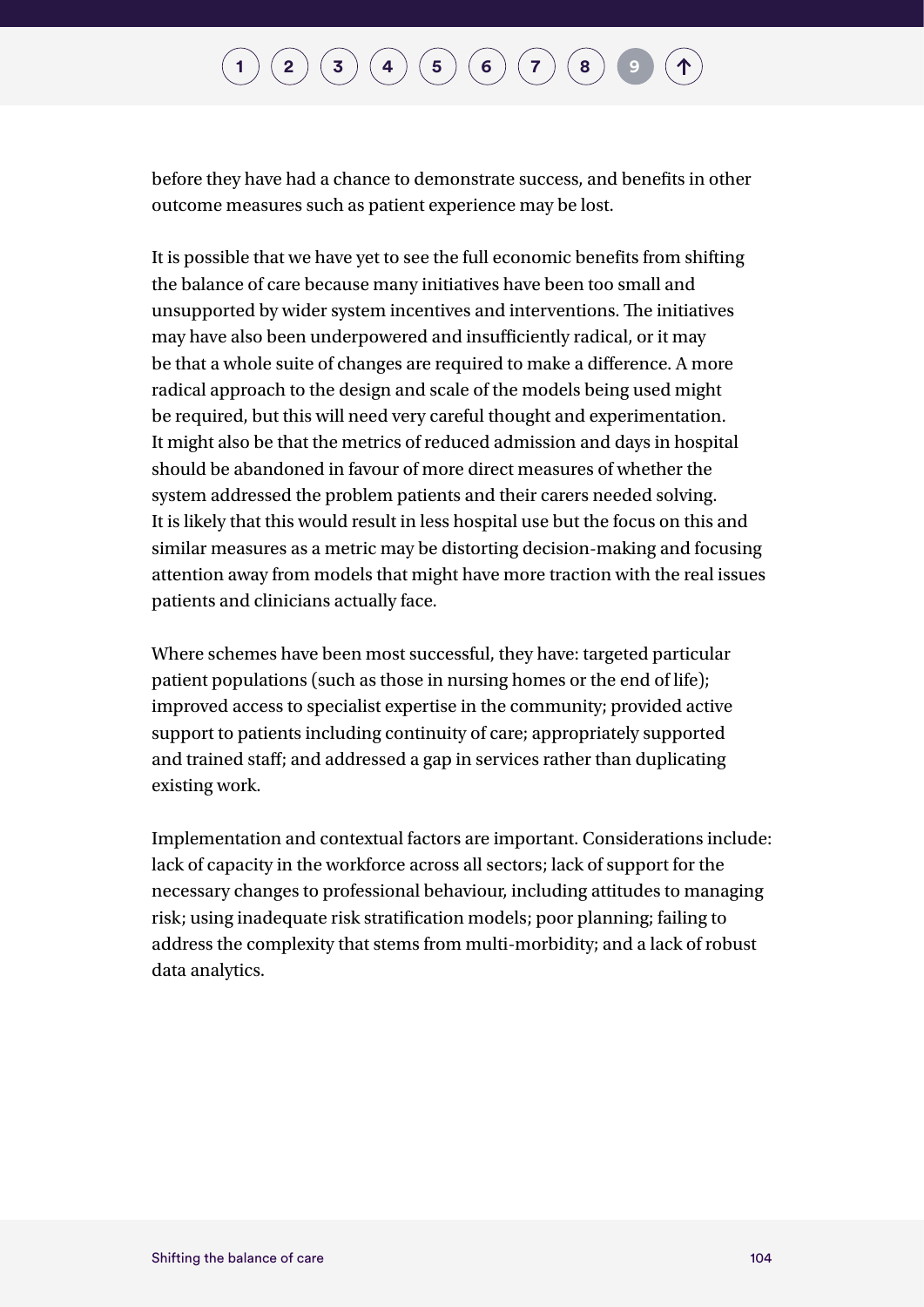# $\mathbf{r} \left( \mathbf{z} \right) \left( \mathbf{3} \right) \left( \mathbf{4} \right) \left( \mathbf{5} \right) \left( \mathbf{6} \right) \left( \mathbf{7} \right) \left( \mathbf{8} \right)$  $\mathbf{r} \left( \mathbf{z} \right) \left( \mathbf{3} \right) \left( \mathbf{4} \right) \left( \mathbf{5} \right) \left( \mathbf{6} \right) \left( \mathbf{7} \right) \left( \mathbf{8} \right)$  $\mathbf{r} \left( \mathbf{z} \right) \left( \mathbf{3} \right) \left( \mathbf{4} \right) \left( \mathbf{5} \right) \left( \mathbf{6} \right) \left( \mathbf{7} \right) \left( \mathbf{8} \right)$  $\mathbf{r} \left( \mathbf{z} \right) \left( \mathbf{3} \right) \left( \mathbf{4} \right) \left( \mathbf{5} \right) \left( \mathbf{6} \right) \left( \mathbf{7} \right) \left( \mathbf{8} \right)$  $\mathbf{r} \left( \mathbf{z} \right) \left( \mathbf{3} \right) \left( \mathbf{4} \right) \left( \mathbf{5} \right) \left( \mathbf{6} \right) \left( \mathbf{7} \right) \left( \mathbf{8} \right)$  $\mathbf{r} \left( \mathbf{z} \right) \left( \mathbf{3} \right) \left( \mathbf{4} \right) \left( \mathbf{5} \right) \left( \mathbf{6} \right) \left( \mathbf{7} \right) \left( \mathbf{8} \right)$  $\mathbf{r} \left( \mathbf{z} \right) \left( \mathbf{3} \right) \left( \mathbf{4} \right) \left( \mathbf{5} \right) \left( \mathbf{6} \right) \left( \mathbf{7} \right) \left( \mathbf{8} \right)$  $\mathbf{r} \left( \mathbf{z} \right) \left( \mathbf{3} \right) \left( \mathbf{4} \right) \left( \mathbf{5} \right) \left( \mathbf{6} \right) \left( \mathbf{7} \right) \left( \mathbf{8} \right)$  $\mathbf{r} \left( \mathbf{z} \right) \left( \mathbf{3} \right) \left( \mathbf{4} \right) \left( \mathbf{5} \right) \left( \mathbf{6} \right) \left( \mathbf{7} \right) \left( \mathbf{8} \right)$  $\mathbf{r} \left( \mathbf{z} \right) \left( \mathbf{3} \right) \left( \mathbf{4} \right) \left( \mathbf{5} \right) \left( \mathbf{6} \right) \left( \mathbf{7} \right) \left( \mathbf{8} \right)$  $\mathbf{r} \left( \mathbf{z} \right) \left( \mathbf{3} \right) \left( \mathbf{4} \right) \left( \mathbf{5} \right) \left( \mathbf{6} \right) \left( \mathbf{7} \right) \left( \mathbf{8} \right)$  $\mathbf{r} \left( \mathbf{z} \right) \left( \mathbf{3} \right) \left( \mathbf{4} \right) \left( \mathbf{5} \right) \left( \mathbf{6} \right) \left( \mathbf{7} \right) \left( \mathbf{8} \right)$  $\mathbf{r} \left( \mathbf{z} \right) \left( \mathbf{3} \right) \left( \mathbf{4} \right) \left( \mathbf{5} \right) \left( \mathbf{6} \right) \left( \mathbf{7} \right) \left( \mathbf{8} \right)$

There are a number of areas where STPs can learn from previous initiatives:

- measures should be taken to really understand patient needs and what adds value, rather than using activity as a proxy for demand
- risk stratification and linked data should be used to identify high-risk patients and avoid the 'regression to the mean' problem
- robust data and analytics to support change are essential
- staff need improvement methods that they can use, and support in implementing changes. Support from frontline managers as well as leadership from the top is vital
- a workforce strategy is needed to ensure that staff are equipped with the competences required by the new models
- a whole-system perspective needs to be taken when assessing the cost effectiveness of initiatives, including a realistic assessment of the capacity to disinvest in hospital and other services.

None of the above detracts from a significant challenge that this work poses to local and national planning assumptions. Shifting the balance of care from the hospital to the community has many advantages for patients, but is unlikely to be cheaper, certainly in the short to medium term. Any shift will also require the appropriate analytical capacity, workforce and supporting facilities in the community. Currently these are lacking. The wider problem remains: more patient-centred, efficient and appropriate models of care require more investment than is likely to be possible given the current funding envelope.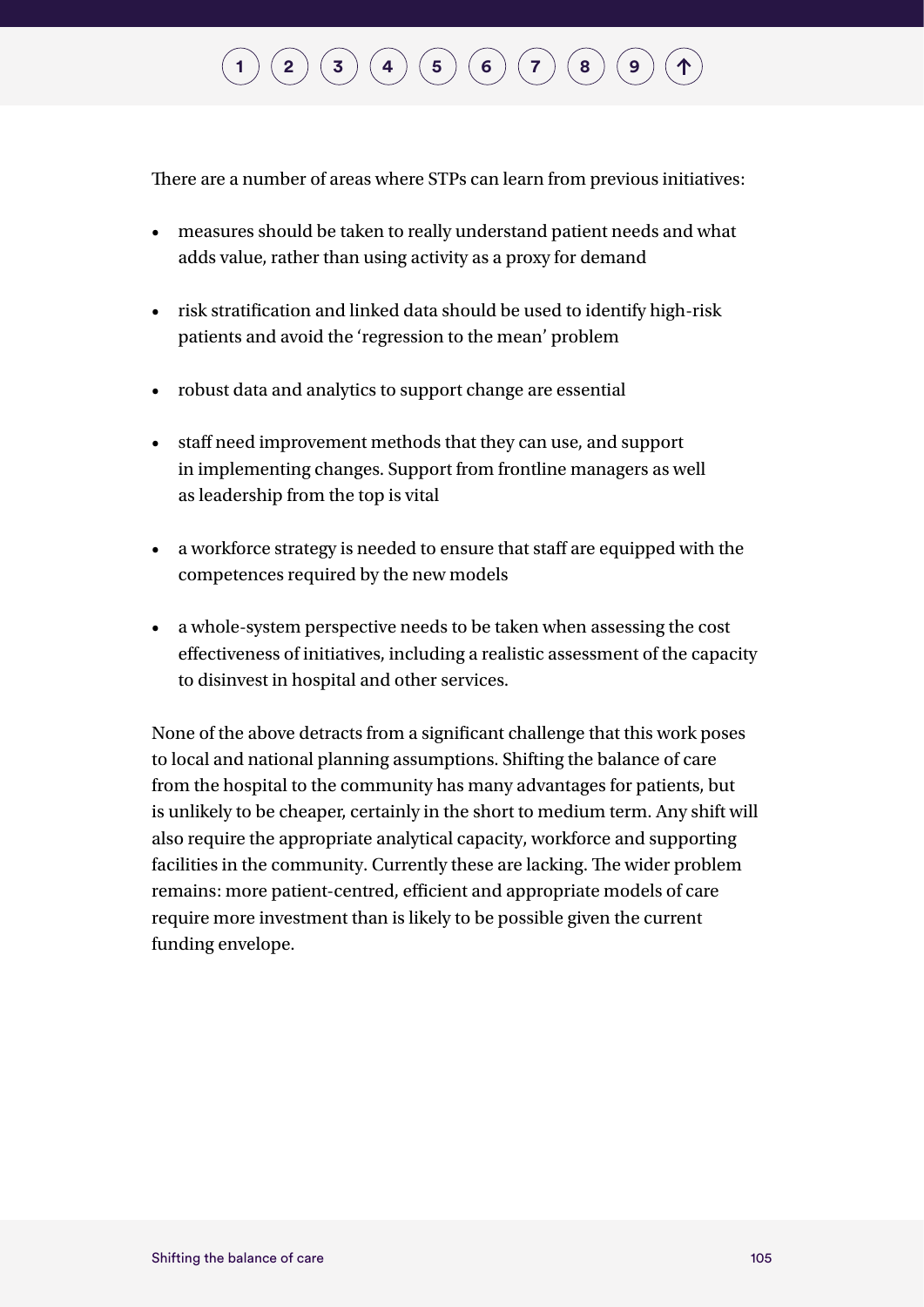# **[1](#page-7-0) [2](#page-10-0) [3](#page-23-0) [4](#page-29-0) [5](#page-48-0) [6](#page-60-0) [7](#page-76-0) [8](#page-93-0) [9](#page-100-0)**

#### **Appendix: Overview of initiatives**

| <b>Relative strength of evidence</b><br>of reduction in activity and<br>whole-system costs | <b>Initiative</b>                                                                                                                                                                                                                                                                                                                                                                            |
|--------------------------------------------------------------------------------------------|----------------------------------------------------------------------------------------------------------------------------------------------------------------------------------------------------------------------------------------------------------------------------------------------------------------------------------------------------------------------------------------------|
| Most positive evidence                                                                     | • Improved GP access to specialist expertise<br>• Ambulance/paramedic triage to<br>the community<br>• Condition-specific rehabilitation<br>• Additional clinical support to people in<br>nursing and care homes<br>• Improved end-of-life care in the community<br>• Remote monitoring of people with certain<br>long-term conditions<br>• Support for self-care                             |
| <b>Emerging positive evidence</b>                                                          | • Patients experiencing GP continuity of care<br>• Extensivist model of care for high<br>risk patients<br>• Social prescribing<br>• Senior assessment in A&E<br>• Rapid access clinics for urgent specialist<br>assessment                                                                                                                                                                   |
| Mixed evidence, particularly on overall<br>cost reduction                                  | • Peer review and audit of GP referrals<br>• Shared decision-making to support<br>treatment choices<br>• Shared care models for the management of<br>chronic disease<br>• Direct access to diagnostics for GPs<br>• Intermediate care: rapid response services<br>• Intermediate care: bed-based services<br>• Hospital at Home<br>• Case management and care coordination<br>• Virtual ward |
| Evidence of potential to increase<br>overall costs                                         | • Extending GP opening hours<br>• NHS 111<br>• Urgent care centres including minor injury<br>units (not co-located with A&E)<br>• Consultant clinics in the community<br>• Specialist support from a GP with a special<br>interest<br>• Referral management centres                                                                                                                          |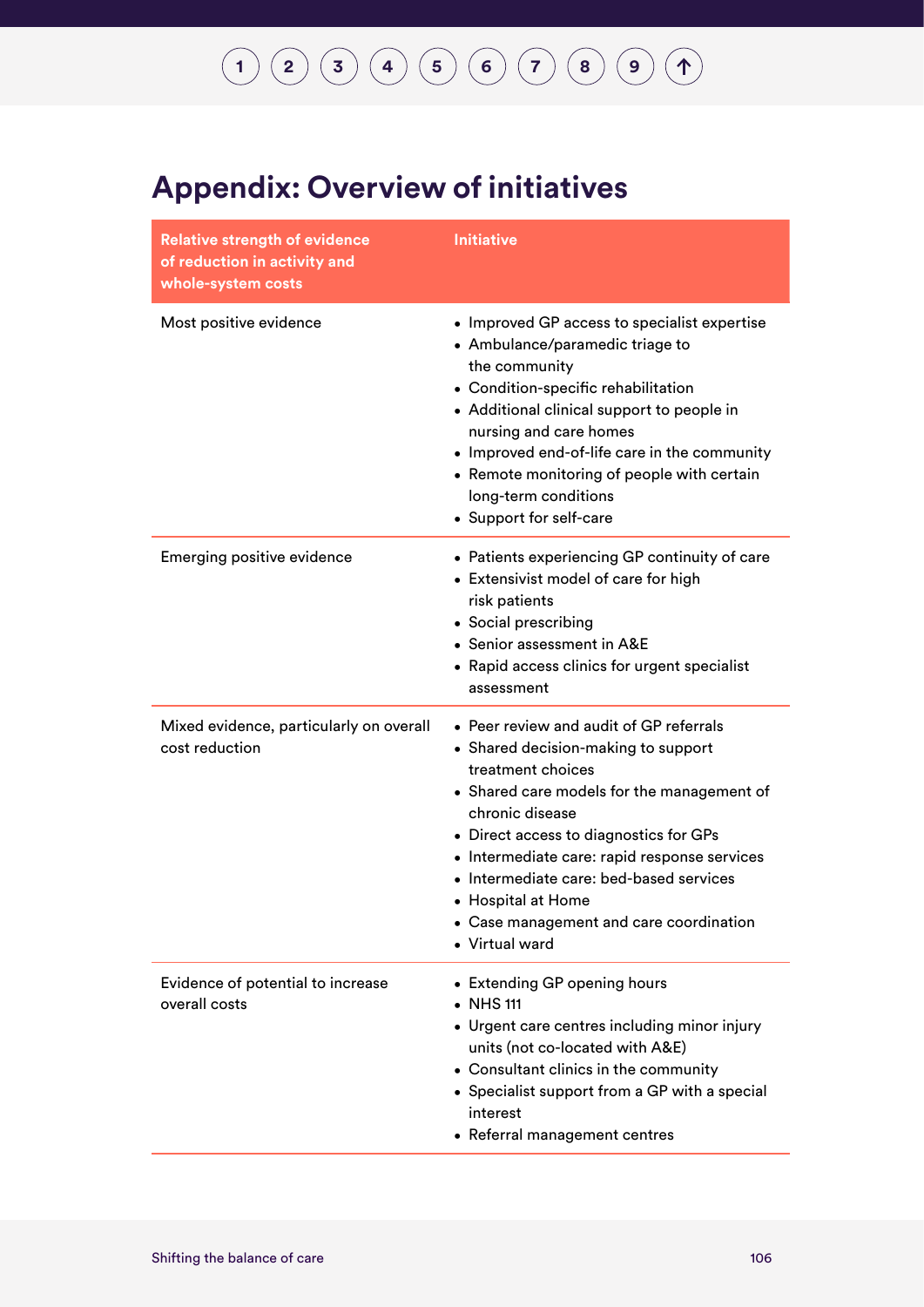# **Bibliography**

- Abdulwahid MA, Booth A, Kuczawski M and Mason SM (2016) 'The impact of senior doctor assessment at triage on emergency department performance measures: systematic review and meta-analysis of comparative studies', *Emerg. Med. J. EMJ* 33*,* 504–513.
- Academy of Medical Royal Colleges (2012) *The benefits of consultant-delivered care*. Academy of Medical Royal Colleges.
- Addington-Hall J, Gerard K, Brien S, Brailsford S, Salisbury C, Heaney D, Todd C, Moore M, Leydon GM and England H (2013) *Variations in out of hours end of life care provision across primary care organisations in England and Scotland. Final Report.* NIHR Service Delivery and Organisation Programme.
- Agarwal S, Banerjee J, Baker R, Conroy S, Hsu R, Rashid A, Camosso-Stefinovic J, Sinfield P and Habiba M (2012) 'Potentially avoidable emergency department attendance: interview study of patients' reasons for attendance', *Emerg. Med. J* 29, e3.
- Aljebreen AM, Alswat K and Almadi MA (2013) 'Appropriateness and Diagnostic Yield of Upper Gastrointestinal Endoscopy in an Open-Access Endoscopy System', *Saudi J. Gastroenterol. Off. J. Saudi Gastroenterol. Assoc.* 19, 219–222.
- Alldred D, Barber N, Buckle P, Carpenter J, Dickinson R, Franklin B, Garfield S, Jesson B, Lim R, Raynor D, Savage I, Standage C, Wadworth P, Woloshynowych M and Zermansky A (2009) *Care Home Use of Medicines Study.* The School of Pharmacy, University of Leeds, University of Surrey.
- Alldred DP, Kennedy M-C, Hughes C, Chen TF and Miller P (2016) 'Interventions to optimise prescribing for older people in care homes', *Cochrane Database Syst. Rev.*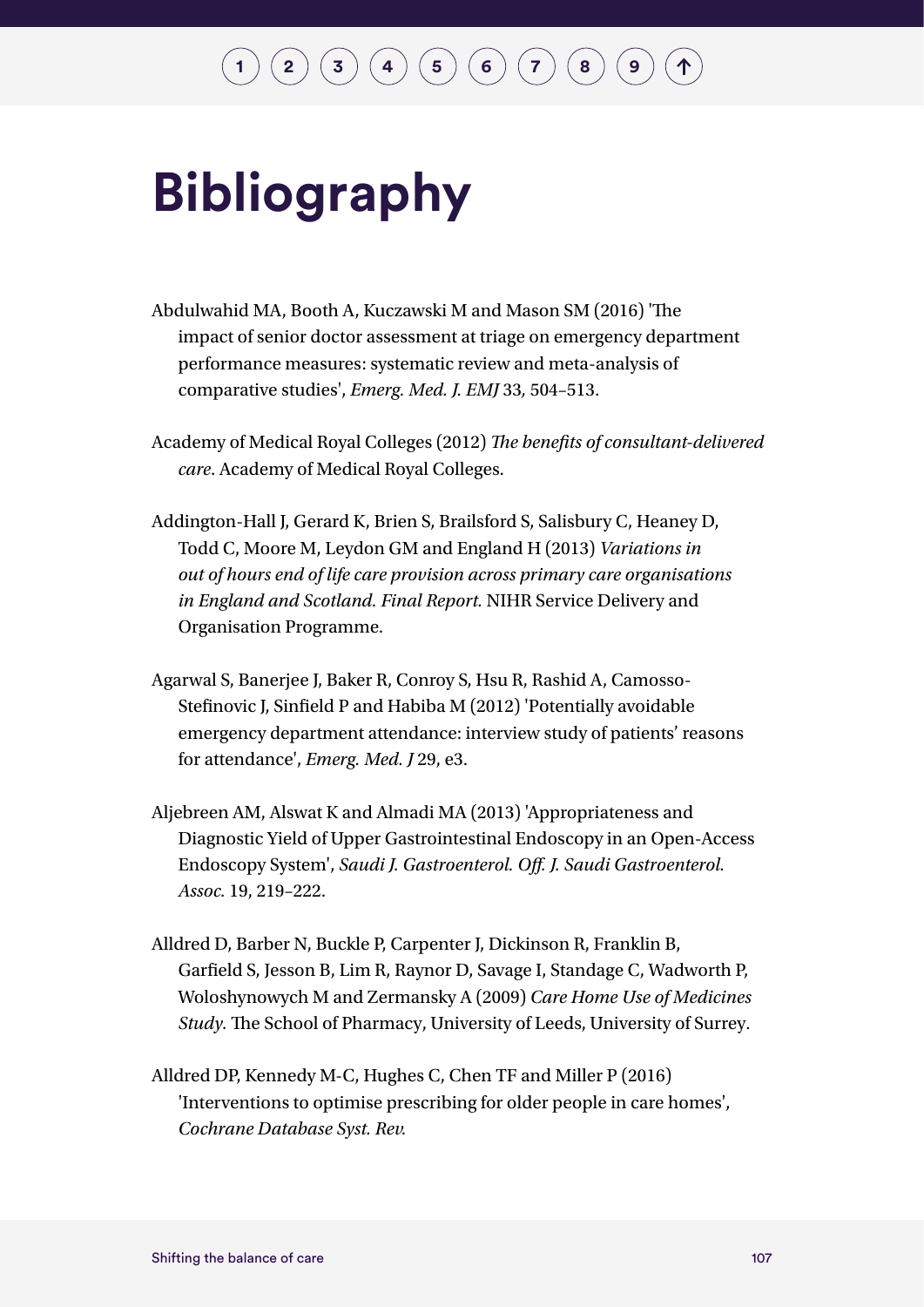# $\binom{1}{2}\binom{3}{4}\binom{4}{5}\binom{5}{6}\binom{7}{7}$  $\binom{1}{2}\binom{3}{4}\binom{4}{5}\binom{5}{6}\binom{7}{7}$  $\binom{1}{2}\binom{3}{4}\binom{4}{5}\binom{5}{6}\binom{7}{7}$  $\binom{1}{2}\binom{3}{4}\binom{4}{5}\binom{5}{6}\binom{7}{7}$  $\binom{1}{2}\binom{3}{4}\binom{4}{5}\binom{5}{6}\binom{7}{7}$  $\binom{1}{2}\binom{3}{4}\binom{4}{5}\binom{5}{6}\binom{7}{7}$  $\binom{1}{2}\binom{3}{4}\binom{4}{5}\binom{5}{6}\binom{7}{7}$  $\binom{1}{2}\binom{3}{4}\binom{4}{5}\binom{5}{6}\binom{7}{7}$  $\binom{1}{2}\binom{3}{4}\binom{4}{5}\binom{5}{6}\binom{7}{7}$  $\binom{1}{2}\binom{3}{4}\binom{4}{5}\binom{5}{6}\binom{7}{7}$  $\binom{1}{2}\binom{3}{4}\binom{4}{5}\binom{5}{6}\binom{7}{7}$  $\binom{1}{2}\binom{3}{4}\binom{4}{5}\binom{5}{6}\binom{7}{7}$  $\binom{1}{2}\binom{3}{4}\binom{4}{5}\binom{5}{6}\binom{7}{7}$  $\binom{1}{2}\binom{3}{4}\binom{4}{5}\binom{5}{6}\binom{7}{7}$  $\binom{1}{2}\binom{3}{4}\binom{4}{5}\binom{5}{6}\binom{7}{7}$

- Allen K and Glasby J (2010) *"The billion dollar question": embedding prevention in older people's services – 10 "high impact" changes.* Health Services Management Centre, University of Birmingham.
- Alzheimer's Society (2013) *Low expectations: Attitudes on choice, care and community for people with dementia in care homes.* Alzheimer's Society.
- Anderson L, Oldridge N, Thompson DR, Zwisler A-D, Rees K, Martin N and Taylor RS (2016) 'Exercise-Based Cardiac Rehabilitation for Coronary Heart Disease: Cochrane Systematic Review and Meta-Analysis', *J. Am. Coll. Cardiol.* 67, 1–12.
- Ariss SM, Enderby PM, Smith T, Nancarrow SA, Bradburn MJ, Harrop D, Parker SG, McDonnell A, Dixon S, Ryan T, Hayman A and Campbell M (2015) *Secondary analysis and literature review of community rehabilitation and intermediate care: an information resource.* Health Services and Delivery Research.
- Arterburn D, Wellman R, Westbrook E, Rutter C, Ross T, McCulloch D, Handley M and Jung C (2012) 'Introducing Decision Aids At Group Health Was Linked To Sharply Lower Hip And Knee Surgery Rates And Costs', *Health Aff. (Millwood)* 31, 2094–2104.
- Ball SL, Greenhalgh J and Roland M (2016) 'Referral management centres as a means of reducing outpatients attendances: how do they work and what influences successful implementation and perceived effectiveness?' *BMC Fam. Pract.* 17, 37.
- Barber K and Wallace C (2012) '"Happily independent" configuring the Gwent frailty support and wellbeing worker', *J. Integr. Care* 20, 308–321.
- Bardsley M, Georghiou T, Spence R, Billings J (2016) 'Factors associated with variation in hospital use at the end of life in England', *BMJ Support.* Palliat. Care bmjspcare–2015.
- Bardsley M, Steventon A, Smith J and Dixon J (2013) *Evaluating integrated and community-based care.* Nuffield Trust.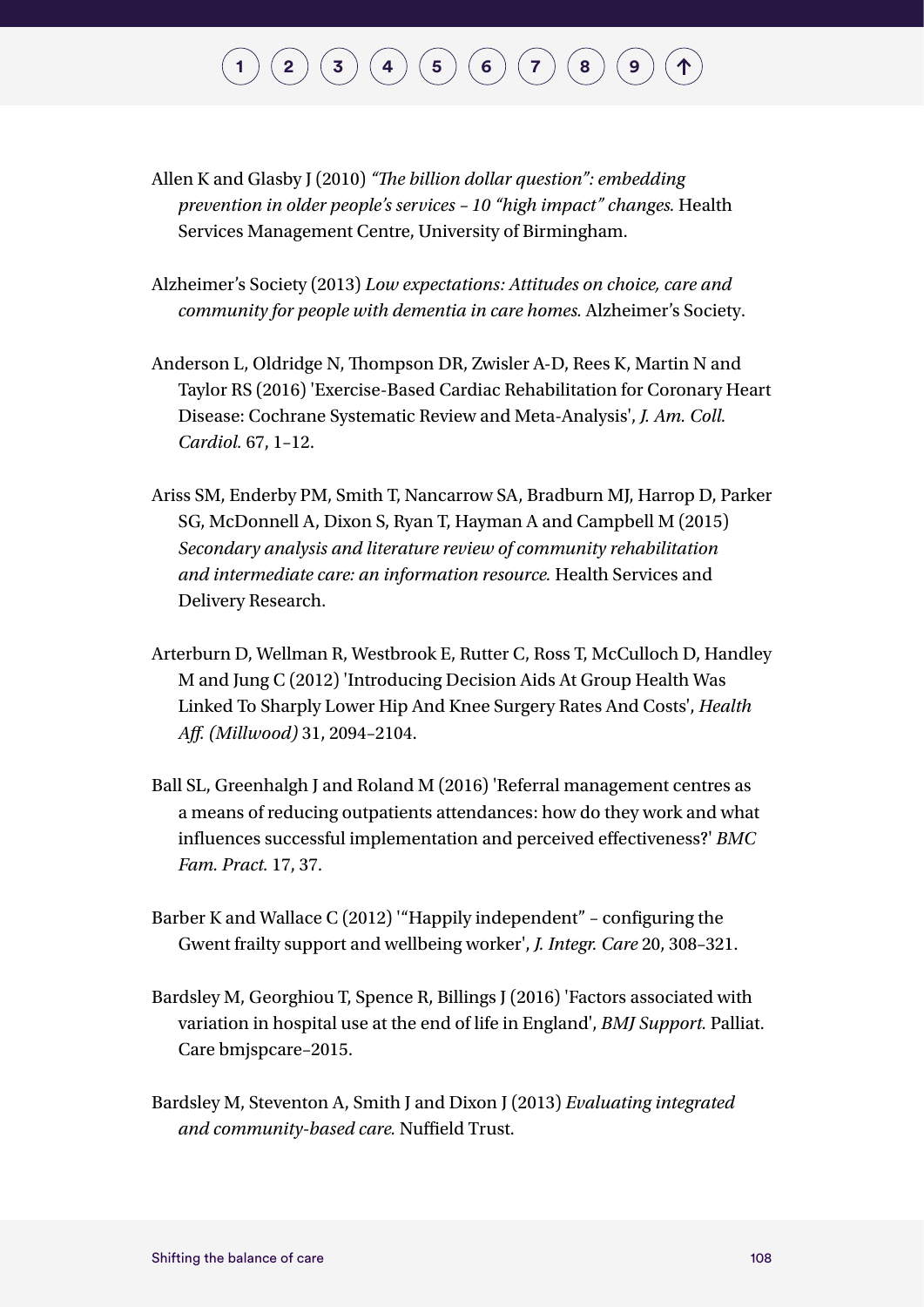# $\binom{2}{\frac{3}{\frac{4}{\sqrt{2}}}}\binom{4}{\frac{5}{\sqrt{2}}}\binom{5}{\frac{6}{\sqrt{2}}}\binom{7}{\frac{8}{\sqrt{2}}}\binom{8}{\frac{9}{\sqrt{2}}}\binom{9}{\sqrt{2}}$  $\binom{2}{\frac{3}{\frac{4}{\sqrt{2}}}}\binom{4}{\frac{5}{\sqrt{2}}}\binom{5}{\frac{6}{\sqrt{2}}}\binom{7}{\frac{8}{\sqrt{2}}}\binom{8}{\frac{9}{\sqrt{2}}}\binom{9}{\sqrt{2}}$  $\binom{2}{\frac{3}{\frac{4}{\sqrt{2}}}}\binom{4}{\frac{5}{\sqrt{2}}}\binom{5}{\frac{6}{\sqrt{2}}}\binom{7}{\frac{8}{\sqrt{2}}}\binom{8}{\frac{9}{\sqrt{2}}}\binom{9}{\sqrt{2}}$  $\binom{2}{\frac{3}{\frac{4}{\sqrt{2}}}}\binom{4}{\frac{5}{\sqrt{2}}}\binom{5}{\frac{6}{\sqrt{2}}}\binom{7}{\frac{8}{\sqrt{2}}}\binom{8}{\frac{9}{\sqrt{2}}}\binom{9}{\sqrt{2}}$  $\binom{2}{\frac{3}{\frac{4}{\sqrt{2}}}}\binom{4}{\frac{5}{\sqrt{2}}}\binom{5}{\frac{6}{\sqrt{2}}}\binom{7}{\frac{8}{\sqrt{2}}}\binom{8}{\frac{9}{\sqrt{2}}}\binom{9}{\sqrt{2}}$  $\binom{2}{\frac{3}{\frac{4}{\sqrt{2}}}}\binom{4}{\frac{5}{\sqrt{2}}}\binom{5}{\frac{6}{\sqrt{2}}}\binom{7}{\frac{8}{\sqrt{2}}}\binom{8}{\frac{9}{\sqrt{2}}}\binom{9}{\sqrt{2}}$  $\binom{2}{\frac{3}{\frac{4}{\sqrt{2}}}}\binom{4}{\frac{5}{\sqrt{2}}}\binom{5}{\frac{6}{\sqrt{2}}}\binom{7}{\frac{8}{\sqrt{2}}}\binom{8}{\frac{9}{\sqrt{2}}}\binom{9}{\sqrt{2}}$  $\binom{2}{\frac{3}{\frac{4}{\sqrt{2}}}}\binom{4}{\frac{5}{\sqrt{2}}}\binom{5}{\frac{6}{\sqrt{2}}}\binom{7}{\frac{8}{\sqrt{2}}}\binom{8}{\frac{9}{\sqrt{2}}}\binom{9}{\sqrt{2}}$  $\binom{2}{\frac{3}{\frac{4}{\sqrt{2}}}}\binom{4}{\frac{5}{\sqrt{2}}}\binom{5}{\frac{6}{\sqrt{2}}}\binom{7}{\frac{8}{\sqrt{2}}}\binom{8}{\frac{9}{\sqrt{2}}}\binom{9}{\sqrt{2}}$  $\binom{2}{\frac{3}{\frac{4}{\sqrt{2}}}}\binom{4}{\frac{5}{\sqrt{2}}}\binom{5}{\frac{6}{\sqrt{2}}}\binom{7}{\frac{8}{\sqrt{2}}}\binom{8}{\frac{9}{\sqrt{2}}}\binom{9}{\sqrt{2}}$  $\binom{2}{\frac{3}{\frac{4}{\sqrt{2}}}}\binom{4}{\frac{5}{\sqrt{2}}}\binom{5}{\frac{6}{\sqrt{2}}}\binom{7}{\frac{8}{\sqrt{2}}}\binom{8}{\frac{9}{\sqrt{2}}}\binom{9}{\sqrt{2}}$  $\binom{2}{\frac{3}{\frac{4}{\sqrt{2}}}}\binom{4}{\frac{5}{\sqrt{2}}}\binom{5}{\frac{6}{\sqrt{2}}}\binom{7}{\frac{8}{\sqrt{2}}}\binom{8}{\frac{9}{\sqrt{2}}}\binom{9}{\sqrt{2}}$  $\binom{2}{\frac{3}{\frac{4}{\sqrt{2}}}}\binom{4}{\frac{5}{\sqrt{2}}}\binom{5}{\frac{6}{\sqrt{2}}}\binom{7}{\frac{8}{\sqrt{2}}}\binom{8}{\frac{9}{\sqrt{2}}}\binom{9}{\sqrt{2}}$  $\binom{2}{\frac{3}{\frac{4}{\sqrt{2}}}}\binom{4}{\frac{5}{\sqrt{2}}}\binom{5}{\frac{6}{\sqrt{2}}}\binom{7}{\frac{8}{\sqrt{2}}}\binom{8}{\frac{9}{\sqrt{2}}}\binom{9}{\sqrt{2}}$  $\binom{2}{\frac{3}{\frac{4}{\sqrt{2}}}}\binom{4}{\frac{5}{\sqrt{2}}}\binom{5}{\frac{6}{\sqrt{2}}}\binom{7}{\frac{8}{\sqrt{2}}}\binom{8}{\frac{9}{\sqrt{2}}}\binom{9}{\sqrt{2}}$  $\binom{2}{\frac{3}{\frac{4}{\sqrt{2}}}}\binom{4}{\frac{5}{\sqrt{2}}}\binom{5}{\frac{6}{\sqrt{2}}}\binom{7}{\frac{8}{\sqrt{2}}}\binom{8}{\frac{9}{\sqrt{2}}}\binom{9}{\sqrt{2}}$  $\binom{2}{\frac{3}{\frac{4}{\sqrt{2}}}}\binom{4}{\frac{5}{\sqrt{2}}}\binom{5}{\frac{6}{\sqrt{2}}}\binom{7}{\frac{8}{\sqrt{2}}}\binom{8}{\frac{9}{\sqrt{2}}}\binom{9}{\sqrt{2}}$

- Barker I, Steventon A and Deeny SR (2017) 'Association between continuity of care in general practice and hospital admissions for ambulatory care sensitive conditions: cross sectional study of routinely collected, person level data', *BMJ* 356, j84.
- Bashshur RL, Shannon GW, Smith BR and Woodward MA (2015) 'The Empirical Evidence for the Telemedicine Intervention in Diabetes Management', *Telemed. J. E Health* 21, 321–354.
- Benamore RE, Wright D and Britton I (2005) 'Is primary care access to CT brain examinations effective?' *Clin. Radiol.* 60, 1083–1089.
- Berchet C (2015) *Emergency Care Services (OECD Health Working Papers).*  Organisation for Economic Co-operation and Development.
- Blackstock OJ, Shah PA, Haughton LJ, Horvath KJ and Cunningham CO (2015) 'HIV-infected Women's Perspectives on the Use of the Internet for Social Support: A Potential Role for Online Group-based Interventions', *J. Assoc. Nurses AIDS Care* 26, 411–419.

Bland & Altman (1994) 'Statistical notes: Regression towards the mean', *BMJ*.

- Blank L, Baxter S, Woods HB, Goyder E, Lee A, Payne N and Rimmer M (2014) 'Referral interventions from primary to specialist care: a systematic review of international evidence', *Br. J. Gen. Pract. J. R. Coll. Gen. Pract.* 64, e765–774.
- Blunt I (2014) *Focus on: A&E attendances.* QualityWatch: The Health Foundation and Nuffield Trust.
- BMA (2016) *Hundreds of GPs gearing up to leave, finds survey.* BMA.
- Bohmer RMJ (2016) 'The Hard Work of Health Care Transformation', *N. Engl. J. Med*. 375, 709–711.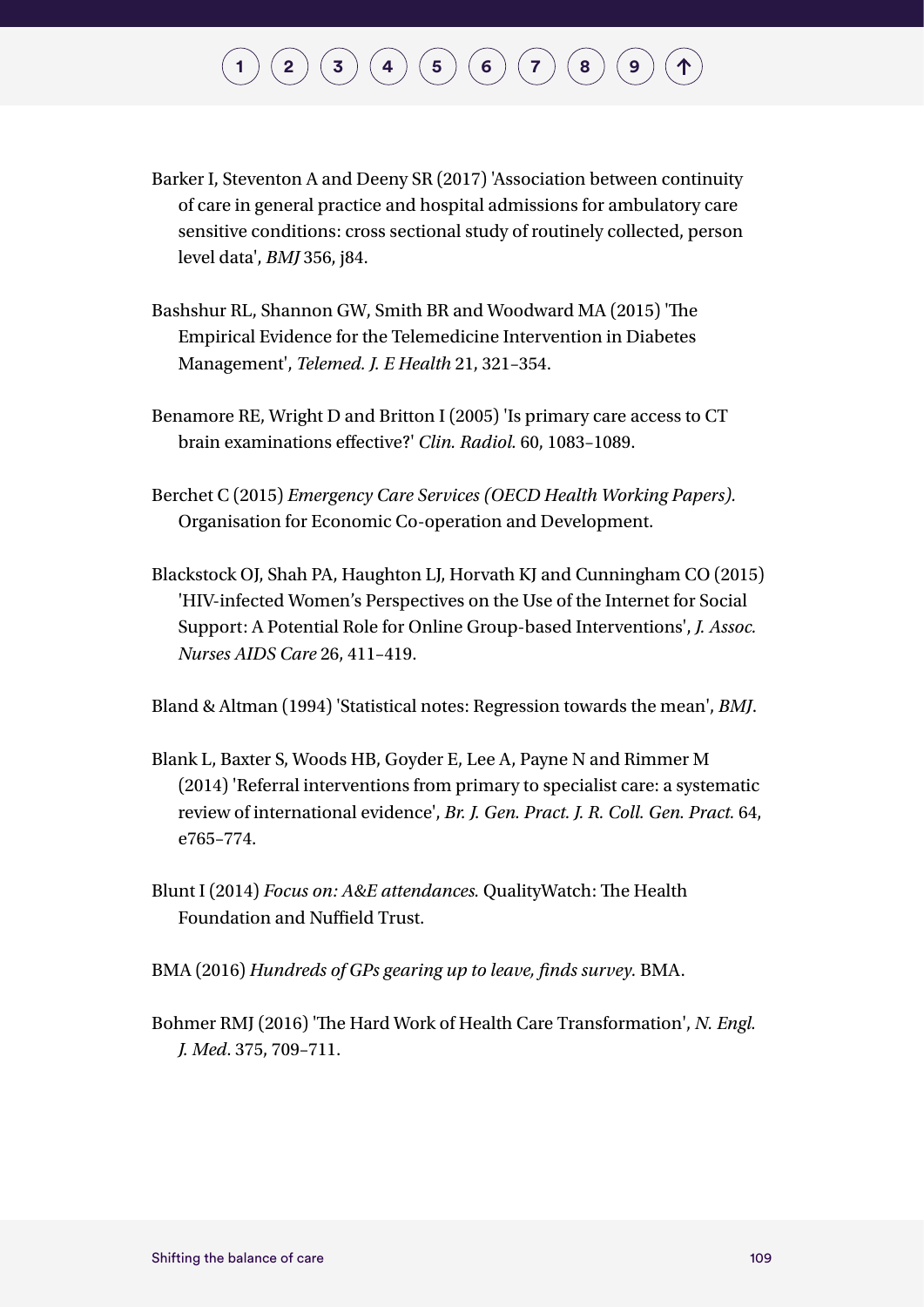- Bolton CE, Bevan-Smith EF, Blakey JD, Crowe P, Elkin SL, Garrod R, Greening NJ, Heslop K, Hull JH, Man WD-C, Morgan MD, Proud D, Roberts CM, Sewell L, Singh SJ, Walker PP, Walmsley S, Group, B.T.S.P.R.G.D, Committee, on behalf of the B.T.S.S. of C (2013) 'British Thoracic Society guideline on pulmonary rehabilitation in adults: accredited by NICE', *Thorax* 68, ii1–ii30.
- Body of knowledge on infrastructure. Stranded cost, Accessed 02/09/17: <http://regulationbodyofknowledge.org/glossary/s/stranded-costs>
- Bosch X, Foix A, Jordán A, Coca A, López-Soto A (2011) 'Outpatient Quick Diagnosis Units for the evaluation of suspected severe diseases: an observational, descriptive study', *Clinics* 66, 737–741.
- Bradley A, Marshall A, Stonehewer L, Reaper L, Parker K, Bevan-Smith E, Jordan C, Gillies J, Agostini P, Bishay E, Kalkat M, Steyn R, Rajesh P, Dunn J and Naidu B (2013) 'Pulmonary rehabilitation programme for patients undergoing curative lung cancer surgery', *Eur. J. Cardio-Thorac. Surg. Off. J. Eur. Assoc. Cardio-Thorac. Surg.* 44, e266–271.
- Brand P (2013) *Improving access to and experience of GP services for older people living in care homes: practice survey.* Social Care Institute for Excellence.

British Geriatric Society (2011) *Quest for Quality*. British Geriatric Society.

- British Geriatric Society (2008) *Guidance to Commissioners and Providers of Health and Social Care*. British Geriatric Society.
- Broe M, Barry M, Patchett S and Hill ADK (2013) 'Evaluating the clinical efficacy and cost effectiveness of direct access endoscopy', *The Surgeon* 11, 304–308.
- Brotherton J (2009) *Emergency Services Review Good Practice Guide for Ambulance Services and their Commissioners*.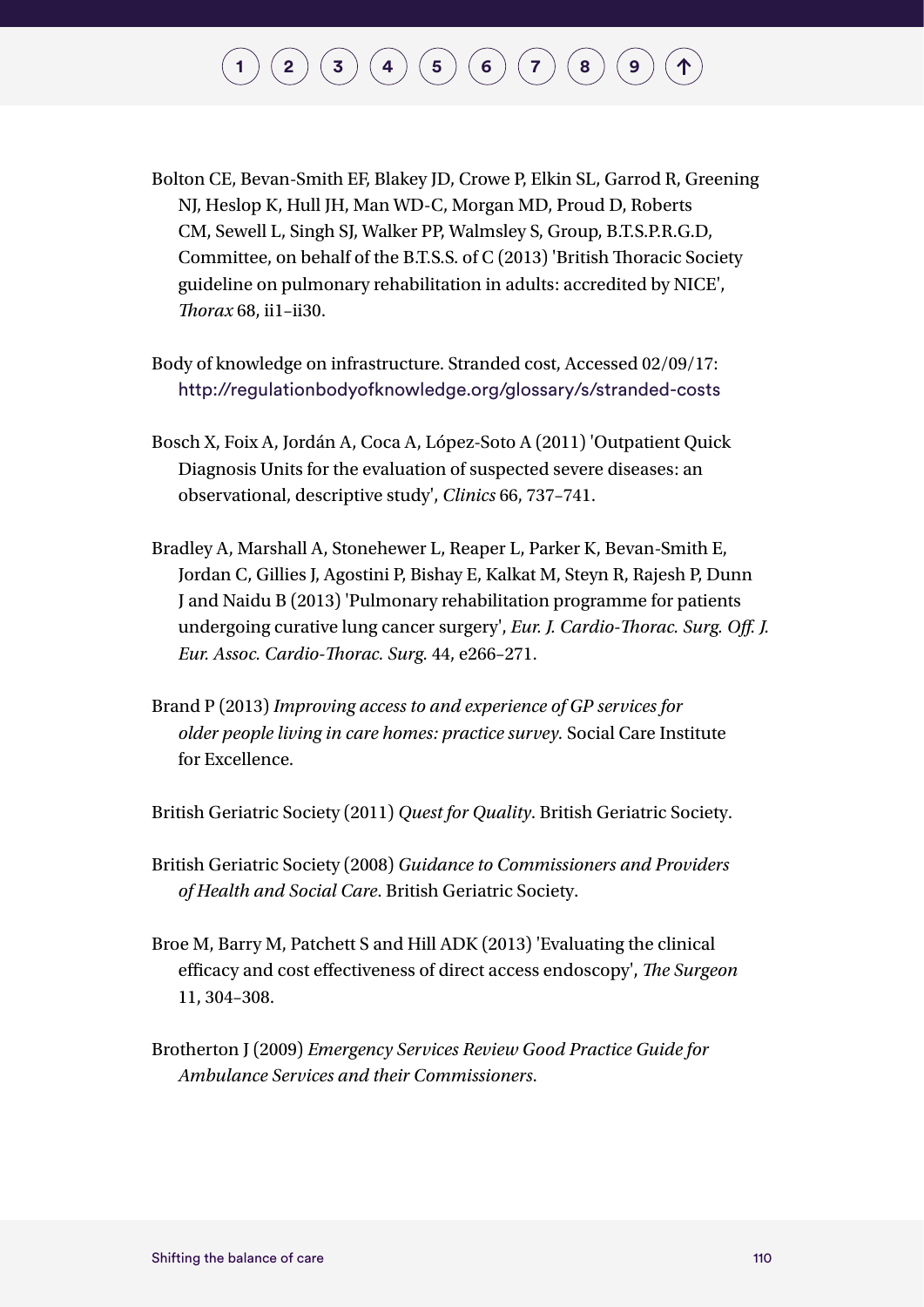- Bullard MJ, Villa-Roel C, Guo X, Holroyd BR, Innes G, Schull MJ, Vandermeer B, Ospina M and Rowe BH (2012) 'The role of a rapid assessment zone/ pod on reducing overcrowding in emergency departments: a systematic review', *Emerg. Med. J. EMJ* 29, 372–378.
- Buller HR, ten Cate-Hoek AJ, Hoes AW and others (2009) 'Safely ruling out deep venous thrombosis in primary care' *Ann. Intern. Med.* 150, 229–235.
- Burt J, Roland M, Paddison C, Reeves D, Campbell J, Abel G and Bower P (2012) 'Prevalence and benefits of care plans and care planning for people with long-term conditions in England', *Health Serv. Res.* Policy 17.
- Busby J, Purdy S and Hollingworth W (2015) 'A systematic review of the magnitude and cause of geographic variation in unplanned hospital admission rates and length of stay for ambulatory care sensitive conditions', *BMC Health Serv*. Res. 15, 324.
- Caplan GA, Sulaiman NS, Mangin DA, Aimonino Ricauda N, Wilson AD and Barclay L (2012) 'A meta-analysis of "hospital in the home"', *Med J Aust* 197, 512–9.
- Castle-Clarke S and Imison C (2016) *The digital patient: transforming primary care?* The Nuffield Trust.
- Centre for Policy on Ageing (2014a) *Pulmonary Rehabilitation for patients with Chronic Obstructive Pulmonary Disease.* Centre for Policy on Ageing.
- Centre for Policy on Ageing (2014b) *Early review by a senior clinician in accident and emergency*. Centre for Policy on Ageing.
- Challis D (2010) *Self care and case management in long term conditions: the effective management of critical interfaces*. NETSCC.
- Chitnis X, Georghiou T, Steventon A and Bardsley M (2012) *The impact of the Marie Curie Nursing Service on place of death and hospital use at the end of life.* The Nuffield Trust.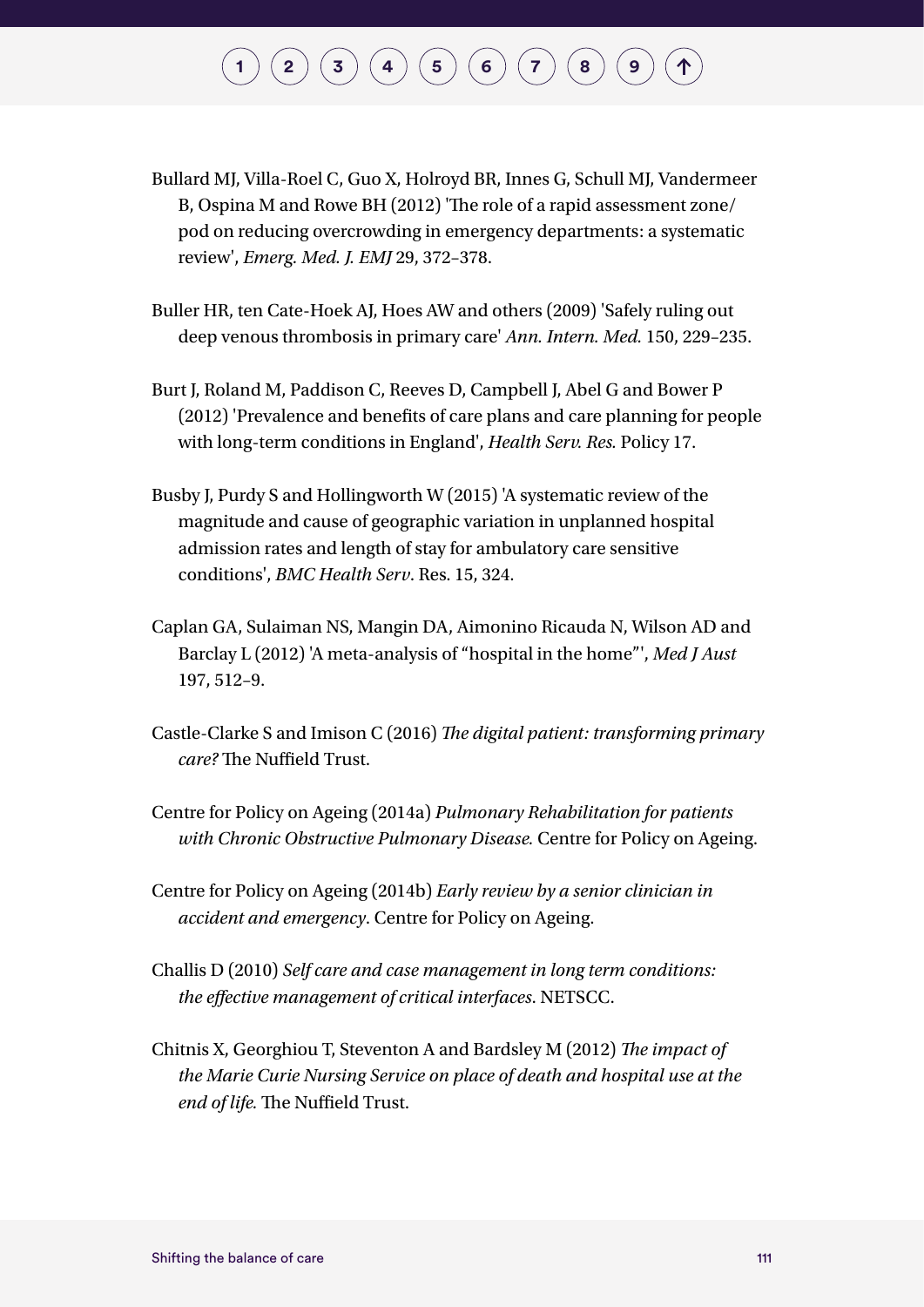- Chumbler NR, Vogel WB, Garel M, Qin H, Kobb R and Ryan P (2005) 'Health Services Utilization of a Care Coordination/Home-Telehealth Program for Veterans With Diabetes: A Matched-cohort Study', *J. Ambulatory Care Manage*. 28, 230–240.
- Clay H and Stern R (2015) *Making time in general practice: freeing GP capacity by reducing bureaucracy and avoidable consultations, managing the interface with hospitals and exploring new ways of working.*
- Cooke M, Fisher J, Dale J, McLeod E, Szczepura A, Walley P and Wilson S (2005) *Reducing Attendances and Waits in Emergency Departments: A systematic review of present innovations.*
- Cooper S and Grant J (2009) 'New and emerging roles in out of hospital emergency care: a review of the international literature', *Int Emerg Nurs* 17, 90–8.
- Cox JM, Steel N, Clark AB, Kumaravel B and Bachmann MO (2013) 'Do referral-management schemes reduce hospital outpatient attendances? Time-series evaluation of primary care referral management', *Br. J. Gen. Pract. J. R. Coll. Gen. Pract*. 63, e386–392.
- Crowe S, Cantrill JA and Tully MP (2010) 'Shared care arrangements for specialist drugs in the UK: the challenges facing GP adherence', *Qual. Saf. Health Care* 19, e54–e54.
- Cruickshank J and Paxman J (2013) *Yorkshire & the Humber Telehealth Hub Project Evaluation.* 2020 Health.
- Cruz J, Brooks D, Marques A (2014) 'Home telemonitoring effectiveness in COPD: a systematic review', *Int. J. Clin. Pract.* 68, 369–378.
- Curry N and Ham C (2010) *Clinical and service integration: the route to improved outcomes.* The King's Fund.
- Dalal HM, Doherty P and Taylor RS (2015) 'Cardiac rehabilitation', *BMJ* 351, h5000.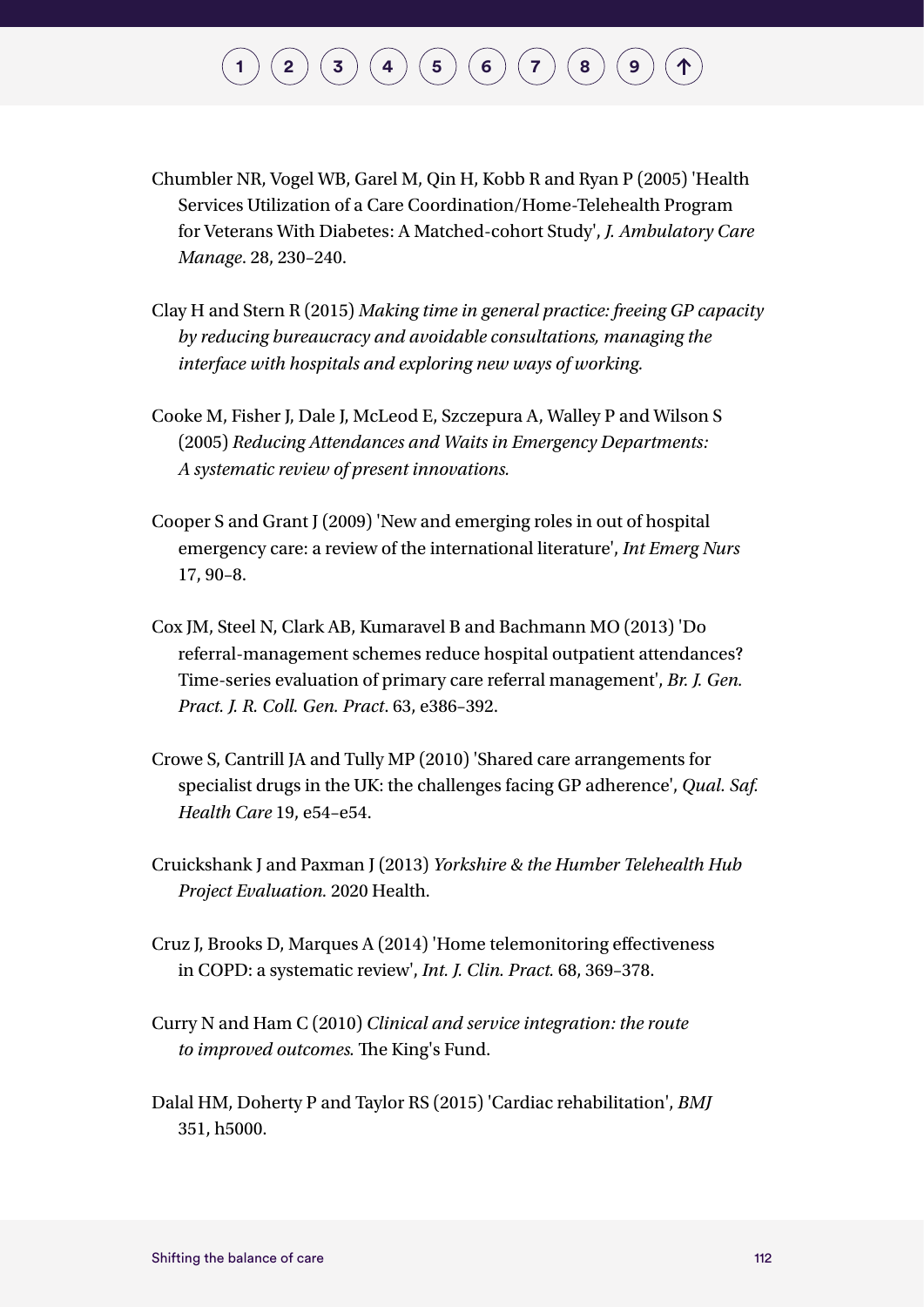- Datta SK, Warshaw EM, Edison KE and others (2015) 'Cost and utility analysis of a store-and-forward teledermatology referral system: A randomized clinical trial', *JAMA Dermatol.* 151, 1323–1329.
- Davies LM, Fargher EA, Tricker K, Dawes P, Scott DL and Symmons D (2007) 'Is shared care with annual hospital review better value for money than predominantly hospital-based care in patients with established stable rheumatoid arthritis?' *Ann. Rheum*. Dis. 66, 658–663.
- Davies S and Goodman Crippac C (2008) 'Supporting quality improvement in care homes for older people: the contribution of primary care nurses', *J. Nurs. Manag*. 16, 115–120.
- Davies SL, Goodman C, Bunn F, Victor C, Dickinson A, Iliffe S, Gage H, Martin W and Froggatt K (2011) 'A systematic review of integrated working between care homes and health care services', *BMC Health Serv. Res.*  11, 320.

Dayan M (2017) *Nuffield Winter Insight: NHS 111.* Nuffield Trust.

- Dayan M, Arora S, Rosen R and Curry N (2014) *Is general practice in crisis?* Nuffield Trust.
- Dayson C, Bashir N, Bennett E and Sanderson E (2016) *The Rotherham Social Prescribing Service for People with Long-Term Health Conditions.* Centre for Regional Economic and Social Research, Sheffield Hallam University.
- Deeny S, Gardner T, Al-Zaidy S, Barker I and Steventon A (2017) *Reducing hospital admissions by improving continuity of care in general practice.*  The Health Foundation.
- Department of Health (2012) *Long Term Conditions compendium of information: 3rd Edition*. Department of Health.

Department of Health (2005) *Self care – a real choice.* Department of Health.

De Silva D (2011) *Evidence: Helping people help themselves.* The Health Foundation.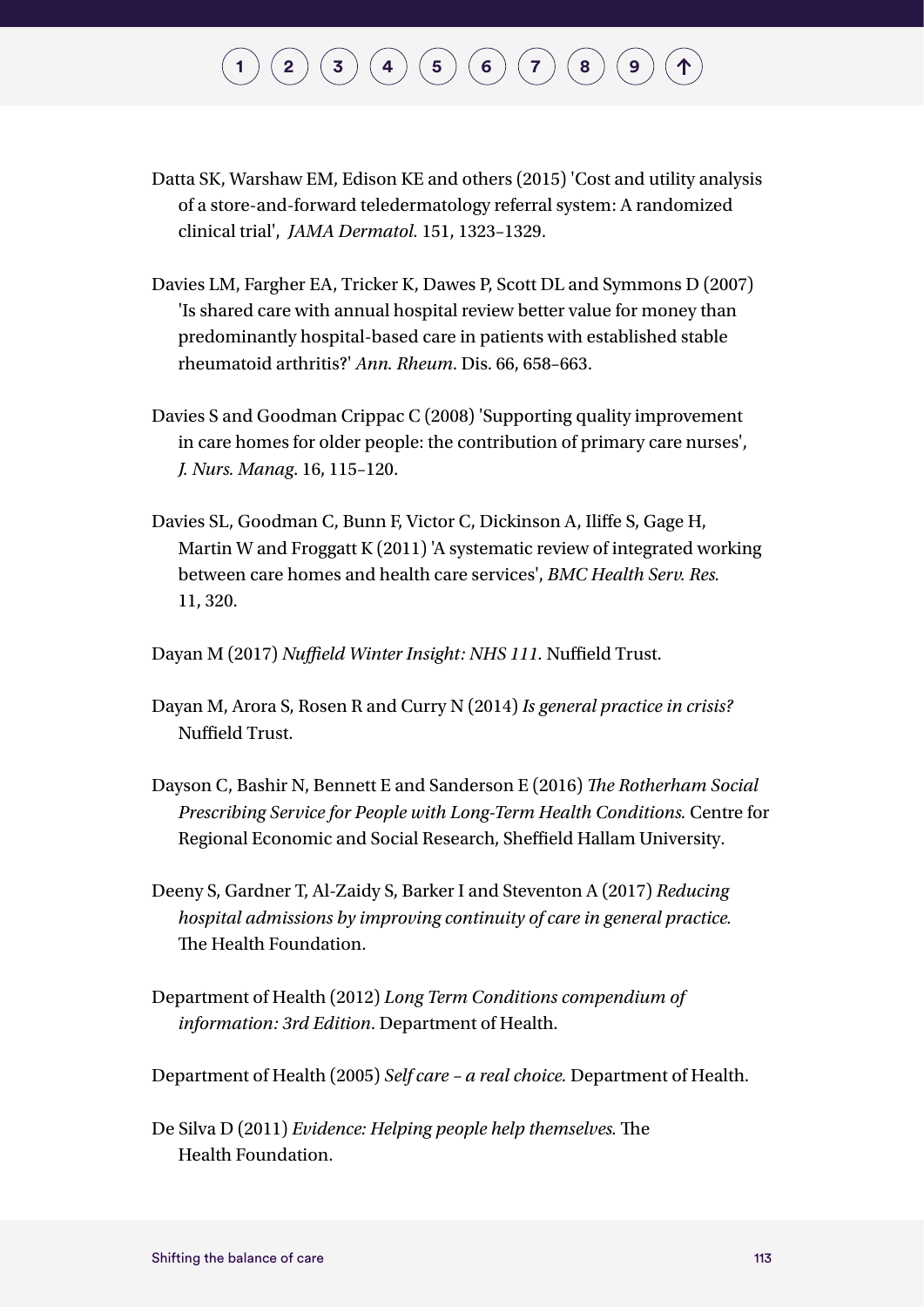# $\binom{1}{2}\binom{3}{4}\binom{4}{5}\binom{5}{6}\binom{7}{7}$  $\binom{1}{2}\binom{3}{4}\binom{4}{5}\binom{5}{6}\binom{7}{7}$  $\binom{1}{2}\binom{3}{4}\binom{4}{5}\binom{5}{6}\binom{7}{7}$  $\binom{1}{2}\binom{3}{4}\binom{4}{5}\binom{5}{6}\binom{7}{7}$  $\binom{1}{2}\binom{3}{4}\binom{4}{5}\binom{5}{6}\binom{7}{7}$  $\binom{1}{2}\binom{3}{4}\binom{4}{5}\binom{5}{6}\binom{7}{7}$  $\binom{1}{2}\binom{3}{4}\binom{4}{5}\binom{5}{6}\binom{7}{7}$  $\binom{1}{2}\binom{3}{4}\binom{4}{5}\binom{5}{6}\binom{7}{7}$  $\binom{1}{2}\binom{3}{4}\binom{4}{5}\binom{5}{6}\binom{7}{7}$  $\binom{1}{2}\binom{3}{4}\binom{4}{5}\binom{5}{6}\binom{7}{7}$  $\binom{1}{2}\binom{3}{4}\binom{4}{5}\binom{5}{6}\binom{7}{7}$  $\binom{1}{2}\binom{3}{4}\binom{4}{5}\binom{5}{6}\binom{7}{7}$  $\binom{1}{2}\binom{3}{4}\binom{4}{5}\binom{5}{6}\binom{7}{7}$  $\binom{1}{2}\binom{3}{4}\binom{4}{5}\binom{5}{6}\binom{7}{7}$  $\binom{1}{2}\binom{3}{4}\binom{4}{5}\binom{5}{6}\binom{7}{7}$

- Dhalla IA, O'Brien T, Morra D, Thorpe KE, Wong BM, Mehta R, Frost DW, Abrams H, Ko F, Rooyen PV, Bell CM, Gruneir A, Lewis GH, Daub S, Anderson GM, Hawker GA, Rochon PA and Laupacis A (2014) 'Effect of a Postdischarge Virtual Ward on Readmission or Death for High-Risk Patients: A Randomized Clinical Trial', *JAMA* 312, 1305–1312.
- Dixon S, Mason S, Knowles E, Colwell B, Wardrope J, Snooks H, Gorringe R, Perrin J and Nicholl J (2009) 'Is it cost effective to introduce paramedic practitioners for older people to the ambulance service? Results of a cluster randomised controlled trial, *Emerg. Med. J*. 26, 446–451.
- Dougan JP, Mathew TP, Riddell JW, Spence MS, McGlinchey PG, Nesbitt GS, Smye M, Menown IBA and Adgey AAJ (2001) 'Suspected angina pectoris: a rapid-access chest pain clinic', *QJM* 94, 679.
- Doughty RN, Wright SP, Pearl A, Walsh HJ, Muncaster S, Whalley GA, Gamble G, Sharpe N (2002) 'Randomized, controlled trial of integrated heart failure management. The Auckland Heart Failure Management Study', *Eur. Heart J*. 23, 139.
- Dritsaki M, Johnson-Warrington V, Mitchell K, Singh S and Rees K (2016) 'An economic evaluation of a self-management programme of activity, coping and education for patients with chronic obstructive pulmonary disease', *Chron. Respir. Dis.* 13, 48–56.
- Eastwood K, Morgans A, Smith K and Stoelwinder J (2014) 'Secondary triage in prehospital emergency ambulance services: a systematic review', *Emerg. Med. J.*
- Emanuel EJ (1996) 'Cost savings at the end of life: What do the data show?' *JAMA* 275, 1907–1914.
- Evans E (2009) 'The Torfaen referral evaluation project', *Qual. Prim. Care*  17, 423–429.
- Fasterholdt I, Gerstrøm M, Rasmussen BSB, Yderstræde KB, Kidholm K and Pedersen KM (2016) 'Cost-effectiveness of telemonitoring of diabetic foot ulcer patients', *Health Informatics Journal.*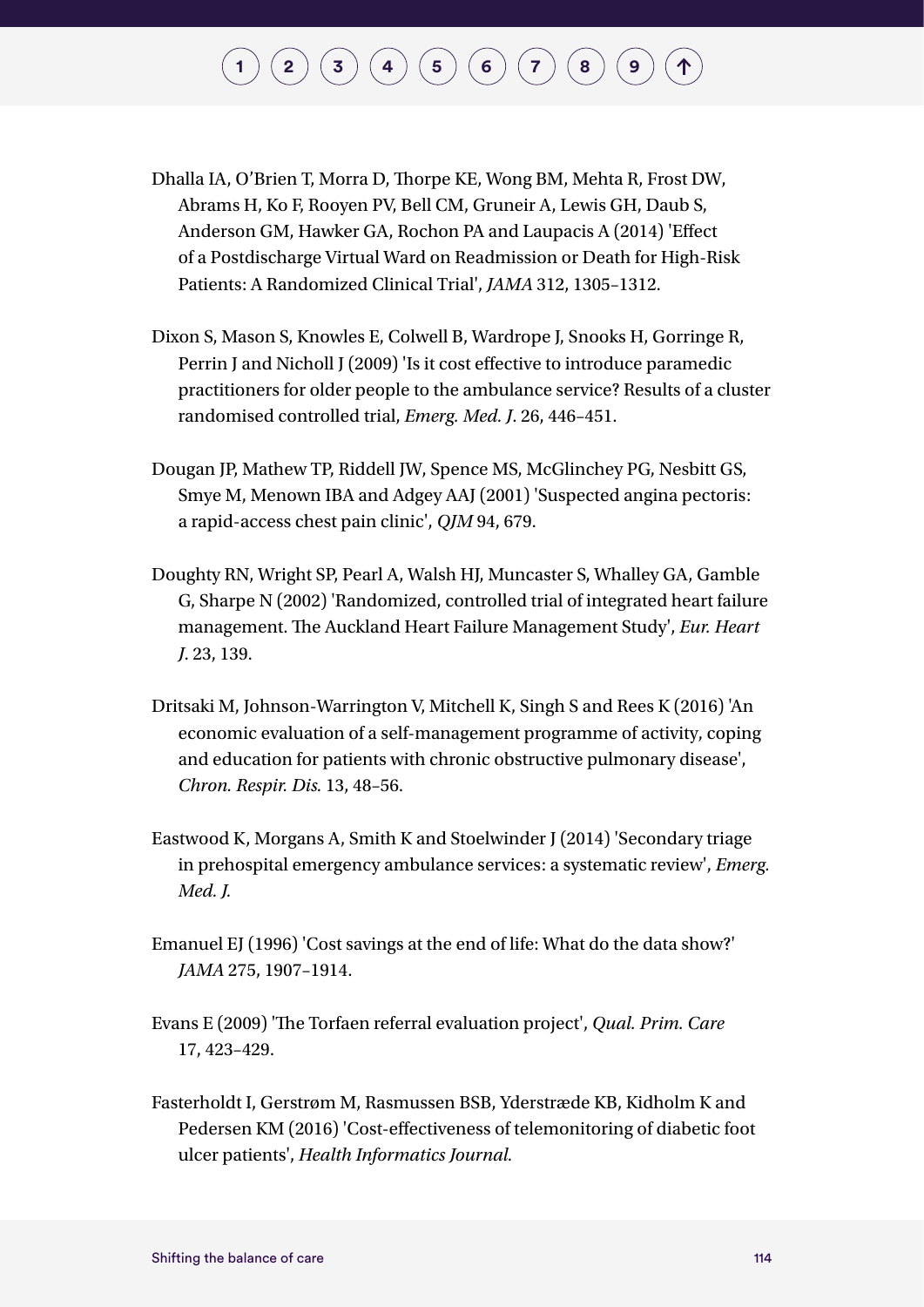- Foot C, Naylor C and Imison C (2010) *The quality of GP diagnosis and referral.*  The King's Fund.
- Forster A, Young J, Langhorne P (1999) 'Systematic review of day hospital care for elderly people', *BMJ* 318, 837–841.
- Fraess-Phillips A (2016) 'Can Paramedics Safely Refuse Transport of Non-Urgent Patients?' *Prehosp Disaster Med* 31, 667–674.
- Froehlich F, Burnand B, Pache I, Vader J-P, Fried M, Schneider C, Kosecoff J, Kolodny M, DuBois RW, Brook RH and Gonvers JJ (1997) 'Overuse of upper gastrointestinal endoscopy in a country with open-access endoscopy: a prospective study in primary care', *Gastrointest. Endosc.* 45, 13–19.

Gainsbury S (2016) *Feeling the crunch: NHS finances to 2020*. Nuffield Trust.

- Gérvas J, Starfield B, Violán C and Minué S (2007) 'GPs with special interests: unanswered questions', *Br. J. Gen. Pract*. 57, 912–917.
- Gilbert R, Franks G and Watkin S (2005) 'The proportion of general practitioner referrals to a hospital Respiratory Medicine clinic suitable to be seen in a GPwSI Respiratory Clinic', *Prim. Care Respir.* J. 14, 314–319.
- Glasby J, Littlechild R, Le Mesurier N, Thwaites R, Oliver D, Jones S and Wilkinson I (2016) *Who knows best? Older people's contribution to understanding and preventing avoidable hospital admissions.*
- Glendinning C, Jacobs S, Alborz A and Hann M (2002) 'A survey of access to medical services in nursing and residential homes in England' *Br. J. Gen. Pract.* 52, 545–548.
- Goldman R (2013) *Evidence review on partnership working between GPs, care home residents and care homes*. Social Care Institute for Excellence.
- Gomes B, Calanzani N, Curiale V, McCrone P, Higginson IJ (2013) 'Effectiveness and cost-effectiveness of home palliative care services for adults with advanced illness and their caregivers', *Cochrane Database Syst. Rev*. 1–279.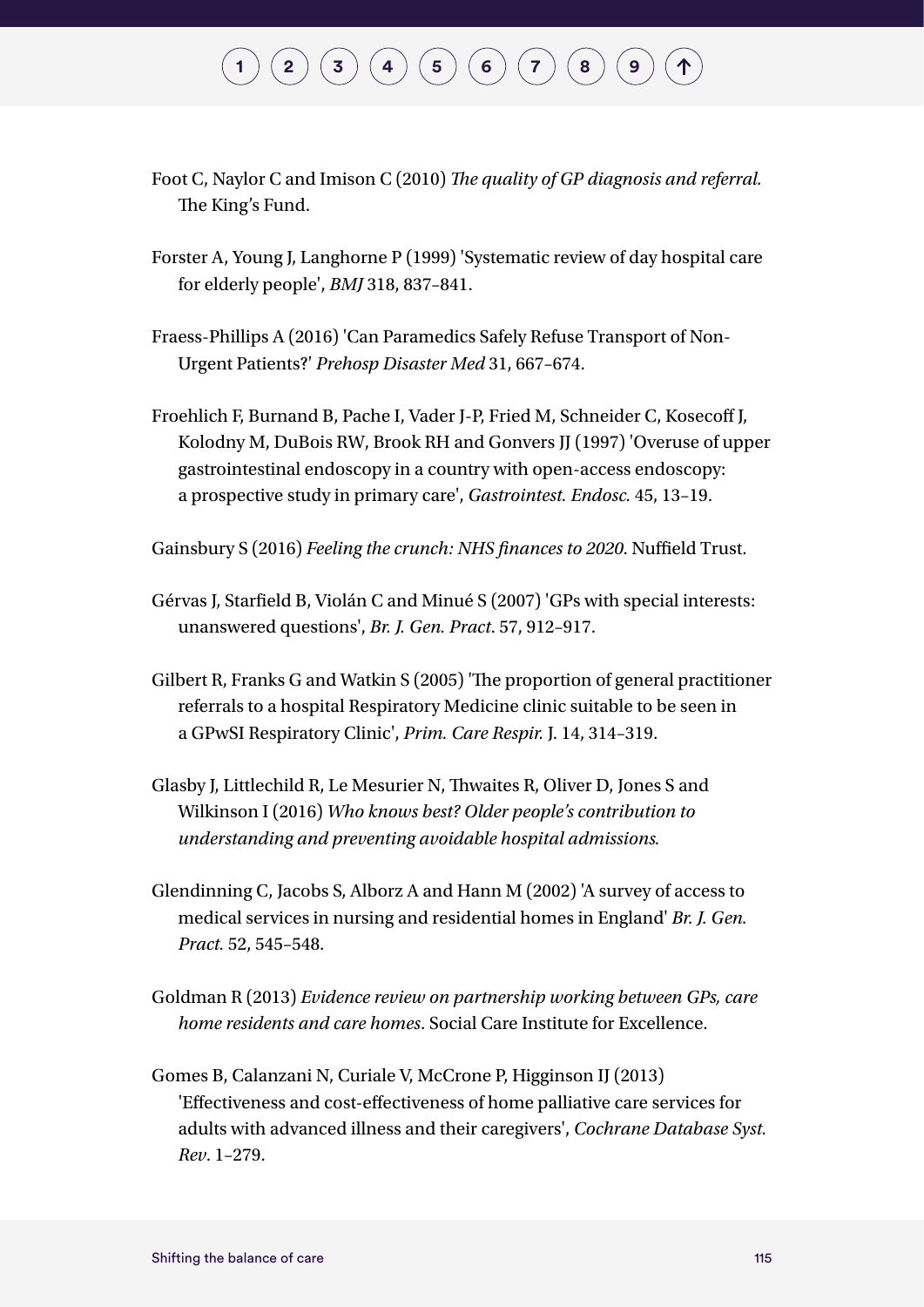- Gravelle H, Dusheiko M, Sheaff R, Sargent P, Boaden R, Pickard S, Parker S and Roland M (2007) 'Impact of case management (Evercare) on frail elderly patients: controlled before and after analysis of quantitative outcome data', *BMJ* 334, 31–31.
- Gray M (2016) 'Population healthcare: a new clinical responsibility', *J. R. Soc. Med*. 109, 437–438.
- Griffiths PD, Edwards MH, Forbes A, Harris RL and Ritchie G (2007) 'Effectiveness of intermediate care in nursing-led in-patient units', *Cochrane Database Syst. Rev.*
- Ham C (2014) *Reforming the NHS from within. Beyond hierarchy, inspection and markets.* The King's Fund.
- Ham C (2006) *Reducing Unplanned Hospital Admissions: What does the literature tell us?* Health Services Management Centre, University of Birmingham.
- Handoll HH, Cameron ID, Mak JC, Finnegan TP (2009) 'Multidisciplinary rehabilitation for older people with hip fractures', *Cochrane Database Syst. Rev.*
- Hanratty B, Lowson E, Grande G, Payne S, Addington-Hall J, Valtorta N and Seymour J (2014) *Transitions at the end of life for older adults – patient, carer and professional perspectives: a mixed-methods study.* Health Services and Delivery Research.
- Health Foundation (2013) *Improving patient flow: How two trusts focused on flow to improve the quality of care and use available capacity effectively.*  The Health Foundation.

Healthy London Partnership *Rapid access clinic: Rotherham hospital*

Heller RF, Sandars JE, Patterson L, McElduff P (2004) 'GPs' and physicians' interpretation of risks, benefits and diagnostic test results', *Fam. Pract.*  21, 155–159.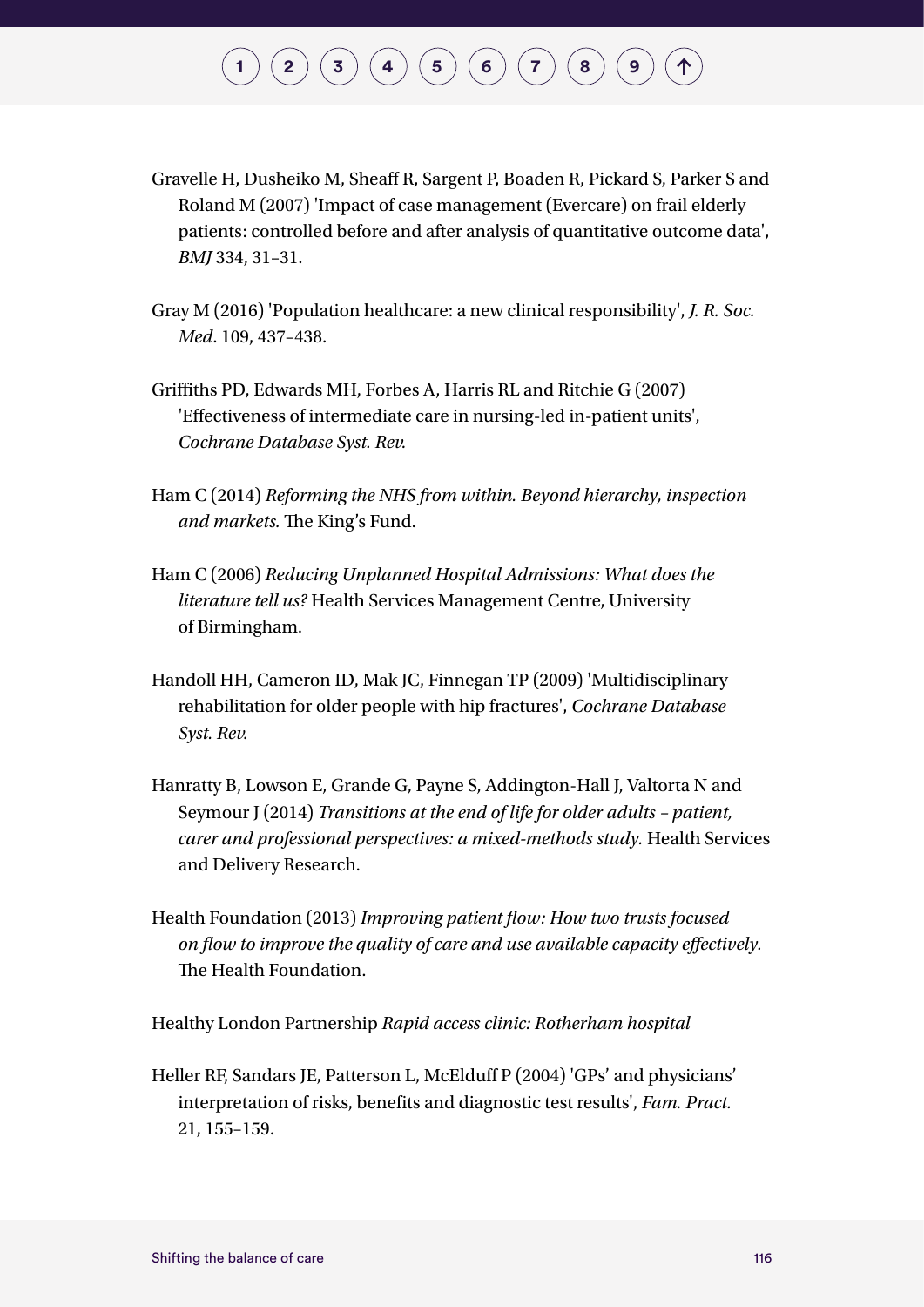- Henderson C, Knapp M, Fernández J-L, Beecham J, Hirani SP, Cartwright M, Rixon L, Beynon M, Rogers A, Bower P, Doll H, Fitzpatrick R, Steventon A, Bardsley M, Hendy J and Newman SP (2013) 'Cost effectiveness of telehealth for patients with long term conditions (Whole Systems Demonstrator telehealth questionnaire study): nested economic evaluation in a pragmatic, cluster randomised controlled trial', *BMJ* 346.
- Hibbard J and Gilburt H (2014) *Supporting people to manage their health, an introduction to patient activation.* The King's Fund.
- Hibbard JH and Greene J (2013) 'What the evidence shows about patient activation: Better health outcomes and care experiences; fewer data on costs', *Health Aff. (Millwood)* 32, 207–214.
- Hibbard JH, Mahoney ER, Stockard J and Tusler M (2005) 'Development and Testing of a Short Form of the Patient Activation Measure', *Health Serv. Res.*  40, 1918–1930.
- Hickman M, Drummond N and Grimshaw J (1994) 'A taxonomy of shared care for chronic disease, *J. Public Health* 16, 447–454.
- Higman J (2015) *A journey to improve the care of people with long term conditions in south Somerset.*
- Hill P and Freeman GK (2011) *Promoting Continuity of Care in General Practice.* Royal College of General Practitioners.
- Hobbs FDR, Bankhead C, Mukhtar T, Stevens S, Perera-Salazar R, Holt T and Salisbury C (2016) 'National Institute for Health Research School for Primary Care Research. Clinical workload in UK primary care: a retrospective analysis of 100 million consultations in England, 2007–14', *Lancet* 387, 2323–2330.
- House of Commons Health Committee (2016a) *Winter pressure in accident and emergency departments (No. HC 277)*. House of Commons Health Committee.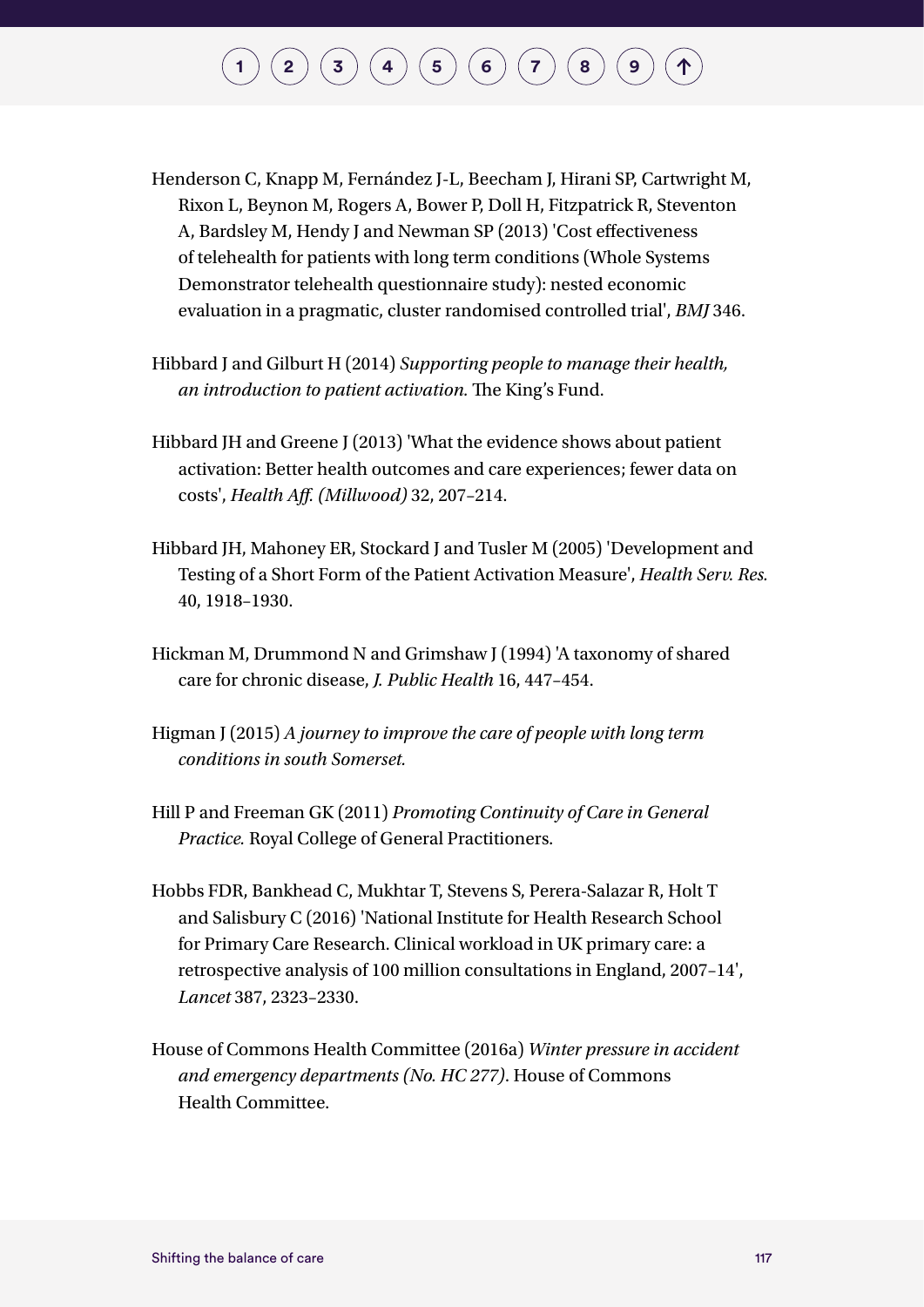House of Commons Health Committee (2016b) *Primary care Fourth Report of Session 2015–16 (No. HC 408)*. House of Commons Health Committee.

- House of Commons Health Committee (2014) *Managing the care of people with long-term conditions.* House of Commons Health Committee.
- Howard MS, Davis BA, Anderson C, Cherry D, Koller P and Shelton D (2005) 'Patients' perspective on choosing the emergency department for non-urgent medical care: A qualitative study exploring one reason for overcrowding', *J. Emerg. Nurs*. 31, 429–435.
- HSCIC (2015) *Hospital Episode Statistics Admitted Patient Care, England 2014–15.* The Health & Social Care Information Centre.
- HSCIC (2012) *Hospital Episode Statistics: NHS Outpatient Statistics 2011–12.*  The Health & Social Care Information Centre.
- Hudon C, Chouinard M-C, Lambert M, Dufour I, Krieg C (2016) 'Effectiveness of case management interventions for frequent users of healthcare services: a scoping review', *BMJ Open* 6, e012353.
- Hughes-Hallett T, Craft A and Davies C (2011) *Funding the Right Care and Support for Everyone: Creating a fair and transparent funding system; the final report of the Palliative Care Funding Review.* Palliative Care Funding Review.
- Huissoon AP and Carlton SA (2002) 'Unnecessary repeat requesting of tests in a university teaching hospital immunology laboratory: an audit', *J. Clin. Pathol.* 55, 78–78.
- Humphries R, Thorlby R, Holder H, Hall P and Charles A (2016) *Social care for older people.* The King's Fund and The Nuffield Trust.
- Huntley A, Wye L, England H, Salisbury C and Purdy S (2013) *Primary care factors and unscheduled secondary care: a series of systematic reviews.*  University of Bristol.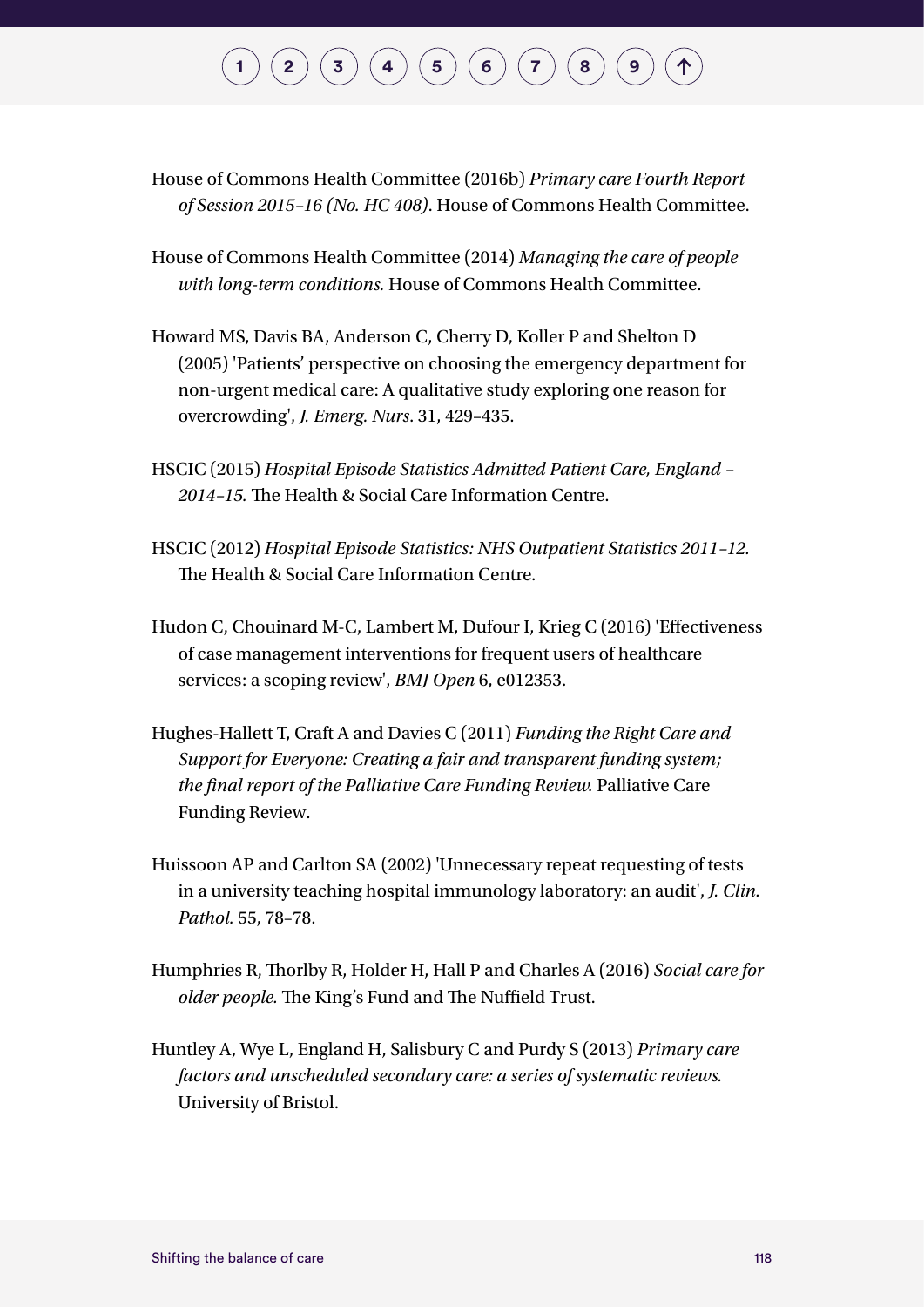Hutt R, Rosen R and McCauley J (2004) *Case-managing long-term conditions: what impact does it have in the treatment of older people?* The King's Fund.

Iacobucci G (2017) 'Referral management schemes: good for whom?' *BMJ* 356.

- Imison C and Naylor C (2010) *Referral management: Lessons for success.*  The King's Fund.
- Imison C, Poteliakhof E and Thompson J (2012) *Older people and emergency bed use. Exploring variation*. The King's Fund.
- Inglis SC, Clark RA, Dierckx R, Prieto-Merino D, Cleland JG (2015) 'Structured telephone support or non-invasive telemonitoring for patients with heart failure', *Cochrane Database Syst. Rev.*
- In 't Veen J, Mennema B and van Noort E (2014) 'Online self-management in patients with COPD or asthma: With or without the healthcare provider?' *Eur. Respir. J.* 40.
- Ipsos-MORI (2016) *GP Patient Survey National Summary Report.*  Ipsos-MORI.
- Islam J and West Leicestershire CCG (2014) *Evidence-based review: Rapid assessment community service and the prevention of emergency admissions for older people.*
- Ismail SA, Gibbons DC and Gnani S (2013) 'Reducing inappropriate accident and emergency department attendances', *Br. J. Gen. Pract.* 63, e813–e820.
- Jawad R and Robinson G (2009) 'Gynaecological ultrasound in community sexual and reproductive health clinics', *J. Fam. Plann. Reprod. Health Care*  35, 35–37.
- Johansson B, Holmberg L, Berglund G, Brandberg Y, Hellbom M, Persson C, Glimelius B and Sjödén P-O (2001) 'Reduced utilisation of specialist care among elderly cancer patients', *Eur. J. Cancer* 37, 2161–2168.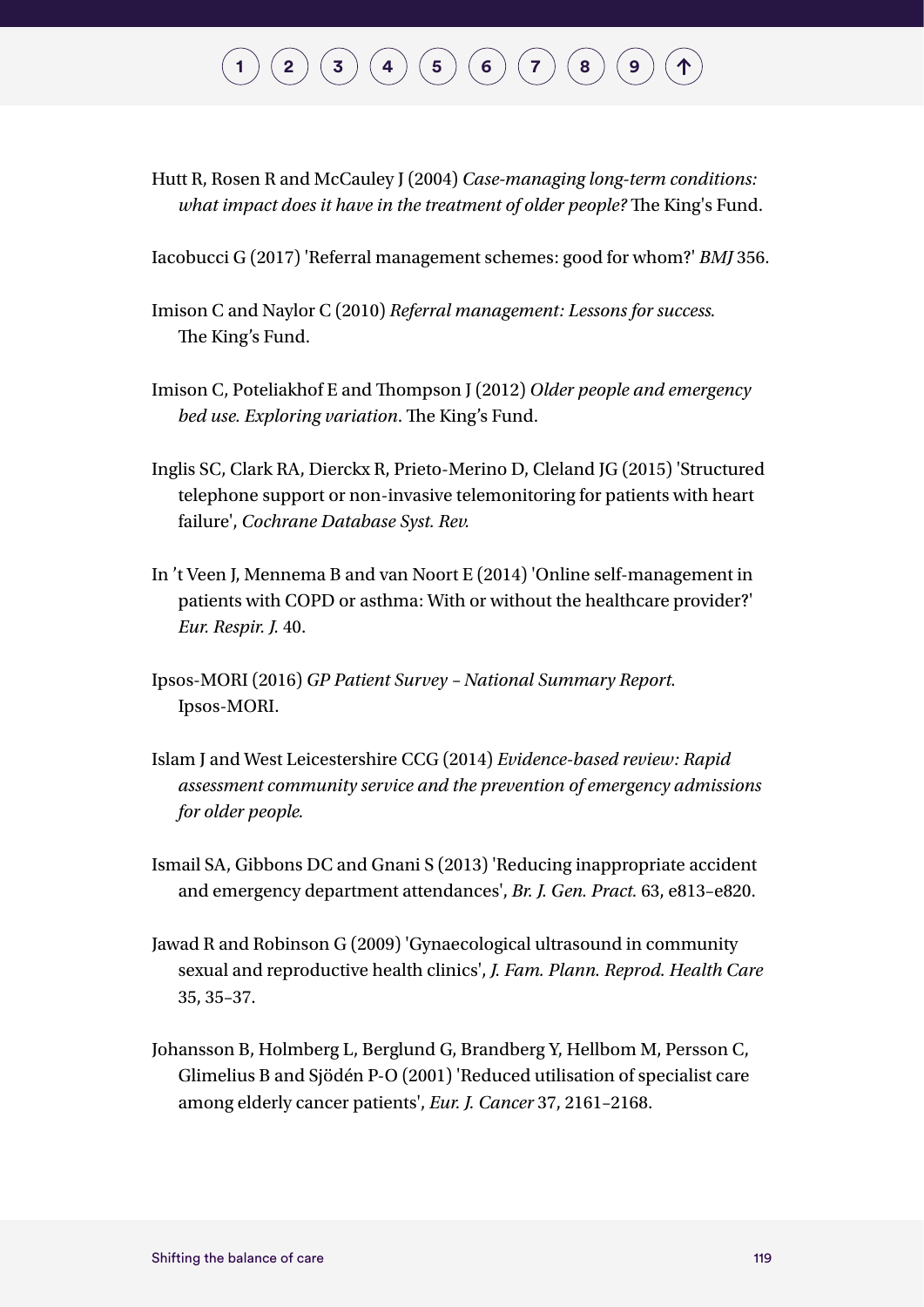- Jones CH, Howick J, Roberts NW, Price CP, Heneghan C, Plüddemann A and Thompson M (2013) 'Primary care clinicians' attitudes towards point-ofcare blood testing: a systematic review of qualitative studies', *BMC Fam. Pract.* 14, 117.
- Jones R, Rosen R, Tomlin Z, Cavanagh M-R and Oxley D (2016) 'General practitioners with special interests: evolution and evaluation', *J. Health Serv. Res. Policy.*
- Keren D, Rainis T, Stermer E and Lavy A (2011) 'A nine-year audit of openaccess upper gastrointestinal endoscopic procedures: Results and experience of a single centre', *Can. J. Gastroenterol.* 25, 83–88.
- Kitsiou S, Paré G and Jaana M (2015) 'Effects of Home Telemonitoring Interventions on Patients With Chronic Heart Failure: An Overview of Systematic Reviews', *J. Med. Internet Res.* 17, e63.
- Kraaijvanger N, van Leeuwen H, Rijpsma D and Edwards M (2016) 'Motives for self-referral to the emergency department: a systematic review of the literature', *BMC Health Serv. Res.* 16, 685.
- Lasierra N, Alesanco A, Gilaberte Y, Magallón R and García J (2012) 'Lessons learned after a three-year store and forward teledermatology experience using internet: Strengths and limitations', *Int. J. Med. Inf. 81,* 332–343.
- Lester H (2005) 'Shared care for people with mental illness: a GP's perspective', *Adv. Psychiatr. Treat.* 11, 133.
- Leung DY, Lee DT-F, Lee IF, Lam L-W, Lee SW, Chan MW, Lam Y-M, Leung S-H, Chiu P-C, Ho NK, Ip M-F and Hui MM (2015) 'The effect of a virtual ward program on emergency services utilization and quality of life in frail elderly patients after discharge: a pilot study', *Clin. Interv. Aging*  10, 413–420.
- Lewis F, Karlsberg S, Sussex J, O'Neill P and Cockcroft L (2014) *The Trajectory of Dementia in the UK: Making a difference.*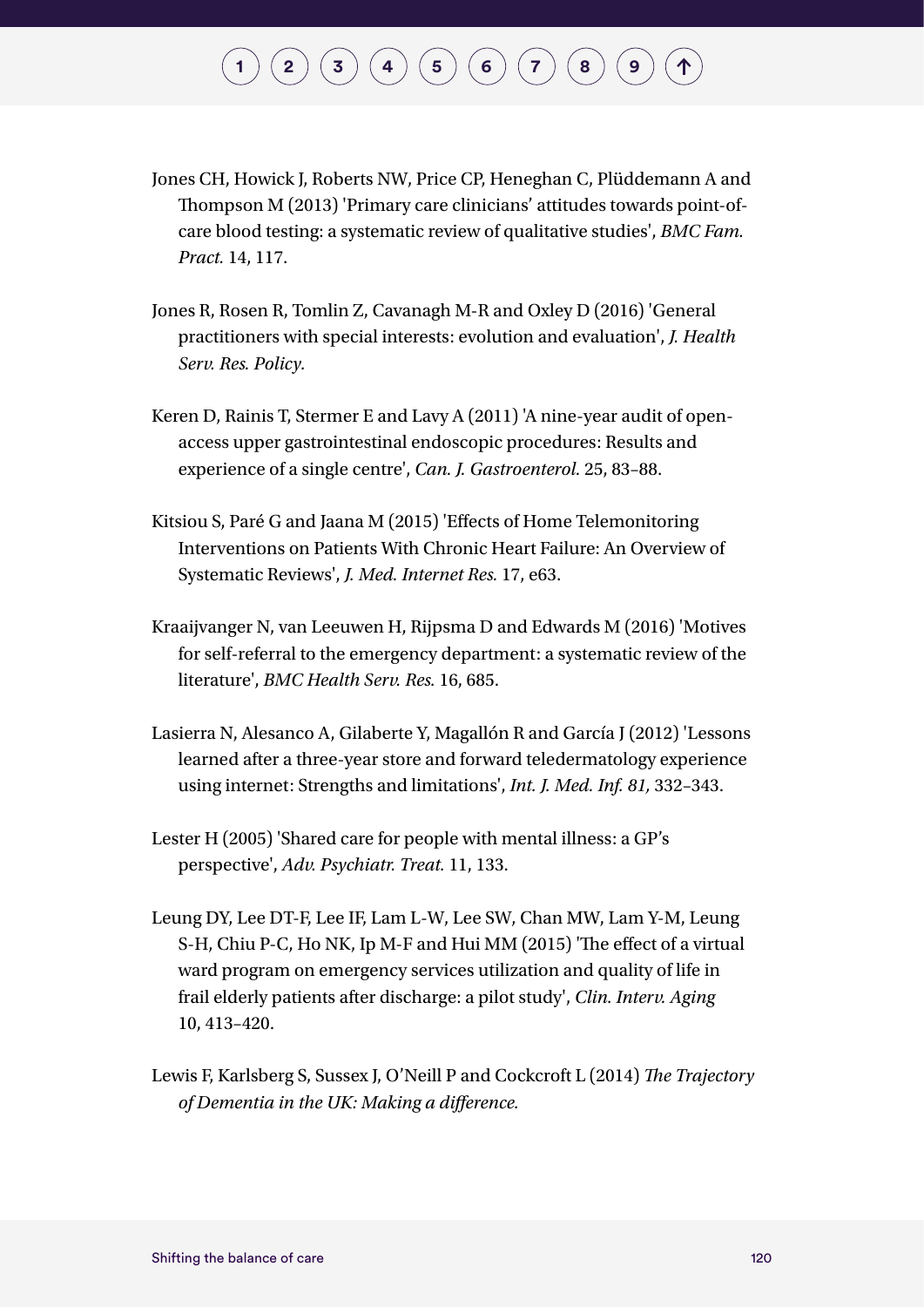#### $\binom{1}{2}\binom{3}{4}\binom{4}{5}\binom{5}{6}\binom{7}{7}$  $\binom{1}{2}\binom{3}{4}\binom{4}{5}\binom{5}{6}\binom{7}{7}$  $\binom{1}{2}\binom{3}{4}\binom{4}{5}\binom{5}{6}\binom{7}{7}$  $\binom{1}{2}\binom{3}{4}\binom{4}{5}\binom{5}{6}\binom{7}{7}$  $\binom{1}{2}\binom{3}{4}\binom{4}{5}\binom{5}{6}\binom{7}{7}$  $\binom{1}{2}\binom{3}{4}\binom{4}{5}\binom{5}{6}\binom{7}{7}$  $\binom{1}{2}\binom{3}{4}\binom{4}{5}\binom{5}{6}\binom{7}{7}$  $\binom{1}{2}\binom{3}{4}\binom{4}{5}\binom{5}{6}\binom{7}{7}$  $\binom{1}{2}\binom{3}{4}\binom{4}{5}\binom{5}{6}\binom{7}{7}$  $\binom{1}{2}\binom{3}{4}\binom{4}{5}\binom{5}{6}\binom{7}{7}$  $\binom{1}{2}\binom{3}{4}\binom{4}{5}\binom{5}{6}\binom{7}{7}$  $\binom{1}{2}\binom{3}{4}\binom{4}{5}\binom{5}{6}\binom{7}{7}$  $\binom{1}{2}\binom{3}{4}\binom{4}{5}\binom{5}{6}\binom{7}{7}$  $\binom{1}{2}\binom{3}{4}\binom{4}{5}\binom{5}{6}\binom{7}{7}$  $\binom{1}{2}\binom{3}{4}\binom{4}{5}\binom{5}{6}\binom{7}{7}$

- Lewis GH (2006) *Case study: Virtual wards at Croydon Primary Care Trust.* The King's Fund.
- Lewis GH, Georghiou T, Steventon A, Vaithianathan R, Billings J, Blunt I, Wright L, Roberts A and Bardsley M (2013) *Impact of "virtual wards" on hospital use: a research study using propensity matched controls and a cost analysis.*
- Lewis GH (2013) *Integrating care for high-risk patients in England using the virtual ward model: lessons in the process of care integration from three case sites.*
- Macmillan Cancer Support (2013) *Throwing light on the consequences of cancer and its treatment.* Macmillan Cancer Support.
- Marshall M, de Silva D, Cruickshank L, Shand J, Wei L and Anderson J (2016) 'What we know about designing an effective improvement intervention (but too often fail to put into practice)', *BMJ Qual. Saf.*
- McCrone P, Fitzpatrick NK, Mathieson E, Chisholm D and Nourmand S (2004) 'Economic implications of shared care arrangements', *Soc. Psychiatry Psychiatr. Epidemiol.* 39, 553–559.
- McManus RJ, Mant J, Bray EP, Holder R, Jones MI, Greenfield S, Kaambwa B, Banting M, Bryan S, Little P, Williams B and Hobbs FR (2010) 'Telemonitoring and self-management in the control of hypertension (TASMINH2): a randomised controlled trial', *Lancet* 376, 163–172.
- McManus R, Mant J, Davies M, Davis R, Deeks J, Oakes R and Hobbs F (2002) 'A systematic review of the evidence for rapid access chest pain clinics', *Int. J. Clin. Pract.* 56, 29–33.
- McWilliams JM (2016) 'Cost containment and the tale of care coordination', *The New England Journal of Medicine* 375, 2218–2220.
- Miani C, Ball S, Pitchforth E, Exley J, King S, Roland M, Fuld J and Nolte E (2014) *Organisational interventions to reduce length of stay in hospital: a rapid evidence assessment.* Health Services and Delivery Research.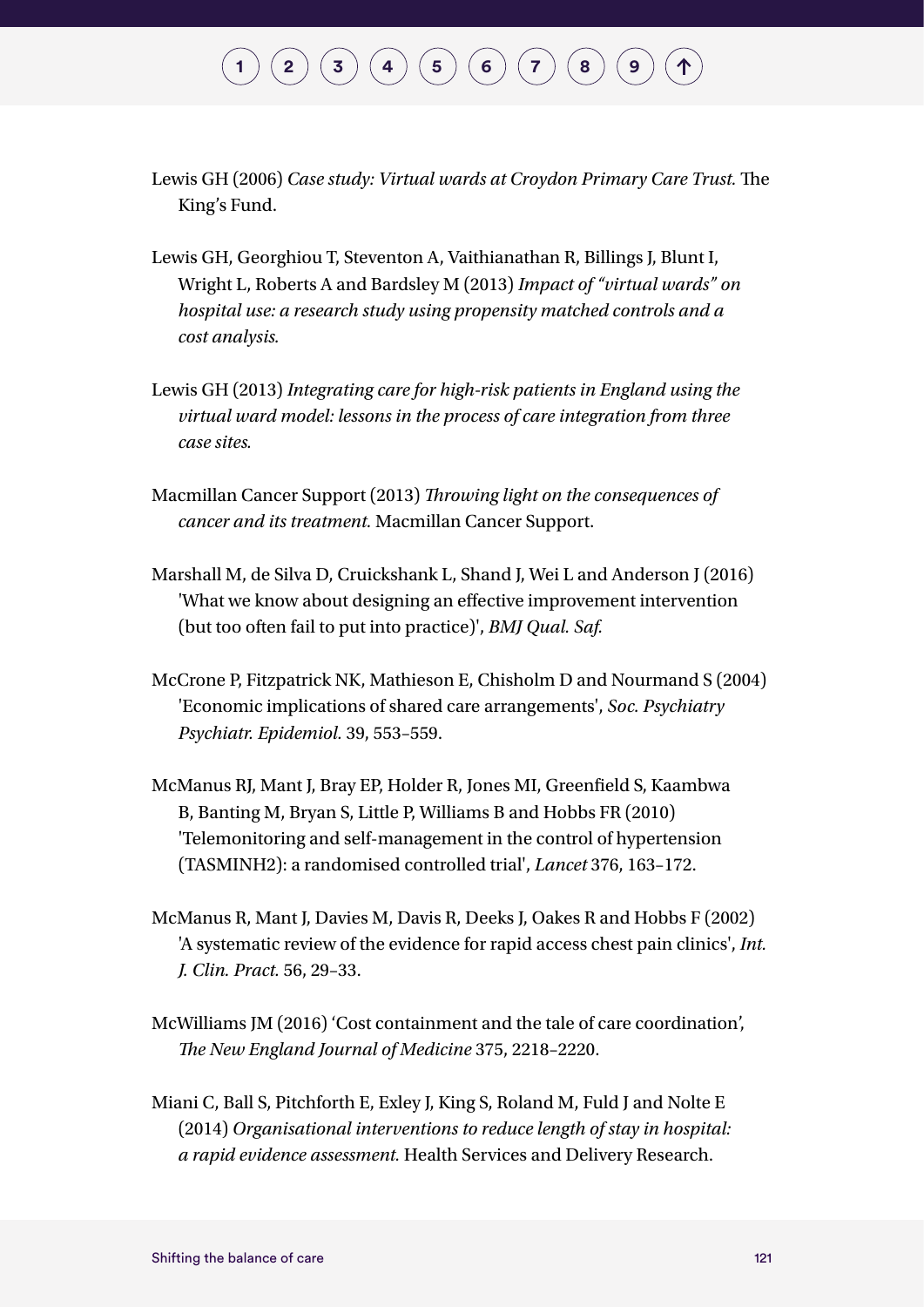Migration Advisory Committee (2016) *Partial review of the Shortage Occupation List. Review of nursing.* Migration Advisory Committee.

- Moffatt J, Hossain D and Hansford G (2012) 'Physician in practice clinic: educating GPs in endocrinology through specialist-outreach', *Rural Remote Health* 12, 2265.
- Moore DC and Hanratty B (2013) 'Out of sight, out of mind? A review of data available on the health of care home residents in longitudinal and nationally representative cross-sectional studies in the UK and Ireland', *Age Ageing* 42, 798–803.
- Mott Macdonald (2015) *Prime Minister's Challenge Fund: Improving Access to General Practice First Evaluation Report.*
- Munro J, Nicholl J, O'Cathain A and Knowles E (2000) 'Impact of NHS Direct on demand for immediate care: observational study', *BMJ* 321, 150–153.
- Murray SA, Kendall M, Boyd K and Sheikh A (2005) 'Illness trajectories and palliative care', *BMJ* 330, 1007.
- National Audit Office (2017) *Health & social care integration.* National Audit Office.
- National Audit Office (2013) *Emergency admissions to hospital: managing the demand.* National Audit Office.
- National Audit Office (2008) *End of life care.* National Audit Office.
- National Institute for Health and Care Excellence (2016) *Guideline scope Intermediate care – including reablement.* National Institute for Health and Care Excellence.
- National Institute for Health and Care Excellence evidence search: Rapid access chest pain clinics.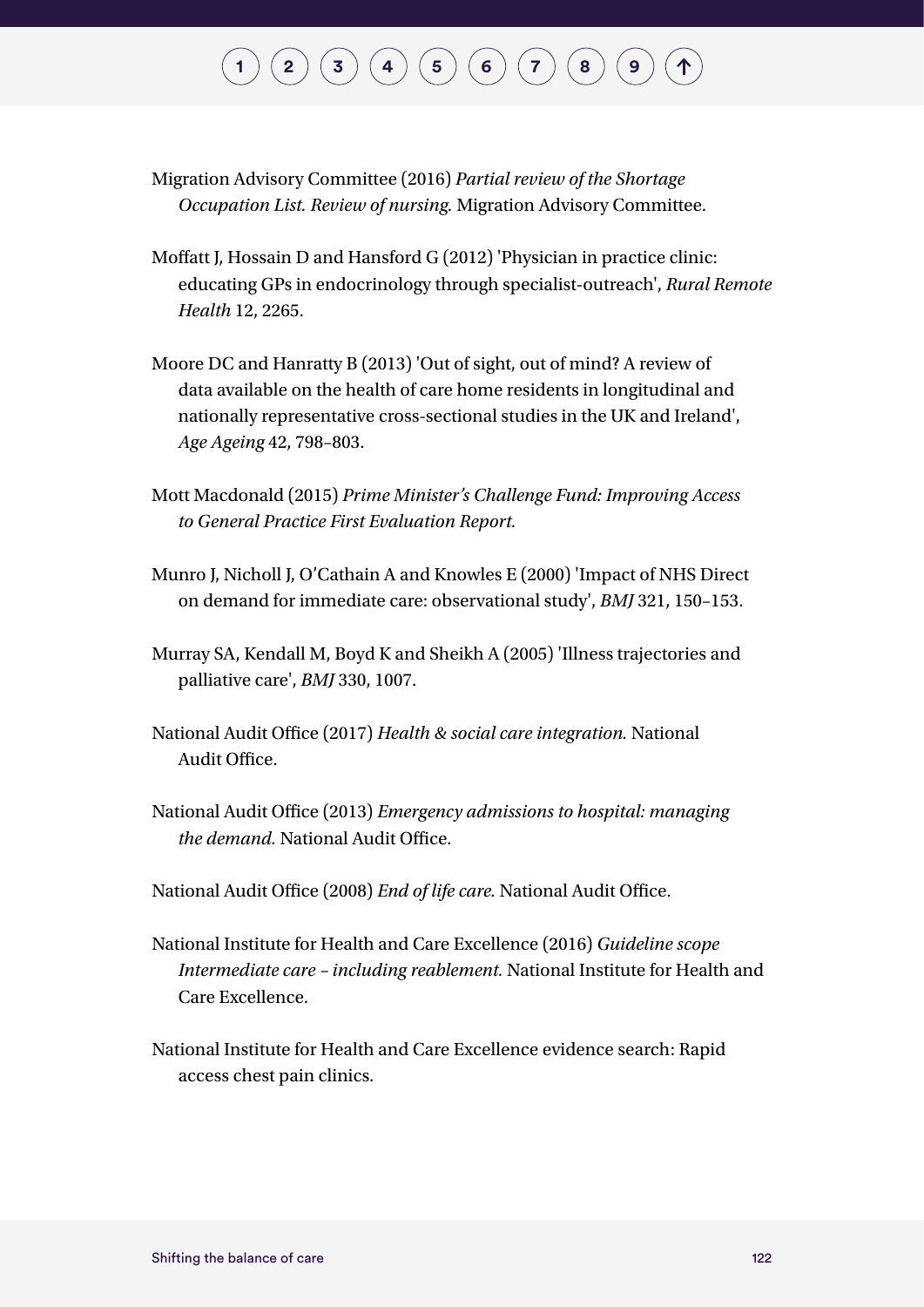# $\binom{1}{2}\binom{3}{4}\binom{4}{5}\binom{5}{6}\binom{7}{7}$  $\binom{1}{2}\binom{3}{4}\binom{4}{5}\binom{5}{6}\binom{7}{7}$  $\binom{1}{2}\binom{3}{4}\binom{4}{5}\binom{5}{6}\binom{7}{7}$  $\binom{1}{2}\binom{3}{4}\binom{4}{5}\binom{5}{6}\binom{7}{7}$  $\binom{1}{2}\binom{3}{4}\binom{4}{5}\binom{5}{6}\binom{7}{7}$  $\binom{1}{2}\binom{3}{4}\binom{4}{5}\binom{5}{6}\binom{7}{7}$  $\binom{1}{2}\binom{3}{4}\binom{4}{5}\binom{5}{6}\binom{7}{7}$  $\binom{1}{2}\binom{3}{4}\binom{4}{5}\binom{5}{6}\binom{7}{7}$  $\binom{1}{2}\binom{3}{4}\binom{4}{5}\binom{5}{6}\binom{7}{7}$  $\binom{1}{2}\binom{3}{4}\binom{4}{5}\binom{5}{6}\binom{7}{7}$  $\binom{1}{2}\binom{3}{4}\binom{4}{5}\binom{5}{6}\binom{7}{7}$  $\binom{1}{2}\binom{3}{4}\binom{4}{5}\binom{5}{6}\binom{7}{7}$  $\binom{1}{2}\binom{3}{4}\binom{4}{5}\binom{5}{6}\binom{7}{7}$  $\binom{1}{2}\binom{3}{4}\binom{4}{5}\binom{5}{6}\binom{7}{7}$  $\binom{1}{2}\binom{3}{4}\binom{4}{5}\binom{5}{6}\binom{7}{7}$

- National Institute for Health and Care Excellence (2012) *Quality and Productivity Case Study. Teledermatology: diagnosis, triage and effective care of teledermatology.* National Institute for Health and Care Excellence.
- Neeki M, Dong F, Avera L, Than T, Borger R, Powell J, Vaezazizi R and Pitts R (2016) 'Alternative Destination Transport? The Role of Paramedics in Optimal Use of the Emergency Department', *West J Emerg Med* 17, 690–697.
- Nesta (2013) *More than medicine: new services for people powered health.* Nesta.
- Newcastle Gateshead Clinical Commissioning Group. Ways to Wellness programme: a large scale trial of social prescribing in the North East.
- Newlyn N, McGrath R and Fulcher G (2016) 'Evaluation of the performance and outcomes for the first year of a diabetes rapid access clinic', *Med. J. Aust*. 205, 172.
- NHS Digital (2016) *Slump in district nurse workforce amid overall nursing rise. NHS Digital.*
- NHS England (2015a) *Transforming urgent and emergency care services in England Safer, faster, better: good practice in delivering urgent and emergency care. A guide for local health and social care communities.*  NHS England.
- NHS England (2015b) *How much do clinicians support patient activation? A survey of clinician attitudes and behaviours towards people taking an active role in their health and care.* NHS England.
- NHS England (2013) *Transforming urgent and emergency care services in England Urgent and Emergency Care Review End of Phase 1 Report High quality care for all, now and for future generations.* NHS England.
- NHS Evidence (2012) *Rapid Response Services: intermediate tier, multidisciplinary health and social care service. Care Services Efficiency Delivery Programme (CSED – DH) in Partnership with Bristol PCT and Bristol City Council.* NHS Evidence.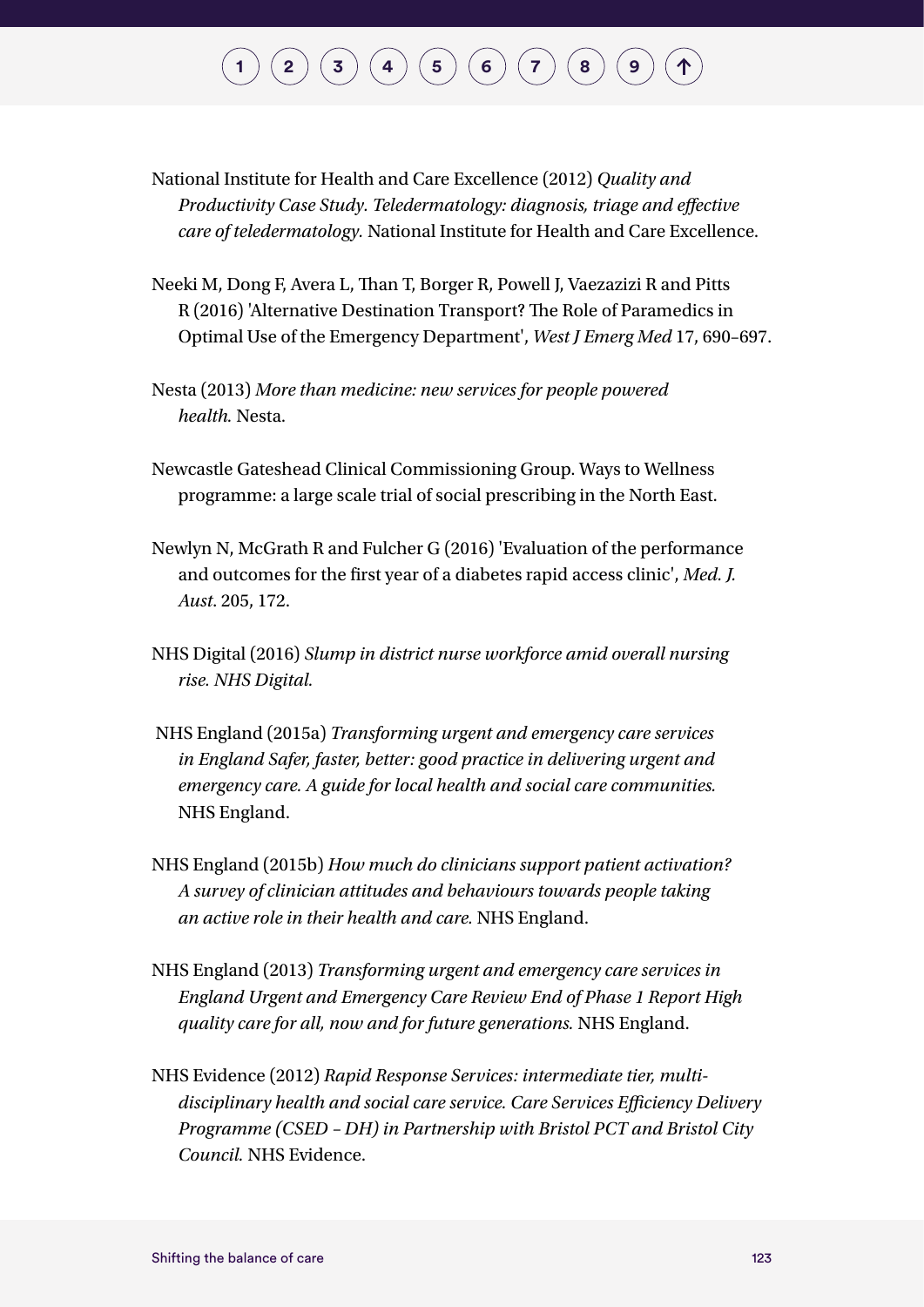- NHS Improving Quality (2015) *Improving adult rehabilitation services in England. Sharing best practice in acute and community care.* NHS Improving Quality.
- NHS Interim Management and Support (2012) *Rapid Assessment and Treatment (RAT) models in Emergency Departments.* NHS Interim Management and Support.
- NIHR CLAHRC Greater Manchester (2015) *NHS Greater Manchester Primary Care Demonstrator Evaluation Final Report.* NIHR.
- Nocon A, Rhodes PJ, Wright JP, Eastham J, Williams DRR, Harrison SR, Young RJ (2004) 'Specialist general practitioners and diabetes clinics in primary care: a qualitative and descriptive evaluation', *Diabet. Med.* 21, 32–38.
- Omboni S and Guarda A (2011) 'Impact of Home Blood Pressure Telemonitoring and Blood Pressure Control: A Meta-Analysis of Randomized Controlled Studies', *Am. J. Hypertens.* 24, 989–998.
- ONS (2016a) *Overview of the UK population: February 2016 Overview of the UK population, its size, characteristics and the causes of population change including national and regional variation.* ONS.
- ONS (2016b) *Deaths registered in England and Wales: 2015 Annual data on death registrations contains death rates, cause of death data by sex and age and death registrations by area of residence and single year of age.* ONS.
- ONS (2016c) *Statistical bulletin: National Survey of Bereaved People (VOICES): England, 2015 Quality of care delivered in the last 3 months of life for adults who died in England.* ONS.
- ONS (2015) *National Population Projections: 2014-based Statistical Bulletin National population projections provide an indication of the future size and age structure of the UK and its constituent countries based on a set of assumptions of future fertility, mortality and migration, including a number of variant projections based on alternative scenarios.* ONS.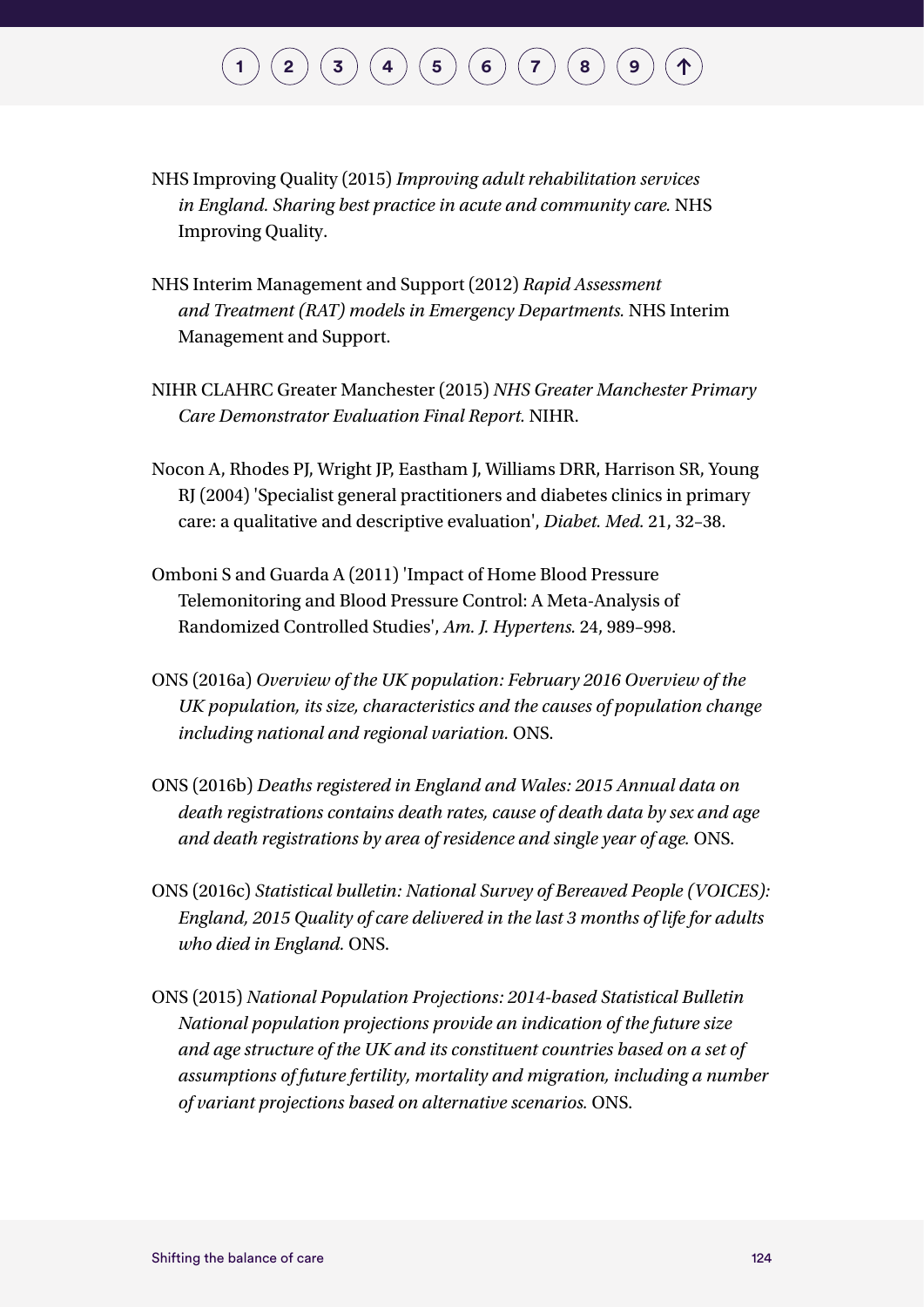- Pallan MJ, Linnane JG and Ramaiah S (2005) 'Evaluation of an independent, radiographer-led community diagnostic ultrasound service provided to general practitioners', *J. Public Health* 27, 176–181.
- Panagioti M, Richardson G, Murray E, Rogers A, Kennedy A, Newman S, Small N and Bower P (2014) *Reducing Care Utilisation through Self-management Interventions: a systematic review and meta-analysis.* Health Services and Delivery Research.
- Paré G, Moqadem K, Pineau G and St-Hilaire C (2010) 'Clinical Effects of Home Telemonitoring in the Context of Diabetes, Asthma, Heart Failure and Hypertension: A Systematic Review', *J. Med. Internet Res.* 12, e21.
- Patterson SM, Hughes C, Kerse N, Cardwell CR and Bradley MC (2012) 'Interventions to improve the appropriate use of polypharmacy for older people', *Cochrane Database Syst. Rev.*
- Pawson R, Greenhalgh J and Brennan C (2016) *Demand management for planned care: a realist synthesis. Health Services and Delivery Research.*
- Pedone C and Lelli D (2015) 'Systematic review of telemonitoring in COPD: an update', *Pneumonol Alergol Pol* 83, 476–8484.
- Peterson K, Helfand M, Humphrey L, Christensen V and Carson S (2011) *Evidence Brief: Effectiveness of Intensive Primary Care Programs. Department of Veterans Affairs (US).*
- Pinchbeck T (2014). *Walk this way: estimating impacts of walk-in centres at hospital emergency departments in the English National Health Service*
- Pinkney J, Rance S, Benger J, Brant H, Joel-Edgar S, Swancutt D, Westlake D, Pearson M, Thomas D, Holme I, Endacott R, Anderson R, Allen M, Purdy S, Campbell J, Sheaff R and Byng R (2016) *How can frontline expertise and new models of care best contribute to safely reducing avoidable acute admissions? A mixed-methods study of four acute hospitals. Health Services and Delivery Research.*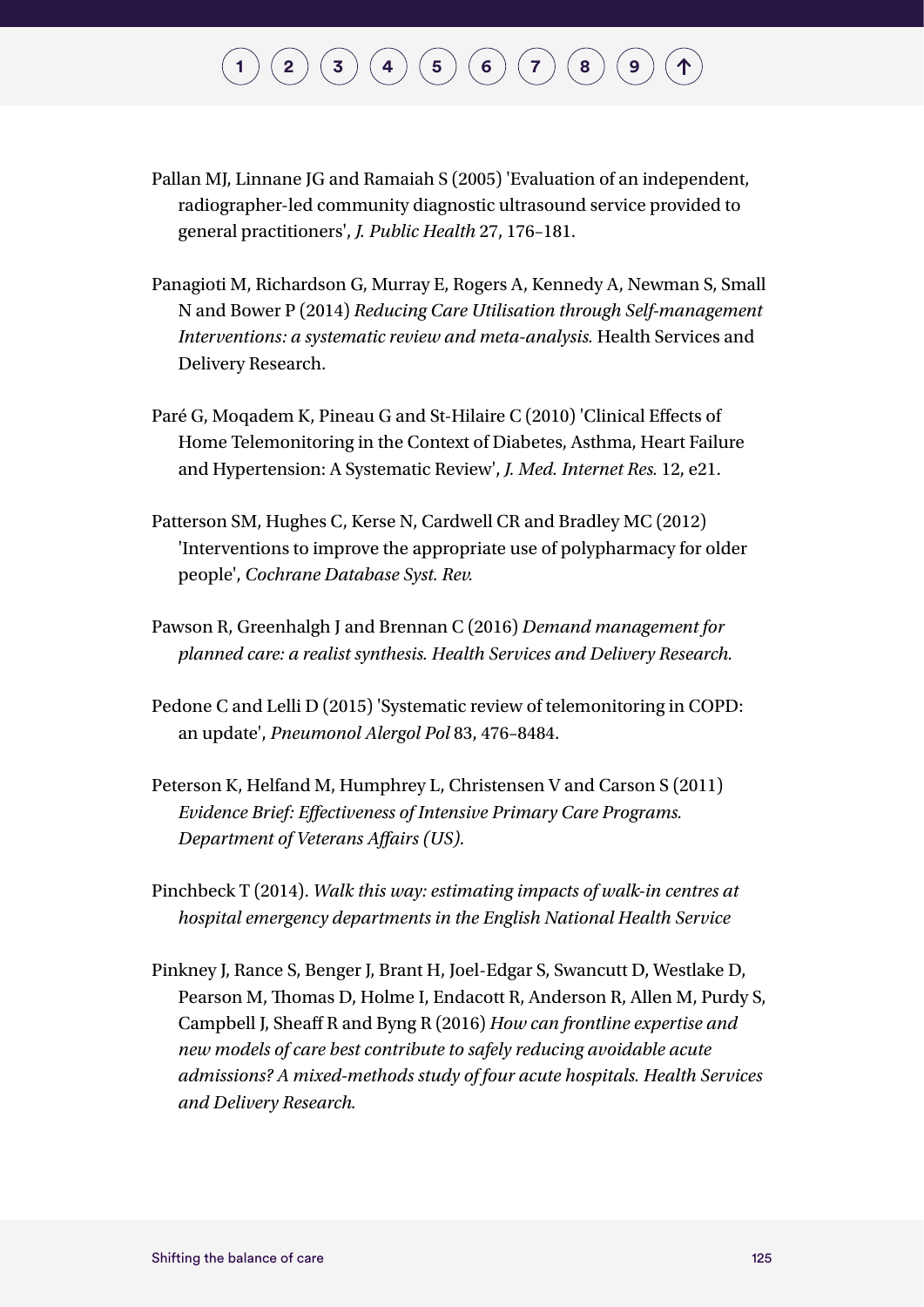- Polder JJ, Barendregt JJ and van Oers H (2006) 'Health care costs in the last year of life: The Dutch experience', *Soc. Sci. Med.* 63, 1720–1731.
- Pollock A, Baer G, Campbell P, Choo PL, Forster A, Morris J, Pomeroy VM and Langhorne P (2014) 'Physical rehabilitation approaches for the recovery of function and mobility following stroke', *Cochrane Database Syst. Rev.*
- Porter A, Evans B, Gammon B, Harris R, Poulden M and Rees N (2014) *Systematic review of rapid access models of care and their effects on delays in emergency departments.* Swansea University*.*
- Powers BW, Milstein A and Jain SH (2016) 'Delivery Models for High-Risk Older Patients: Back to the Future?, JAMA 315, 23–24.
- Public Health England (2016a) *Strategic plan for the next four years: Better outcomes by 2020.* Public Health England.
- Public Health England (2016b) *The NHS Atlas of Variation in Healthcare. Reducing unwarranted variation to increase value and improve quality. Public Health England.*
- Public Health England (2014) *Electronic Palliative Care Co-ordination Systems (EPaCCS) in England: Survey of clinical commissioning groups.* Public Health England.
- Puhan MA, Gimeno-Santos E, Scharplatz M, Troosters T, Walters EH and Steurer J (2011) *Pulmonary rehabilitation following exacerbations of chronic obstructive pulmonary disease. Cochrane Database Syst. Rev.*
- Purdy S (2010) *Avoiding hospital admissions: what does the research evidence say?*
- Purdy S, Paranjothy S, Huntley A, Thomas R, Mann M, Huws D and Brindle P (2012) *Interventions to reduce unplanned hospital admission: a series of systematic reviews.* University of Bristol*.*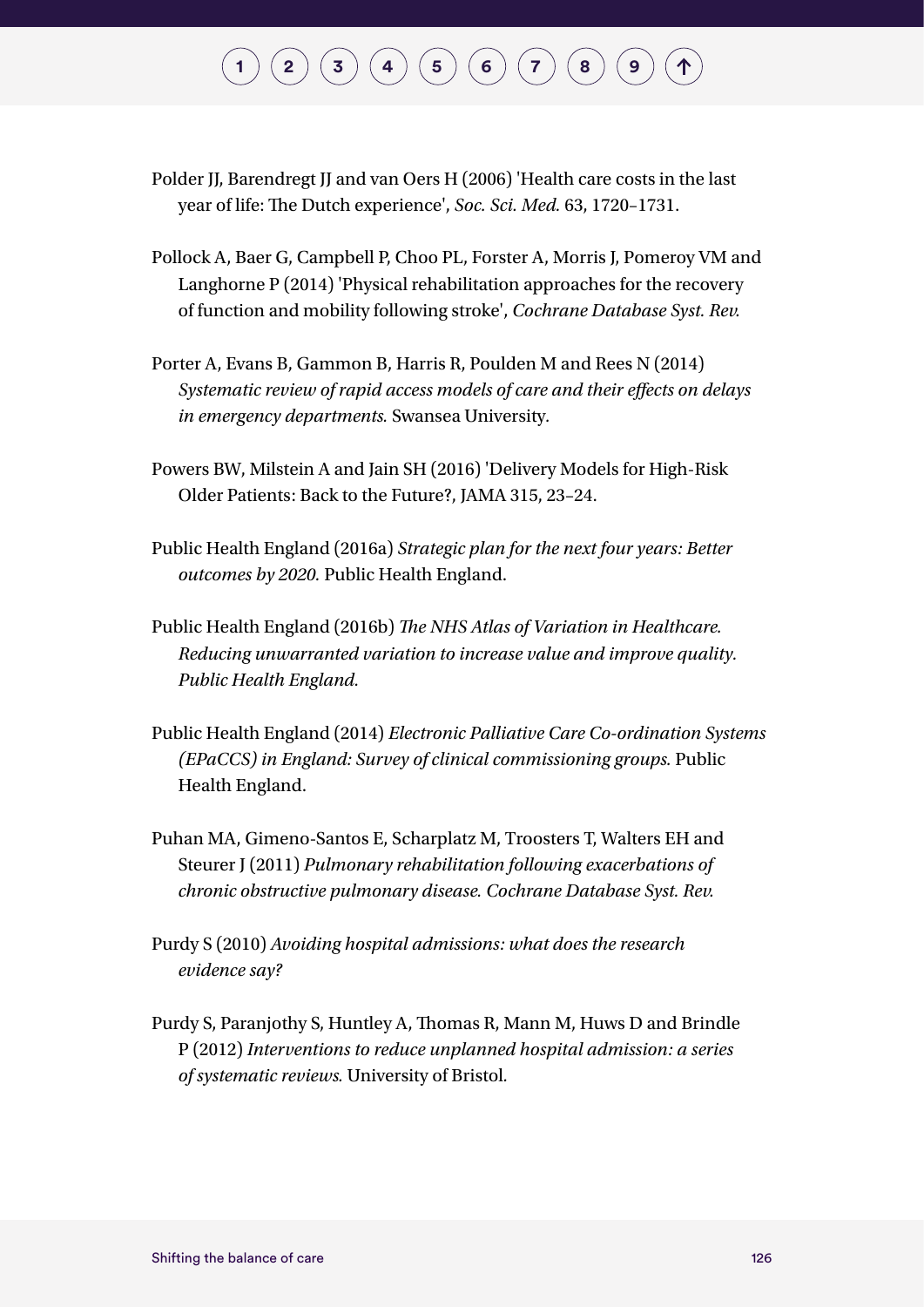- Rajpura A, Sethi S and Taylor M (2007) 'An evaluation of two Rapid Access Chest Pain Clinics in central Lancashire, UK', *J. Eval. Clin. Pract.*  13, 326–336.
- Ramlakhan S, Mason S, O'Keeffe C, Ramtahal A and Ablard S (2016) 'Primary care services located with EDs: a review of effectiveness', *Emerg. Med. J.*
- RAND (2012) *Evaluating UK Integrated Care Pilots. RAND.*
- Rea H, McAuley S, Stewart A, Lamont C, Roseman P and Didsbury P (2004) 'A chronic disease management programme can reduce days in hospital for patients with chronic obstructive pulmonary disease', *Intern. Med. J.*  34, 608–614.
- Robertson R, Sonola L, Honeyman M, Brooke B and Kothari S (2014) *Specialists in out-of-hospital settings: Findings from six case studies.* The King's Fund.
- Roche E (2014) 'Time to change care home resident management: reflections on a GP-led service. *Br. J. Gen. Pract.* 64, 591.
- Roland M and Abel G (2012) Reducing emergency admissions: are we on the right track?' *BMJ* 345, e6017
- Roland M, McDonald R and Sibbald B (2006) *Outpatient Services and Primary Care. A scoping review of research into strategies for improving outpatient effectiveness and efficiency.* Manchester: NHS Service Delivery and Organisation R&D Programme; National Primary Care Research and Development Centre and Centre for Public Policy and Management of the University of Manchester.
- Rosen R (2014) *Meeting need or fuelling demand? Improved access to primary care and supply-induced demand.* Nuffield Trust.
- Ross S, Curry N and Goodwin N (2011) *Case management: what it is and how it can best be implemented.*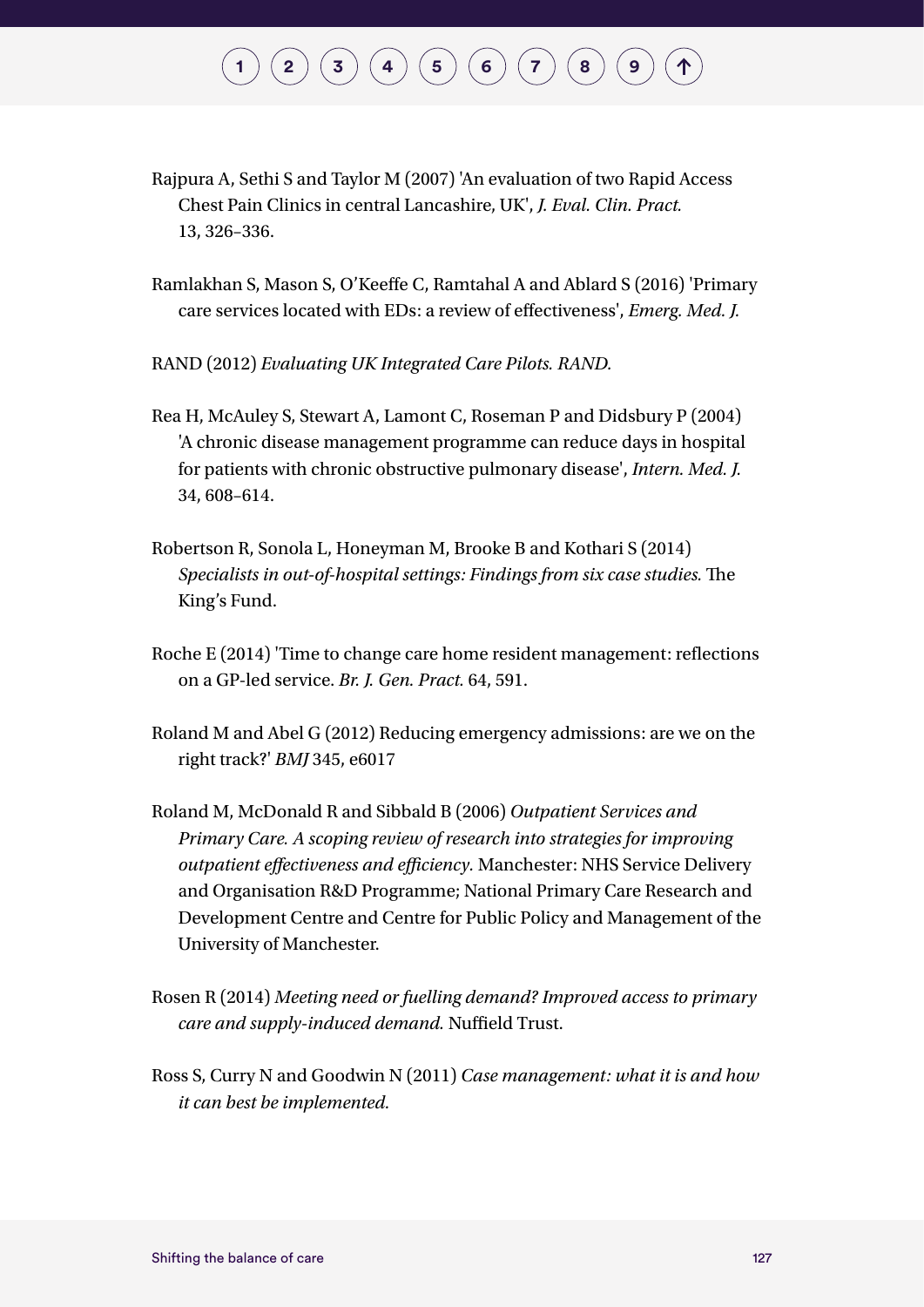#### $\binom{1}{2}\binom{3}{4}\binom{4}{5}\binom{5}{6}\binom{7}{7}$  $\binom{1}{2}\binom{3}{4}\binom{4}{5}\binom{5}{6}\binom{7}{7}$  $\binom{1}{2}\binom{3}{4}\binom{4}{5}\binom{5}{6}\binom{7}{7}$  $\binom{1}{2}\binom{3}{4}\binom{4}{5}\binom{5}{6}\binom{7}{7}$  $\binom{1}{2}\binom{3}{4}\binom{4}{5}\binom{5}{6}\binom{7}{7}$  $\binom{1}{2}\binom{3}{4}\binom{4}{5}\binom{5}{6}\binom{7}{7}$  $\binom{1}{2}\binom{3}{4}\binom{4}{5}\binom{5}{6}\binom{7}{7}$  $\binom{1}{2}\binom{3}{4}\binom{4}{5}\binom{5}{6}\binom{7}{7}$  $\binom{1}{2}\binom{3}{4}\binom{4}{5}\binom{5}{6}\binom{7}{7}$  $\binom{1}{2}\binom{3}{4}\binom{4}{5}\binom{5}{6}\binom{7}{7}$  $\binom{1}{2}\binom{3}{4}\binom{4}{5}\binom{5}{6}\binom{7}{7}$  $\binom{1}{2}\binom{3}{4}\binom{4}{5}\binom{5}{6}\binom{7}{7}$  $\binom{1}{2}\binom{3}{4}\binom{4}{5}\binom{5}{6}\binom{7}{7}$  $\binom{1}{2}\binom{3}{4}\binom{4}{5}\binom{5}{6}\binom{7}{7}$  $\binom{1}{2}\binom{3}{4}\binom{4}{5}\binom{5}{6}\binom{7}{7}$

- Rowe BH, Guo X, Villa-Roel C, Schull M, Holroyd B, Bullard M, Vandermeer B, Ospina M and Innes G (2011) 'The role of triage liaison physicians on mitigating overcrowding in emergency departments: a systematic review', *Acad. Emerg. Med. Off. J. Soc. Acad. Emerg. Med*. 18, 111–120.
- Rowlands G, Protheroe J, Price H, Gann B and Rafi I (2014) *Health literacy. Report from an RCGP-led health literacy workshop.* Royal College of General Practitioners.
- Royal College of General Practitioners (2016) *Continuity of care in modern day general practice.* Royal College of General Practitioners.
- Royal College of Paediatrics and Child Health (2014) *Acute and emergency care: prescribing the remedy.* Royal College of Paediatrics and Child Health.
- Royal Pharmaceutical Society (2014) *Pharmacists improving care in care homes.* Royal Pharmaceutical Society.
- Sagar VA, Davies EJ, Briscoe S, Coats AJS, Dalal HM, Lough F, Rees K, Singh S and Taylor RS (2015) 'Exercise-based rehabilitation for heart failure: systematic review and meta-analysis', *Open Heart 2*, e000163.
- Salisbury C, Noble A, Horrocks S, Crosby Z, Harrison V, Coast J, Berker D and de, Peters T (2005) 'Evaluation of a general practitioner with special interest service for dermatology: randomised controlled trial', *BMJ* 331, 1441–1446.
- Saultz JW and Albedaiwi W (2004) 'Interpersonal Continuity of Care and Patient Satisfaction: A Critical Review', *Ann. Fam. Med.* 2, 445–451.
- Scheibe MM, Imboden JB, Schmajuk G, Margaretten M, Graf JD, Chen AH, Yelin EH and Yazdany J (2015) 'Efficiency Gains for Rheumatology Consultation Using a Novel Electronic Referral System in a Safety Net Health Setting', *Arthritis Care Res*. 67, 1158–1163.
- Schraeder C, Shelton P and Sager M (2001) 'The effects of a collaborative model of primary care on the mortality and hospital use of communitydwelling older adults', *J. Gerontol. A. Biol. Sci. Med. Sci.* 56, M106–M112.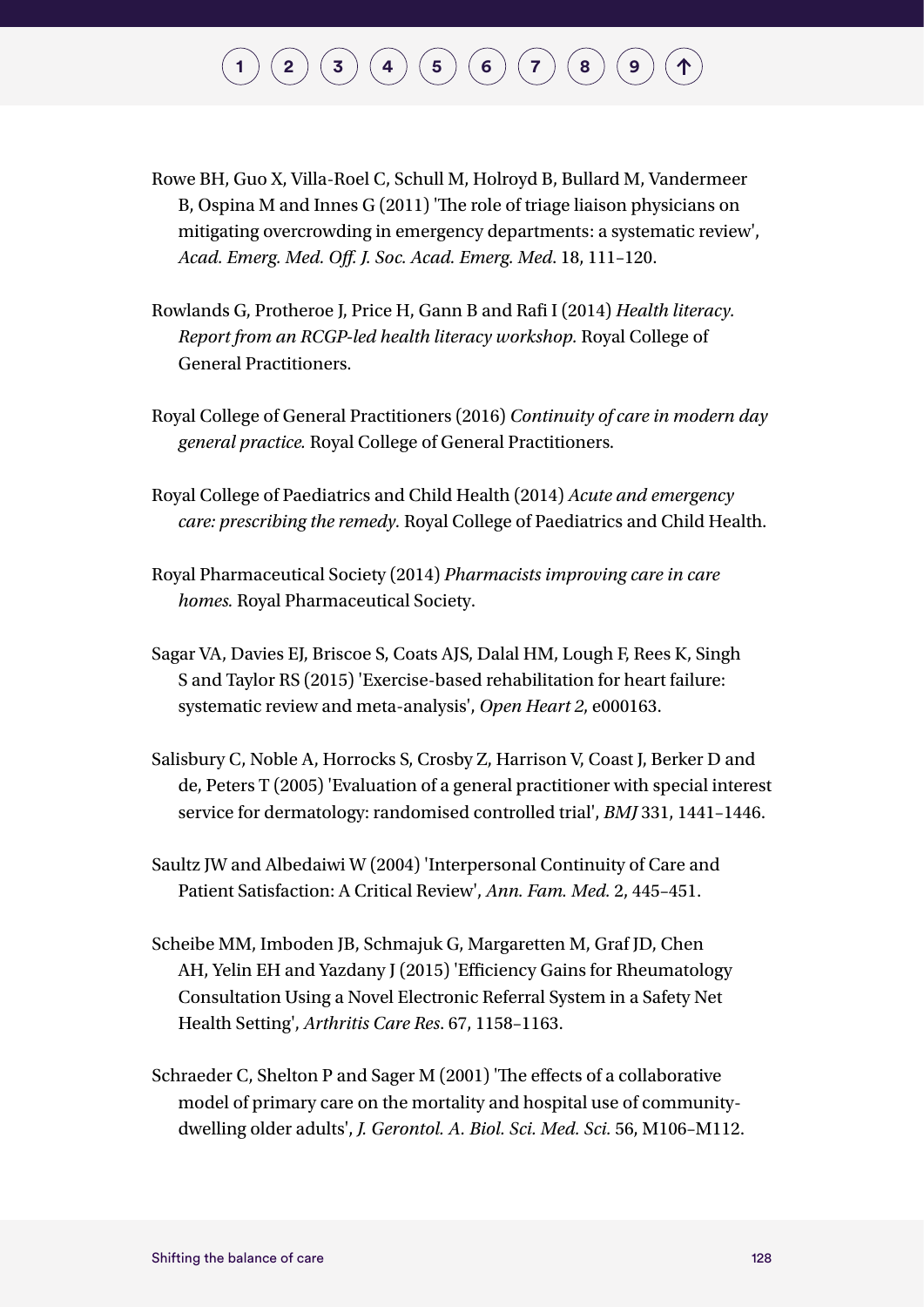- Shaw JLV (2016) 'Practical challenges related to point of care testing', *Pract. Lab. Med.* 4, 22–29.
- Sheffield CCG (2016) *Primary Care, Fourth Report of Session 2015–16. Sheffield CCG*
- Shepperd S, Doll H, Angus RM, Clarke MJ, Iliffe S, Kalra L, Ricauda NA, Tibaldi V and Wilson AD (2009a) 'Avoiding hospital admission through provision of hospital care at home: a systematic review and meta-analysis of individual patient data', *CMAJ Can. Med. Assoc. J.* 180, 175–182.
- Shepperd S, Doll H, Broad J, Gladman J, Iliffe S, Langhorne P, Richards S, Martin F and Harris R (2009b) 'Hospital at home early discharge', *Cochrane Database Syst. Rev.*
- Shepperd, S, Iliffe S, Doll HA, Clarke MJ, Kalra L, Wilson AD and Gonçalves-Bradley DC (2016) 'Admission avoidance hospital at home', *Cochrane Database Syst. Rev.*
- Sibbald B, Pickard S, McLeod H, Reeves D, Mead N, Gemmell I, Coast J, Roland M and Leese B (2008) 'Moving specialist care into the community: An initial evaluation', *J. Health Serv. Res. Policy.*
- Simmonds RL, Shaw A and Purdy S (2012) 'Factors influencing professional decision making on unplanned hospital admission: a qualitative study', *Br. J. Gen. Pract. J. R. Coll. Gen. Pract*. 62, e750–756.
- Simpson GC, Forbes K, Teasdale E, Tyagi A and Santosh C (2010) 'Impact of GP direct-access computerised tomography for the investigation of chronic daily headache', *Br. J. Gen. Pract.* 60, 897–901.
- Sinsky C and Sinsky T (2015) 'Lessons from CareMore: A stepping stone to stronger primary care of frail elderly patients', *Am. J. Accountable Care.*
- Skipsey DA, Dawson FM, Breen C and Leslie SJ (2012) 'Evaluation of a direct access cardiac arrhythmia monitoring service', *Cardiol J* 19, 70–75.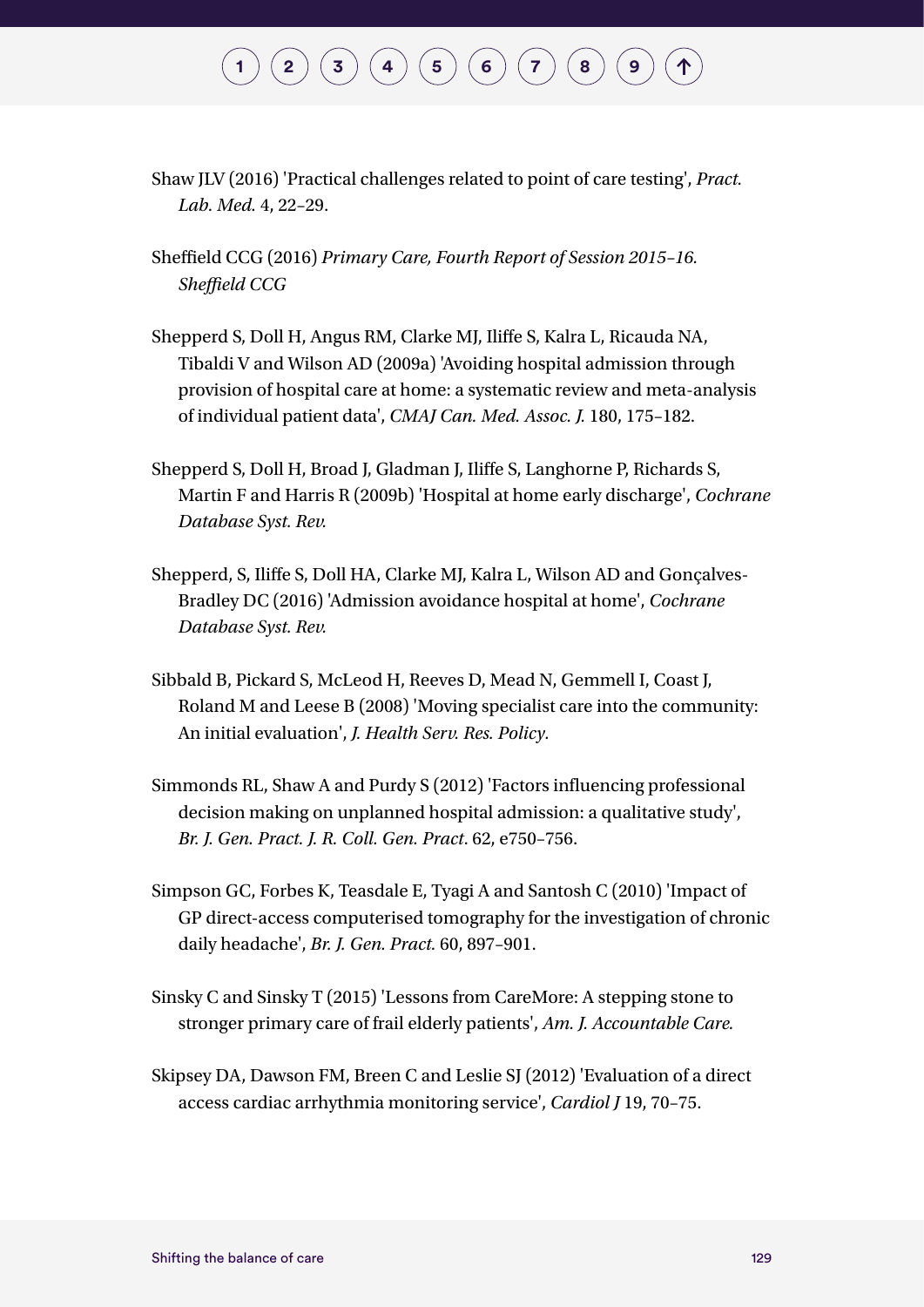# $\binom{1}{2}\binom{3}{4}\binom{4}{5}\binom{5}{6}\binom{7}{7}$  $\binom{1}{2}\binom{3}{4}\binom{4}{5}\binom{5}{6}\binom{7}{7}$  $\binom{1}{2}\binom{3}{4}\binom{4}{5}\binom{5}{6}\binom{7}{7}$  $\binom{1}{2}\binom{3}{4}\binom{4}{5}\binom{5}{6}\binom{7}{7}$  $\binom{1}{2}\binom{3}{4}\binom{4}{5}\binom{5}{6}\binom{7}{7}$  $\binom{1}{2}\binom{3}{4}\binom{4}{5}\binom{5}{6}\binom{7}{7}$  $\binom{1}{2}\binom{3}{4}\binom{4}{5}\binom{5}{6}\binom{7}{7}$  $\binom{1}{2}\binom{3}{4}\binom{4}{5}\binom{5}{6}\binom{7}{7}$  $\binom{1}{2}\binom{3}{4}\binom{4}{5}\binom{5}{6}\binom{7}{7}$  $\binom{1}{2}\binom{3}{4}\binom{4}{5}\binom{5}{6}\binom{7}{7}$  $\binom{1}{2}\binom{3}{4}\binom{4}{5}\binom{5}{6}\binom{7}{7}$  $\binom{1}{2}\binom{3}{4}\binom{4}{5}\binom{5}{6}\binom{7}{7}$  $\binom{1}{2}\binom{3}{4}\binom{4}{5}\binom{5}{6}\binom{7}{7}$  $\binom{1}{2}\binom{3}{4}\binom{4}{5}\binom{5}{6}\binom{7}{7}$  $\binom{1}{2}\binom{3}{4}\binom{4}{5}\binom{5}{6}\binom{7}{7}$

- Smith P, McKeon A, Blunt I and Edwards N (2014). *NHS hospitals under pressure: trends in acute activity up to 2022.* Nuffield Trust.
- Smith P, Sherlaw-Johnson C, Ariti C and Bardsley M (2015) *Focus on: Hospital admissions from care homes.* QualityWatch: The Health Foundation, Nuffield Trust.
- Smith S, Bury G, O'Leary M, Shannon W, Tynan A, Staines A and Thompson C (2004) 'The North Dublin randomized controlled trial of structured diabetes shared care', *Fam. Pract.* 21, 39–45.
- Smith SM, Allwright S and O'Dowd T (2007) 'Effectiveness of shared care across the interface between primary and specialty care in chronic disease management', *Cochrane Database Syst. Rev*.
- Snell T, Wittenberg R, Fernández J-L, Malley J, Comas-Herrera A and King D (2011) *Projections of Demand for Social Care and Disability Benefits for Younger Adults in England Report of Research Conducted for the Commission on Funding of Care and Support.*
- Snoswell C, Finnane A, Janda M, Soyer H and Whitty JA (2016) 'Costeffectiveness of store-and-forward teledermatology: A systematic review', *JAMA Dermatol*. 152, 702–708.
- Stacey D, Légaré F, Col NF, Bennett CL, Barry MJ, Eden KB, Holmes-Rovner M, Llewellyn-Thomas H, Lyddiatt A, Thomson R, Trevena L and Wu JH (2014) 'Decision aids for people facing health treatment or screening decisions', *Cochrane Database Syst. Rev.*
- Steiner MC, Lowe D, Beckford K, Blakey J, Bolton CE, Elkin S, Man WD-C, Roberts CM, Sewell L, Walker P and Singh SJ (2017) 'Socio-economic deprivation and the outcome of pulmonary rehabilitation in England and Wales', *Thorax thoraxjnl–2016–209376.*
- Steventon A, Bardsley M, Billings J, Georghiou T and Lewis G (2011) *A case study of eight Partnership for Older People Projects (POPP). An evaluation of the impact of community-based interventions on hospital use.*  Nuffield Trust.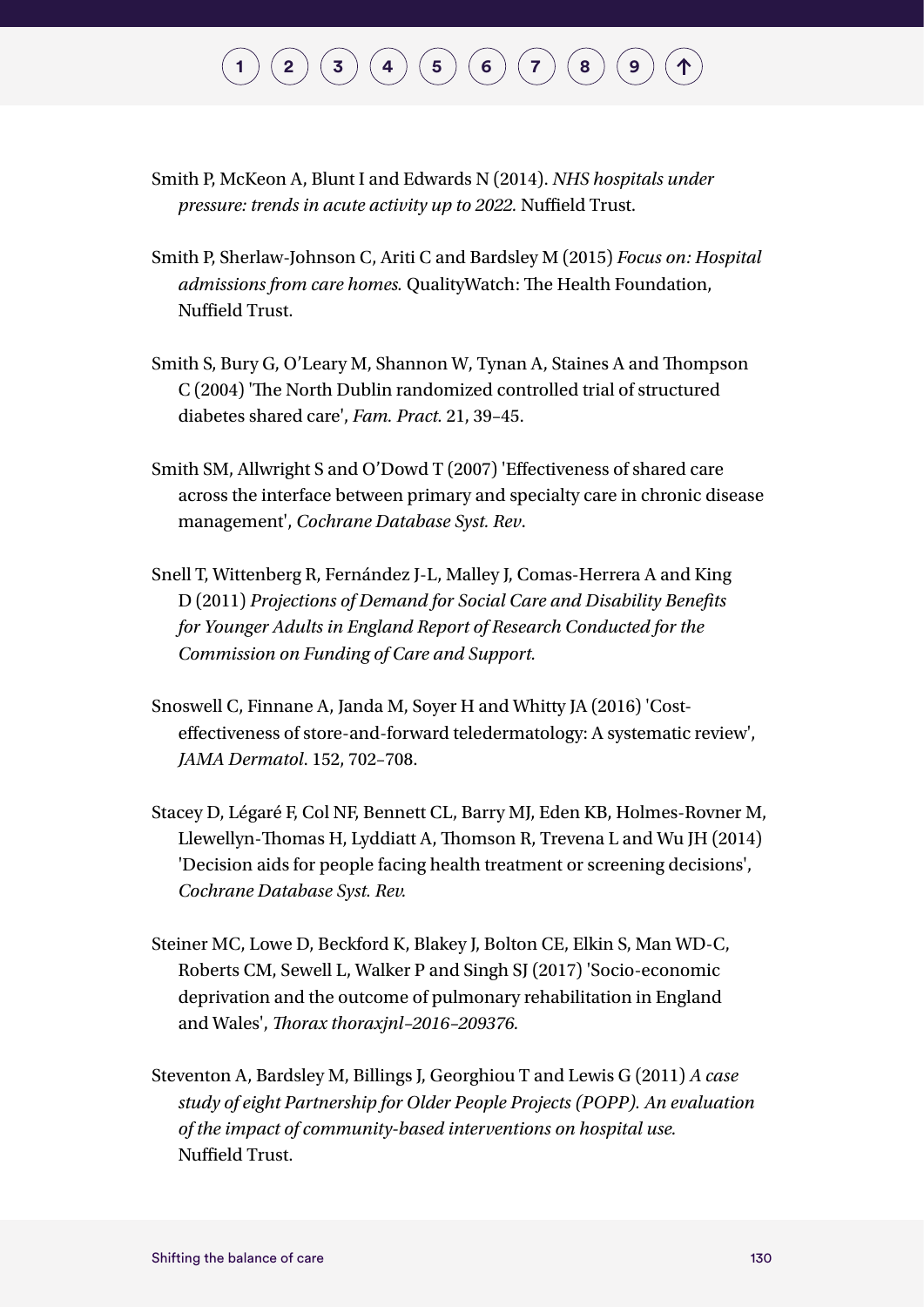- Tan S and Mays N (2014) 'Impact of initiatives to improve access to, and choice of, primary and urgent care in England: A systematic review', *Health Policy*  118, 304–315.
- Taylor, SJ, Pinnock H, Epiphaniou E, Pearce G, Parke HL, Schwappach A, Purushotham N, Jacob S, Griffiths CJ, Greenhalgh T and Sheikh A (2014) *A rapid synthesis of the evidence on interventions supporting selfmanagement for people with long-term conditions.* Health Services and Delivery Research.
- Taylor TR, Evangelou N, Porter H and Lenthall R (2012) 'Primary care direct access MRI for the investigation of chronic headache', *Clin. Radiol.*  67, 24–27.
- Teasell R, Foley N, Hussein N, Salter K, Cotoi A and Richardson, M (2016) *Evidence-based review of stroke rehabilitation (17th Edition).*
- The College of Emergency Medicine (2010) *Emergency Medicine Consultants Workforce Recommendations.* The College of Emergency Medicine.
- Thomas R, Cook A, Main G, Taylor T, Caruana EG and Swingler R (2010) 'Primary care access to computed tomography for chronic headache', *Br. J. Gen. Pract*. 60, 426–430.
- Thomson L, Camic P and Chatterjee H (2015) *Social prescribing: a review of community referral schemes.* University College London.
- Ticona L and Schulman KA (2016) 'Extreme Home Makeover: The Role of Intensive Home Health Care', *N. Engl. J. Med.* 375, 1707–1709.
- Tinder Foundation (2016) *Health & Digital: Reducing Inequalities, Improving Society. An evaluation of the Widening Digital Participation programme.*  Tinder Foundation.
- Tohira H, Williams TA, Jacobs I, Bremner A and Finn J (2013) *The impact of new prehospital practitioners on ambulance transportation to the emergency department: a systematic review and meta-analysis.* Centre for Reviews and Dissemination (UK).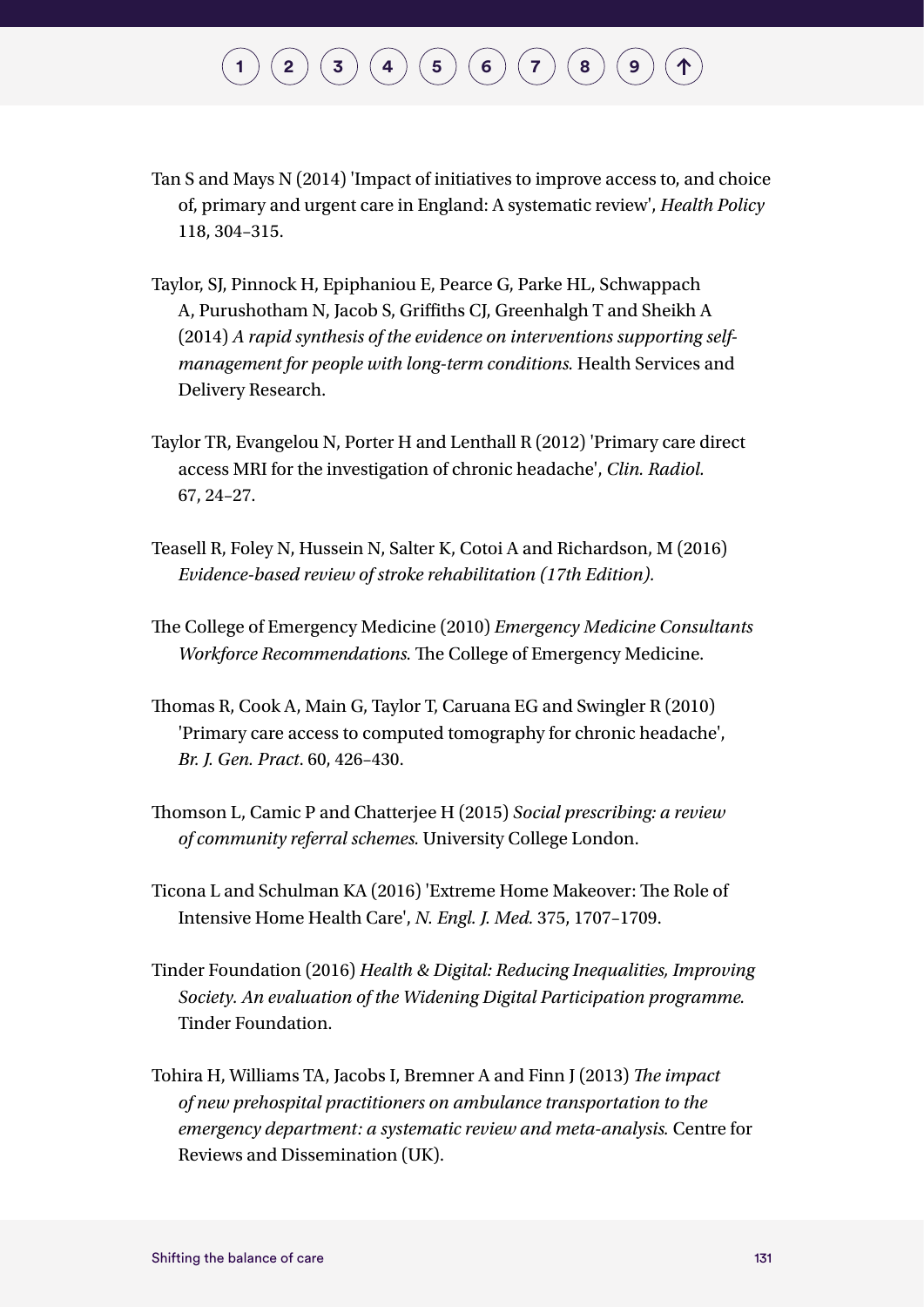- Turner J, Coster J, Chambers D, Cantrell A, Phung V-H, Knowles E, Bradbury D and Goyder E (2015) *What evidence is there on the effectiveness of different models of delivering urgent care? A rapid review.* Health Services and Delivery Research.
- Turner J, O'Cathain A, Knowles E and Nicholl J (2013) 'Impact of the urgent care telephone service NHS 111 pilot sites: a controlled before and after study', *BMJ Open* 3, e003451.
- Turner J, O'Cathain A, Knowles E, Nicholl J, Tosh J, Sampson F, Coleman P and Coster J (2012) *Evaluation of NHS 111 pilot sites: Final report.* The University of Sheffield.
- Turner J, Snooks H and Youren A (2006) *The costs and benefits of managing some low priority 999 ambulance calls by NHS Direct nurse advisers: Final report for the National Coordinating Centre for NHS SDO R&D.* University of Sheffield.
- University of York (2015) *Evidence to inform the commissioning of social prescribing. Centre for Reviews and Dissemination.* University of York.
- Unutzer J, Katon W and Callahan CM (2002) 'Collaborative care management of late-life depression in the primary care setting: A randomized controlled trial', *JAMA* 288, 2836–2845.
- Vimalananda VG, Gupte G, Seraj SM, Orlander J, Berlowitz D, Fincke BG Simon SR (2015) 'Electronic consultations (e-consults) to improve access to specialty care: A systematic review and narrative synthesis,' *Journal of Telemedicine and Telecare* 21(6), 323–30.
- Vrijhoef H and Thorlby R (2016) *Developing care for a changing population: supporting patients with costly, complex needs.* The Nuffield Trust.
- Wallace E, Stuart E, Vaughan N, Bennett K, Fahey T and Smith SM (2014) 'Risk Prediction Models to Predict Emergency Hospital Admission in Community-dwelling Adults', *Med. Care* 52, 751–765.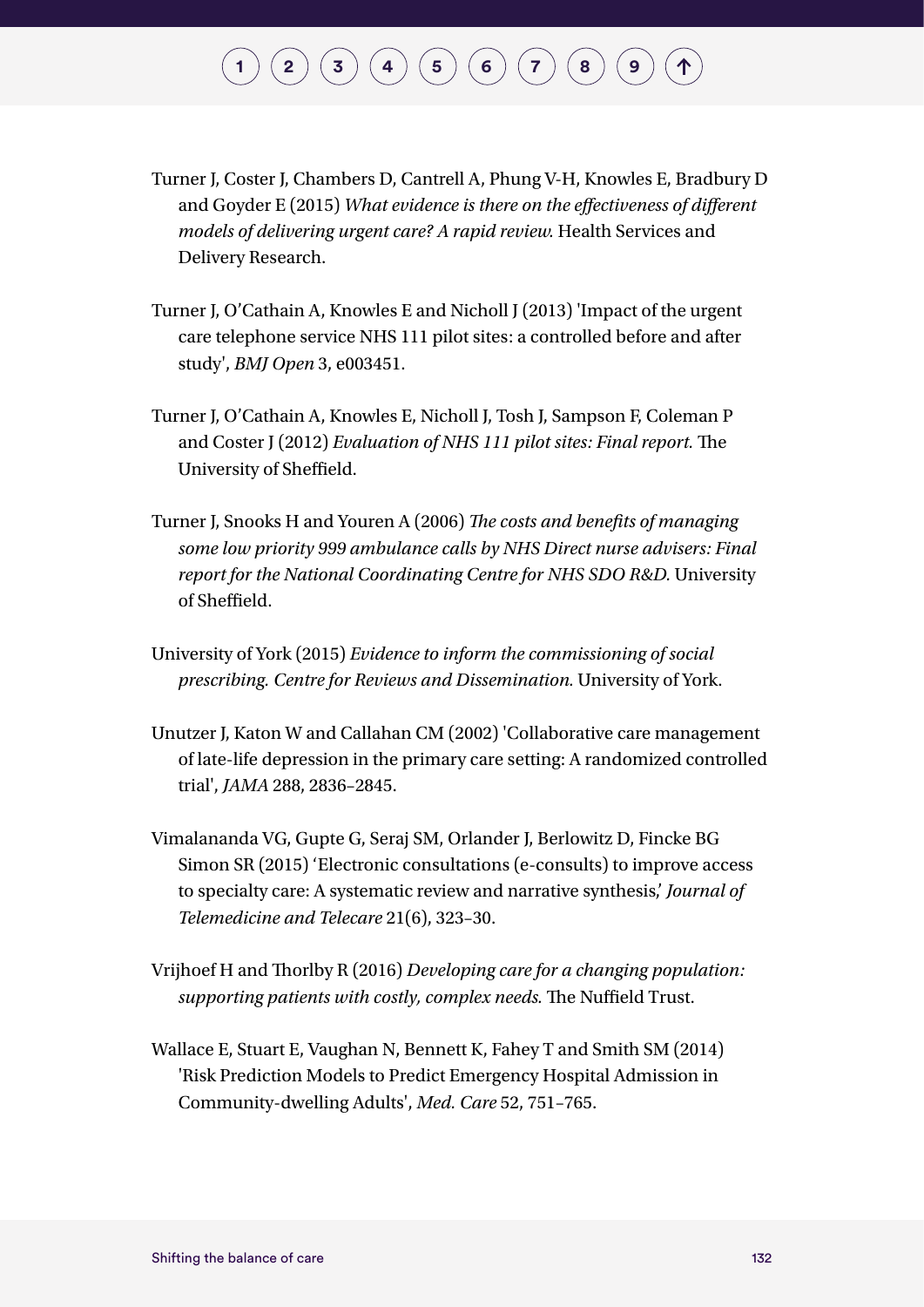- Walsh T, Barr PJ, Thompson R, Ozanne E, O'Neill C, Elwyn G (2014) 'Undetermined impact of patient decision support interventions on healthcare costs and savings: systematic review', *BMJ* 348.
- Warner JP, King M, Blizard R, McClenahan Z and Tang S (2000) 'Patient-held shared care records for individuals with mental illness', *Br. J. Psychiatry*  177, 319.
- Warshaw EM, Gravely AA and Nelson DB (2015) 'Reliability of store and forward teledermatology for skin neoplasms', *J. Am. Acad. Dermatol.*  72, 426–435.
- Wedderburn C, O'Connell C, Fox N and Cummings J (2016) *GP Extensivist Pilot.*
- West D (2017) 'Emergency care demand must fall for three years under STP plans', *HSJ*.
- White JM, Cornish F and Kerr S (2017) 'Front-line perspectives on "joined-up" working relationships: a qualitative study of social prescribing in the west of Scotland', *Health Soc. Care Community* 25, 194–203.
- Whitelaw S, Thirlwall C, Morrison A, Osborne J, Tattum L and Walker S (2016) 'Developing and implementing a social prescribing initiative in primary care: insights into the possibility of normalisation and sustainability from a UK case study', *Prim. Health Care Res. Dev.* 1–10.
- Whittaker W, Anselmi L, Kristensen SR, Lau Y-S, Bailey S, Bower P, Checkland K, Elvey R, Rothwell K, Stokes J and Hodgson D (2016) *Associations between Extending Access to Primary Care and Emergency Department Visits: A Difference-In-Differences Analysis.* PLoS Med. 13, e1002113.
- Wild SH, Hanley J, Lewis SC, McKnight JA, McCloughan LB, Padfield PL, Parker RA, Paterson M, Pinnock H, Sheikh A and McKinstry B (2016) 'Supported Telemonitoring and Glycemic Control in People with Type 2 Diabetes: The Telescot Diabetes Pragmatic Multicenter Randomized Controlled Trial', *PLoS Med*. 13, e1002098.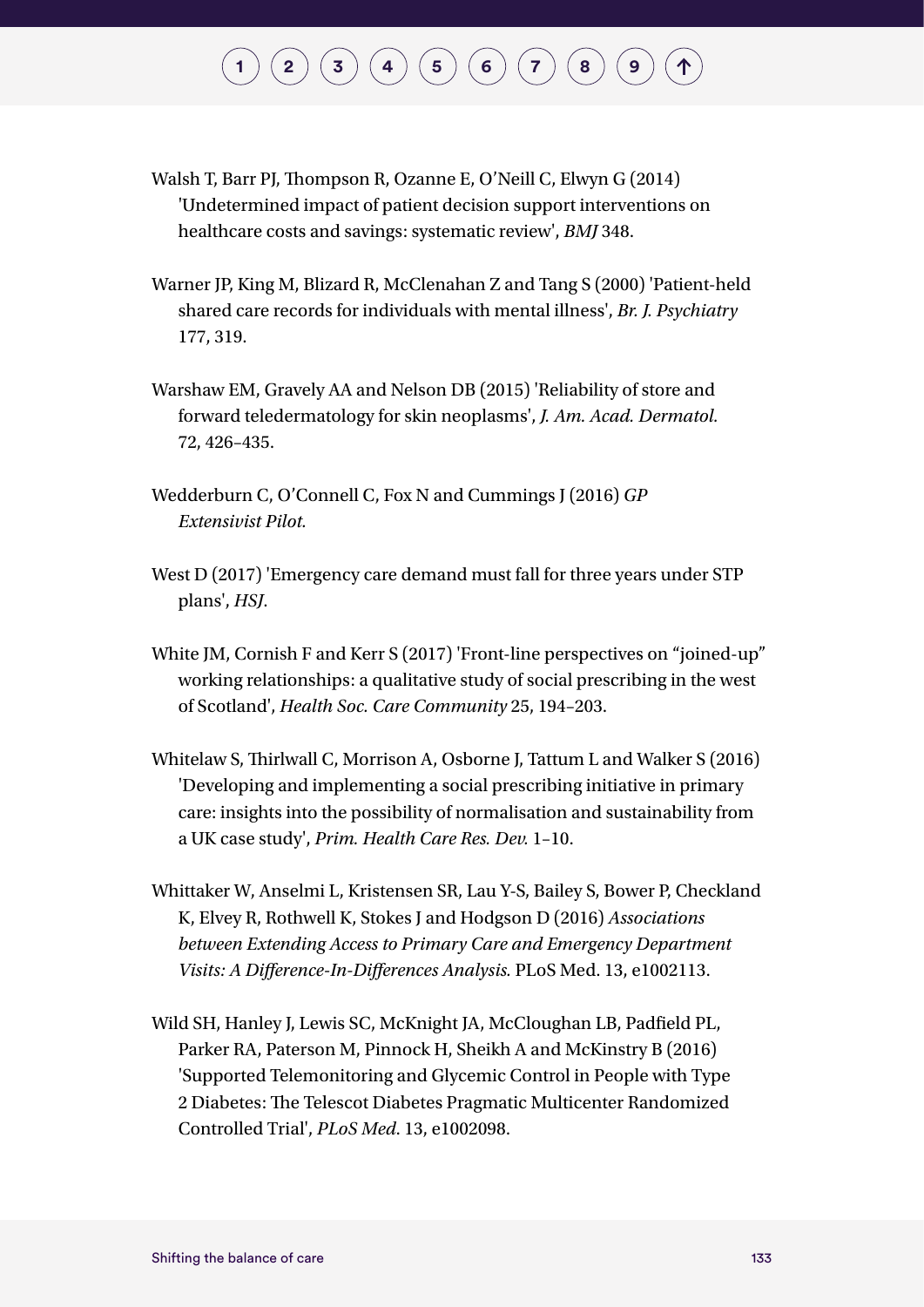- Windrum P, Guinery J, Siebert P, Brown S and Smith R (2015) *Prime Minister Challenge Fund Evaluation, Interim Report: NHS England, North Midlands. Prime Minister Challenge Fund Evaluation, Interim Report: NHS England, North Midlands*.
- Winpenny E, Miani C, Pitchforth E, Ball S, Nolte E, King S, Greenhalgh J and Roland M (2016) *Outpatient services and primary care: scoping review, substudies and international comparisons.* Health Services and Delivery Research.
- Wittenberg R, Redding S, Nicodemo C and McCormick B (2015) *Analysis of trends in emergency and elective hospital admissions and hospital bed days: 1997/98 to 2014/15.* Centre for Health Service Economics & Organisation.
- Wolfe C, Round T, Parkin D, Ashworth M, Finbarr M, Ferlie E, Fergusson J, Bathia T, Gorolay S and Crilly T (2016) *Southwark and Lambeth Integrated Care Programme Evaluation. Report to SLIC Sponsor Board.* King's College London.
- Woodward M and Proctor N (2016) *Avoiding A&E through Rapid Response teams and See and Treat Models: A rapid review of existing evidence.*
- Xiang A, Smith H, Hine P, Mason K, Lanza S, Cave A, Sergeant J, Nicholson Z and Devlin P (2013) 'Impact of a referral management "gateway" on the quality of referral letters; a retrospective time series cross sectional review', *BMC Health Serv. Res.* 13, 310.
- Yuyun MF, Loke I, Nicolson WB, Clayton L and Squire IB (2016) 'Secondary Care Rapid Access Heart Failure Clinics for Reduction in Hospitalisation', *J. Cardiol. Clin. Res.*